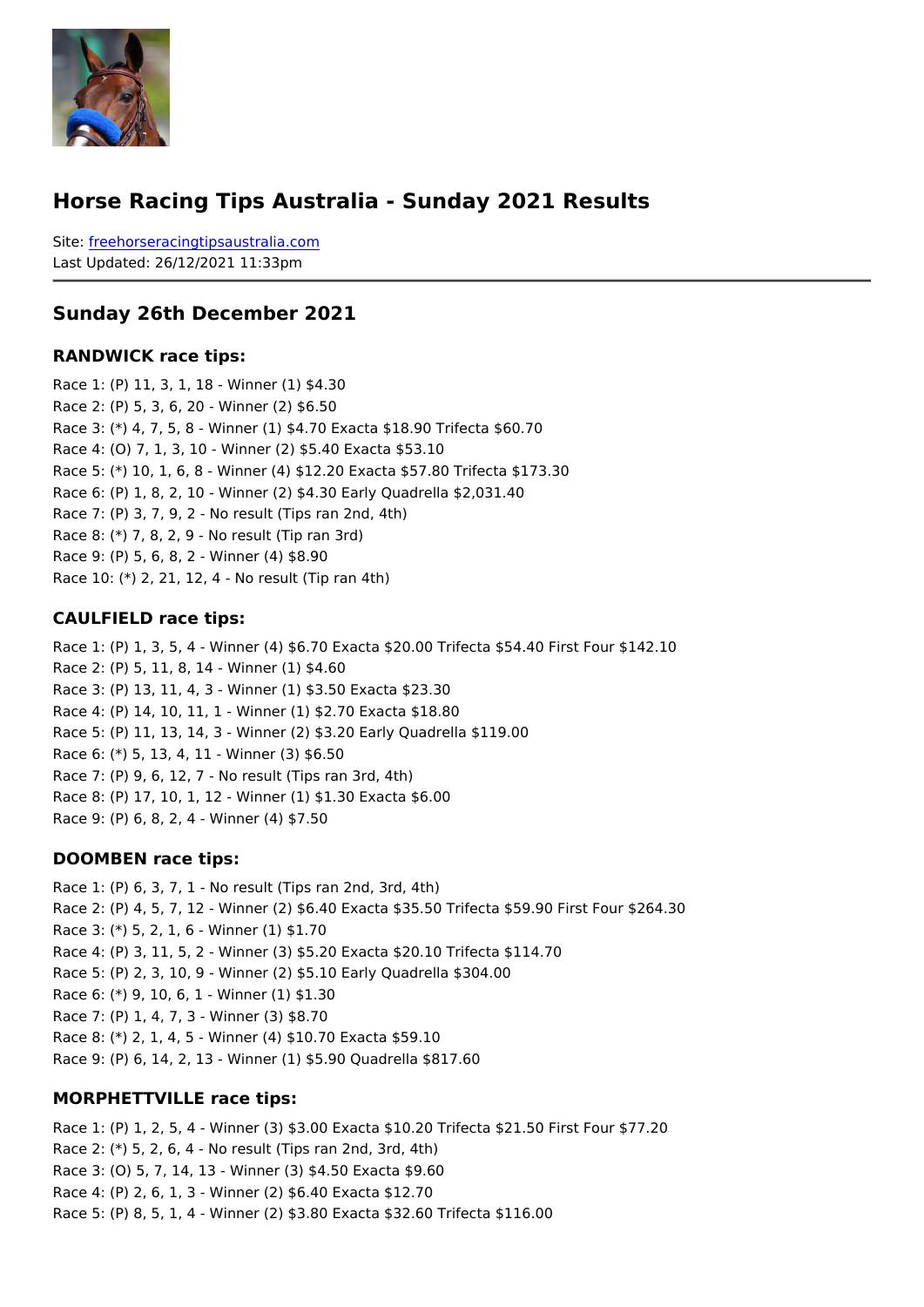Race 6: (P) 8, 6, 1, 2 - Winner (3) \$4.20 Exacta \$20.10 Trifecta \$100.70 Race 7: (O) 3, 8, 1, 4 - Winner (3) \$5.00 Race 8: (P) 1, 3, 4, 7 - Winner (4) \$4.10 Race 9: (O) 4, 8, 6, 2 - No result (Tip ran 4th)

## **NEWCASTLE race tips:**

Race 1: (O) 5, 9, 10, 2 - Winner (3) \$6.10 Exacta \$30.30 Trifecta \$102.90 Race 2: (P) 6, 9, 11, 2 - No result (Tips ran 2nd, 3rd) Race 3: (P) 7, 1, 8, 6 - Winner (1) \$3.40 Exacta \$17.40 Trifecta \$75.30 Race 4: (O) 3, 7, 12, 11 - Winner (4) \$7.00 Race 5: (P) 5, 7, 12, 13 - No result Race 6: (O) 3, 1, 7, 5 - Winner (2) \$5.10 Exacta \$20.00 Race 7: (O) 1, 14, 4, 3 - No result (Tips ran 2nd, 3rd, 4th)

## **BALLINA race tips:**

Race 1: (P) 1, 7, 9, 2 - Winner (2) \$2.70 Exacta \$6.10 Race 2: (P) 10, 7, 9, 4 - Winner (1) \$1.80 Exacta \$5.10 Race 3: (P) 1, 2, 3, 4 - Winner (2) \$4.30 Exacta \$21.20 Trifecta \$64.70 Race 4: (P) 6, 2, 5, 1 - Winner (2) \$5.30 Exacta \$13.30 Trifecta \$54.30 First Four \$191.10 Early Quadrella \$144.10 Race 5: (P) 4, 12, 6, 3 - Winner (1) \$1.60 Race 6: (O) 9, 10, 13, 5 - No result (Tips ran 2nd, 3rd, 4th)

# **GEELONG race tips:**

Race 1: (P) 7, 6, 4, 1 - Winner (1) \$2.30 Race 2: (P) 1, 10, 14, 12 - Winner (1) \$4.30 Exacta \$16.70 Trifecta \$64.90 First Four \$100.80 Race 3: (O) 14, 4, 11, 5 - Winner (1) \$2.80 Exacta \$55.80 Race 4: (O) 13, 7, 8, 10 - Winner (1) \$3.00 Race 5: (\*) 6, 5, 11, 2 - Winner (1) \$1.80 Exacta \$5.20 Early Quadrella \$178.20 Race 6: (P) 3, 1, 7, 6 - Winner (1) \$2.10 Exacta \$4.80 Trifecta \$28.40 Race 7: (P) 9, 2, 3, 5 - Winner (4) \$4.10 Race 8: (O) 1, 13, 15, 9 - Winner (4) \$4.70 Exacta \$30.30 Race 9: (O) 4, 9, 3, 10 - No result (Tips ran 3rd, 4th)

# **GOLD COAST race tips:**

Race 1: (P) 1, 7, 6, 4 - Winner (1) \$1.80 Race 2: (P) 9, 2, 11, 7 - Winner (2) \$1.40 Exacta \$2.20 Trifecta \$5.00 First Four \$14.70 Race 3: (P) 3, 5, 7, 10 - Winner (1) \$1.80 Exacta \$3.60 Race 4: (O) 4, 16, 13, 6 - Winner (3) \$7.10 Early Quadrella \$43.30 Race 5: (P) 2, 7, 5, 8 - No result (Tips ran 2nd, 4th) Race 6: (P) 5, 2, 7, 1 - Winner (1) \$3.30 Exacta \$9.60 Trifecta \$22.60 Race 7: (P) 10, 8, 4, 12 - Winner (3) \$6.20 Exacta \$37.30 Trifecta \$84.40 Race 8: (O) 4, 3, 7, 5 - No result (Tips ran 3rd, 4th)

## **ALBANY race tips:**

Race 1: (P) 1, 8, 3, 7 - Winner (2) \$1.90 Exacta \$4.60 Race 2: (P) 1, 6, 2, 9 - Winner (1) \$1.20 Exacta \$2.80 Trifecta \$15.80 First Four \$42.50 Race 3: (P) 5, 6, 3, 8 - No result (Tips ran 2nd, 3rd, 4th) Race 4: (P) 4, 5, 3, 2 - Winner (1) \$2.80 Exacta \$37.80 Race 5: (P) 1, 8, 3, 7 - No result (Tips ran 2nd, 3rd, 4th) Race 6: (O) 3, 1, 8, 7 - No result (Tips ran 2nd, 4th) Race 7: (P) 2, 4, 5, 3 - Winner (4) \$3.80

## **NHILL race tips:**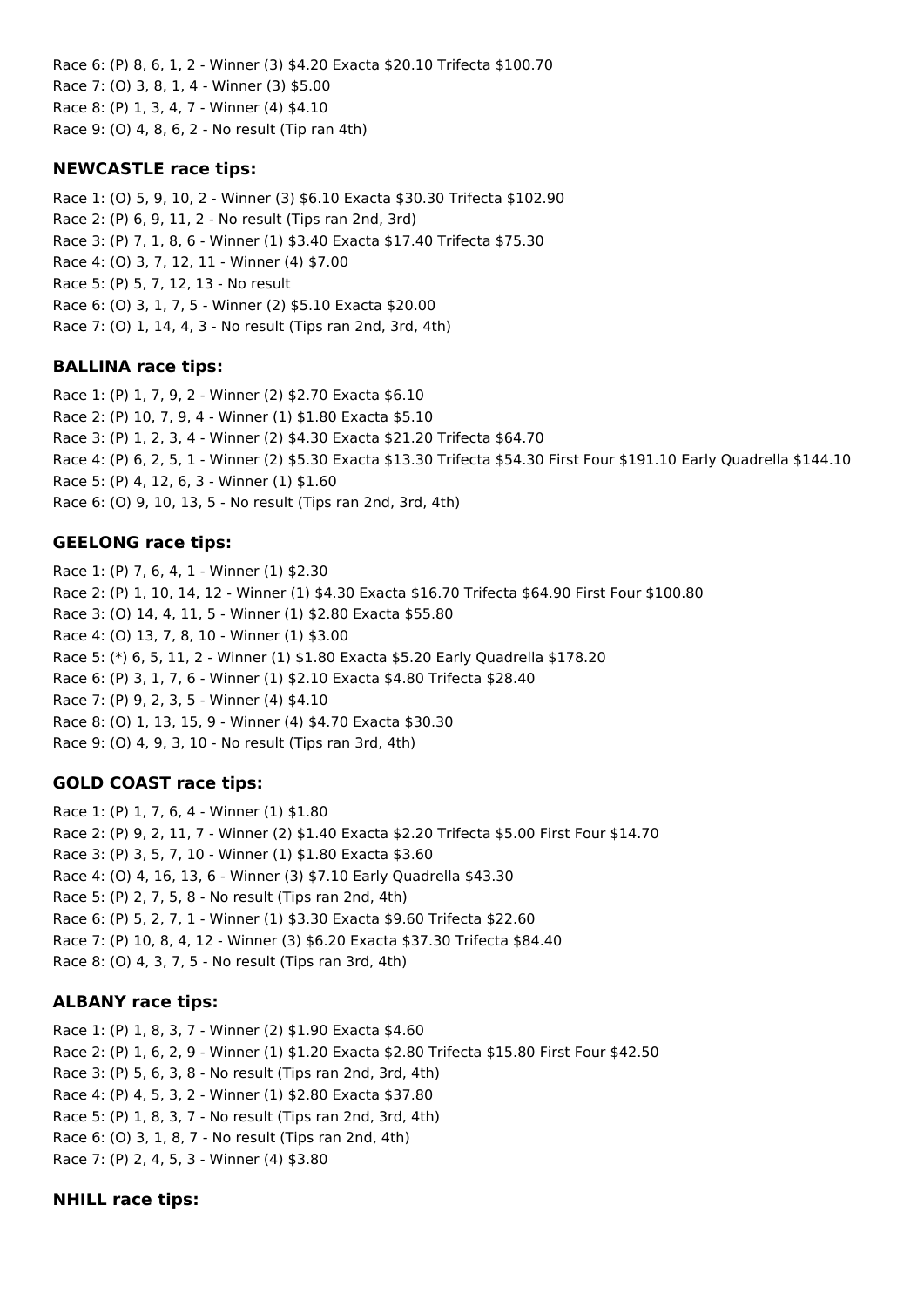Race 1: (P) 3, 5, 4, 2 - Winner (4) \$13.80 Exacta \$40.00 Trifecta \$162.40 Race 2: (P) 2, 1, 3, 4 - Winner (1) \$2.70 Exacta \$3.80 Trifecta \$16.80 First Four \$14.70 Race 3: (P) 8, 6, 2, 1 - Winner (1) \$1.30 Exacta \$3.70 Race 4: (P) 2, 5, 4, 1 - Winner (4) \$2.70 Early Quadrella \$229.60 Race 5: (P) 1, 3, 4, 5 - Winner (1) \$1.70 Race 6: (P) 3, 4, 2, 1 - Winner (2) \$2.70 Exacta \$20.10 Trifecta \$42.40 Race 7: (P) 1, 2, 6, 5 - Winner (1) \$1.50 Quadrella \$55.30

### **ESPERANCE race tips:**

Race 1: (P) 5, 7, 4, 6 - Winner (3) \$4.80 Race 2: (P) 3, 2, 1, 6 - Winner (1) \$3.40 Exacta \$16.40 Trifecta \$27.70 Race 3: (P) 7, 3, 1, 4 - Winner (1) \$3.10 Exacta \$9.20 Trifecta \$101.00 Race 4: (O) 7, 5, 10, 8 - Winner (1) \$3.50 Exacta \$16.60 Early Quadrella \$106.50 Race 5: (O) 9, 1, 7, 3 - Winner (2) \$2.90 Exacta \$29.50 Trifecta \$93.40 Race 6: (O) 1, 7, 2, 8 - Winner (4) \$3.30 Exacta \$10.50 Race 7: (O) 4, 6, 10, 7 - No result (Tips ran 2nd, 4th)

## **WARWICK race tips:**

Race 1: (P) 2, 4, 6, 1 - Abandoned Race 2: (P) 1, 5, 10, 9 - Abandoned Race 3: (O) 2, 4, 1, 5 - Abandoned Race 4: (P) 6, 1, 9, 5 - Abandoned Race 5: (P) 2, 1, 7, 3 - Abandoned Race 6: (P) 8, 4, 2, 3 - Abandoned

# **Sunday 19th December 2021**

#### **SUNSHINE COAST race tips:**

Race 1: (P) 6, 1, 7, 3 - Winner (2) \$5.60 Race 2: (O) 10, 1, 3, 18 - Winner (2) \$2.60 Race 3: (O) 10, 8, 1, 3 - Winner (1) \$6.10 Race 4: (P) 8, 5, 6, 2 - No result (Tips ran 2nd, 4th) Race 5: (P) 1, 2, 4, 10 - Winner (4) \$6.10 Exacta \$22.40 Race 6: (O) 2, 4, 9, 10 - Winner (2) \$1.70 Exacta \$3.80 Race 7: (P) 6, 1, 11, 8 - No result (Tip ran 3rd)

#### **MORUYA race tips:**

Race 1: (P) 12, 5, 9, 2 - Winner (1) \$4.50 Exacta \$19.20 Trifecta \$41.30 First Four \$131.10 Race 2: (P) 2, 1, 5, 3 - Winner (3) \$6.20 Exacta \$42.30 Trifecta \$150.60 Race 3: (P) 4, 2, 8, 12 - Winner (2) \$5.40 Exacta \$26.40 Race 4: (P) 9, 13, 15, 11 - No result (Tips ran 3rd, 4th) Race 5: (P) 7, 12, 3, 1 - No result (Tips ran 2nd, 3rd) Race 6: (P) 3, 1, 9, 2 - Winner (2) \$6.70 Exacta \$37.80 Trifecta \$173.60 Race 7: (P) 3, 10, 5, 6 - Abandoned Race 8: (P) 3, 8, 6, 7 - Abandoned

#### **TAREE race tips:**

Race 1: (P) 4, 2, 5, 7 - Winner (4) \$6.50 Exacta \$25.70 Race 2: (P) 8, 12, 6, 1 - Winner (2) \$5.90 Race 3: (P) 6, 11, 9, 4 - No result (Tips ran 2nd, 3rd, 4th) Race 4: (O) 8, 10, 14, 5 - Winner (3) \$4.70 Exacta \$19.90 Race 5: (P) 5, 4, 7, 2 - Winner (2) \$5.80 Exacta \$25.40 Race 6: (P) 11, 8, 9, 12 - No result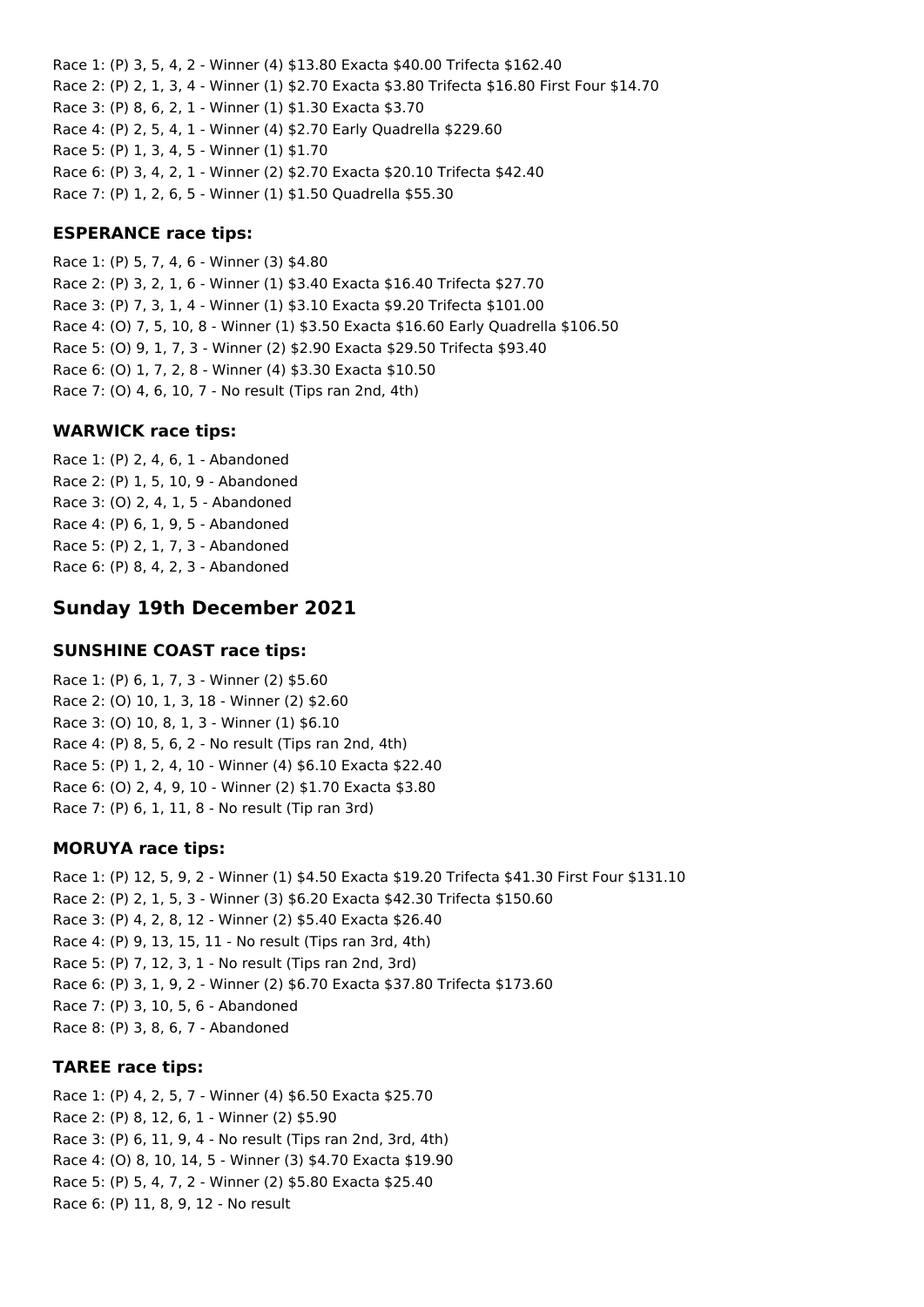#### **HORSHAM race tips:**

Race 1: (P) 3, 7, 6, 1 - Winner (3) \$5.50 Exacta \$14.40 Trifecta \$18.60 Race 2: (P) 9, 4, 8, 10 - Winner (3) \$2.90 Exacta \$17.80 Trifecta \$43.10 Race 3: (P) 5, 1, 3, 8 - Winner (1) \$1.80 Exacta \$6.80 Trifecta \$27.50 Race 4: (P) 4, 11, 2, 3 - No result (Tips ran 3rd, 4th) Race 5: (O) 4, 8, 1, 2 - Winner (3) \$6.00 Race 6: (O) 3, 7, 8, 6 - No result (Tips ran 2nd, 3rd) Race 7: (O) 7, 9, 1, 2 - Winner (1) \$2.30

#### **SALE race tips:**

Race 1: (P) 10, 2, 8, 9 - Winner (4) \$5.40 Race 2: (P) 9, 8, 10, 13 - Winner (1) \$2.20 Race 3: (P) 7, 11, 9, 1 - Winner (4) \$6.10 Exacta \$17.80 Race 4: (P) 1, 6, 8, 2 - No result (Tips ran 2nd, 3rd) Race 5: (P) 6, 1, 2, 5 - Winner (3) \$5.20 Exacta \$15.10 Race 6: (P) 2, 4, 8, 6 - Winner (1) \$2.40 Race 7: (O) 5, 9, 7, 12 - Abandoned Race 8: (O) 14, 3, 10, 12 - Abandoned

#### **PORT LINCOLN race tips:**

Race 1: (P) 1, 6, 11, 7 - Winner (3) \$4.30 Race 2: (O) 7, 6, 3, 1 - Winner (3) \$3.60 Exacta \$22.40 Race 3: (O) 4, 2, 11, 13 - Winner (1) \$2.50 Race 4: (P) 4, 6, 9, 1 - Winner (3) \$4.20 Exacta \$37.00 Early Quadrella \$340.50 Race 5: (P) 8, 10, 7, 2 - Winner (2) \$9.80 Race 6: (O) 2, 3, 5, 10 - No result (Tip ran 3rd) Race 7: (O) 7, 1, 9, 5 - No result (Tip ran 4th) Race 8: (O) 10, 5, 1, 2 - No result (Tips ran 3rd, 4th)

#### **GERALDTON race tips:**

Race 1: (P) 2, 6, 3, 5 - Winner (2) \$3.50 Exacta \$7.80 Trifecta \$24.00 First Four \$32.60 Race 2: (O) 2, 3, 1, 7 - No result (Tip ran 2nd) Race 3: (O) 1, 5, 2, 7 - Winner (2) \$3.10 Exacta \$10.90 Race 4: (P) 2, 8, 4, 7 - No result (Tip ran 2nd) Race 5: (P) 5, 3, 4, 2 - Winner (2) \$4.10 Race 6: (O) 2, 4, 5, 8 - Winner (1) \$2.50 Race 7: (O) 8, 2, 5, 10 - No result (Tips ran 3rd, 4th) Race 8: (P) 11, 13, 3, 1 - No result (Tip ran 2nd)

#### **HOBART race tips:**

Race 1: (P) 10, 6, 7, 5 - Winner (1) \$2.40 Race 2: (O) 8, 3, 6, 4 - Winner (1) \$2.50 Exacta \$9.80 Trifecta \$46.70 First Four \$174.20 Race 3: (P) 6, 12, 3, 14 - Winner (1) \$2.70 Race 4: (O) 4, 3, 11, 10 - Winner (4) \$8.20 Exacta \$24.90 Trifecta \$130.40 Early Quadrella \$116.40 Race 5: (P) 1, 4, 2, 8 - Winner (2) \$4.60 Race 6: (P) 8, 3, 9, 1 - No result (Tip ran 2nd) Race 7: (P) 5, 1, 7, 6 - Winner (1) \$2.20 Exacta \$10.30

#### **ALICE SPRINGS race tips:**

Race 1: (P) 2, 1, 4, 6 - Winner (1) \$3.80 Exacta \$13.60 Trifecta \$30.10 Race 2: (P) 9, 5, 1, 2 - No result (Tips ran 3rd, 4th)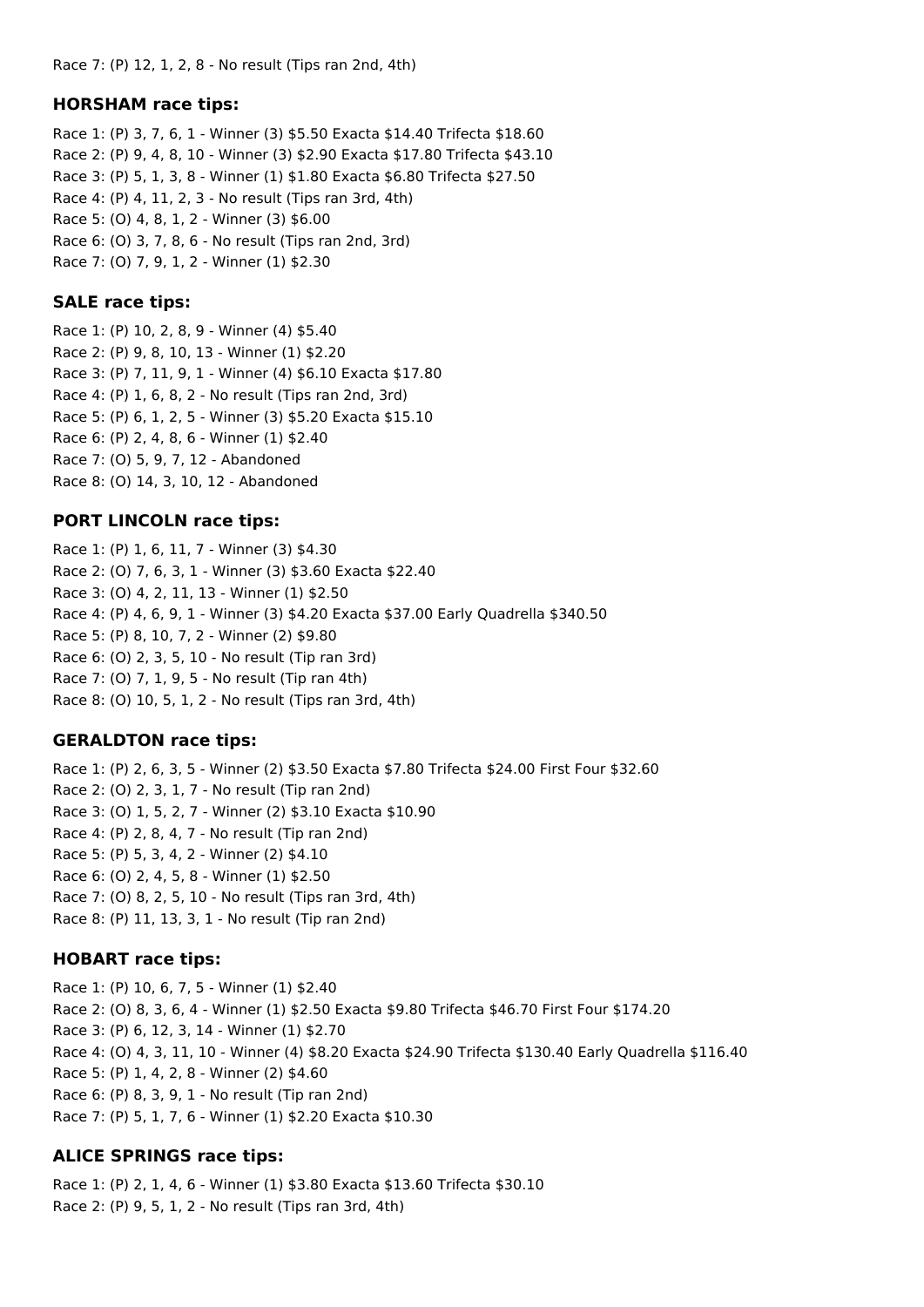Race 3: (P) 1, 4, 6, 7 - Winner (1) \$1.50 Exacta \$6.80 Trifecta \$20.50 Race 4: (P) 3, 2, 9, 8 - Winner (1) \$2.80 Exacta \$9.40 Race 5: (P) 1, 4, 6, 7 - No result (Tips ran 2nd, 3rd) Race 6: (P) 3, 1, 7, 8 - Winner (1) \$3.80 Race 7: (P) 5, 1, 6, 4 - Winner (1) \$4.50

# **Sunday 12th December 2021**

#### **TAMWORTH race tips:**

Race 1: (P) 4, 9, 12, 6 - Winner (4) \$15.30 Exacta \$31.30 Trifecta \$180.20 First Four \$586.00 Race 2: (O) 7, 2, 11, 8 - No result (Tip ran 3rd) Race 3: (P) 4, 6, 1, 9 - No result Race 4: (P) 10, 7, 5, 4 - Winner (3) \$6.40 Exacta \$16.20 Race 5: (O) 1, 4, 8, 7 - Winner (2) \$3.50 Race 6: (P) 10, 1, 5, 4 - Winner (1) \$1.60 Exacta \$5.90 Race 7: (P) 2, 8, 3, 1 - Winner (1) \$4.10 Exacta \$9.10 Trifecta \$74.40 Race 8: (O) 11, 9, 13, 2 - Winner (1) \$3.10 Exacta \$15.30 Quadrella \$99.30

### **BENDIGO race tips:**

Race 1: (P) 1, 2, 4, 3 - Winner (2) \$5.80 Race 2: (P) 10, 3, 9, 5 - Winner (1) \$2.60 Race 3: (P) 11, 1, 8, 4 - Winner (4) \$6.00 Exacta \$27.20 Race 4: (P) 3, 9, 5, 6 - Winner (1) \$2.00 Race 5: (P) 6, 1, 4, 5 - Winner (1) \$1.70 Exacta \$5.40 Trifecta \$14.00 First Four \$40.80 Early Quadrella \$66.60 Race 6: (O) 6, 10, 1, 12 - Winner (2) \$5.30 Race 7: (P) 9, 10, 1, 12 - No result (Tips ran 2nd, 3rd, 4th) Race 8: (P) 1, 9, 8, 4 - Winner (1) \$2.80 Race 9: (P) 7, 4, 8, 9 - Winner (1) \$1.60

## **SUNSHINE COAST race tips:**

Race 1: (P) 2, 1, 4, 12 - Winner (4) \$4.50 Exacta \$30.20 Trifecta \$177.90 Race 2: (O) 4, 6, 3, 2 - Winner (2) \$8.40 Exacta \$45.30 Race 3: (P) 2, 4, 3, 1 - Winner (1) \$3.00 Exacta \$5.20 Race 4: (P) 3, 9, 21, 1 - Winner (2) \$2.10 Early Quadrella \$214.40 Race 5: (O) 1, 3, 8, 6 - No result (Tip ran 3rd) Race 6: (O) 1, 11, 15, 14 - No result (Tips ran 2nd, 4th) Race 7: (P) 17, 15, 13, 5 - No result (Tips ran 2nd, 3rd) Race 8: (O) 2, 12, 6, 5 - No result (Tip ran 3rd)

## **BORDERTOWN race tips:**

Race 1: (P) 6, 3, 7, 2 - Winner (2) \$5.90 Race 2: (P) 3, 9, 6, 1 - Winner (1) \$2.40 Race 3: (P) 6, 5, 4, 9 - No result (Tip ran 2nd) Race 4: (P) 7, 5, 2, 4 - No result (Tip ran 3rd) Race 5: (P) 6, 4, 2, 1 - No result (Tip ran 3rd) Race 6: (O) 2, 4, 7, 5 - No result (Tips ran 2nd, 3rd) Race 7: (P) 2, 4, 3, 7 - Winner (2) \$3.70 Exacta \$22.70 Trifecta \$57.20 First Four \$69.20 Race 8: (O) 6, 3, 11, 1 - No result (Tips ran 2nd, 3rd, 4th)

## **PINJARRA race tips:**

Race 1: (P) 2, 1, 5, 6 - Winner (3) \$8.10 Exacta \$19.50 Trifecta \$64.20 Race 2: (P) 7, 9, 6, 3 - Winner (1) \$2.70 Exacta \$8.70 Race 3: (O) 11, 10, 9, 6 - No result (Tip ran 3rd)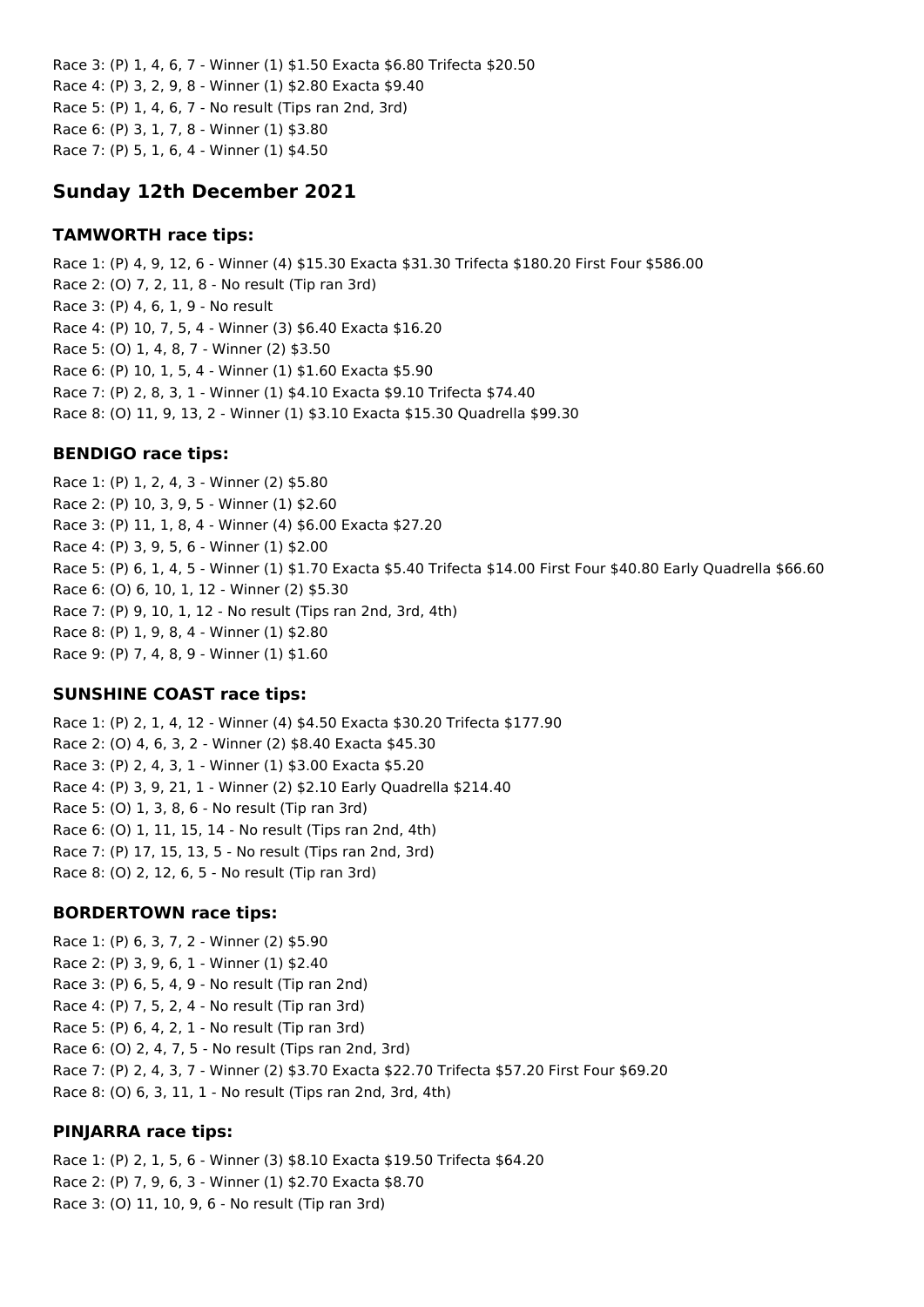Race 4: (P) 11, 8, 6, 10 - Winner (1) \$2.00 Race 5: (O) 7, 1, 12, 11 - Winner (1) \$1.60 Exacta \$19.20 Race 6: (P) 4, 5, 7, 6 - Winner (4) \$8.60 Exacta \$33.10 Race 7: (O) 4, 1, 3, 10 - No result (Tip ran 4th) Race 8: (P) 1, 5, 2, 9 - Winner (1) \$1.90 Exacta \$13.20 Race 9: (O) 2, 4, 5, 6 - Winner (3) \$9.00 Exacta \$65.50

## **CANBERRA race tips:**

Race 1: (P) 5, 6, 4, 2 - Winner (3) \$2.30 Exacta \$7.70 Race 2: (P) 1, 2, 9, 5 - Winner (1) \$1.90 Exacta \$7.20 Race 3: (P) 2, 6, 7, 5 - Winner (1) \$3.80 Race 4: (P) 1, 6, 12, 11 - Winner (3) \$11.20 Exacta \$92.50 Trifecta \$135.10 Early Quadrella \$317.90 Race 5: (O) 4, 1, 3, 7 - No result (Tips ran 3rd, 4th) Race 6: (P) 7, 14, 11, 5 - No result (Tip ran 4th) Race 7: (O) 4, 10, 9, 7 - Winner (4) \$16.40 Exacta \$65.40 Race 8: (O) 8, 3, 14, 6 - Winner (1) \$2.80 Exacta \$9.40

# **Sunday 5th December 2021**

### **HAWKESBURY race tips:**

Race 1: (P) 6, 2, 3, 1 - Winner (3) \$8.10 Exacta \$38.80 Trifecta \$47.50 Race 2: (P) 5, 1, 14, 6 - Winner (2) \$3.20 Race 3: (P) 6, 5, 10, 9 - Winner (4) \$3.20 Race 4: (P) 3, 2, 17, 6 - No result (Tips ran 2nd, 4th) Race 5: (P) 5, 12, 3, 1 - Winner (2) \$4.20 Exacta \$9.70 Race 6: (P) 10, 1, 6, 9 - Winner (2) \$7.40 Exacta \$14.80 Trifecta \$43.70 First Four \$142.00 Race 7: (P) 9, 6, 17, 12 - Winner (2) \$7.60 Exacta \$45.60 Trifecta \$366.60

## **NOWRA race tips:**

Race 1: (P) 5, 7, 3, 1 - Winner (2) \$6.60 Exacta \$44.00 Race 2: (P) 6, 7, 1, 12 - Winner (2) \$4.10 Race 3: (P) 3, 2, 1, 12 - Winner (2) \$3.50 Race 4: (P) 5, 4, 2, 7 - No result (Tip ran 2nd) Race 5: (P) 2, 7, 14, 12 - Winner (1) \$2.20 Exacta \$9.10 Trifecta \$28.10 Race 6: (P) 4, 2, 5, 1 - No result (Tips ran 2nd, 3rd) Race 7: (O) 18, 3, 5, 2 - No result (Tip ran 2nd) Race 8: (O) 13, 9, 6, 10 - No result (Tips ran 2nd, 3rd)

#### **WERRIBEE race tips:**

Race 1: (P) 8, 6, 9, 5 - Winner (1) \$2.00 Exacta \$7.90 Race 2: (P) 6, 7, 8, 9 - Winner (1) \$2.50 Exacta \$8.10 Race 3: (P) 5, 3, 8, 9 - Winner (1) \$3.80 Exacta \$17.10 Race 4: (P) 4, 10, 6, 9 - No result (Tips ran 2nd, 3rd, 4th) Race 5: (P) 6, 8, 5, 7 - Winner (3) \$3.90 Exacta \$15.00 Trifecta \$60.90 Race 6: (P) 5, 2, 9, 6 - Winner (2) \$4.00 Exacta \$19.10 Race 7: (P) 6, 2, 5, 8 - Winner (1) \$3.00 Race 8: (O) 15, 12, 14, 4 - No result

#### **SUNSHINE COAST race tips:**

Race 1: (P) 5, 16, 10, 8 - Winner (4) \$17.10 Exacta \$109.80 Race 2: (P) 2, 3, 5, 1 - No result (Tips ran 2nd, 3rd, 4th) Race 3: (P) 7, 1, 5, 2 - Winner (2) \$7.30 Race 4: (O) 7, 3, 10, 9 - No result (Tip ran 3rd)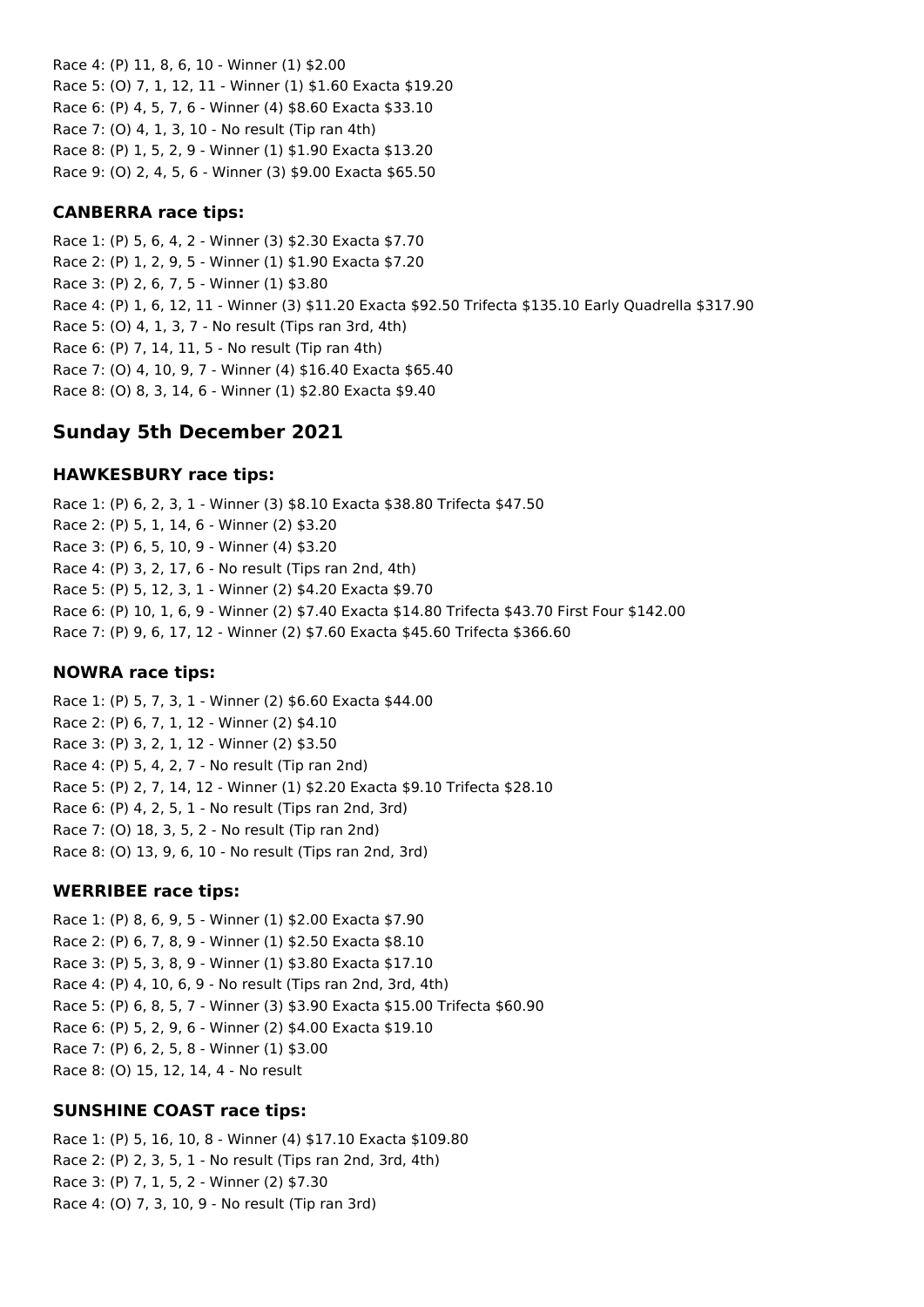Race 5: (P) 8, 6, 9, 5 - No result (Tips ran 3rd, 4th) Race 6: (P) 1, 11, 3, 8 - Winner (1) \$2.00 Exacta \$5.80 Trifecta \$4.60 Race 7: (P) 11, 7, 14, 12 - Winner (1) \$2.10 Race 8: (P) 6, 19, 10, 12 - Winner (3) \$4.50 Race 9: (P) 9, 4, 6, 7 - No result (Tips ran 2nd, 3rd)

### **MURRAY BRIDGE race tips:**

Race 1: (P) 4, 3, 5, 6 - Winner (2) \$1.50 Race 2: (P) 2, 1, 3, 4 - Winner (1) \$3.80 Exacta \$13.40 Trifecta \$40.20 Race 3: (O) 5, 11, 10, 12 - No result (Tip ran 3rd) Race 4: (P) 7, 12, 1, 14 - Winner (1) \$2.20 Race 5: (P) 1, 6, 7, 3 - Winner (3) \$13.60 Exacta \$103.20 Trifecta \$248.50 First Four \$864.60 Race 6: (P) 5, 6, 1, 4 - No result (Tips ran 2nd, 4th) Race 7: (P) 2, 4, 7, 3 - Winner (2) \$6.80

## **PINJARRA race tips:**

Race 1: (P) 3, 4, 6, 8 - Winner (2) \$4.30 Exacta \$6.60 Trifecta \$26.80 Race 2: (P) 5, 8, 10, 1 - Winner (1) \$2.40 Exacta \$6.40 Race 3: (P) 9, 7, 6, 4 - Winner (1) \$2.00 Exacta \$20.70 Race 4: (P) 9, 3, 8, 2 - Winner (1) \$2.20 Race 5: (O) 9, 1, 2, 13 - Winner (1) \$1.70 Exacta \$6.40 Trifecta \$20.20 First Four \$93.00 Early Quadrella \$27.80 Race 6: (P) 4, 2, 3, 1 - Winner (3) \$6.00 Race 7: (P) 2, 4, 10, 1 - Winner (1) \$2.80 Race 8: (P) 7, 6, 9, 3 - Winner (2) \$2.80 Exacta \$8.40 Race 9: (O) 2, 12, 6, 7 - Winner (2) \$5.90 Quadrella \$354.20

## **BAIRNSDALE race tips:**

Race 1: (P) 1, 8, 7, 9 - Winner (2) \$3.50 Exacta \$16.80 Race 2: (P) 8, 7, 5, 6 - Winner (2) \$2.50 Exacta \$5.20 Race 3: (P) 11, 9, 10, 8 - No result (Tips ran 2nd, 3rd, 4th) Race 4: (P) 2, 3, 8, 7 - Winner (2) \$2.40 Exacta \$4.50 Race 5: (O) 10, 9, 11, 5 - No result (Tip ran 2nd) Race 6: (O) 5, 10, 1, 8 - Winner (4) \$5.50 Exacta \$45.90 Trifecta \$251.80 Race 7: (O) 8, 2, 12, 13 - Winner (2) \$5.20

## **ALICE SPRINGS race tips:**

Race 1: (P) 1, 3, 4, 5 - Winner (2) \$5.50 Exacta \$3.00 Trifecta \$5.50 Race 2: (P) 4, 3, 5, 1 - Winner (3) \$2.70 Race 3: (P) 4, 7, 5, 6 - No result (Tips ran 2nd, 3rd, 4th) Race 4: (P) 1, 2, 6, 5 - Winner (1) \$2.80 Exacta \$5.00 Trifecta \$17.10

# **Sunday 28th November 2021**

## **SUNSHINE COAST race tips:**

Race 1: (P) 6, 3, 4, 17 - No result (Tips ran 2nd, 3rd) Race 2: (P) 2, 6, 1, 5 - No result (Tips ran 2nd, 3rd) Race 3: (P) 7, 2, 1, 6 - Winner (2) \$6.80 Exacta \$14.30 Race 4: (O) 2, 4, 8, 10 - Winner (4) \$6.30 Race 5: (P) 8, 7, 9, 11 - Winner (3) \$4.90 Exacta \$15.30 Trifecta \$11.80 First Four \$14.40 Race 6: (O) 14, 5, 19, 7 - No result (Tip ran 3rd) Race 7: (P) 2, 10, 8, 7 - Winner (4) \$7.20 Exacta \$24.80

## **NEWCASTLE race tips:**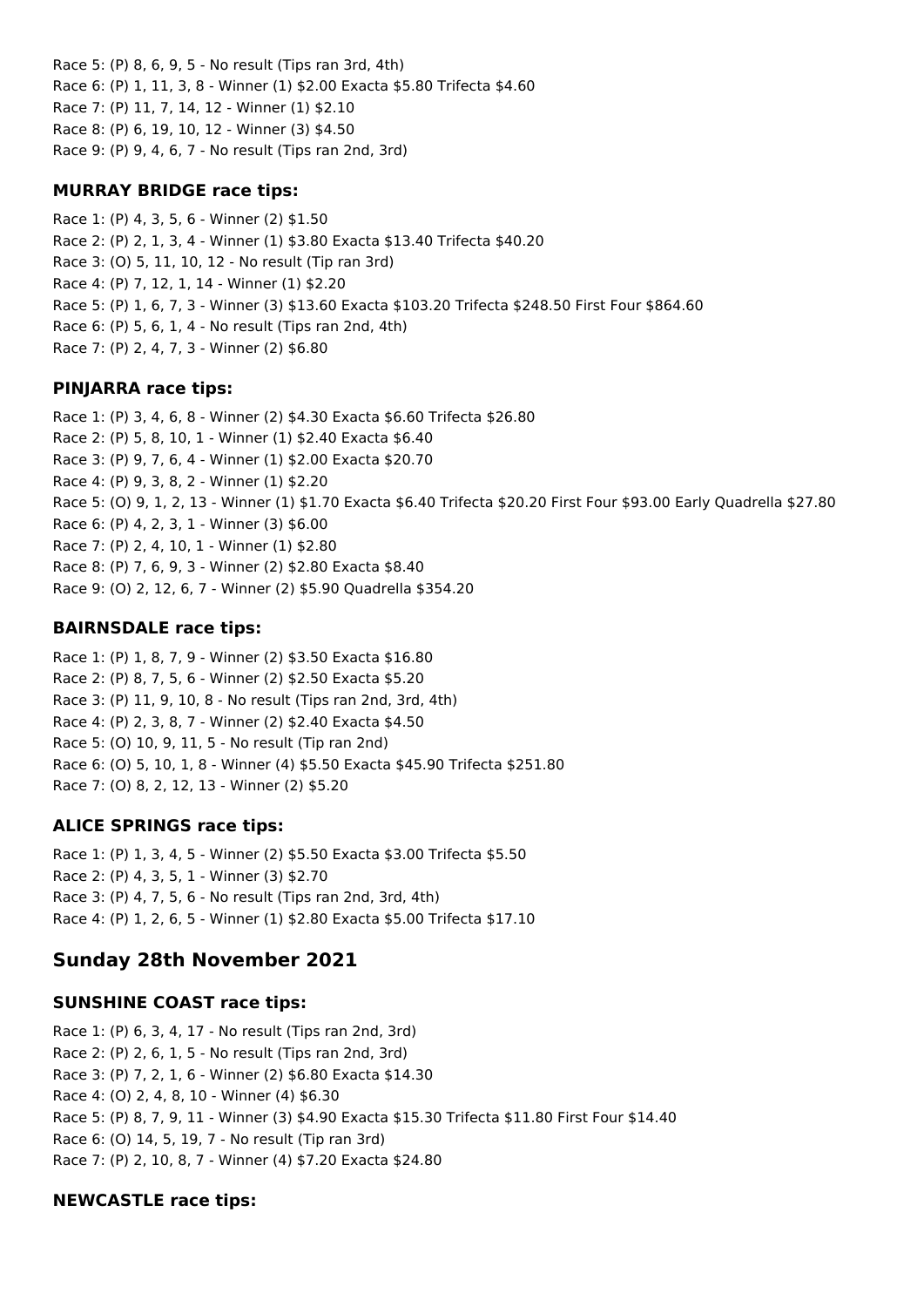Race 1: (P) 1, 3, 2, 5 - Winner (4) \$10.80 Exacta \$47.40 Trifecta \$78.60 Race 2: (P) 2, 7, 6, 8 - Winner (1) \$1.50 Exacta \$6.90 Race 3: (P) 1, 5, 7, 3 - Winner (1) \$2.80 Race 4: (P) 3, 10, 6, 9 - Winner (1) \$4.80 Exacta \$11.90 Trifecta \$55.70 First Four \$97.80 Early Quadrella \$544.80 Race 5: (P) 5, 1, 6, 3 - Winner (3) \$5.30 Exacta \$16.40 Race 6: (P) 3, 8, 11, 13 - Winner (4) \$5.80 Race 7: (P) 9, 10, 4, 7 - Winner (3) \$5.00 Exacta \$21.60 Trifecta \$62.60 First Four \$219.80 Race 8: (P) 13, 12, 7, 15 - Winner (1) \$4.50 Exacta \$15.70 Quadrella \$646.40

#### **GRAFTON race tips:**

Race 1: (P) 1, 5, 8, 2 - Winner (1) \$2.30 Exacta \$10.30 Trifecta \$28.10 Race 2: (P) 4, 3, 7, 2 - Winner (1) \$3.10 Exacta \$13.30 Race 3: (P) 7, 8, 5, 2 - Winner (4) \$7.10 Exacta \$24.20 Race 4: (P) 6, 9, 1, 3 - Winner (1) \$2.30 Early Quadrella \$201.80 Race 5: (O) 4, 11, 3, 8 - Winner (2) \$12.00 Exacta \$34.40 Race 6: (O) 8, 11, 4, 2 - Winner (4) \$4.50 Race 7: (O) 9, 12, 7, 13 - Winner (3) \$10.90 Exacta \$70.00 Quadrella \$2,903.00

### **WARRNAMBOOL race tips:**

Race 1: (P) 7, 8, 3, 2 - Winner (1) \$2.00 Race 2: (P) 14, 12, 3, 9 - No result (Tips ran 2nd, 4th) Race 3: (O) 6, 4, 5, 1 - Winner (4) \$3.90 Race 4: (O) 4, 11, 10, 8 - No result (Tip ran 3rd) Race 5: (P) 8, 3, 5, 2 - Winner (4) \$5.20 Race 6: (P) 2, 4, 9, 7 - No result (Tip ran 2nd) Race 7: (O) 2, 5, 7, 9 - Winner (4) \$12.00 Race 8: (P) 1, 3, 6, 7 - Winner (1) \$2.60 Race 9: (O) 12, 8, 11, 2 - Winner (1) \$5.50 Exacta \$36.40

## **STRATHALBYN race tips:**

Race 1: (P) 6, 3, 7, 4 - Winner (1) \$1.70 Exacta \$6.30 Trifecta \$20.00 Race 2: (P) 2, 7, 1, 10 - Winner (4) \$6.30 Exacta \$37.70 Race 3: (O) 7, 1, 6, 12 - Winner (1) \$2.20 Exacta \$7.40 Race 4: (P) 6, 5, 1, 8 - Winner (1) \$3.70 Early Quadrella \$128.20 Race 5: (P) 7, 4, 5, 8 - Winner (2) \$3.20 Race 6: (O) 4, 11, 8, 6 - No result (Tips ran 2nd, 4th) Race 7: (O) 7, 6, 2, 5 - Winner (1) \$4.90

#### **GERALDTON race tips:**

Race 1: (O) 11, 8, 10, 4 - Winner (1) \$2.70 Exacta \$7.20 Race 2: (P) 6, 1, 5, 7 - Winner (1) \$1.50 Exacta \$6.00 Race 3: (P) 1, 3, 2, 6 - Winner (3) \$2.20 Race 4: (P) 4, 6, 7, 2 - Winner (1) \$3.70 Exacta \$20.20 Race 5: (P) 3, 4, 1, 8 - No result (Tips ran 2nd, 3rd) Race 6: (P) 5, 1, 3, 6 - Winner (4) \$4.60 Exacta \$21.60 Trifecta \$70.00 Race 7: (O) 10, 1, 11, 5 - No result (Tip ran 4th) Race 8: (O) 10, 1, 6, 4 - No result (Tip ran 4th) Race 9: (O) 5, 1, 12, 9 - Winner (1) \$1.60

## **HOBART race tips:**

Race 1: (O) 9, 10, 7, 5 - No result (Tips ran 2nd, 3rd) Race 2: (P) 2, 1, 3, 6 - Winner (1) \$1.80 Exacta \$4.50 Trifecta \$5.40 Race 3: (P) 2, 6, 3, 4 - Winner (4) \$9.00 Exacta \$18.60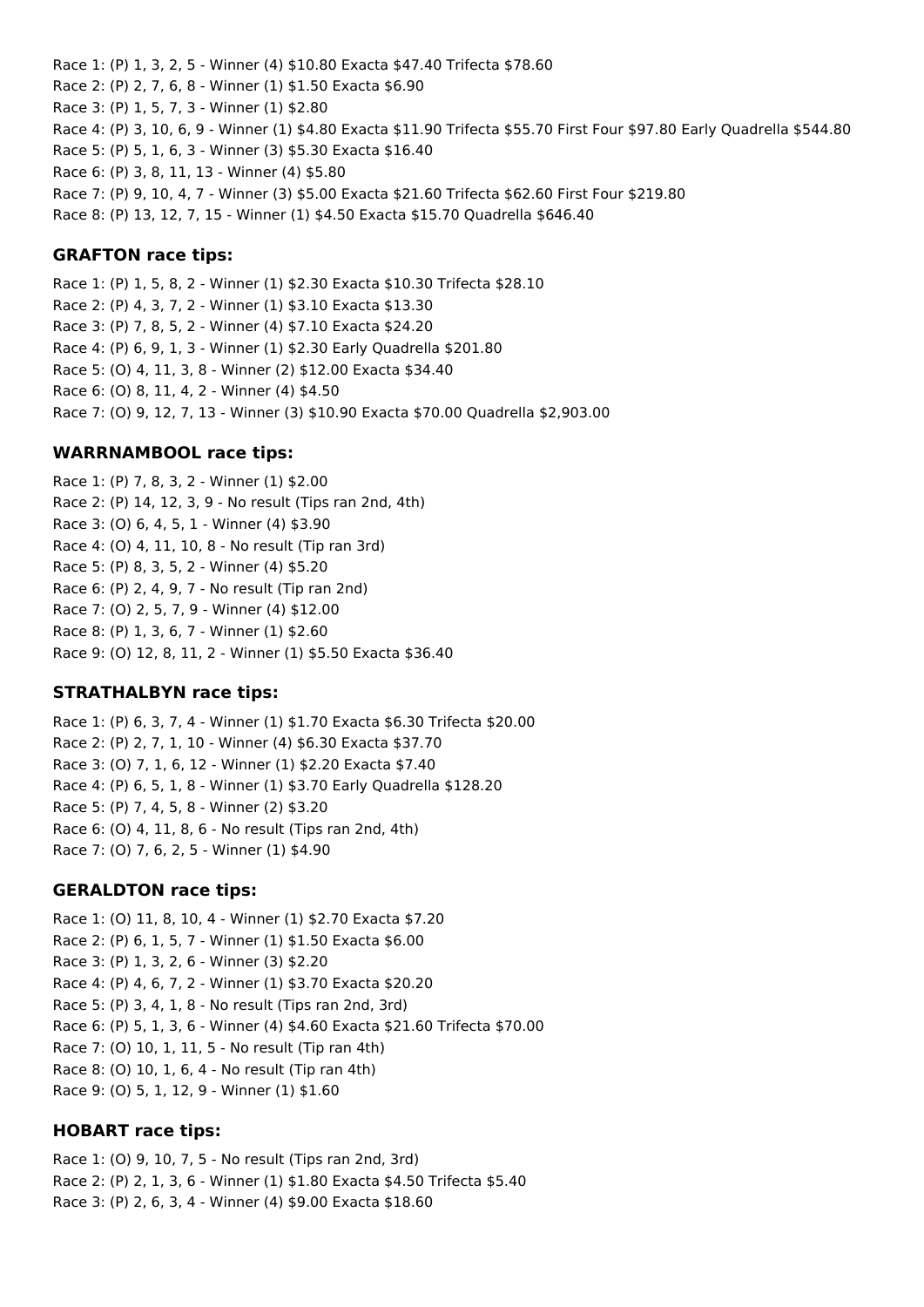Race 4: (P) 6, 7, 8, 9 - No result (Tip ran 3rd) Race 5: (P) 7, 5, 3, 6 - No result (Tips ran 2nd, 4th) Race 6: (O) 3, 4, 2, 1 - Winner (1) \$2.20 Race 7: (P) 4, 5, 7, 1 - Winner (4) \$5.10 Exacta \$49.60 Trifecta \$162.20 First Four \$608.90 Race 8: (P) 3, 7, 1, 6 - Winner (1) \$2.30 Exacta \$5.10 Trifecta \$14.90

### **TRARALGON race tips:**

Race 1: (P) 5, 8, 2, 4 - Winner (1) \$1.60 Exacta \$3.70 Trifecta \$12.60 First Four \$27.80 Race 2: (O) 3, 8, 6, 12 - Winner (1) \$6.40 Exacta \$23.30 Trifecta \$70.70 Race 3: (O) 11, 10, 12, 9 - Winner (1) \$2.70 Exacta \$13.90 Trifecta \$35.30 Race 4: (P) 2, 5, 6, 9 - Winner (2) \$1.90 Exacta \$11.00 Race 5: (O) 10, 11, 1, 2 - No result (Tip ran 3rd) Race 6: (P) 11, 3, 4, 2 - Winner (2) \$3.20 Race 7: (P) 8, 5, 3, 4 - Winner (1) \$7.30 Exacta \$11.90 Trifecta \$77.70 Race 8: (P) 3, 6, 1, 8 - Winner (1) \$2.70 Exacta \$14.60 Race 9: (O) 1, 11, 9, 2 - No result (Tips ran 2nd, 4th)

# **Sunday 21st November 2021**

### **QUEANBEYAN race tips:**

Race 1: (P) 6, 9, 1, 7 - Winner (2) \$4.70 Exacta \$20.00 Trifecta \$54.50 First Four \$150.60 Race 2: (P) 3, 5, 6, 4 - No result (Tips ran 2nd, 3rd) Race 3: (P) 6, 8, 10, 9 - Winner (3) \$9.80 Exacta \$41.40 Trifecta \$85.90 Race 4: (P) 6, 3, 11, 13 - Winner (2) \$4.30 Exacta \$12.10 Race 5: (O) 3, 6, 7, 13 - No result (Tip ran 2nd) Race 6: (P) 1, 7, 3, 4 - Winner (3) \$3.30 Exacta \$10.90 Trifecta \$38.90 Race 7: (O) 2, 5, 9, 11 - Winner (2) \$8.00 Exacta \$21.50 Race 8: (O) 5, 3, 7, 13 - No result (Tips ran 2nd, 3rd, 4th)

## **TAREE race tips:**

Race 1: (P) 5, 6, 2, 3 - No result (Tip ran 3rd) Race 2: (P) 8, 5, 9, 10 - Winner (2) \$9.00 Exacta \$22.00 Trifecta \$95.70 Race 3: (P) 12, 11, 10, 4 - No result (Tip ran 3rd) Race 4: (O) 2, 1, 7, 5 - No result (Tips ran 3rd, 4th) Race 5: (P) 14, 3, 6, 10 - Winner (1) \$3.40 Exacta \$15.70 Race 6: (O) 5, 13, 4, 16 - No result Race 7: (P) 2, 1, 7, 9 - Winner (2) \$7.10 Race 8: (P) 3, 8, 1, 6 - Winner (1) \$2.10 Exacta \$6.80

## **KILMORE race tips:**

Race 1: (P) 10, 9, 6, 4 - Winner (1) \$1.80 Exacta \$6.50 Race 2: (P) 1, 12, 8, 7 - Winner (1) \$2.40 Exacta \$4.80 Trifecta \$10.50 Race 3: (O) 2, 8, 7, 11 - Winner (1) \$2.50 Race 4: (P) 3, 5, 2, 7 - Winner (2) \$4.00 Exacta \$8.70 Early Quadrella \$87.20 Race 5: (P) 4, 3, 1, 2 - Winner (3) \$5.20 Exacta \$15.30 Race 6: (O) 9, 6, 2, 1 - No result (Tips ran 2nd, 3rd, 4th) Race 7: (P) 5, 1, 6, 2 - Winner (4) \$5.60 Exacta \$15.20 Race 8: (O) 1, 3, 5, 4 - No result (Tips ran 2nd, 4th)

## **SWAN HILL race tips:**

Race 1: (P) 11, 6, 1, 7 - Winner (4) \$6.70 Exacta \$34.30 Race 2: (P) 8, 2, 9, 1 - Winner (1) \$1.70 Race 3: (P) 11, 7, 2, 3 - Winner (3) \$8.60 Exacta \$38.30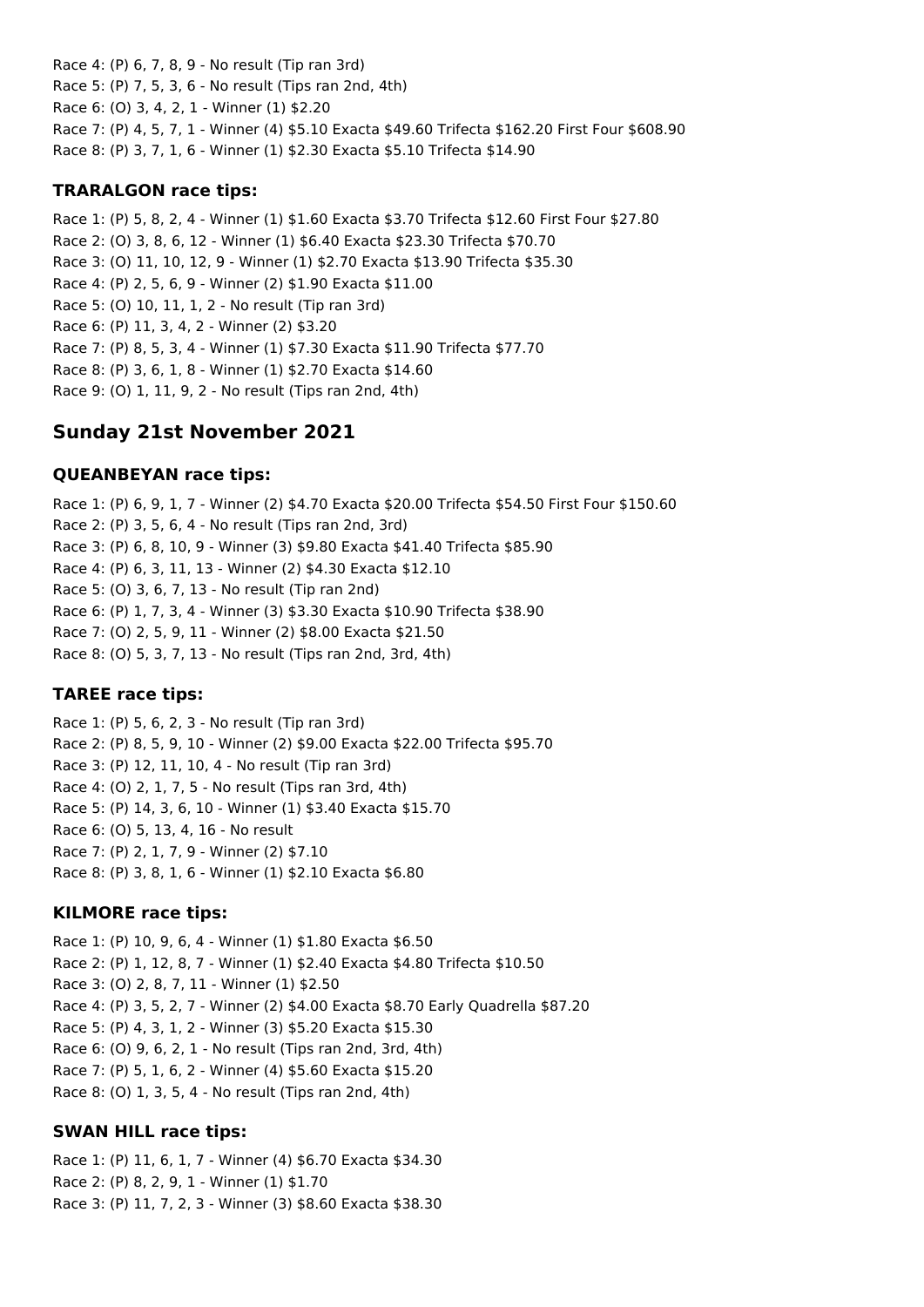Race 4: (P) 1, 11, 5, 9 - Winner (1) \$1.70 Early Quadrella \$420.80 Race 5: (O) 5, 7, 1, 10 - Winner (1) \$5.10 Race 6: (O) 3, 9, 2, 11 - Winner (2) \$7.40 Exacta \$141.90 Trifecta \$197.60 Race 7: (O) 3, 6, 11, 9 - Winner (2) \$5.30 Exacta \$14.30 Quadrella \$608.80

## **TOWNSVILLE race tips:**

Race 1: (P) 1, 4, 3, 7 - Winner (4) \$3.70 Exacta \$7.40 Trifecta \$14.10 First Four \$22.90 Race 2: (P) 3, 1, 4, 10 - Winner (1) \$1.80 Race 3: (P) 7, 1, 2, 3 - No result (Tips ran 3rd, 4th) Race 4: (P) 5, 1, 6, 4 - Winner (1) \$2.70 Race 5: (\*) 6, 2, 4, 7 - Winner (2) \$5.10 Exacta \$9.60 Race 6: (\*) 1, 4, 6, 7 - Winner (1) \$1.90 Exacta \$5.70 Trifecta \$64.50 First Four \$200.00 Race 7: (P) 1, 3, 2, 5 - Winner (2) \$3.10 Race 8: (O) 6, 3, 2, 11 - Winner (1) \$1.70 Exacta \$6.70 Quadrella \$72.00

## **BELMONT race tips:**

Race 1: (P) 2, 1, 3, 6 - Winner (2) \$2.30 Exacta \$11.20 Trifecta \$21.10 First Four \$56.80 Race 2: (P) 8, 2, 3, 5 - Winner (3) \$3.80 Exacta \$41.30 Race 3: (P) 3, 2, 7, 8 - No result (Tips ran 2nd, 3rd, 4th) Race 4: (O) 2, 1, 8, 9 - No result (Tips ran 2nd, 3rd) Race 5: (P) 2, 9, 10, 13 - Winner (2) \$2.60 Exacta \$27.40 Trifecta \$55.90 Race 6: (P) 11, 3, 1, 5 - No result (Tip ran 2nd) Race 7: (P) 5, 2, 7, 4 - No result (Tips ran 3rd, 4th) Race 8: (O) 10, 6, 4, 7 - Winner (4) \$6.00

# **ALICE SPRINGS race tips:**

Race 1: (P) 5, 6, 8, 2 - No result (Tip ran 2nd) Race 2: (P) 1, 2, 5, 3 - Winner (1) \$1.30 Exacta \$5.30 Trifecta \$6.30 First Four \$14.90 Race 3: (P) 7, 1, 3, 2 - No result (Tips ran 2nd, 3rd) Race 4: (P) 1, 3, 2, 6 - Winner (4) \$3.00 Exacta \$33.90 Race 5: (P) 1, 4, 5, 6 - Winner (1) \$1.60 Exacta \$9.70

# **CLARE race tips:**

Race 1: (P) 6, 8, 3, 1 - Winner (2) \$5.40 Exacta \$25.90 Race 2: (P) 7, 3, 6, 1 - Winner (2) \$2.60 Exacta \$10.00 Trifecta \$24.20 Race 3: (P) 3, 9, 2, 5 - No result (Tips ran 2nd, 3rd, 4th) Race 4: (O) 9, 5, 11, 4 - Winner (3) \$1.60 Exacta \$6.30 Trifecta \$62.20 Race 5: (P) 8, 10, 5, 3 - Winner (1) \$2.30 Race 6: (P) 5, 8, 3, 1 - No result (Tips ran 3rd, 4th) Race 7: (P) 8, 4, 7, 6 - No result (Tips ran 2nd, 3rd, 4th)

# **Sunday 14th November 2021**

# **DUBBO race tips:**

Race 1: (P) 6, 1, 2, 5 - Winner (4) \$5.40 Exacta \$20.30 Race 2: (P) 13, 7, 3, 6 - Winner (1) \$2.90 Race 3: (P) 11, 12, 8, 6 - No result (Tips ran 2nd, 4th) Race 4: (O) 7, 10, 2, 12 - Winner (1) \$4.30 Exacta \$28.50 Trifecta \$128.00 First Four \$291.90 Race 5: (O) 8, 3, 6, 1 - Winner (2) \$3.30 Race 6: (O) 1, 3, 9, 2 - Winner (2) \$4.10 Race 7: (O) 1, 8, 7, 15 - No result (Tips ran 2nd, 3rd)

# **GEELONG race tips:**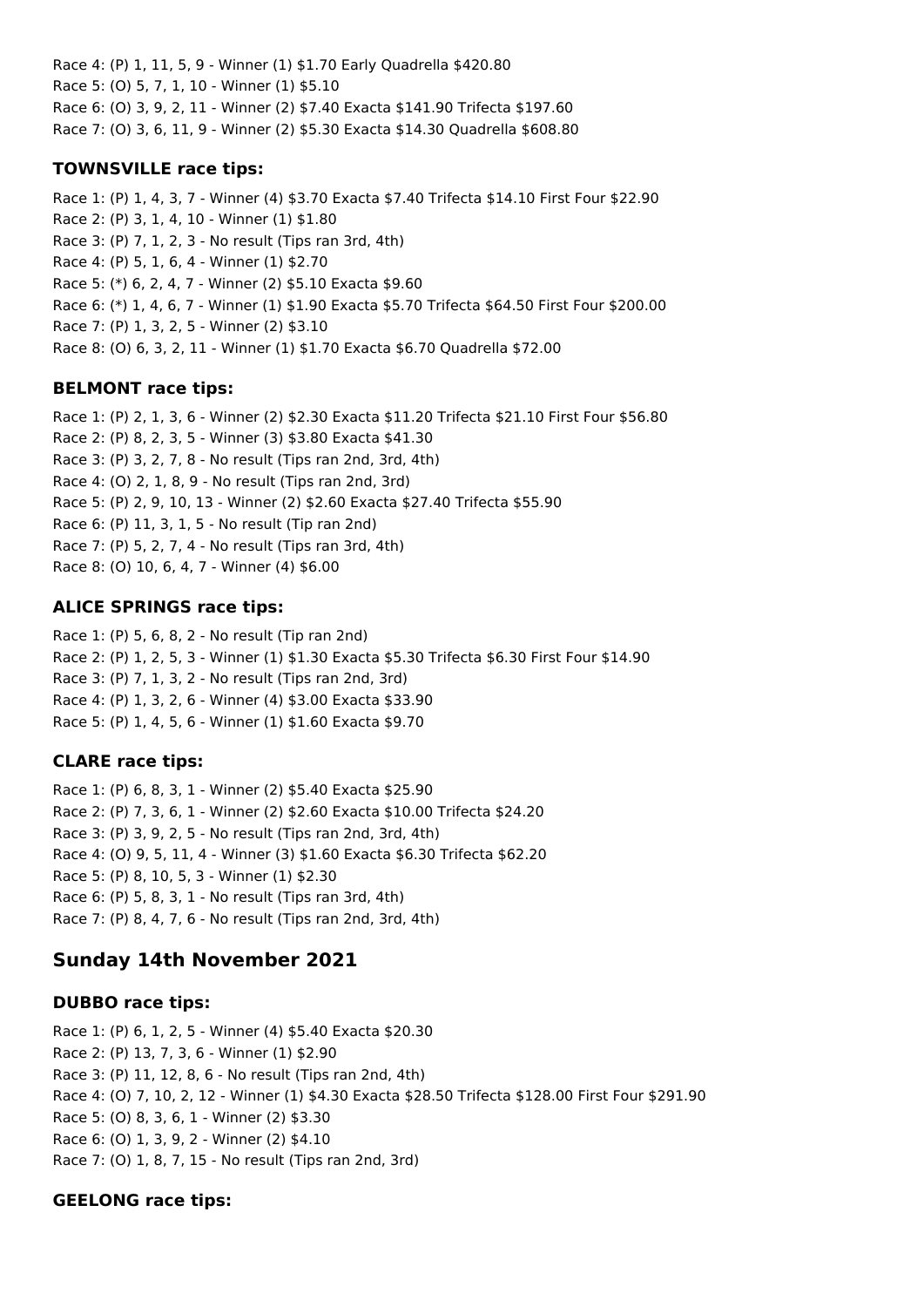Race 1: (P) 7, 11, 4, 3 - Winner (2) \$2.70 Exacta \$14.40 Race 2: (P) 6, 10, 9, 7 - Winner (1) \$1.70 Exacta \$7.40 Trifecta \$17.20 Race 3: (P) 7, 2, 9, 4 - Winner (4) \$5.70 Exacta \$17.20 Trifecta \$83.30 Race 4: (P) 1, 3, 6, 7 - Winner (1) \$2.20 Exacta \$6.50 Trifecta \$16.70 Early Quadrella \$86.10 Race 5: (P) 1, 7, 5, 8 - Winner (1) \$1.90 Exacta \$5.60 Trifecta \$27.40 First Four \$60.60 Race 6: (P) 1, 2, 5, 8 - Winner (1) \$1.60 Exacta \$4.10 Race 7: (P) 5, 2, 7, 10 - Winner (1) \$2.60 Quadrella \$16.20

### **CAIRNS race tips:**

Race 1: (P) 2, 5, 6, 4 - Winner (4) \$11.30 Exacta \$114.70 Trifecta \$182.30 First Four \$159.50 Race 2: (P) 3, 1, 2, 5 - Winner (3) \$4.20 Exacta \$10.60 Trifecta \$30.70 Race 3: (P) 5, 3, 1, 2 - Winner (2) \$4.90 Exacta \$25.20 Trifecta \$37.30 First Four \$82.60 Race 4: (P) 3, 6, 4, 2 - Winner (1) \$1.80 Exacta \$4.10 Trifecta \$10.00 Early Quadrella \$666.40 Race 5: (P) 4, 7, 2, 6 - Winner (2) \$4.80 Race 6: (P) 4, 1, 8, 6 - Winner (3) \$7.40 Race 7: (P) 5, 1, 3, 8 - Winner (1) \$1.40 Exacta \$14.80 Race 8: (P) 5, 1, 4, 9 - Winner (3) \$2.80 Exacta \$15.90 Quadrella \$128.10

### **ALBANY race tips:**

Race 1: (P) 3, 6, 2, 1 - No result (Tips ran 2nd, 3rd) Race 2: (P) 3, 1, 10, 6 - Winner (2) \$3.70 Exacta \$26.10 Trifecta \$122.00 Race 3: (P) 6, 5, 2, 1 - No result (Tips ran 2nd, 3rd, 4th) Race 4: (P) 3, 4, 5, 6 - Winner (2) \$3.40 Race 5: (O) 7, 9, 5, 1 - Winner (1) \$2.20 Race 6: (O) 1, 2, 8, 9 - Winner (3) \$9.90 Race 7: (O) 4, 6, 1, 8 - No result (Tip ran 2nd)

#### **CANBERRA race tips:**

Race 1: (P) 4, 2, 1, - Winner (1) \$1.60 Exacta \$2.70 Trifecta \$3.00 Race 2: (P) 13, 1, 9, 2 - No result (Tips ran 2nd, 4th) Race 3: (P) 9, 2, 3, 13 - Winner (1) \$4.60 Race 4: (P) 6, 2, 1, 11 - Winner (4) \$4.10 Race 5: (O) 5, 6, 11, 8 - Winner (4) \$6.40 Race 6: (P) 3, 7, 2, 10 - No result (Tips ran 2nd, 3rd) Race 7: (O) 3, 8, 7, 1 - No result (Tips ran 3rd, 4th)

#### **HOBART race tips:**

Race 1: (P) 2, 7, 10, 4 - Winner (1) \$5.70 Exacta \$15.70 Trifecta \$37.90 Race 2: (O) 10, 11, 15, 6 - No result (Tip ran 2nd) Race 3: (P) 2, 10, 1, 4 - No result (Tips ran 2nd, 3rd) Race 4: (P) 7, 1, 5, 6 - Winner (3) \$4.60 Race 5: (P) 6, 3, 8, 11 - Winner (1) \$3.00 Race 6: (O) 12, 5, 11, 8 - No result (Tip ran 4th) Race 7: (P) 1, 3, 4, 6 - Winner (3) \$4.30 Exacta \$58.90

## **DONALD race tips:**

Race 1: (P) 8, 6, 14, 1 - Winner (1) \$2.30 Race 2: (P) 5, 6, 9, 3 - Winner (3) \$6.00 Exacta \$90.20 Trifecta \$176.60 Race 3: (P) 3, 6, 10, 11 - No result (Tips ran 2nd, 4th) Race 4: (P) 7, 4, 6, 1 - Winner (2) \$9.00 Exacta \$15.40 Trifecta \$46.00 First Four \$117.40 Race 5: (P) 7, 11, 2, 6 - Winner (3) \$4.50 Race 6: (O) 6, 3, 2, 7 - No result (Tips ran 2nd, 4th) Race 7: (O) 9, 7, 3, 5 - Winner (2) \$8.20 Exacta \$71.30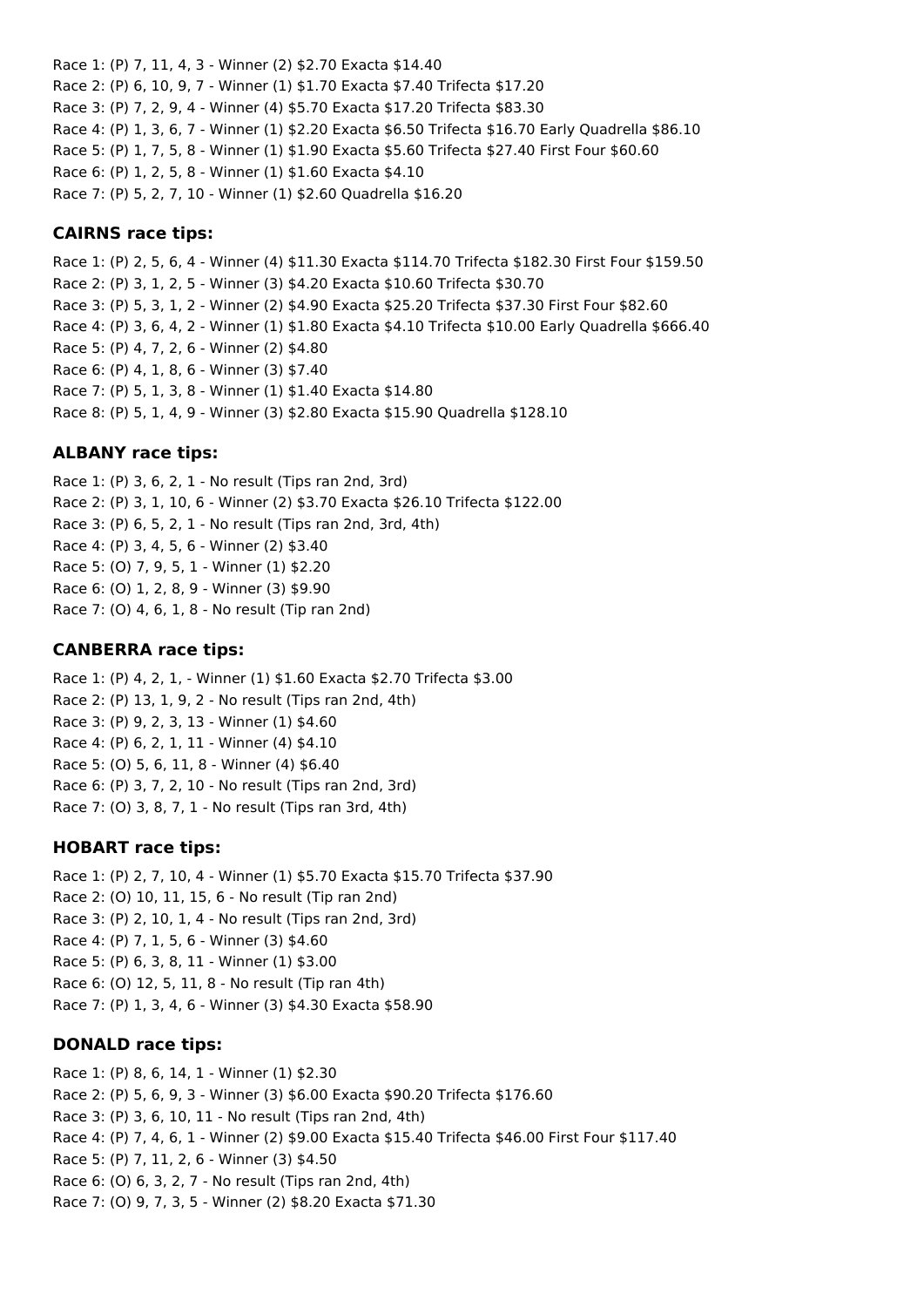# **Sunday 7th November 2021**

#### **SUNSHINE COAST race tips:**

Race 1: (P) 1, 4, 8, 3 - Winner (1) \$1.50 Exacta \$4.00 Trifecta \$22.60 Race 2: (P) 4, 8, 7, 1 - Winner (2) \$3.00 Exacta \$5.30 Race 3: (P) 13, 1, 7, 11 - Winner (1) \$3.10 Exacta \$8.00 Trifecta \$15.90 Race 4: (P) 1, 4, 2, 7 - Winner (1) \$3.00 Early Quadrella \$67.30 Race 5: (P) 5, 2, 7, 3 - Winner (1) \$2.90 Exacta \$11.80 Trifecta \$33.50 Race 6: (P) 9, 5, 6, 3 - No result (Tips ran 3rd, 4th) Race 7: (P) 7, 1, 11, 4 - Winner (2) \$3.90 Exacta \$7.90

## **ARARAT race tips:**

Race 1: (P) 3, 8, 1, 2 - Winner (4) \$6.10 Race 2: (P) 6, 3, 11, 7 - No result (Tips ran 3rd, 4th) Race 3: (P) 11, 4, 10, 7 - Winner (2) \$2.50 Exacta \$15.70 Race 4: (P) 1, 4, 5, 2 - Winner (1) \$1.90 Race 5: (P) 3, 9, 2, 4 - No result (Tips ran 2nd, 3rd) Race 6: (P) 6, 5, 4, 2 - No result (Tips ran 2nd, 3rd, 4th) Race 7: (P) 3, 7, 4, 1 - No result (Tips ran 2nd, 3rd) Race 8: (P) 4, 7, 3, 5 - Winner (4) \$12.90 Exacta \$21.20

## **BENALLA race tips:**

Race 1: (P) 3, 2, 1, 11 - Winner (1) \$3.80 Exacta \$14.70 Race 2: (P) 4, 9, 8, 10 - No result (Tips ran 2nd, 3rd, 4th) Race 3: (O) 11, 8, 1, 5 - Winner (3) \$3.90 Exacta \$14.70 Race 4: (P) 7, 6, 1, 9 - Winner (1) \$4.80 Exacta \$21.80 Race 5: (P) 7, 1, 6, 2 - Winner (1) \$2.40 Exacta \$15.10 Trifecta \$28.70 Race 6: (O) 2, 1, 9, 4 - No result (Tips ran 2nd, 4th) Race 7: (O) 10, 11, 9, 7 - Winner (1) \$9.30

## **ARMIDALE race tips:**

Race 1: (P) 1, 6, 5, 4 - Winner (1) \$1.60 Exacta \$5.80 Race 2: (P) 1, 14, 2, 4 - Winner (3) \$7.40 Race 3: (O) 3, 10, 5, 7 - No result (Tips ran 2nd, 4th) Race 4: (P) 5, 1, 4, 2 - Winner (1) \$5.10 Race 5: (O) 1, 3, 8, 2 - Winner (3) \$7.70 Exacta \$39.00 Race 6: (O) 3, 4, 15, 10 - Winner (1) \$5.10 Exacta \$11.40 Trifecta \$136.20 Race 7: (P) 1, 12, 18, 3 - Winner (2) \$5.60 Quadrella \$1,743.60

## **WARREN race tips:**

Race 1: (P) 9, 12, 8, 10 - Winner (1) \$1.70 Exacta \$3.30 Trifecta \$11.50 Race 2: (O) 3, 7, 4, 1 - Winner (1) \$2.30 Race 3: (P) 4, 9, 10, 5 - Winner (1) \$3.40 Exacta \$12.10 Race 4: (P) 6, 8, 2, 17 - Winner (2) \$2.60 Exacta \$37.90 Trifecta \$197.20 Race 5: (O) 4, 2, 10, 12 - Winner (1) \$1.60 Exacta \$15.30 Early Quadrella \$36.70 Race 6: (P) 2, 3, 6, 8 - No result (Tip ran 4th) Race 7: (P) 1, 5, 8, 4 - Winner (1) \$2.70 Exacta \$14.70 Trifecta \$133.60 Race 8: (P) 1, 2, 3, 6 - Winner (1) \$3.70 Exacta \$12.60 Trifecta \$45.00 First Four \$55.70 Race 9: (P) 9, 1, 5, 3 - Winner (2) \$3.00 Exacta \$29.30

#### **PENOLA race tips:**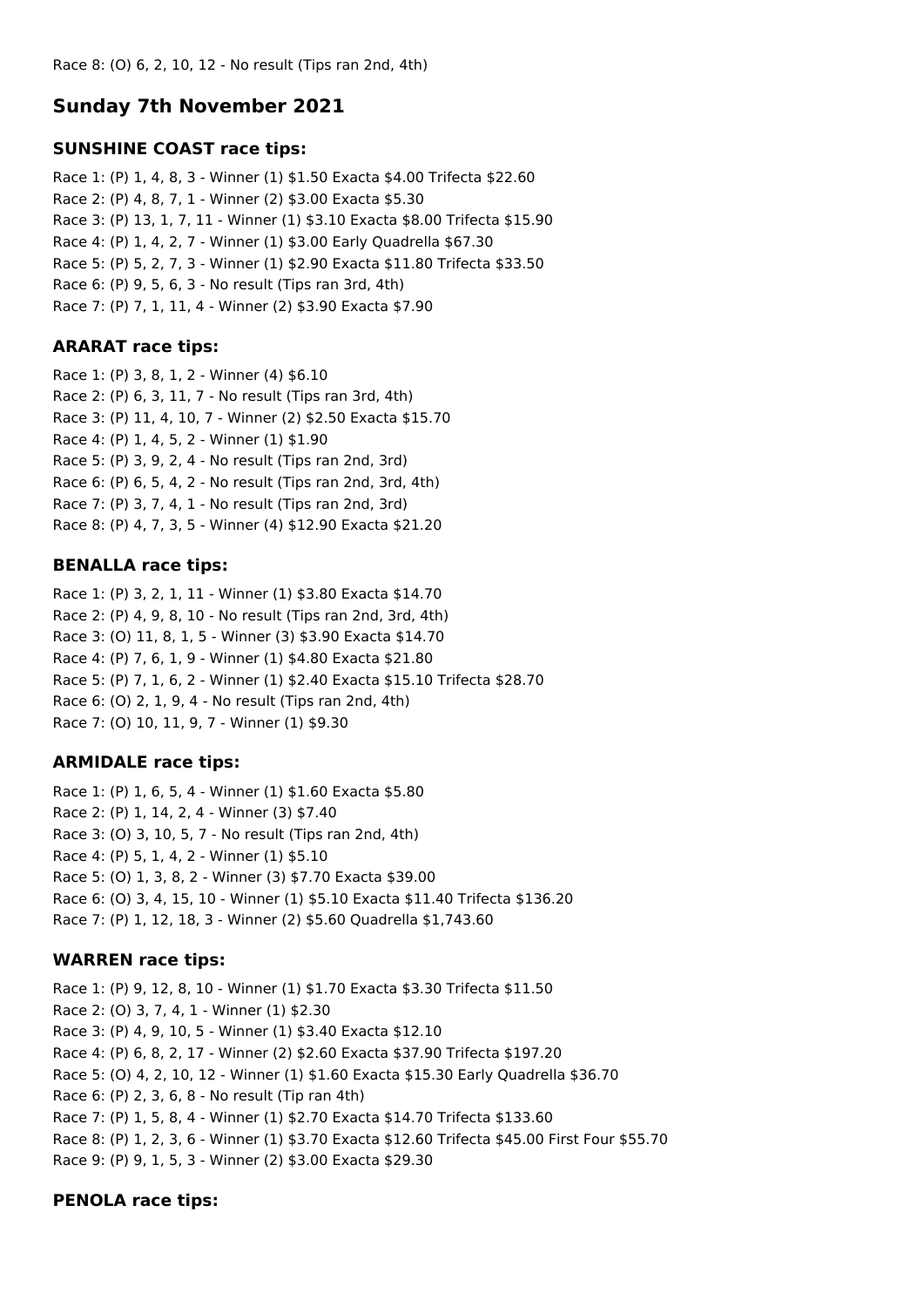Race 1: (P) 4, 3, 2, 1 - No result (Tips ran 2nd, 3rd, 4th) Race 2: (P) 2, 4, 3, 6 - Winner (1) \$2.50 Race 3: (P) 7, 4, 9, 2 - Winner (3) \$6.50 Exacta \$28.60 Trifecta \$89.40 Race 4: (P) 4, 3, 8, 7 - Winner (1) \$1.90 Race 5: (P) 1, 3, 2, 7 - Winner (3) \$6.20 Race 6: (O) 1, 4, 6, 8 - No result (Tip ran 3rd) Race 7: (P) 2, 4, 6, 8 - Winner (2) \$3.10 Exacta \$13.90 Trifecta \$70.50

#### **YORK race tips:**

Race 1: (P) 1, 2, 4, 5 - Winner (1) \$1.70 Exacta \$4.80 Trifecta \$19.30 Race 2: (P) 7, 1, 8, 5 - Winner (1) \$4.00 Race 3: (P) 5, 2, 9, 8 - Winner (2) \$4.30 Exacta \$17.10 Trifecta \$73.60 Race 4: (O) 4, 9, 6, 1 - No result (Tip ran 3rd) Race 5: (P) 5, 1, 4, 2 - Winner (2) \$1.70 Exacta \$9.60 Trifecta \$29.50 First Four \$124.10 Race 6: (P) 3, 5, 6, 10 - No result (Tips ran 2nd, 3rd) Race 7: (P) 8, 1, 3, 7 - No result (Tips ran 2nd, 4th) Race 8: (P) 1, 8, 9, 3 - No result (Tips ran 2nd, 3rd) Race 9: (O) 6, 5, 11, 7 - Winner (4) \$19.40

# **Sunday 31st October 2021**

### **GOULBURN race tips:**

Race 1: (P) 6, 2, 1, 4 - Winner (1) \$2.20 Race 2: (P) 4, 5, 6, 8 - Winner (2) \$5.50 Exacta \$5.60 Trifecta \$30.70 Race 3: (P) 3, 1, 2, 5 - Winner (3) \$7.30 Race 4: (P) 4, 5, 10, 9 - Winner (1) \$1.90 Exacta \$7.70 Early Quadrella \$136.80 Race 5: (P) 5, 2, 9, 6 - Winner (2) \$3.80 Exacta \$25.30 Trifecta \$53.50 Race 6: (P) 10, 8, 7, 2 - Winner (1) \$2.40 Race 7: (P) 6, 2, 13, 1 - Winner (1) \$2.40 Exacta \$8.70 Trifecta \$28.60 Race 8: (P) 1, 3, 7, 6 - Winner (4) \$5.90 Quadrella \$231.60

## **MORNINGTON race tips:**

Race 1: (P) 6, 2, 8, 5 - Winner (1) \$1.40 Exacta \$2.40 Race 2: (P) 7, 8, 5, 10 - No result (Tips ran 2nd, 3rd, 4th) Race 3: (P) 5, 9, 10, 6 - Winner (2) \$2.50 Race 4: (P) 7, 1, 5, 11 - Winner (3) \$9.80 Race 5: (P) 14, 8, 12, 1 - Winner (4) \$7.80 Exacta \$35.40 Race 6: (P) 7, 4, 9, 1 - No result (Tip ran 2nd) Race 7: (P) 7, 13, 11, 12 - Winner (2) \$5.10 Exacta \$21.40 Race 8: (P) 2, 7, 6, 1 - Winner (4) \$8.70 Exacta \$11.00 Race 9: (O) 7, 3, 9, 12 - Winner (2) \$3.40 Exacta \$24.00 Trifecta \$99.30

## **CAIRNS race tips:**

Race 1: (P) 3, 5, 1, 7 - Winner (4) \$9.10 Exacta \$41.90 Race 2: (P) 2, 1, 5, 3 - Winner (4) \$3.10 Exacta \$9.40 Trifecta \$18.90 Race 3: (P) 3, 1, 4, 2 - Winner (1) \$3.70 Exacta \$5.90 Trifecta \$19.00 Race 4: (P) 1, 8, 4, 7 - Winner (1) \$1.40 Exacta \$8.30 Early Quadrella \$196.00 Race 5: (P) 1, 6, 4, 3 - No result (Tips ran 2nd, 3rd, 4th) Race 6: (O) 2, 5, 7, 4 - Winner (4) \$6.10 Race 7: (O) 6, 8, 9, 5 - Winner (3) \$8.40 Race 8: (O) 6, 11, 10, 5 - No result (Tips ran 2nd, 3rd)

#### **MUSWELLBROOK race tips:**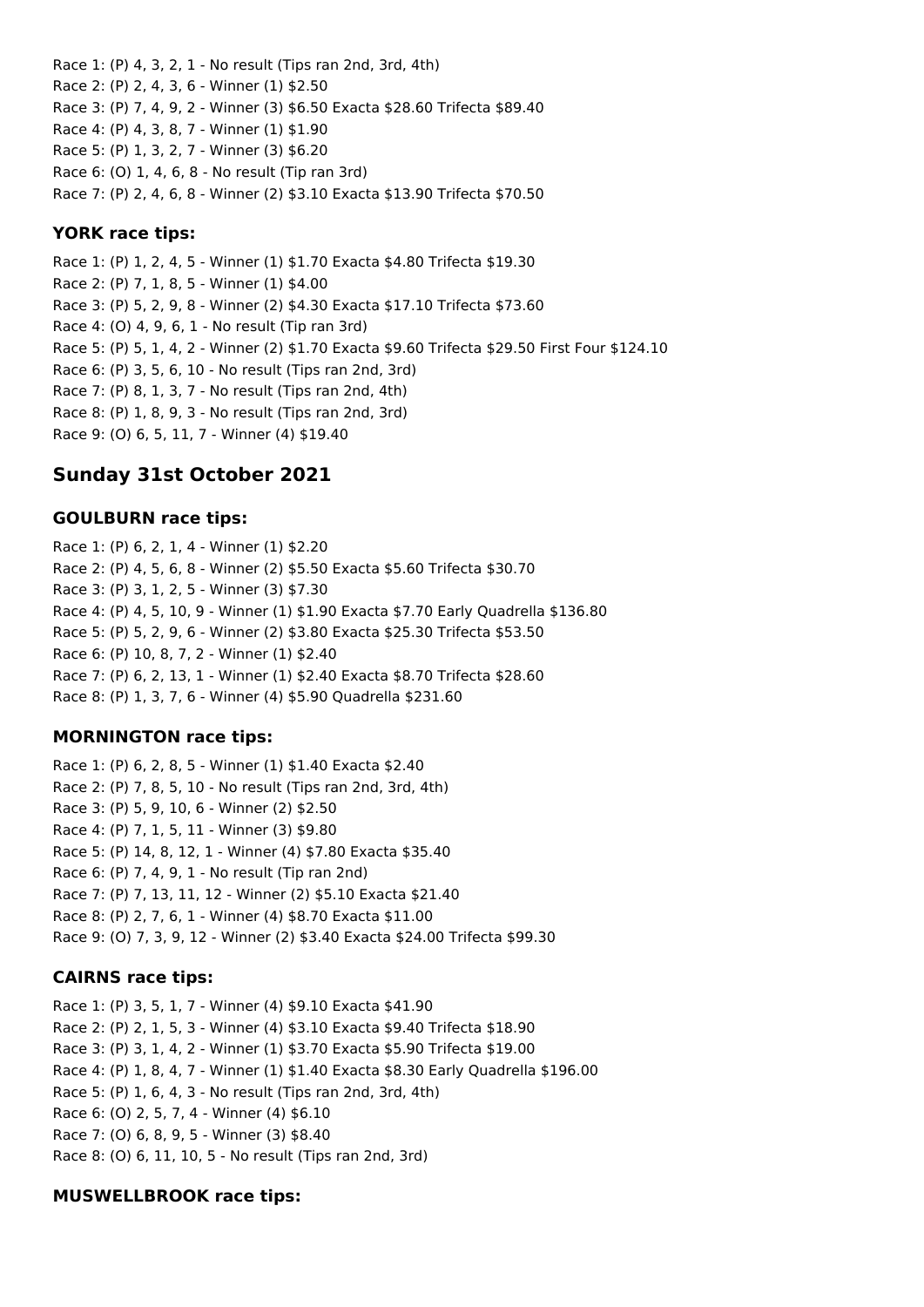Race 1: (P) 4, 3, 7, 1 - No result (Tips ran 2nd, 3rd) Race 2: (P) 3, 6, 1, 2 - Winner (3) \$5.60 Race 3: (P) 14, 3, 13, 1 - No result (Tips ran 3rd, 4th) Race 4: (P) 2, 1, 4, 8 - No result (Tips ran 3rd, 4th) Race 5: (P) 6, 2, 7, 5 - Winner (1) \$2.40 Race 6: (P) 1, 5, 6, 8 - No result (Tips ran 2nd, 3rd, 4th) Race 7: (P) 9, 7, 3, 4 - Winner (2) \$10.40 Exacta \$55.10 Race 8: (O) 11, 6, 5, 3 - No result (Tip ran 4th)

### **MORTLAKE race tips:**

Race 1: (P) 2, 6, 10, 5 - Winner (1) \$1.70 Exacta \$6.70 Race 2: (P) 6, 10, 9, 5 - Winner (4) \$13.70 Exacta \$65.30 Trifecta \$192.10 Race 3: (P) 8, 10, 3, 11 - Winner (3) \$15.20 Race 4: (P) 2, 7, 5, 10 - Winner (3) \$3.70 Early Quadrella \$3,173.90 Race 5: (O) 9, 6, 5, 10 - Winner (1) \$4.40 Exacta \$22.60 Race 6: (P) 4, 9, 3, 8 - Winner (1) \$1.50 Exacta \$4.20 Race 7: (O) 8, 9, 1, 11 - Winner (1) \$3.30 Quadrella \$121.00

### **NARROGIN race tips:**

Race 1: (P) 5, 2, 3, 7 - Winner (2) \$2.90 Exacta \$14.60 Trifecta \$48.00 First Four \$102.00 Race 2: (O) 8, 6, 3, 5 - Winner (4) \$2.50 Race 3: (P) 4, 8, 1, 9 - No result (Tip ran 3rd) Race 4: (P) 5, 4, 2, 1 - Winner (2) \$3.20 Exacta \$9.30 Race 5: (O) 4, 3, 5, 8 - No result (Tip ran 2nd) Race 6: (P) 1, 10, 6, 3 - No result (Tip ran 3rd) Race 7: (O) 1, 3, 9, 8 - Winner (4) \$4.90 Exacta \$39.40 Race 8: (O) 1, 6, 7, 12 - Winner (3) \$3.50 Race 9: (O) 1, 4, 8, 6 - Winner (2) \$7.60

# **Sunday 24th October 2021**

#### **SUNSHINE COAST race tips:**

Race 1: (P) 3, 2, 7, 5 - Winner (4) \$8.30 Exacta \$31.00 Race 2: (\*) 8, 5, 2, 18 - Winner (1) \$1.80 Exacta \$5.70 Race 3: (P) 1, 6, 4, 5 - Winner (1) \$3.30 Exacta \$9.20 Race 4: (P) 7, 2, 6, 3 - Winner (4) \$5.30 Exacta \$12.40 Early Quadrella \$667.60 Race 5: (O) 7, 1, 5, 9 - Winner (1) \$4.50 Exacta \$21.40 Trifecta \$103.80 First Four \$419.00 Race 6: (O) 2, 4, 1, 11 - Winner (2) \$4.20 Race 7: (P) 13, 10, 9, 5 - Winner (1) \$4.20 Quadrella \$673.90

## **PORT MACQUARIE race tips:**

Race 1: (P) 5, 10, 2, 9 - Winner (1) \$3.00 Exacta \$9.90 Trifecta \$53.80 Race 2: (P) 6, 8, 3, 7 - Winner (2) \$7.90 Race 3: (P) 9, 11, 2, 10 - Winner (3) \$3.10 Exacta \$22.50 Trifecta \$60.90 Race 4: (P) 5, 4, 10, 9 - Winner (1) \$1.40 Exacta \$7.60 Trifecta \$18.10 Early Quadrella \$190.60 Race 5: (\*) 4, 1, 7, 5 - No result (Tips ran 2nd, 3rd) Race 6: (P) 4, 5, 2, 7 - Winner (4) \$3.80 Race 7: (\*) 7, 9, 8, 4 - Winner (1) \$2.00 Race 8: (P) 11, 2, 3, 10 - Winner (2) \$5.10

## **SALE race tips:**

Race 1: (P) 3, 8, 1, 11 - Winner (1) \$1.30 Race 2: (O) 14, 10, 4, 1 - Winner (3) \$4.10 Exacta \$20.70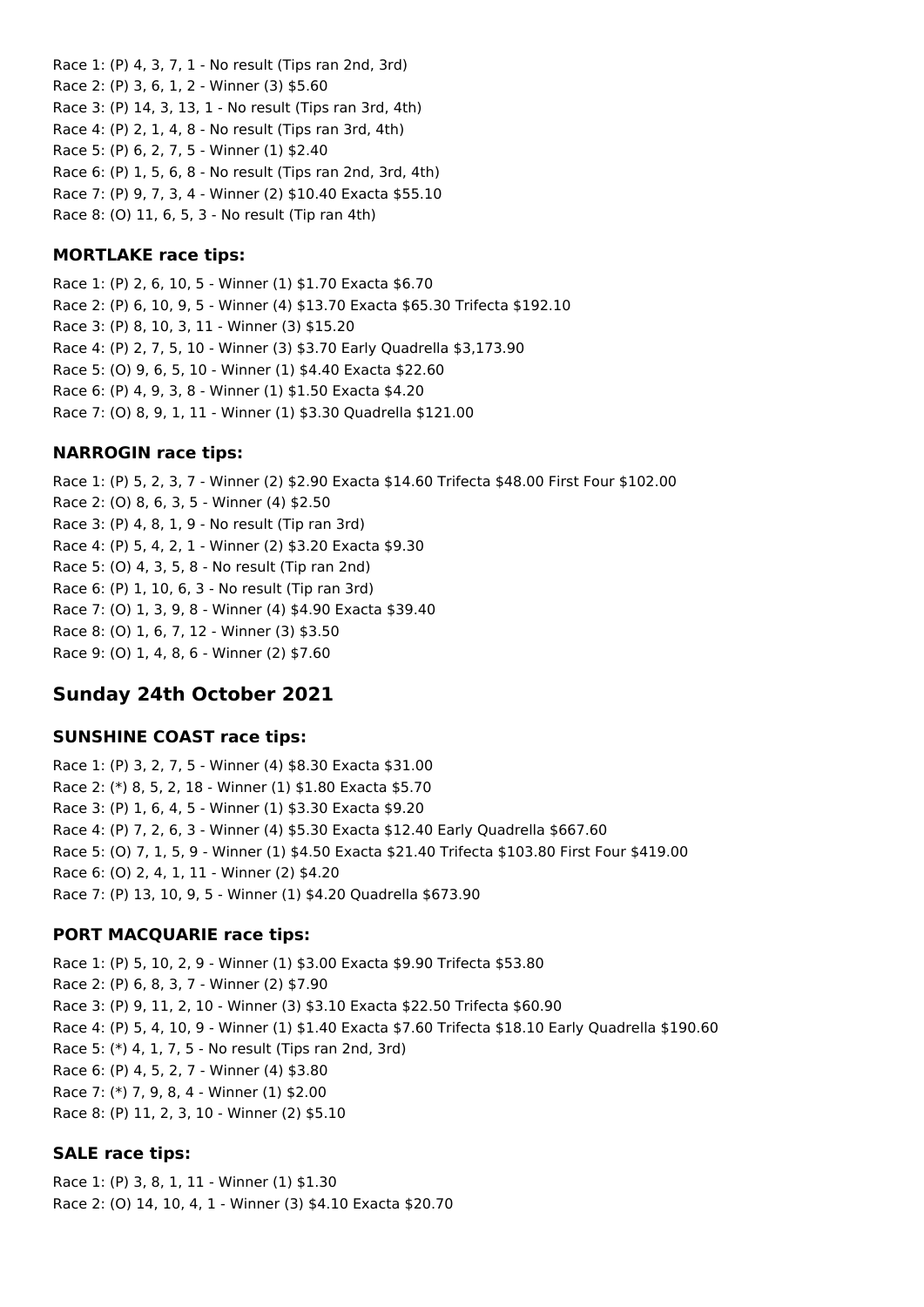Race 3: (P) 11, 6, 1, 14 - Winner (1) \$3.40 Exacta \$10.90 Trifecta \$45.30 Race 4: (P) 14, 4, 2, 3 - Winner (2) \$4.80 Exacta \$33.30 Race 5: (O) 7, 13, 6, 10 - Winner (1) \$10.20 Early Quadrella \$665.80 Race 6: (P) 13, 11, 9, 7 - Winner (1) \$6.00 Exacta \$39.10 Trifecta \$152.90 Race 7: (P) 7, 3, 10, 2 - No result (Tips ran 3rd, 4th) Race 8: (P) 13, 5, 8, 12 - Winner (3) \$3.80 Exacta \$9.60 Race 9: (P) 10, 2, 12, 15 - No result (Tips ran 2nd, 3rd)

## **COONABARABRAN race tips:**

Race 1: (P) 9, 10, 12, 4 - Winner (3) \$5.20 Exacta \$25.40 Race 2: (P) 4, 7, 10, 3 - Winner (1) \$3.50 Exacta \$24.10 Trifecta \$39.50 Race 3: (P) 14, 12, 8, 10 - Winner (4) \$10.30 Exacta \$48.60 Race 4: (O) 4, 2, 10, 12 - Winner (4) \$6.20 Exacta \$35.40 Early Quadrella \$1,892.60 Race 5: (O) 4, 3, 10, 12 - Winner (1) \$4.20 Race 6: (O) 3, 15, 4, 6 - No result (Tips ran 2nd, 4th) Race 7: (O) 7, 4, 3, 2 - No result Race 8: (P) 4, 1, 5, 6 - Winner (3) \$3.30 Exacta \$8.90 Trifecta \$24.00 First Four \$142.80

## **ST ARNAUD race tips:**

Race 1: (P) 8, 1, 9, 7 - Winner (1) \$2.00 Exacta \$6.80 Trifecta \$19.20 Race 2: (P) 4, 5, 10, 3 - Winner (2) \$3.10 Exacta \$11.00 Trifecta \$36.00 Race 3: (O) 8, 2, 3, 5 - Winner (4) \$2.20 Exacta \$20.20 Race 4: (O) 4, 8, 7, 2 - Winner (2) \$4.00 Exacta \$26.70 Race 5: (P) 5, 9, 7, 4 - Winner (3) \$6.70 Exacta \$29.00 Trifecta \$142.60 Early Quadrella \$218.50 Race 6: (O) 2, 5, 7, 11 - Winner (4) \$41.80 Exacta \$222.20 Race 7: (P) 7, 1, 3, 2 - Winner (1) \$5.80 Exacta \$32.80 Race 8: (P) 1, 3, 5, 8 - No result (Tips ran 2nd, 3rd) Race 9: (O) 1, 3, 6, 4 - No result (Tips ran 3rd, 4th)

#### **NORTHAM race tips:**

Race 1: (P) 4, 6, 9, 1 - Winner (1) \$1.60 Race 2: (P) 1, 3, 6, 9 - Winner (1) \$2.10 Race 3: (O) 2, 9, 8, 1 - No result (Tip ran 3rd) Race 4: (P) 9, 5, 15, 1 - Winner (1) \$1.60 Race 5: (P) 4, 2, 3, 1 - Winner (1) \$4.20 Race 6: (P) 3, 1, 4, 6 - Winner (2) \$3.60 Race 7: (O) 2, 3, 9, 6 - Winner (3) \$31.10 Race 8: (O) 11, 12, 3, 2 - Winner (1) \$3.00 Exacta \$26.40 Trifecta \$128.90 Race 9: (O) 1, 10, 6, 2 - No result (Tips ran 2nd, 3rd)

## **PORT LINCOLN race tips:**

Race 1: (P) 4, 10, 12, 6 - No result (Tips ran 2nd, 3rd, 4th) Race 2: (P) 3, 2, 10, 9 - Winner (3) \$4.80 Race 3: (P) 7, 8, 1, 4 - Winner (4) \$5.10 Race 4: (P) 4, 8, 9, 6 - No result (Tips ran 2nd, 3rd) Race 5: (O) 8, 6, 1, 11 - Winner (1) \$3.30 Race 6: (O) 9, 3, 11, 2 - No result (Tips ran 3rd, 4th) Race 7: (O) 3, 9, 7, 5 - Winner (4) \$5.70 Race 8: (O) 2, 1, 8, 4 - Winner (1) \$3.20 Exacta \$23.40

# **Sunday 17th October 2021**

**ALICE SPRINGS race tips:**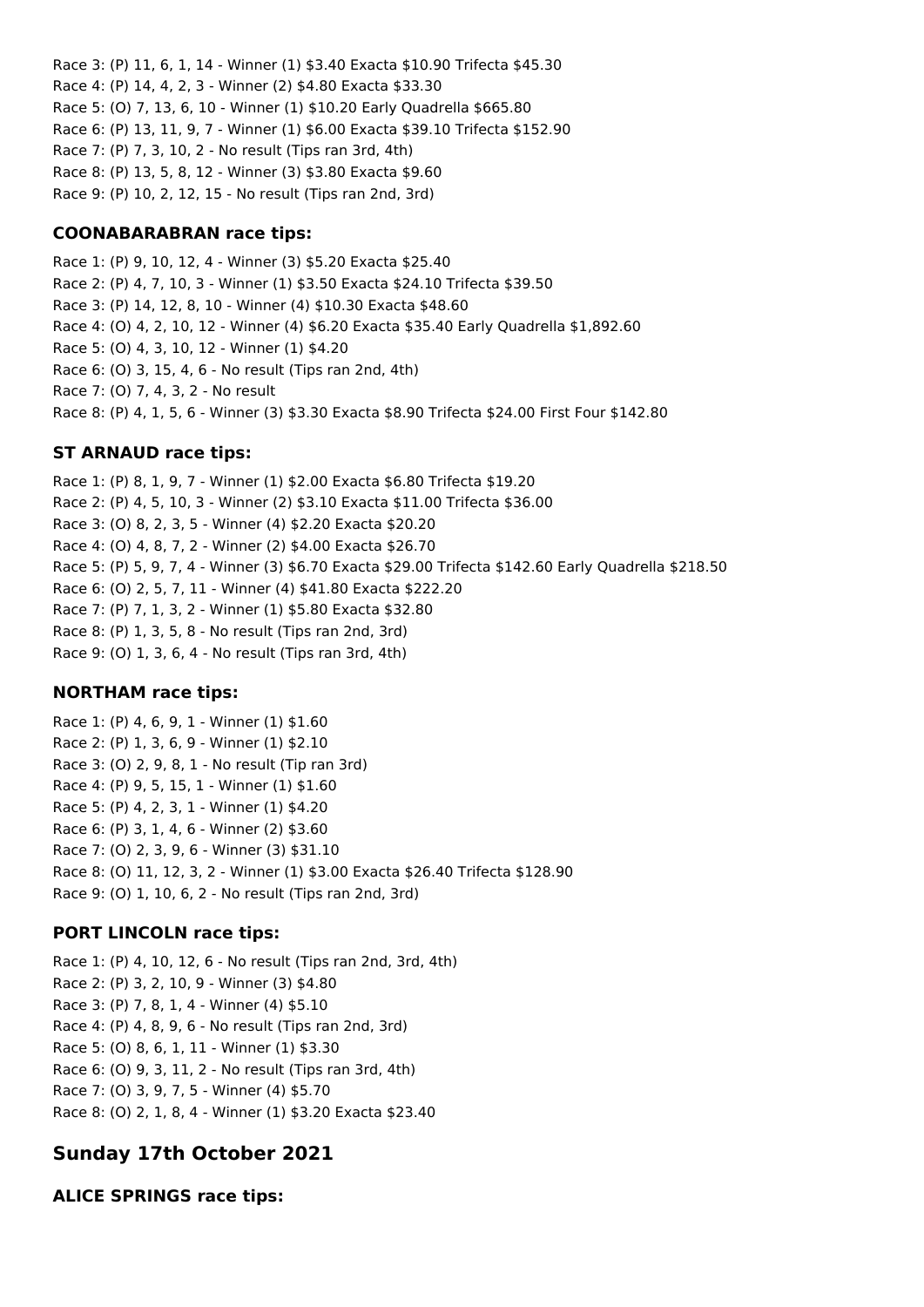Race 1: (P) 2, 1, 4, 3 - Winner (2) \$2.60 Exacta \$24.40 Trifecta \$32.50 Race 2: (P) 4, 3, 2, 1 - Winner (1) \$1.40 Exacta \$3.00 Trifecta \$9.80 Race 3: (P) 3, 1, 4, 2 - Winner (1) \$2.40 Exacta \$12.20 Trifecta \$16.40 Race 4: (P) 5, 1, 3, 2 - Winner (1) \$1.20 Exacta \$5.60 Trifecta \$6.10 First Four \$10.40 Quadrella \$19.90

### **HORSHAM race tips:**

Race 1: (P) 6, 3, 12, 8 - Winner (2) \$6.90 Race 2: (P) 8, 9, 7, 4 - Winner (1) \$2.60 Exacta \$7.50 Trifecta \$14.70 Race 3: (P) 6, 8, 5, 3 - Winner (1) \$2.80 Race 4: (P) 4, 7, 2, 1 - No result (Tips ran 3rd, 4th) Race 5: (P) 2, 5, 4, 3 - Winner (3) \$5.20 Race 6: (P) 4, 10, 5, 3 - No result (Tips ran 3rd, 4th) Race 7: (P) 5, 1, 6, 2 - Winner (3) \$2.20 Exacta \$8.10 Trifecta \$20.60 First Four \$64.70 Race 8: (P) 3, 13, 12, 10 - Winner (1) \$2.40

## **KALGOORLIE race tips:**

Race 1: (P) 6, 5, 1, 4 - Winner (3) \$7.40 Exacta \$33.50 Trifecta \$71.50 Race 2: (P) 4, 2, 5, 6 - Winner (4) \$10.50 Exacta \$20.40 Trifecta \$86.60 Race 3: (P) 7, 3, 4, 5 - Winner (2) \$9.10 Exacta \$59.10 Race 4: (P) 4, 1, 3, 8 - No result (Tip ran 2nd) Race 5: (P) 5, 9, 4, 1 - Winner (1) \$3.60 Exacta \$7.10 Trifecta \$43.90 First Four \$169.90 Race 6: (O) 3, 4, 5, 6 - No result (Tip ran 4th) Race 7: (P) 6, 3, 4, 9 - Winner (1) \$2.70

### **KILMORE race tips:**

Race 1: (P) 4, 5, 2, 1 - Abandoned Race 2: (P) 3, 1, 2, 4 - Abandoned Race 3: (P) 3, 1, 2, 4 - Abandoned Race 4: (P) 1, 2, 7, 4 - Abandoned Race 5: (P) 1, 2, 6, 3 - Abandoned Race 6: (P) 1, 2, 8, 10 - Abandoned Race 7: (P) 1, 2, 3, 12 - Abandoned

#### **LISMORE race tips:**

Race 1: (P) 1, 6, 8, 3 - Winner (2) \$4.30 Exacta \$6.60 Trifecta \$21.00 First Four \$30.90 Race 2: (P) 6, 2, 4, 7 - Winner (4) \$5.40 Exacta \$8.50 Trifecta \$32.40 Race 3: (P) 2, 1, 5, 4 - Winner (2) \$4.20 Exacta \$23.20 Race 4: (O) 3, 5, 8, 9 - Winner (1) \$4.80 Early Quadrella \$607.30 Race 5: (P) 8, 2, 7, 11 - Winner (2) \$2.50 Exacta \$15.20 Race 6: (O) 2, 5, 3, 9 - Winner (4) \$6.60 Race 7: (P) 3, 5, 4, 7 - Winner (1) \$1.80 Exacta \$5.80 Trifecta \$16.70 Quadrella \$270.80

#### **NOWRA race tips:**

Race 1: (P) 2, 1, 7, 3 - No result (Tip ran 4th) Race 2: (P) 5, 8, 6, 3 - No result (Tips ran 2nd, 3rd) Race 3: (P) 1, 3, 11, 2 - No result (Tip ran 3rd) Race 4: (P) 11, 5, 7, 2 - Winner (1) \$1.40 Exacta \$7.00 Trifecta \$29.10 First Four \$67.10 Race 5: (O) 4, 3, 9, 13 - Winner (1) \$3.20 Race 6: (P) 2, 4, 11, 8 - Winner (4) \$5.80 Exacta \$20.90 Trifecta \$134.60 Race 7: (O) 13, 6, 2, 8 - Winner (4) \$3.20 Exacta \$14.70 Trifecta \$61.20 Quadrella \$92.20

## **SUNSHINE COAST race tips:**

Race 1: (P) 3, 4, 5, 1 - Winner (1) \$2.30 Exacta \$5.60 Trifecta \$15.20 First Four \$27.50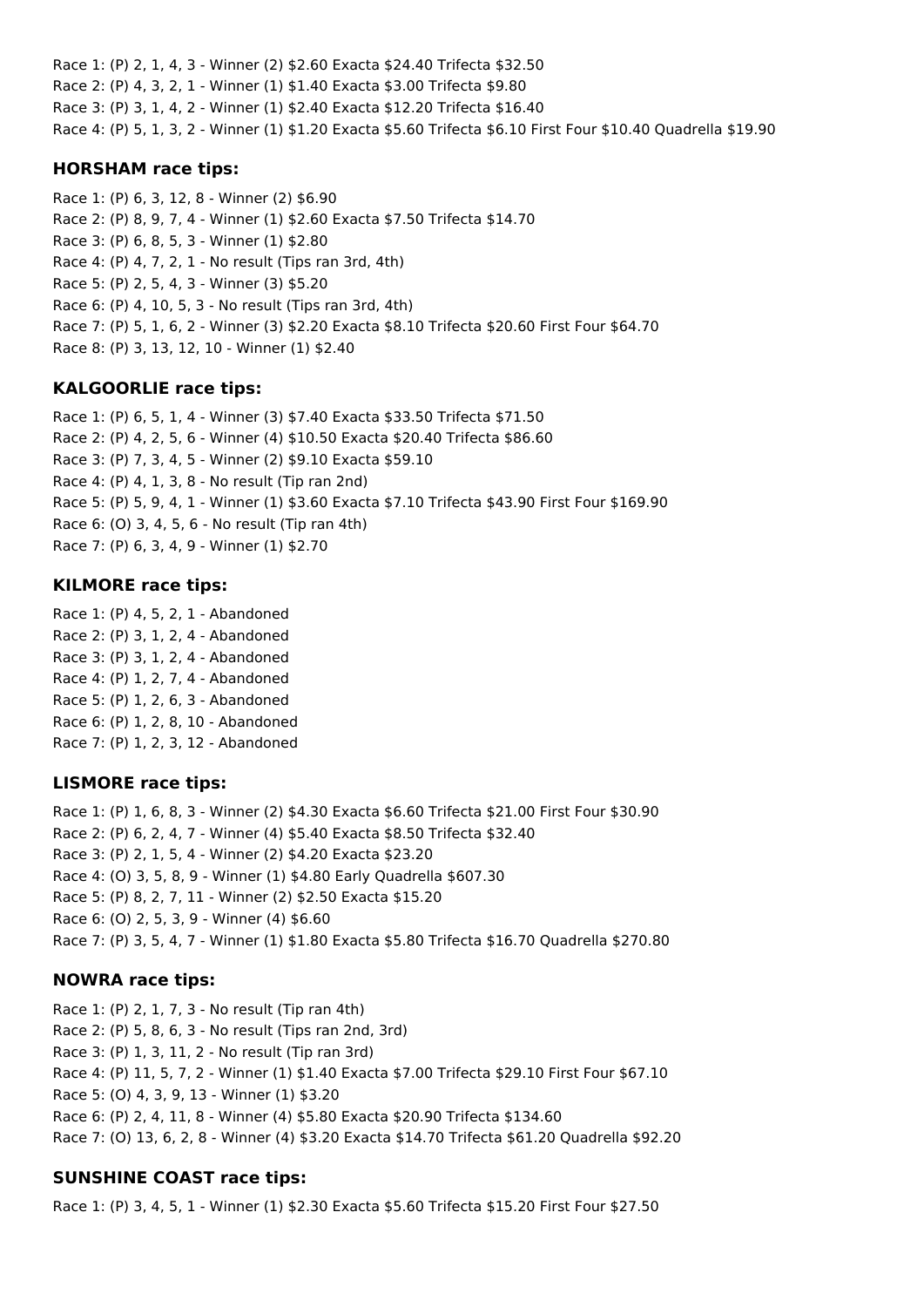Race 2: (P) 11, 7, 1, 4 - No result (Tips ran 2nd, 3rd, 4th) Race 3: (O) 4, 8, 2, 5 - Winner (2) \$3.40 Exacta \$15.00 Trifecta \$72.60 Race 4: (P) 11, 2, 1, 10 - Winner (3) \$3.90 Exacta \$16.50 Trifecta \$30.60 First Four \$232.50 Race 5: (P) 5, 2, 3, 7 - Winner (2) \$3.50 Exacta \$8.40 Trifecta \$42.60 Race 6: (O) 5, 12, 6, 2 - No result Race 7: (P) 5, 4, 3, 6 - Winner (4) \$6.50 Race 8: (O) 2, 14, 17, 16 - No result (Tips ran 3rd, 4th)

#### **WODONGA race tips:**

Race 1: (P) 14, 1, 11, 12 - Winner (3) \$2.90 Exacta \$7.50 Race 2: (P) 1, 13, 6, 5 - Winner (4) \$6.90 Exacta \$33.00 Trifecta \$58.10 Race 3: (P) 3, 7, 8, 2 - Winner (3) \$3.00 Exacta \$6.20 Trifecta \$30.60 Race 4: (P) 8, 7, 1, 12 - No result (Tip ran 3rd) Race 5: (P) 8, 3, 1, 6 - No result (Tips ran 2nd, 4th) Race 6: (P) 4, 5, 7, 3 - Winner (2) \$2.60 Exacta \$13.30 Race 7: (P) 5, 9, 2, 10 - Winner (3) \$2.00 Exacta \$7.10 Trifecta \$18.30

## **Sunday 10th October 2021**

#### **BALLARAT race tips:**

Race 1: (P) 6, 8, 9, 5 - Winner (2) \$9.10 Race 2: (P) 5, 8, 11, 2 - No result (Tips ran 2nd, 3rd) Race 3: (O) 11, 12, 5, 6 - Winner (4) \$6.30 Race 4: (P) 5, 4, 3, 6 - Winner (1) \$2.20 Exacta \$3.90 Trifecta \$9.20 First Four \$16.80 Race 5: (P) 3, 2, 4, 12 - No result (Tips ran 2nd, 3rd, 4th) Race 6: (O) 3, 8, 10, 5 - Winner (3) \$11.50 Race 7: (P) 2, 13, 8, 11 - No result (Tips ran 2nd, 3rd) Race 8: (P) 10, 1, 3, 9 - Winner (1) \$2.40 Race 9: (P) 12, 6, 18, 14 - No result (Tips ran 2nd, 3rd)

#### **COONAMBLE race tips:**

Race 1: (P) 1, 3, 14, 2 - No result (Tips ran 2nd, 3rd) Race 2: (P) 1, 6, 10, 13 - Winner (1) \$2.40 Exacta \$8.00 Race 3: (P) 5, 6, 4, 2 - Winner (2) \$3.30 Race 4: (P) 7, 9, 8, 1 - Winner (1) \$2.10 Exacta \$15.90 Trifecta \$87.80 Race 5: (O) 1, 8, 2, 3 - No result (Tips ran 2nd, 3rd) Race 6: (O) 1, 12, 9, 8 - No result (Tips ran 2nd, 3rd) Race 7: (O) 5, 12, 7, 10 - No result Race 8: (O) 8, 6, 3, 4 - Winner (3) \$6.70 Exacta \$67.60 Trifecta \$265.90 Race 9: (P) 4, 6, 7, 2 - Winner (4) \$4.10

#### **DONALD race tips:**

Race 1: (P) 9, 6, 8, 10 - Winner (3) \$3.50 Exacta \$17.30 Race 2: (P) 9, 3, 4, 5 - Winner (3) \$2.30 Exacta \$13.60 Trifecta \$45.30 Race 3: (P) 6, 12, 10, 11 - Winner (1) \$2.40 Exacta \$7.20 Race 4: (P) 14, 9, 8, 5 - Winner (3) \$10.30 Exacta \$37.10 Trifecta \$149.60 Early Quadrella \$275.30 Race 5: (P) 2, 8, 4, 1 - Winner (2) \$4.00 Race 6: (O) 3, 6, 4, 1 - Winner (3) \$5.10 Exacta \$69.90 Race 7: (O) 10, 5, 6, 9 - Winner (2) \$5.00 Race 8: (O) 4, 3, 1, 6 - Winner (3) \$2.90 Quadrella \$337.20

#### **GERALDTON race tips:**

Race 1: (P) 5, 6, 1, 3 - Winner (1) \$1.50 Exacta \$13.50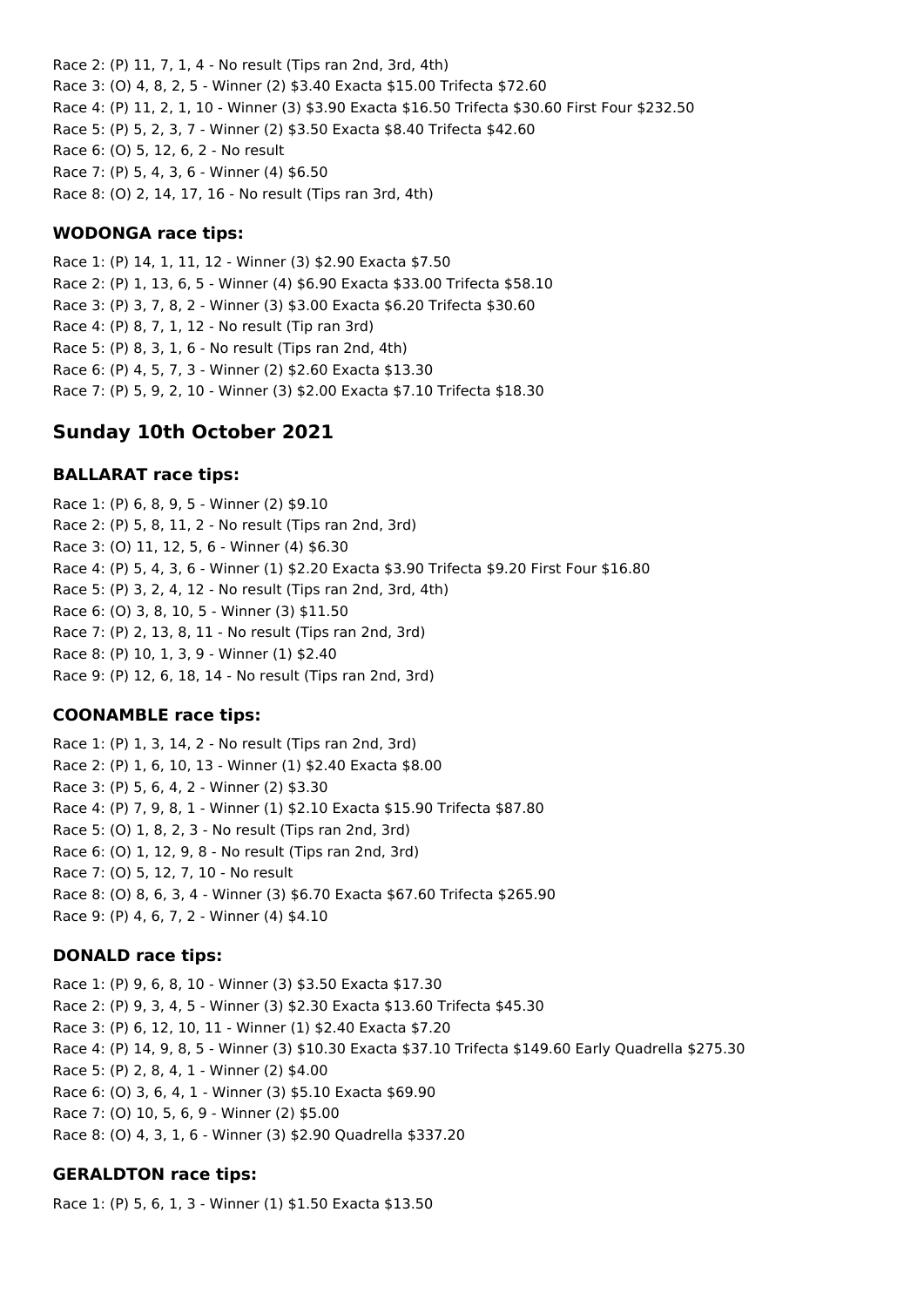Race 2: (P) 3, 1, 2, 5 - Winner (1) \$1.40 Exacta \$2.00 Race 3: (P) 4, 6, 7, 1 - Winner (1) \$1.40 Race 4: (P) 3, 2, 1, 6 - Winner (3) \$2.30 Exacta \$5.90 Early Quadrella \$10.00 Race 5: (P) 7, 5, 2, 1 - Winner (4) \$2.70 Race 6: (O) 5, 7, 4, 3 - Winner (2) \$2.50 Race 7: (P) 1, 4, 5, 2 - Winner (2) \$3.10 Exacta \$13.20 Quadrella \$141.20

### **HAWKESBURY race tips:**

Race 1: (P) 1, 2, 6, 7 - Winner (4) \$9.40 Race 2: (P) 10, 8, 4, 6 - Winner (2) \$2.50 Exacta \$4.80 Trifecta \$24.60 First Four \$70.10 Race 3: (P) 8, 3, 5, 2 - No result (Tips ran 2nd, 3rd, 4th) Race 4: (P) 2, 4, 1, 6 - Winner (3) \$4.50 Race 5: (P) 1, 10, 11, 14 - No result (Tips ran 3rd, 4th) Race 6: (P) 5, 11, 4, 2 - No result (Tips ran 2nd, 3rd) Race 7: (P) 2, 13, 10, 5 - Winner (2) \$4.30 Exacta \$22.40 Trifecta \$48.60 Race 8: (P) 2, 6, 8, 3 - Winner (1) \$3.40

#### **PENOLA race tips:**

Race 1: (P) 10, 6, 7, 9 - Winner (2) \$10.10 Exacta \$18.50 Race 2: (P) 4, 2, 8, 1 - Winner (1) \$5.20 Race 3: (P) 3, 2, 6, 7 - Winner (2) \$4.30 Race 4: (O) 2, 10, 5, 8 - Winner (1) \$3.80 Exacta \$16.90 Trifecta \$65.60 Early Quadrella \$382.80 Race 5: (P) 1, 4, 7, 2 - Winner (1) \$2.90 Exacta \$10.90 Trifecta \$45.50 Race 6: (P) 2, 4, 6, 7 - Winner (1) \$3.00 Exacta \$12.20 Trifecta \$29.70 Race 7: (P) 5, 8, 10, 6 - Winner (2) \$5.20 Race 8: (O) 3, 12, 6, 8 - Winner (1) \$8.40 Quadrella \$377.90

### **SUNSHINE COAST race tips:**

Race 1: (P) 3, 7, 5, 1 - Winner (1) \$4.20 Race 2: (\*) 1, 5, 3, 2 - Winner (3) \$5.60 Exacta \$11.10 Trifecta \$42.80 Race 3: (P) 5, 2, 6, 8 - Winner (1) \$2.40 Exacta \$10.20 Trifecta \$34.50 Race 4: (P) 6, 10, 11, 5 - Winner (1) \$4.00 Exacta \$21.20 Early Quadrella \$491.90 Race 5: (\*) 6, 4, 5, 7 - Winner (2) \$5.20 Exacta \$12.50 Trifecta \$39.10 Race 6: (P) 2, 1, 4, 6 - Winner (2) \$4.90 Exacta \$6.40 Race 7: (P) 1, 3, 11, 2 - No result (Tips ran 2nd, 4th)

# **Sunday 3rd October 2021**

#### **BAIRNSDALE race tips:**

Race 1: (P) 11, 12, 10, 6 - Winner (2) \$2.60 Exacta \$8.70 Race 2: (O) 3, 12, 9, 2 - Winner (2) \$1.50 Race 3: (P) 12, 9, 18, 17 - Winner (2) \$2.90 Race 4: (P) 11, 7, 4, 3 - Winner (1) \$6.60 Exacta \$12.30 Race 5: (O) 6, 7, 4, 10 - No result (Tip ran 3rd) Race 6: (P) 2, 3, 7, 10 - Winner (1) \$2.30 Race 7: (P) 2, 11, 4, 9 - Winner (4) \$3.50 Exacta \$12.30 Race 8: (O) 17, 8, 1, 15 - Winner (1) \$5.80 Race 9: (O) 7, 3, 14, 10 - Winner (1) \$4.30 Exacta \$32.30 Trifecta \$226.70 Quadrella \$476.50

## **BENDIGO race tips:**

Race 1: (P) 3, 6, 5, 1 - Winner (3) \$6.20 Race 2: (P) 8, 7, 10, 6 - Winner (1) \$1.60 Exacta \$21.80 Trifecta \$44.00 First Four \$61.30 Race 3: (P) 1, 10, 13, 2 - Winner (2) \$4.60 Exacta \$10.30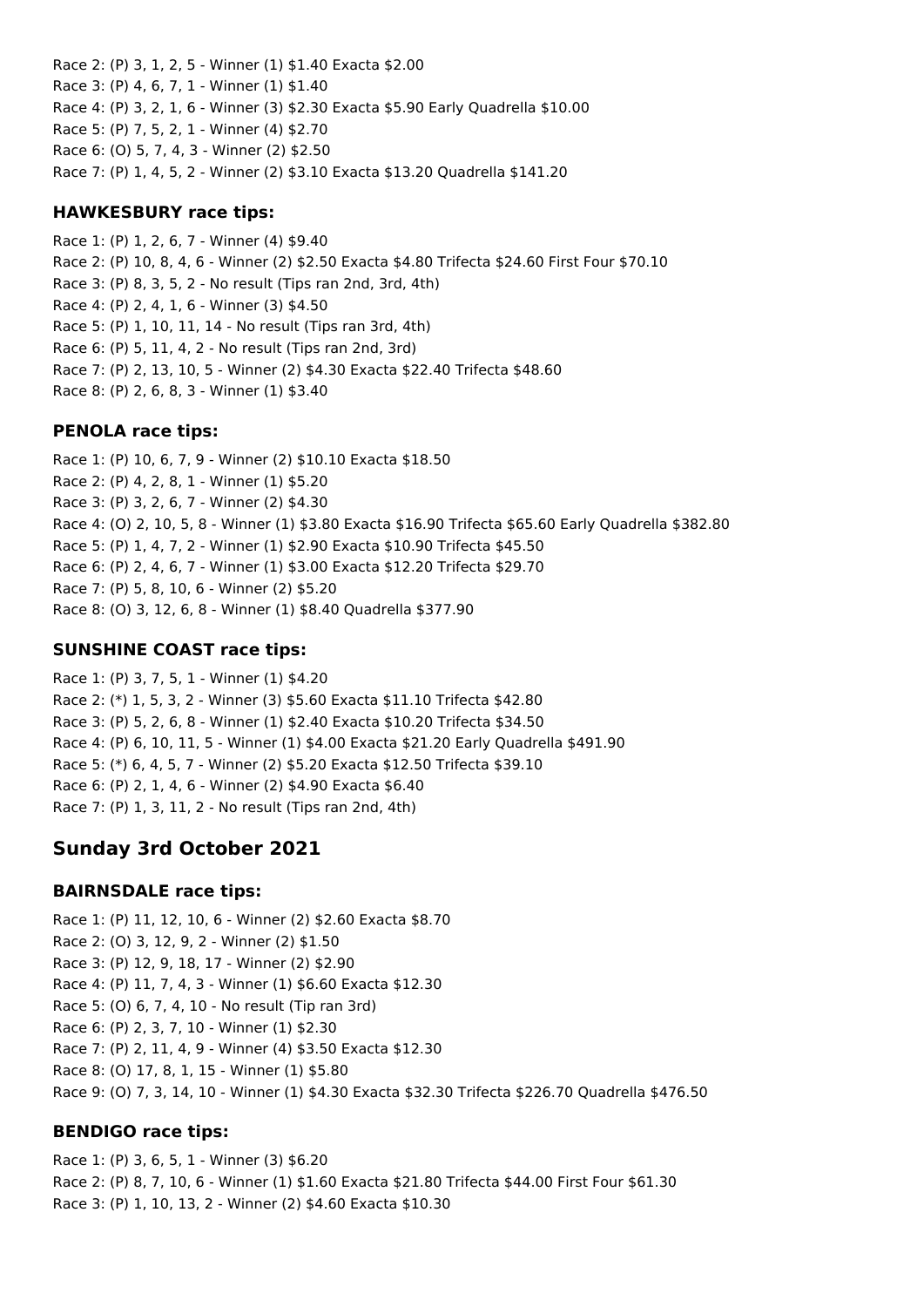Race 4: (P) 3, 5, 10, 13 - Winner (3) \$8.70 Exacta \$37.40 Early Quadrella \$497.20 Race 5: (P) 2, 6, 7, 19 - No result (Tips ran 2nd, 3rd) Race 6: (P) 3, 9, 6, 7 - Winner (3) \$3.80 Race 7: (P) 7, 12, 13, 1 - Winner (4) \$3.10 Exacta \$8.40 Trifecta \$32.50 Race 8: (P) 12, 10, 14, 15 - No result (Tips ran 2nd, 4th)

### **NORTHAM race tips:**

Race 1: (P) 7, 4, 8, 6 - Winner (1) \$2.40 Race 2: (P) 7, 2, 3, 1 - No result (Tips ran 2nd, 3rd, 4th) Race 3: (P) 7, 8, 3, 9 - Winner (1) \$1.30 Exacta \$2.50 Race 4: (P) 9, 10, 3, 11 - Winner (2) \$6.00 Race 5: (P) 6, 1, 11, 9 - Winner (1) \$2.90 Exacta \$13.60 Race 6: (P) 2, 3, 7, 4 - Winner (1) \$1.40 Exacta \$9.80 Trifecta \$28.60 First Four \$75.60 Race 7: (P) 5, 1, 6, 3 - Winner (3) \$12.40 Race 8: (P) 11, 7, 3, 10 - No result (Tips ran 3rd, 4th) Race 9: (P) 6, 7, 4, 10 - Winner (1) \$1.80 Exacta \$3.20

## **PORT LINCOLN race tips:**

Race 1: (P) 2, 1, 6, 3 - Winner (1) \$2.30 Race 2: (O) 4, 1, 2, 7 - Winner (4) \$3.20 Exacta \$16.10 Race 3: (P) 4, 12, 11, 7 - Winner (1) \$1.80 Race 4: (O) 9, 3, 2, 4 - No result (Tips ran 2nd, 3rd) Race 5: (O) 5, 1, 4, 3 - Winner (4) \$5.70 Race 6: (P) 3, 6, 1, 7 - Winner (1) \$6.60 Exacta \$74.20 Race 7: (O) 1, 2, 8, 7 - Winner (3) \$30.90 Race 8: (O) 11, 2, 7, 1 - Winner (1) \$3.80 Quadrella \$12,496.80

## **SUNSHINE COAST race tips:**

Race 1: (P) 2, 4, 5, 3 - Winner (4) \$5.20 Exacta \$24.90 Trifecta \$83.90 Race 2: (P) 8, 3, 2, 6 - No result (Tip ran 2nd) Race 3: (P) 1, 3, 5, 8 - No result (Tips ran 3rd, 4th) Race 4: (O) 15, 7, 3, 9 - No result (Tip ran 2nd) Race 5: (P) 7, 1, 14, 12 - Winner (2) \$2.80 Exacta \$20.10 Race 6: (P) 3, 2, 1, 9 - No result (Tips ran 2nd, 3rd, 4th) Race 7: (P) 14, 7, 6, 15 - Winner (2) \$5.40 Race 8: (O) 8, 4, 17, 1 - No result (Tip ran 4th)

## **BALLINA race tips:**

Race 1: (P) 4, 5, 7, 8 - Winner (1) \$3.60 Exacta \$12.50 Race 2: (P) 11, 8, 7, 2 - Winner (2) \$2.30 Exacta \$4.00 Trifecta \$34.10 Race 3: (P) 6, 4, 10, 12 - Winner (4) \$9.20 Race 4: (P) 1, 6, 7, 4 - Winner (3) \$3.80 Exacta \$13.40 Trifecta \$27.90 Early Quadrella \$724.90 Race 5: (P) 2, 6, 5, 9 - Winner (1) \$4.80 Exacta \$30.10 Race 6: (P) 3, 13, 5, 1 - No result (Tips ran 3rd, 4th) Race 7: (O) 3, 6, 15, 8 - Winner (3) \$6.30 Exacta \$63.50 Trifecta \$204.60 First Four \$1,773.50

## **MUDGEE race tips:**

Race 1: (P) 2, 1, 7, 8 - Abandoned Race 2: (P) 1, 2, 9, 4 - Abandoned Race 3: (P) 5, 2, 1, 7 - Abandoned Race 4: (P) 5, 1, 6, 8 - Abandoned Race 5: (P) 9, 6, 4, 8 - Abandoned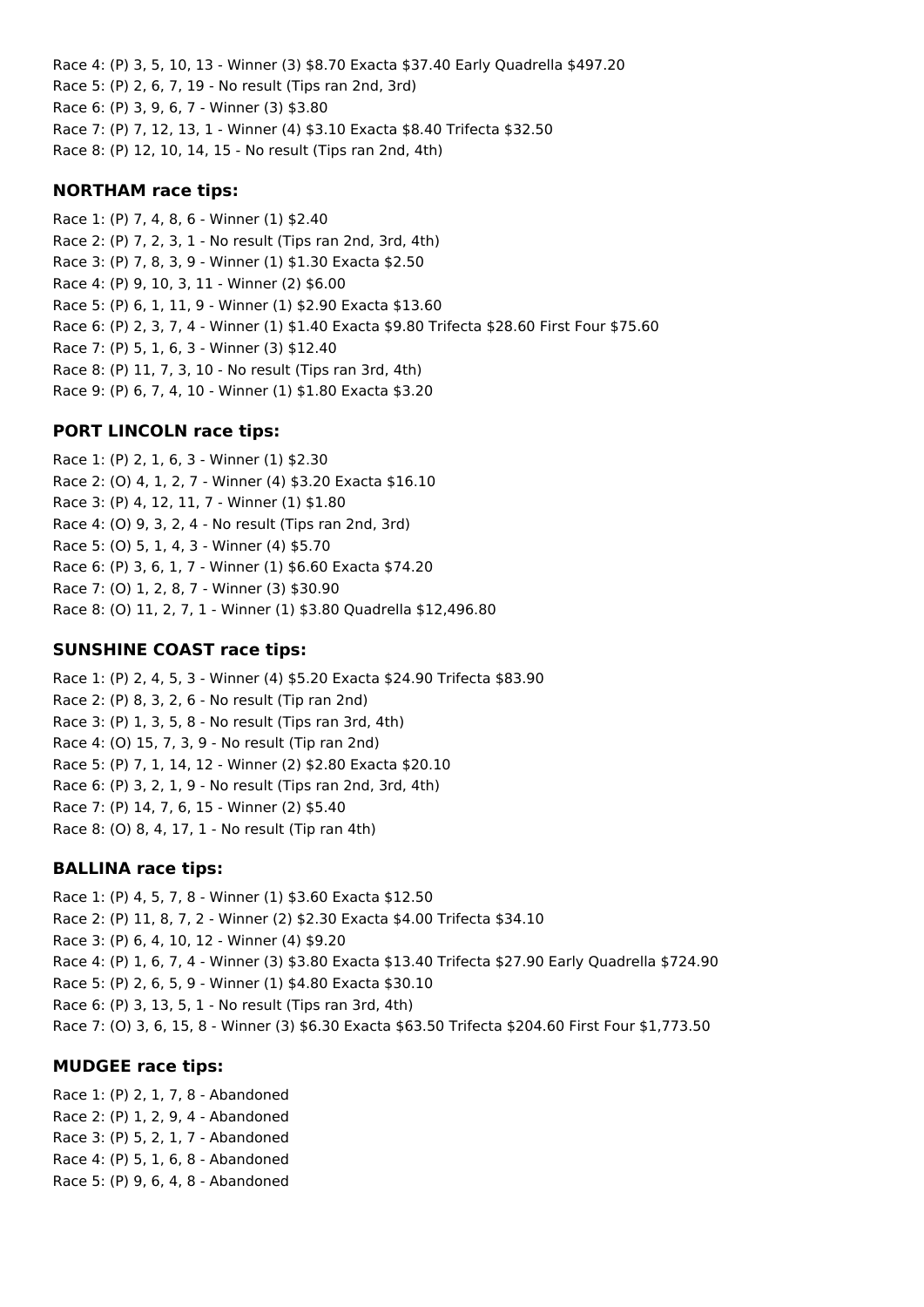# **Sunday 26th September 2021**

#### **ALICE SPRINGS race tips:**

Race 1: (P) 3, 2, 4, 5 - Winner (1) \$1.60 Race 2: (P) 1, 3, 4, 2 - Winner (3) \$4.60 Race 3: (P) 5, 2, 4, 3 - No result (Tips ran 3rd, 4th) Race 4: (P) 2, 4, 6, 3 - Winner (2) \$5.60 Exacta \$14.30 Race 5: (P) 1, 2, 5, 3 - Winner (1) \$5.00 Exacta \$3.90 Trifecta \$14.30 First Four \$39.60

#### **BATHURST race tips:**

Race 1: (P) 12, 3, 9, 7 - Winner (3) \$5.50 Exacta \$20.90 Trifecta \$51.80 Race 2: (P) 2, 3, 1, 5 - No result (Tips ran 2nd, 3rd, 4th) Race 3: (P) 3, 6, 2, 7 - Winner (2) \$5.10 Race 4: (P) 2, 4, 9, 6 - No result (Tip ran 2nd) Race 5: (P) 9, 8, 4, 5 - Winner (2) \$3.50 Race 6: (\*) 8, 2, 10, 7 - Winner (1) \$1.50 Race 7: (O) 9, 4, 1, 6 - Winner (2) \$4.30 Exacta \$21.60 Trifecta \$107.90 Race 8: (O) 3, 11, 5, 14 - Winner (2) \$5.10 Quadrella \$242.30

#### **DEVONPORT race tips:**

Race 1: (P) 2, 3, 9, 15 - Winner (2) \$2.60 Exacta \$17.00 Race 2: (P) 3, 4, 5, 2 - Winner (1) \$2.70 Exacta \$10.80 Trifecta \$26.20 Race 3: (P) 5, 6, 4, 7 - Winner (1) \$2.80 Race 4: (P) 4, 1, 3, 2 - Winner (2) \$5.00 Exacta \$22.00 Early Quadrella \$83.10 Race 5: (P) 4, 5, 3, 2 - Winner (1) \$2.80 Race 6: (P) 1, 5, 3, 2 - Winner (3) \$4.60 Exacta \$20.30 Race 7: (P) 3, 6, 2, 7 - No result (Tips ran 2nd, 3rd)

#### **DOOMBEN race tips:**

Race 1: (P) 1, 5, 3, 6 - Winner (2) \$2.50 Exacta \$4.40 Trifecta \$15.00 First Four \$27.60 Race 2: (P) 5, 1, 2, 10 - Winner (3) \$3.80 Exacta \$15.10 Trifecta \$38.30 First Four \$40.90 Race 3: (P) 1, 3, 4, 5 - No result (Tips ran 2nd, 3rd, 4th) Race 4: (P) 5, 1, 4, 8 - No result (Tips ran 2nd, 3rd, 4th) Race 5: (P) 2, 6, 5, 9 - Winner (1) \$2.60 Exacta \$8.40 Race 6: (P) 4, 6, 7, 9 - No result (Tips ran 2nd, 3rd) Race 7: (P) 2, 4, 7, 3 - No result (Tips ran 3rd, 4th) Race 8: (P) 9, 1, 7, 14 - Winner (1) \$3.20 Exacta \$32.80 Trifecta \$180.20 Race 9: (P) 6, 3, 5, 4 - Winner (1) \$1.40 Exacta \$5.00 Trifecta \$15.10

#### **MORNINGTON race tips:**

Race 1: (O) 1, 2, 3, 4 - Winner (4) \$4.50 Exacta \$20.90 Trifecta \$76.20 Race 2: (O) 8, 6, 4, 3 - No result (Tips ran 2nd, 3rd) Race 3: (P) 7, 8, 9, 2 - Winner (1) \$1.70 Exacta \$7.10 Race 4: (P) 1, 9, 10, 7 - Winner (1) \$3.50 Exacta \$9.60 Trifecta \$28.10 First Four \$51.80 Race 5: (O) 3, 4, 1, 11 - Winner (2) \$6.70 Race 6: (P) 7, 5, 8, 6 - Winner (1) \$2.50 Exacta \$7.20 Race 7: (\*) 2, 9, 11, 14 - Winner (4) \$2.90 Race 8: (P) 10, 8, 11, 4 - No result

#### **NARACOORTE race tips:**

Race 1: (P) 6, 1, 2, 4 - Winner (2) \$6.70 Exacta \$11.40 Trifecta \$51.80 Race 2: (P) 1, 2, 7, 3 - Winner (4) \$6.60 Exacta \$58.20 Trifecta \$128.70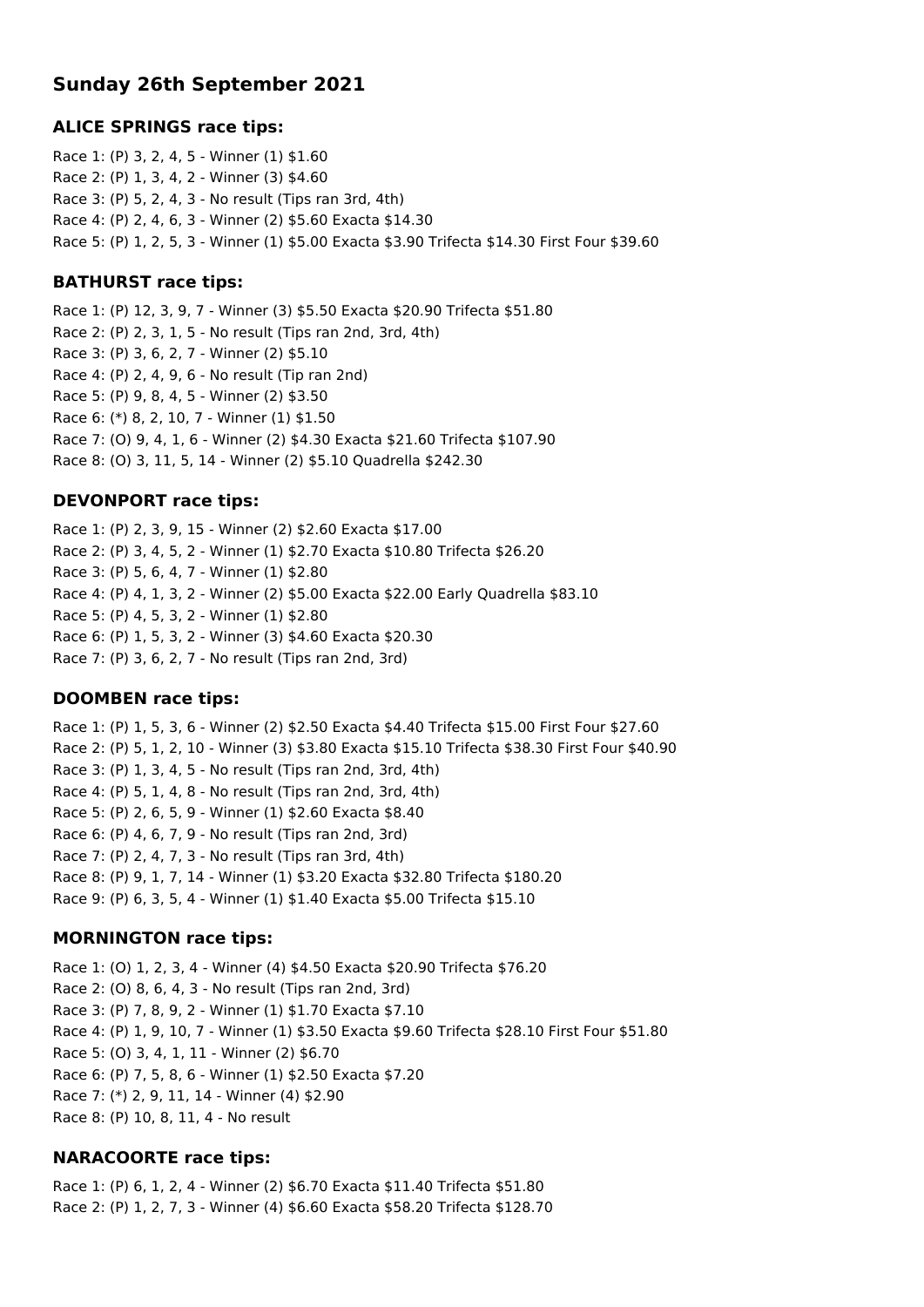Race 3: (P) 9, 3, 11, 1 - No result (Tip ran 4th) Race 4: (P) 5, 3, 1, 2 - Winner (3) \$5.50 Exacta \$35.80 Race 5: (P) 1, 4, 3, 2 - Winner (1) \$2.60 Exacta \$9.00 Race 6: (P) 2, 3, 4, 6 - No result (Tip ran 4th) Race 7: (O) 8, 6, 1, 3 - Winner (1) \$2.50

### **PORT MACQUARIE race tips:**

Race 1: (P) 1, 6, 7, 10 - Winner (2) \$7.00 Exacta \$13.90 Race 2: (P) 3, 1, 2, 15 - Winner (1) \$1.60 Exacta \$8.00 Race 3: (\*) 3, 7, 10, 8 - Winner (1) \$2.20 Exacta \$7.90 Race 4: (O) 5, 4, 6, 8 - No result (Tips ran 2nd, 3rd) Race 5: (P) 6, 7, 2, 4 - No result (Tips ran 2nd, 3rd) Race 6: (O) 2, 5, 6, 10 - No result (Tip ran 2nd) Race 7: (O) 6, 5, 8, 12 - No result (Tip ran 2nd)

## **TOODYAY race tips:**

Race 1: (O) 1, 10, 12, 3 - Winner (2) \$7.20 Exacta \$55.60 Race 2: (P) 5, 2, 8, 4 - Winner (4) \$8.50 Exacta \$93.30 Trifecta \$119.20 Race 3: (P) 2, 3, 1, 6 - Winner (4) \$12.80 Race 4: (P) 4, 9, 6, 3 - Winner (2) \$2.20 Exacta \$11.10 Early Quadrella \$1,529.40 Race 5: (P) 2, 3, 6, 1 - Winner (3) \$3.40 Race 6: (P) 6, 10, 4, 9 - Winner (3) \$5.40 Race 7: (O) 4, 6, 10, 2 - No result Race 8: (O) 7, 4, 10, 6 - Winner (4) \$4.00 Exacta \$43.00

## **BENALLA race tips:**

Race 1: (P) 4, 11, 6, 2 - Winner (2) \$2.00 Exacta \$7.80 Race 2: (O) 13, 14, 1, 10 - No result (Tips ran 2nd, 4th) Race 3: (O) 14, 12, 6, 13 - No result (Tip ran 3rd) Race 4: (\*) 3, 14, 1, 8 - Winner (1) \$1.40 Exacta \$8.10 Trifecta \$43.80 Race 5: (O) 7, 12, 2, 4 - Winner (2) \$3.50 Race 6: (O) 8, 16, 2, 1 - Winner (1) \$1.80 Race 7: (P) 8, 5, 11, 3 - Winner (2) \$3.10 Exacta \$13.30 Trifecta \$94.70 First Four \$334.80 Race 8: (P) 9, 4, 8, 5 - Winner (3) \$5.00 Exacta \$18.80 Race 9: (O) 17, 6, 8, 16 - Winner (3) \$5.30 Exacta \$18.10 Trifecta \$101.40 Quadrella \$231.90

# **Sunday 19th September 2021**

## **ARMIDALE race tips:**

Race 1: (P) 7, 2, 1, 6 - Winner (3) \$7.30 Exacta \$14.40 Race 2: (P) 8, 7, 5, 1 - Winner (1) \$3.50 Race 3: (P) 10, 2, 3, 5 - Winner (4) \$15.00 Race 4: (O) 1, 2, 6, 9 - Winner (4) \$16.40 Early Quadrella \$9,968.60 Race 5: (P) 4, 8, 9, 1 - Winner (2) \$4.50 Race 6: (P) 7, 3, 1, 9 - Winner (1) \$1.90 Exacta \$7.20 Race 7: (P) 3, 6, 2, 9 - Winner (2) \$3.40 Exacta \$13.70 Trifecta \$67.30 Quadrella \$2,664.00

## **BALLARAT race tips:**

Race 1: (\*) 1, 5, 13, 10 - Winner (1) \$1.80 Exacta \$15.40 Trifecta \$89.20 First Four \$275.70 Race 2: (P) 4, 6, 13, 8 - Winner (4) \$5.90 Exacta \$27.00 Race 3: (P) 8, 13, 12, 1 - Winner (2) \$2.30 Exacta \$6.20 Trifecta \$35.80 First Four \$121.60 Race 4: (\*) 6, 9, 5, 8 - Winner (2) \$3.70 Early Quadrella \$111.10 Race 5: (P) 8, 3, 5, 1 - Winner (1) \$2.40 Exacta \$8.40 Trifecta \$19.20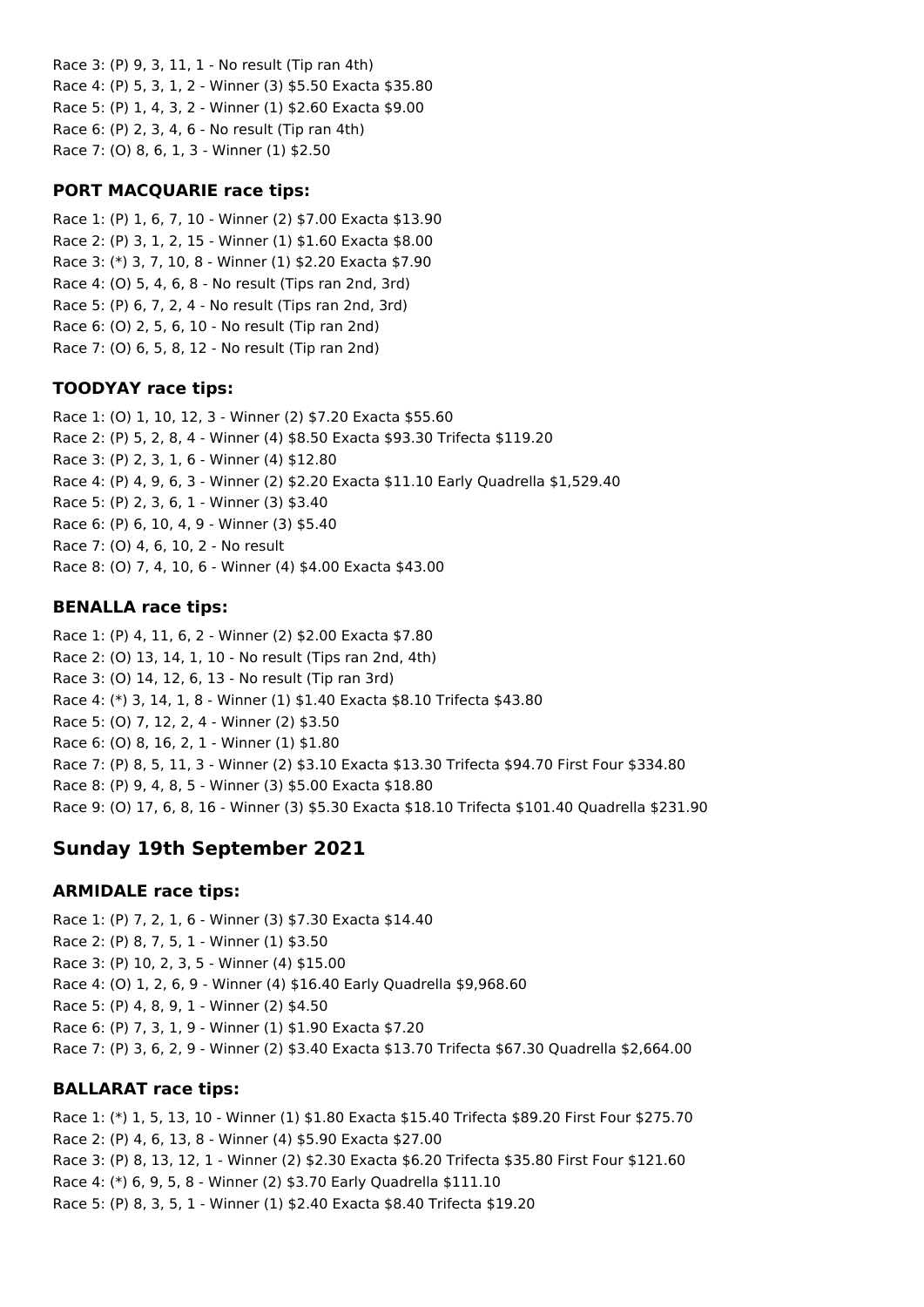Race 6: (\*) 7, 4, 12, 2 - Winner (2) \$4.80 Exacta \$11.60 Race 7: (P) 5, 7, 10, 2 - Winner (2) \$6.00 Race 8: (O) 3, 7, 11, 1 - Winner (4) \$3.90 Quadrella \$514.30

## **DEVONPORT race tips:**

Race 1: (P) 3, 2, 4, 1 - Winner (1) \$2.00 Exacta \$5.20 Race 2: (P) 6, 11, 7, 8 - No result (Tips ran 2nd, 4th) Race 3: (P) 6, 1, 2, 8 - Winner (3) \$4.00 Exacta \$8.40 Race 4: (P) 13, 2, 5, 10 - Winner (1) \$2.80 Race 5: (P) 8, 3, 5, 1 - Winner (1) \$4.50 Race 6: (P) 3, 2, 4, 1 - Winner (1) \$4.10 Exacta \$35.30 Race 7: (P) 3, 1, 2, 4 - Winner (2) \$3.60 Exacta \$12.20 Trifecta \$20.50 Race 8: (P) 6, 1, 4, 2 - Winner (1) \$2.70 Exacta \$26.70 Trifecta \$46.10 First Four \$97.80 Quadrella \$130.70

# **HALIDON race tips:**

Race 1: (P) 7, 5, 3, 2 - Winner (1) \$1.70 Exacta \$7.80 Trifecta \$30.50 Race 2: (P) 11, 7, 5, 4 - Winner (4) \$6.10 Exacta \$25.80 Race 3: (O) 10, 11, 9, 6 - No result (Tip ran 4th) Race 4: (P) 1, 4, 5, 3 - No result (Tips ran 2nd, 3rd) Race 5: (P) 4, 7, 2, 1 - No result (Tips ran 3rd, 4th) Race 6: (O) 3, 4, 2, 6 - No result (Tips ran 2nd, 3rd) Race 7: (P) 2, 1, 7, 5 - Winner (2) \$3.70

# **KALGOORLIE race tips:**

Race 1: (P) 1, 5, 6, 3 - Winner (1) \$2.50 Exacta \$8.10 Trifecta \$20.70 Race 2: (P) 7, 4, 5, 1 - Winner (4) \$5.80 Exacta \$14.70 Race 3: (P) 6, 8, 2, 10 - No result (Tips ran 2nd, 3rd, 4th) Race 4: (P) 6, 9, 10, 7 - Winner (1) \$4.30 Race 5: (P) 4, 5, 2, 10 - No result Race 6: (O) 4, 1, 2, 8 - Winner (1) \$3.20 Exacta \$18.40 Race 7: (P) 9, 5, 1, 3 - Winner (4) \$7.30 Race 8: (O) 1, 8, 3, 6 - No result (Tips ran 3rd, 4th)

# **NOWRA race tips:**

Race 1: (P) 4, 1, 2, 5 - No result (Tips ran 2nd, 3rd) Race 2: (\*) 1, 10, 6, 9 - Winner (1) \$1.80 Exacta \$5.90 Race 3: (P) 3, 8, 1, 6 - Winner (1) \$2.80 Race 4: (P) 9, 7, 3, 8 - Winner (4) \$6.40 Exacta \$21.60 Trifecta \$107.40 Race 5: (P) 9, 7, 10, 8 - Winner (1) \$2.50 Race 6: (P) 1, 11, 2, 13 - No result (Tips ran 2nd, 3rd)

# **SUNSHINE COAST race tips:**

Race 1: (\*) 1, 8, 2, 3 - Winner (1) \$1.50 Race 2: (P) 1, 9, 10, 11 - Winner (1) \$2.00 Race 3: (P) 13, 3, 1, 6 - Winner (1) \$2.10 Exacta \$4.70 Trifecta \$10.20 Race 4: (P) 9, 7, 3, 1 - Winner (2) \$1.60 Exacta \$11.50 Early Quadrella \$14.80 Race 5: (P) 1, 4, 2, 5 - Winner (1) \$2.30 Race 6: (\*) 5, 1, 11, 10 - Winner (4) \$15.40 Exacta \$39.10 Trifecta \$165.50 First Four \$224.50 Race 7: (O) 7, 4, 12, 10 - No result (Tips ran 2nd, 4th) Race 8: (O) 4, 8, 19, 16 - No result

# **Sunday 12th September 2021**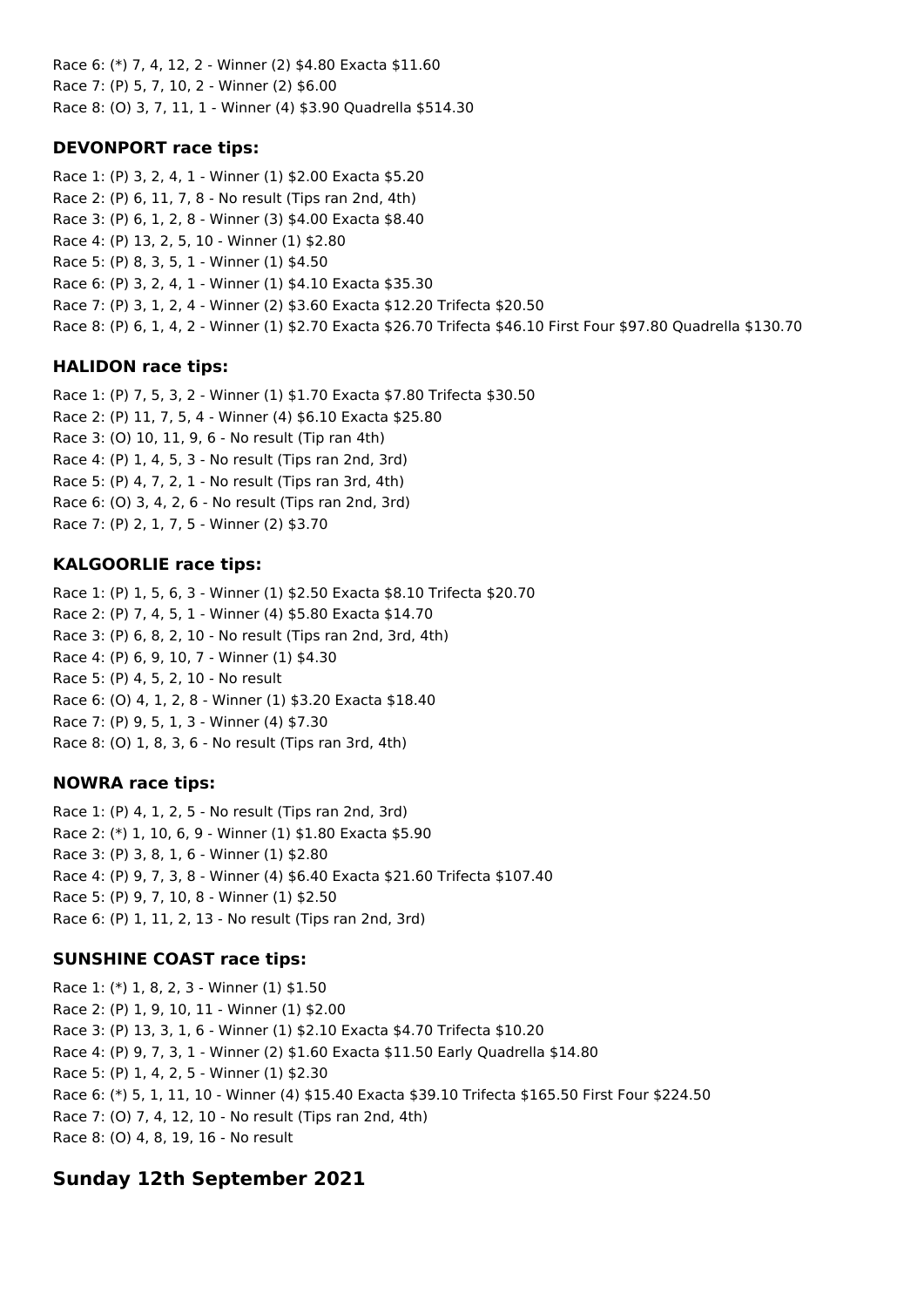#### **COFFS HARBOUR race tips:**

Race 1: (P) 11, 9, 7, 1 - No result (Tips ran 2nd, 3rd) Race 2: (P) 1, 3, 7, 4 - Winner (2) \$7.30 Race 3: (P) 4, 5, 6, 3 - Winner (1) \$1.90 Exacta \$12.00 Race 4: (P) 2, 5, 1, 3 - Winner (2) \$7.10 Exacta \$10.90 Trifecta \$111.50 Race 5: (P) 9, 2, 10, 3 - No result (Tips ran 2nd, 4th) Race 6: (O) 7, 6, 1, 11 - Winner (4) \$3.90 Race 7: (P) 4, 8, 6, 11 - No result (Tip ran 3rd)

## **CRANBOURNE race tips:**

Race 1: (P) 10, 4, 7, 6 - Winner (1) \$2.80 Exacta \$16.20 Race 2: (P) 12, 13, 11, 9 - Winner (1) \$2.00 Exacta \$9.30 Trifecta \$26.40 Race 3: (P) 9, 7, 8, 10 - Winner (2) \$1.90 Race 4: (P) 6, 9, 1, 2 - No result (Tips ran 2nd, 3rd, 4th) Race 5: (P) 1, 2, 9, 5 - Winner (3) \$3.80 Exacta \$9.90 Trifecta \$14.30 First Four \$101.40 Race 6: (P) 3, 2, 4, 7 - No result (Tips ran 2nd, 3rd, 4th) Race 7: (P) 4, 7, 1, 11 - No result (Tips ran 2nd, 3rd) Race 8: (P) 9, 4, 10, 7 - No result (Tip ran 3rd) Race 9: (O) 6, 1, 2, 11 - No result (Tip ran 4th)

## **DEVONPORT race tips:**

Race 1: (P) 5, 4, 1, 6 - Winner (1) \$4.00 Exacta \$19.50 Race 2: (P) 5, 3, 4, 6 - Winner (4) \$4.00 Race 3: (P) 2, 3, 8, 1 - Winner (1) \$2.50 Exacta \$6.40 Race 4: (P) 13, 4, 7, 5 - Winner (2) \$2.90 Exacta \$31.40 Early Quadrella \$240.10 Race 5: (P) 4, 1, 3, 2 - Winner (1) \$6.20 Exacta \$16.70 Race 6: (P) 5, 1, 8, 3 - Winner (3) \$5.30 Race 7: (O) 1, 2, 4, 8 - Winner (2) \$5.80 Exacta \$16.30 Trifecta \$302.60 Race 8: (P) 6, 2, 4, 1 - Winner (3) \$3.20 Exacta \$11.00 Trifecta \$20.70 First Four \$25.30 Quadrella \$535.20

# **DONALD race tips:**

Race 1: (P) 2, 6, 10, 3 - Winner (1) \$2.30 Race 2: (P) 11, 4, 12, 2 - Winner (4) \$2.90 Race 3: (P) 12, 11, 6, 5 - Winner (1) \$1.30 Exacta \$8.10 Trifecta \$29.60 Race 4: (P) 13, 14, 6, 11 - Winner (3) \$3.50 Race 5: (O) 2, 5, 9, 10 - No result (Tip ran 4th) Race 6: (O) 6, 2, 17, 14 - Winner (2) \$5.30 Race 7: (O) 9, 1, 4, 11 - Winner (4) \$18.80 Exacta \$111.00 Trifecta \$394.60 Race 8: (O) 1, 11, 9, 4 - No result (Tips ran 2nd, 4th) Race 9: (O) 2, 5, 11, 7 - Winner (1) \$3.00

## **DUBBO race tips:**

Race 1: (P) 6, 10, 13, 16 - No result (Tip ran 2nd) Race 2: (P) 10, 1, 14, 2 - Winner (1) \$2.20 Exacta \$7.60 Race 3: (P) 6, 5, 2, 11 - Winner (1) \$3.00 Exacta \$12.00 Trifecta \$27.70 Race 4: (P) 5, 3, 4, 1 - Winner (2) \$4.20 Race 5: (P) 18, 4, 1, 2 - Winner (3) \$8.30 Exacta \$81.40 Race 6: (P) 1, 9, 4, 6 - Winner (4) \$4.80 Early Quadrella \$1,007.30 Race 7: (P) 13, 8, 5, 6 - Winner (3) \$8.40 Race 8: (P) 2, 3, 1, 6 - No result (Tips ran 2nd, 3rd) Race 9: (P) 10, 12, 4, 6 - No result (Tip ran 3rd) Race 10: (O) 16, 10, 5, 4 - Winner (2) \$3.10 Exacta \$14.80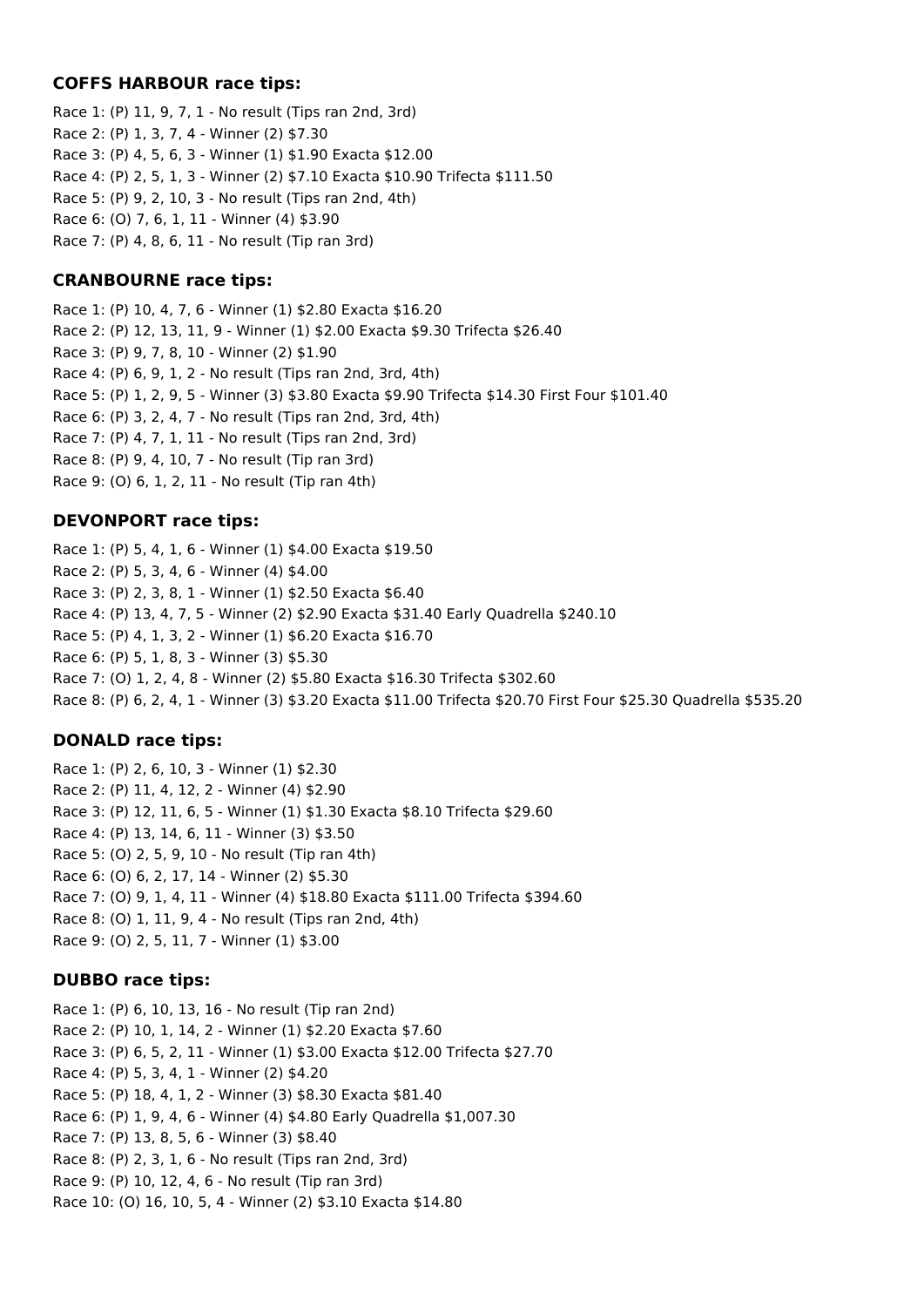#### **OAKBANK race tips:**

Race 1: (P) 2, 4, 1, 3 - Winner (3) \$3.00 Exacta \$5.20 Trifecta \$12.80 Race 2: (P) 3, 4, 6, 2 - No result (Tip ran 3rd) Race 3: (O) 7, 8, 9, 11 - Winner (3) \$4.80 Exacta \$29.70 Trifecta \$102.80 Race 4: (P) 4, 1, 8, 2 - No result (Tips ran 2nd, 3rd, 4th) Race 5: (O) 1, 10, 6, 2 - Winner (1) \$3.50 Exacta \$8.00 Race 6: (P) 7, 8, 9, 12 - Winner (3) \$3.10 Exacta \$16.90 Race 7: (O) 2, 9, 4, 15 - No result (Tips ran 3rd, 4th)

## **SUNSHINE COAST race tips:**

Race 1: (P) 4, 2, 3, 5 - Winner (3) \$6.00 Exacta \$13.70 Race 2: (P) 2, 6, 9, 11 - Winner (1) \$1.50 Exacta \$3.20 Race 3: (O) 3, 8, 9, 6 - Winner (1) \$2.30 Race 4: (P) 3, 2, 5, 7 - Winner (2) \$3.10 Early Quadrella \$125.00 Race 5: (O) 2, 3, 13, 14 - No result (Tip ran 4th) Race 6: (O) 6, 9, 3, 12 - Winner (2) \$2.60 Exacta \$32.90 Race 7: (P) 2, 1, 10, 4 - Winner (1) \$3.40 Exacta \$32.50 Race 8: (P) 12, 3, 6, 2 - No result (Tips ran 2nd, 3rd, 4th)

## **YORK race tips:**

Race 1: (P) 1, 5, 4, 2 - Winner (1) \$6.70 Exacta \$21.20 Trifecta \$51.40 Race 2: (O) 3, 6, 1, 8 - Winner (1) \$3.70 Exacta \$55.40 Trifecta \$511.90 First Four \$1,795.20 Race 3: (P) 7, 1, 4, 5 - No result (Tip ran 2nd) Race 4: (P) 3, 5, 8, 4 - Winner (1) \$3.40 Exacta \$18.30 Trifecta \$63.90 Race 5: (P) 2, 8, 7, 6 - Winner (4) \$5.40 Exacta \$35.90 Trifecta \$211.30 Race 6: (O) 2, 1, 6, 4 - No result (Tips ran 3rd, 4th) Race 7: (P) 2, 1, 10, 6 - Winner (3) \$11.20 Race 8: (P) 2, 4, 9, 10 - Winner (3) \$4.40

# **Sunday 5th September 2021**

## **ALICE SPRINGS race tips:**

Race 1: (P) 1, 4, 2, 5 - Winner (1) \$1.60 Race 2: (P) 1, 3, 4, 5 - Winner (1) \$1.90 Race 3: (P) 1, 3, 5, 2 - Winner (2) \$3.30 Race 4: (P) 3, 5, 4, 2 - Winner (2) \$4.50 Race 5: (P) 1, 6, 4, 2 - Winner (2) \$4.80 Exacta \$49.80 Trifecta \$207.80 First Four \$601.80 Quadrella \$136.40

# **CASTERTON race tips:**

Race 1: (P) 12, 11, 7, 6 - Winner (2) \$4.00 Exacta \$34.10 Trifecta \$96.90 Race 2: (P) 1, 6, 4, 2 - Winner (4) \$4.00 Exacta \$12.20 Race 3: (P) 1, 2, 3, 7 - Winner (2) \$1.90 Race 4: (P) 4, 6, 2, 3 - Winner (1) \$3.40 Early Quadrella \$105.30 Race 5: (P) 11, 6, 10, 3 - Winner (1) \$2.70 Race 6: (P) 1, 2, 7, 12 - Winner (1) \$1.60 Exacta \$12.80 Trifecta \$29.20 First Four \$96.20 Race 7: (P) 1, 4, 2, 5 - Winner (1) \$1.80 Quadrella \$38.20

## **DEVONPORT race tips:**

Race 1: (P) 2, 5, 6, - Winner (1) \$1.30 Exacta \$1.50 Trifecta \$1.80 Race 2: (O) 10, 4, 5, 1 - No result (Tips ran 3rd, 4th) Race 3: (P) 5, 3, 6, 7 - Winner (3) \$9.10 Exacta \$62.20 Trifecta \$171.00 First Four \$277.70 Race 4: (P) 2, 3, 5, 1 - Winner (4) \$3.10 Exacta \$7.30 Trifecta \$16.00 First Four \$21.50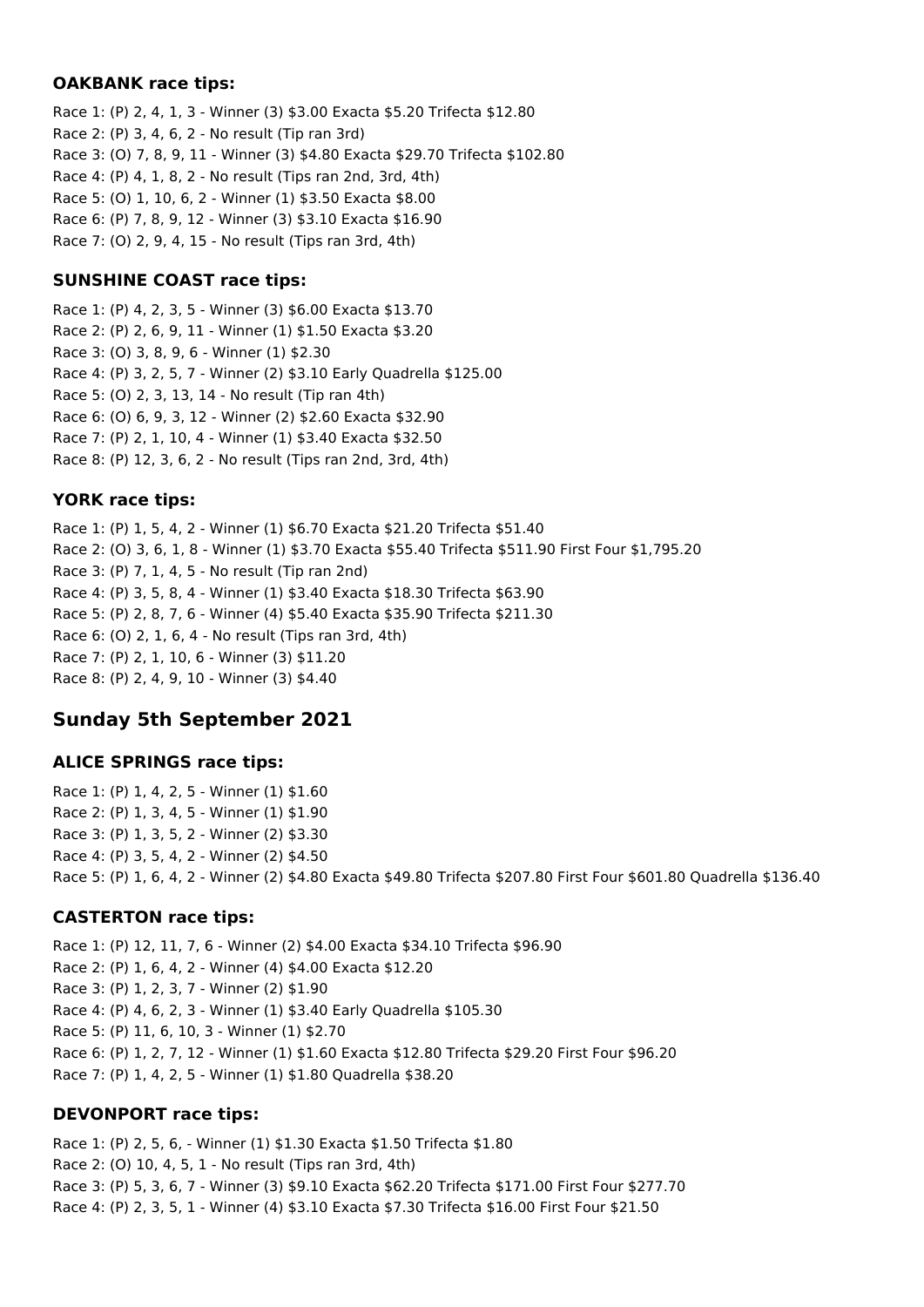Race 5: (P) 1, 4, 2, 6 - Winner (4) \$9.60 Race 6: (O) 3, 9, 8, 10 - No result (Tip ran 3rd) Race 7: (P) 4, 2, 6, 1 - Winner (2) \$9.40 Exacta \$28.40 Race 8: (P) 1, 3, 6, 5 - No result (Tips ran 2nd, 3rd)

## **GEELONG race tips:**

Race 1: (P) 7, 9, 5, 3 - No result (Tips ran 2nd, 3rd) Race 2: (P) 7, 6, 11, 10 - No result (Tips ran 2nd, 3rd, 4th) Race 3: (P) 14, 11, 7, 13 - Winner (1) \$2.10 Exacta \$28.40 Trifecta \$115.50 Race 4: (P) 8, 6, 9, 12 - Winner (4) \$6.20 Race 5: (O) 13, 4, 10, 11 - No result (Tips ran 3rd, 4th) Race 6: (O) 14, 8, 1, 4 - No result (Tip ran 2nd) Race 7: (P) 5, 4, 10, 8 - Winner (1) \$2.80 Exacta \$8.80 Race 8: (O) 11, 15, 9, 7 - No result (Tips ran 2nd, 3rd, 4th)

### **GUNDAGAI race tips:**

Race 1: (P) 1, 2, 3, 5 - Abandoned Race 2: (P) 1, 2, 8, 4 - Abandoned Race 3: (P) 1, 2, 3, 4 - Abandoned Race 4: (P) 1, 2, 3, 4 - Abandoned Race 5: (P) 2, 3, 12, 1 - Abandoned Race 6: (P) 1, 2, 3, 4 - Abandoned Race 7: (P) 1, 2, 3, 4 - Abandoned

### **KALGOORLIE race tips:**

Race 1: (P) 8, 4, 6, 5 - No result (Tip ran 4th) Race 2: (P) 2, 8, 7, 1 - Winner (1) \$2.10 Race 3: (P) 2, 1, 7, 4 - No result (Tips ran 3rd, 4th) Race 4: (O) 4, 1, 8, 11 - Winner (1) \$7.20 Race 5: (P) 1, 5, 3, 2 - Winner (4) \$10.60 Exacta \$65.00 Race 6: (P) 2, 5, 4, 11 - No result (Tip ran 2nd) Race 7: (P) 11, 6, 7, 3 - Winner (3) \$4.70 Exacta \$67.40 Trifecta \$398.30 Race 8: (P) 1, 5, 9, 13 - Winner (2) \$3.80

#### **MOREE race tips:**

Race 1: (P) 7, 14, 6, 9 - Abandoned Race 2: (O) 8, 10, 7, 1 - Abandoned Race 3: (P) 12, 5, 8, 9 - Abandoned Race 4: (P) 1, 7, 9, 12 - Abandoned Race 5: (P) 7, 3, 10, 1 - Abandoned Race 6: (P) 6, 10, 3, 2 - Abandoned Race 7: (P) 13, 2, 14, 11 - Abandoned Race 8: (P) 2, 9, 4, 6 - Abandoned

#### **MURRAY BRIDGE race tips:**

Race 1: (P) 7, 3, 2, 5 - No result (Tips ran 2nd, 3rd) Race 2: (O) 3, 2, 6, 5 - Winner (3) \$6.00 Race 3: (P) 3, 4, 9, 7 - Winner (2) \$1.40 Exacta \$12.70 Trifecta \$50.70 Race 4: (P) 6, 9, 4, 3 - Winner (1) \$1.50 Race 5: (P) 2, 5, 3, 1 - Winner (2) \$9.10 Exacta \$32.00 Race 6: (O) 17, 7, 2, 12 - No result (Tip ran 3rd) Race 7: (P) 10, 9, 11, 1 - Winner (2) \$3.40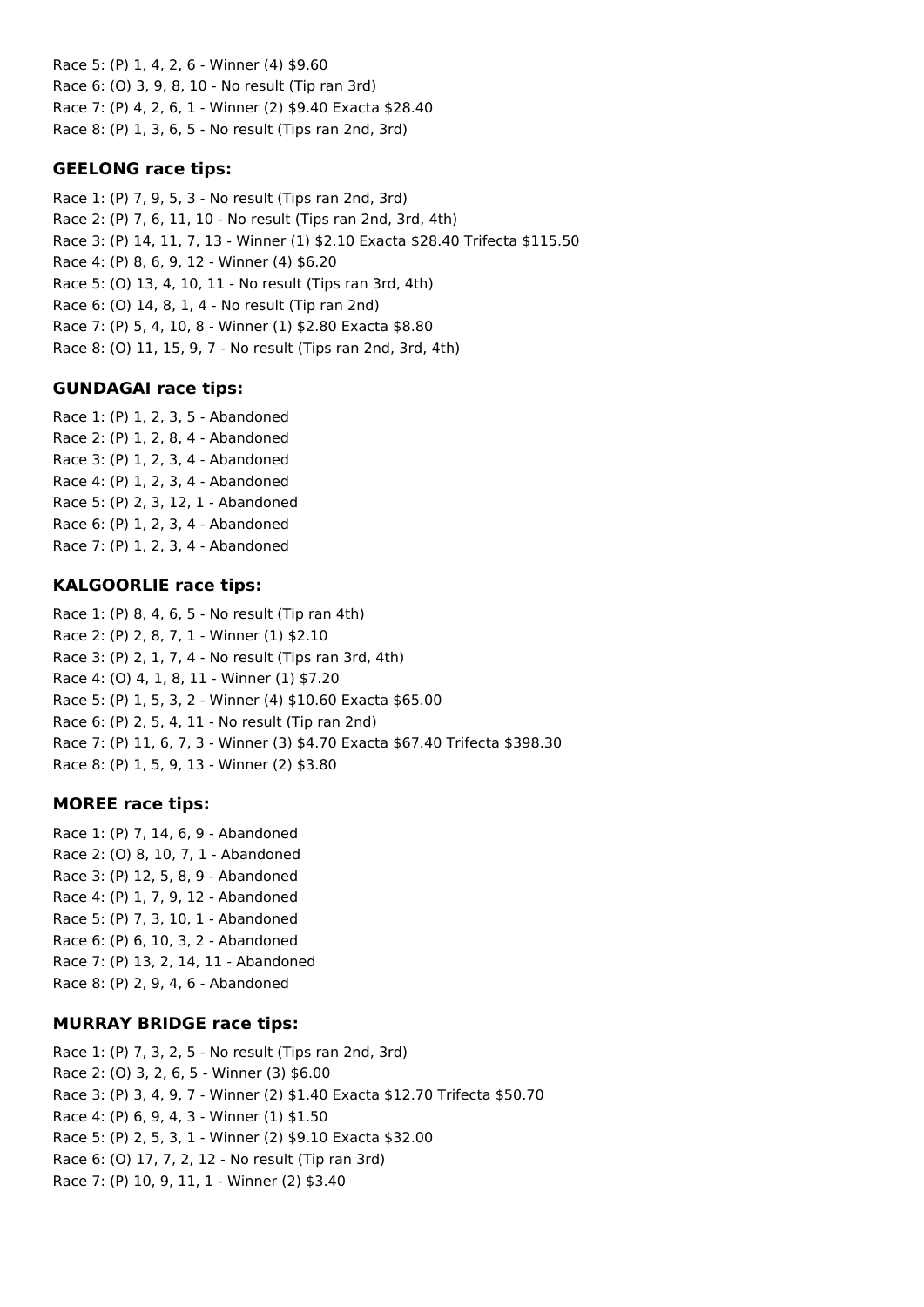#### **SUNSHINE COAST race tips:**

Race 1: (P) 15, 16, 10, 2 - Winner (2) \$4.00 Exacta \$9.30 Trifecta \$27.90 Race 2: (P) 11, 10, 6, 13 - Winner (2) \$8.40 Race 3: (P) 6, 2, 9, 10 - Winner (1) \$2.50 Race 4: (P) 3, 6, 4, 5 - Winner (1) \$2.60 Exacta \$5.50 Race 5: (P) 2, 8, 10, 1 - Winner (1) \$2.50 Exacta \$4.50 Early Quadrella \$127.00 Race 6: (P) 13, 3, 2, 11 - Winner (3) \$2.60 Race 7: (P) 2, 4, 1, 3 - Winner (1) \$2.80 Race 8: (O) 1, 5, 9, 3 - Winner (2) \$6.40 Race 9: (O) 11, 9, 16, 8 - No result (Tip ran 2nd)

## **Sunday 29th August 2021**

#### **BALLARAT race tips:**

Race 1: (P) 4, 9, 7, 6 - Winner (1) \$1.90 Race 2: (P) 4, 7, 6, 1 - Winner (4) \$6.40 Race 3: (P) 4, 2, 1, 6 - Winner (2) \$4.50 Exacta \$11.90 Trifecta \$68.10 Race 4: (P) 1, 8, 4, 9 - Winner (1) \$2.30 Early Quadrella \$63.00 Race 5: (P) 2, 1, 4, 5 - Winner (1) \$1.90 Race 6: (P) 1, 4, 2, 7 - Winner (2) \$2.70 Exacta \$3.80 Quadrella \$117.10

#### **CARNARVON race tips:**

Race 1: (P) 5, 2, 1, 6 - Winner (2) \$3.40 Exacta \$15.30 Trifecta \$29.30 First Four \$76.70 Race 2: (P) 2, 3, 1, 4 - Winner (2) \$4.70 Race 3: (P) 5, 7, 3, 2 - Winner (4) \$3.90 Race 4: (O) 1, 4, 6, 5 - Winner (1) \$5.50 Exacta \$16.40 Early Quadrella \$292.50 Race 5: (P) 6, 4, 3, 10 - No result (Tip ran 3rd) Race 6: (O) 11, 6, 7, 8 - No result (Tip ran 4th)

#### **DEVONPORT race tips:**

Race 1: (\*) 1, 2, 5, 3 - Winner (1) \$1.80 Exacta \$6.40 Trifecta \$21.10 Race 2: (P) 2, 1, 6, 3 - Winner (2) \$3.10 Exacta \$7.60 Trifecta \$11.70 First Four \$5.70 Race 3: (O) 7, 4, 2, 12 - Winner (3) \$7.90 Race 4: (P) 2, 4, 6, 8 - Winner (2) \$3.40 Exacta \$11.20 Early Quadrella \$124.10 Race 5: (P) 1, 2, 8, 9 - No result (Tips ran 2nd, 4th) Race 6: (P) 1, 5, 4, 3 - Winner (3) \$2.20 Exacta \$16.70 Race 7: (P) 3, 2, 5, 1 - Winner (1) \$2.80 Exacta \$8.40 Trifecta \$26.40 First Four \$26.80 Race 8: (P) 6, 5, 4, 2 - No result (Tips ran 3rd, 4th)

#### **MOE race tips:**

Race 1: (P) 4, 10, 11, 7 - No result (Tips ran 2nd, 4th) Race 2: (P) 4, 9, 8, 3 - Winner (1) \$2.80 Exacta \$8.00 Trifecta \$26.50 Race 3: (P) 8, 2, 5, 11 - Winner (2) \$1.40 Exacta \$2.80 Race 4: (O) 2, 8, 11, 7 - Winner (1) \$1.90 Race 5: (O) 3, 10, 5, 9 - Winner (2) \$4.30 Exacta \$20.50 Early Quadrella \$60.20 Race 6: (O) 8, 9, 2, 1 - No result (Tips ran 2nd, 3rd) Race 7: (O) 3, 4, 6, 7 - Winner (1) \$2.20 Race 8: (O) 9, 3, 8, 6 - Winner (4) \$5.90 Race 9: (P) 11, 1, 7, 12 - No result (Tip ran 4th)

#### **MUDGEE race tips:**

Race 1: (\*) 6, 4, 2, 10 - Winner (1) \$1.30 Exacta \$5.60 Trifecta \$16.80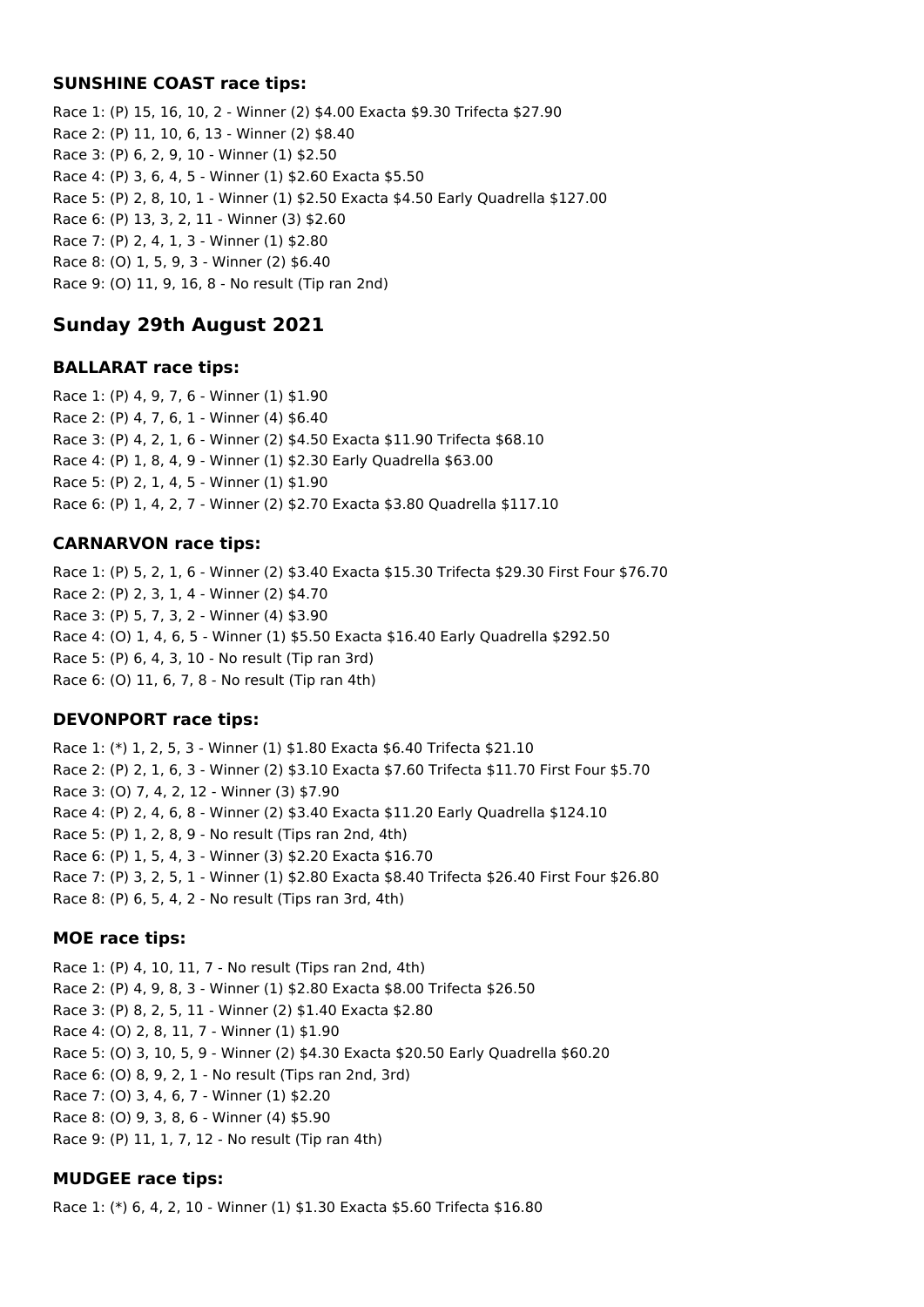Race 2: (P) 6, 3, 15, 2 - Winner (1) \$3.80 Exacta \$40.20 Trifecta \$230.00 Race 3: (P) 12, 7, 1, 8 - Winner (1) \$1.60 Exacta \$4.50 Trifecta \$15.20 First Four \$42.90 Race 4: (O) 2, 5, 7, 3 - No result (Tips ran 3rd, 4th) Race 5: (P) 8, 3, 9, 7 - Winner (1) \$1.70 Exacta \$3.90 Race 6: (P) 1, 3, 2, 7 - Winner (3) \$6.20 Race 7: (O) 1, 5, 3, 4 - Winner (2) \$4.50 Exacta \$28.20 Trifecta \$112.50

### **PORT AUGUSTA race tips:**

Race 1: (P) 1, 3, 4, 5 - Winner (3) \$4.10 Exacta \$14.40 Trifecta \$36.40 First Four \$75.70 Race 2: (P) 1, 2, 7, 5 - Winner (1) \$2.30 Race 3: (P) 7, 4, 6, 5 - Winner (4) \$4.20 Exacta \$11.50 Trifecta \$53.50 First Four \$100.20 Race 4: (P) 6, 1, 7, 4 - Winner (2) \$2.00 Exacta \$13.30 Trifecta \$43.50 Early Quadrella \$237.40 Race 5: (P) 3, 6, 1, 7 - Winner (1) \$1.20 Exacta \$2.60 Race 6: (O) 2, 5, 9, 4 - Winner (1) \$10.10 Race 7: (P) 4, 10, 9, 12 - No result (Tip ran 2nd)

### **SUNSHINE COAST race tips:**

Race 1: (P) 4, 6, 2, 7 - No result (Tips ran 2nd, 3rd, 4th) Race 2: (P) 6, 7, 1, 3 - Winner (1) \$3.00 Exacta \$11.60 Trifecta \$31.20 Race 3: (P) 4, 5, 2, 9 - Winner (2) \$6.10 Race 4: (P) 15, 4, 14, 3 - Winner (2) \$4.80 Exacta \$13.70 Trifecta \$54.50 Race 5: (P) 15, 12, 3, 8 - Winner (1) \$3.20 Exacta \$9.80 Trifecta \$65.70 Race 6: (P) 1, 5, 7, 9 - Winner (1) \$2.10 Race 7: (P) 2, 11, 7, 10 - No result (Tips ran 2nd, 3rd) Race 8: (O) 2, 11, 8, 19 - No result (Tips ran 2nd, 3rd, 4th)

### **WYONG race tips:**

Race 1: (P) 2, 7, 1, 6 - Winner (1) \$2.30 Exacta \$6.10 Race 2: (P) 7, 2, 4, 9 - Winner (1) \$1.40 Exacta \$3.60 Race 3: (P) 4, 1, 2, 10 - Winner (2) \$4.30 Exacta \$13.50 Race 4: (P) 1, 11, 8, 10 - Winner (1) \$2.50 Early Quadrella \$36.50 Race 5: (P) 1, 9, 4, 8 - No result (Tips ran 2nd, 3rd) Race 6: (P) 3, 1, 2, 6 - Winner (1) \$6.30 Exacta \$29.60 Trifecta \$172.90 Race 7: (P) 7, 3, 4, 5 - Winner (1) \$2.70 Exacta \$16.60 Race 8: (P) 9, 1, 10, 6 - Winner (4) \$5.20 Exacta \$19.30

# **Sunday 22nd August 2021**

#### **DEVONPORT race tips:**

Race 1: (P) 13, 11, 2, 5 - Winner (4) \$6.70 Exacta \$37.30 Race 2: (O) 3, 10, 2, 4 - Winner (4) \$2.40 Race 3: (P) 7, 5, 10, 2 - No result (Tips ran 3rd, 4th) Race 4: (P) 1, 7, 2, 5 - Winner (2) \$3.60 Race 5: (O) 3, 4, 7, 2 - Winner (4) \$3.80 Race 6: (P) 4, 1, 2, 8 - Winner (1) \$3.10 Race 7: (P) 1, 3, 2, 7 - Winner (3) \$3.30 Race 8: (P) 5, 4, 2, - Winner (1) \$2.00 Exacta \$9.40 Trifecta \$7.10 Quadrella \$69.50

## **KALGOORLIE race tips:**

Race 1: (P) 1, 5, 7, 2 - Winner (2) \$4.80 Exacta \$25.60 Trifecta \$121.80 First Four \$97.80 Race 2: (P) 3, 2, 1, 4 - Winner (2) \$4.30 Exacta \$12.90 Race 3: (P) 1, 7, 6, 4 - Winner (2) \$3.30 Exacta \$25.20 Trifecta \$86.20 First Four \$248.30 Race 4: (P) 3, 6, 9, 5 - Winner (1) \$2.10 Exacta \$7.90 Early Quadrella \$157.90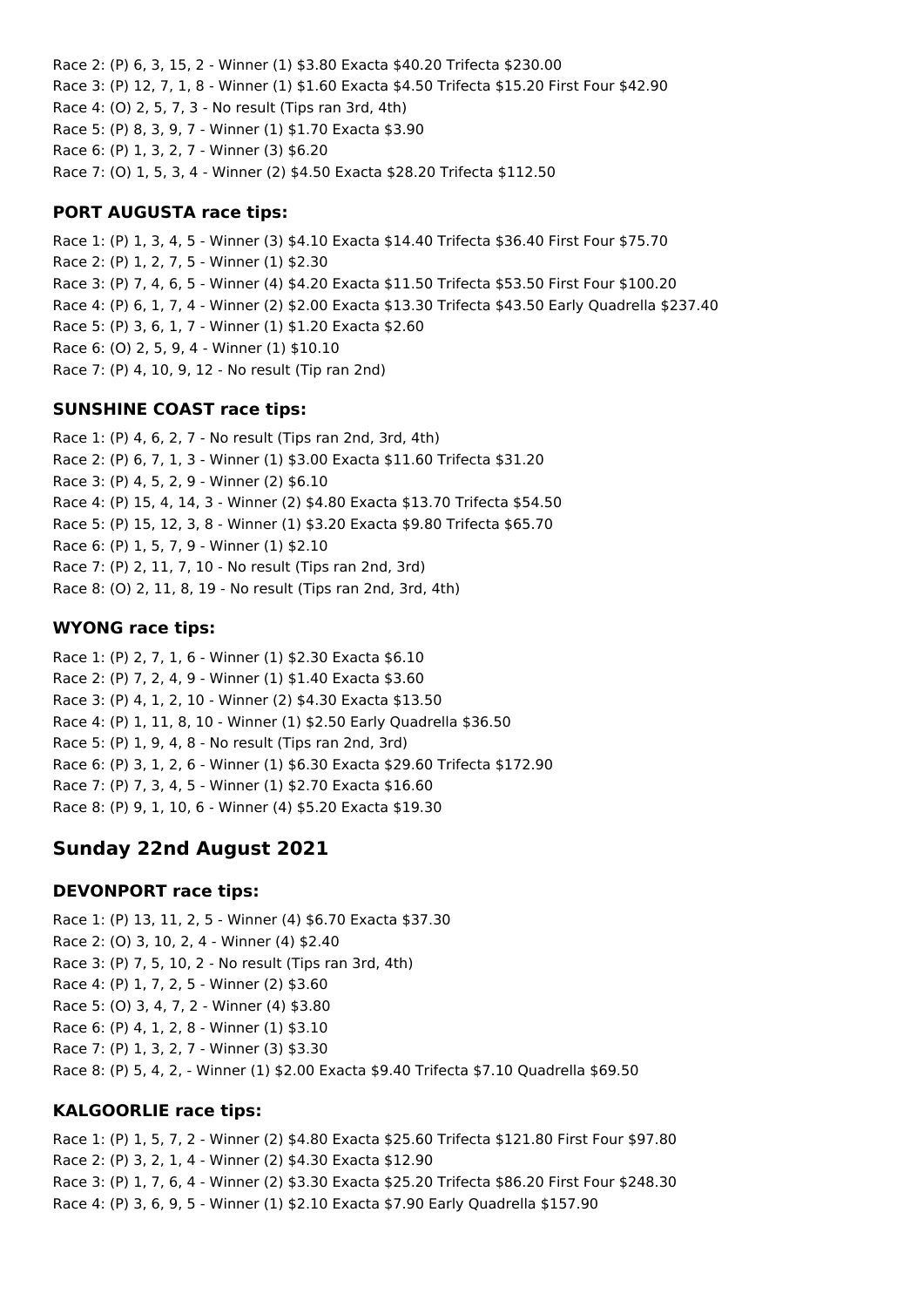Race 5: (P) 7, 4, 8, 6 - No result (Tip ran 3rd) Race 6: (P) 5, 3, 2, 6 - Winner (1) \$1.80 Exacta \$7.80 Race 7: (O) 4, 10, 2, 7 - No result (Tips ran 2nd, 3rd)

## **NARACOORTE race tips:**

Race 1: (P) 1, 3, 4, 5 - Winner (2) \$2.90 Exacta \$6.60 Race 2: (P) 7, 4, 2, 1 - Winner (2) \$9.00 Exacta \$54.60 Race 3: (P) 2, 1, 6, 3 - Winner (1) \$3.60 Exacta \$16.10 Race 4: (P) 2, 1, 6, 4 - Winner (1) \$4.30 Exacta \$28.30 Trifecta \$60.20 First Four \$168.00 Early Quadrella \$409.60 Race 5: (P) 5, 8, 6, 4 - Winner (1) \$1.60 Race 6: (P) 3, 2, 5, 7 - Winner (2) \$4.20 Exacta \$13.80 Race 7: (P) 6, 1, 4, 2 - Winner (1) \$6.00 Exacta \$26.40 Trifecta \$75.00 Race 8: (O) 13, 5, 4, 1 - Winner (2) \$9.00 Quadrella \$385.90

## **NOWRA race tips:**

Race 1: (O) 1, 3, 9, 4 - No result (Tips ran 2nd, 3rd, 4th) Race 2: (P) 10, 1, 9, 11 - Winner (1) \$2.80 Race 3: (P) 9, 5, 12, 4 - Winner (2) \$2.90 Exacta \$12.20 Trifecta \$26.20 Race 4: (P) 4, 7, 5, 1 - Winner (2) \$3.50 Race 5: (P) 2, 7, 1, 5 - No result (Tips ran 2nd, 3rd, 4th) Race 6: (O) 11, 5, 2, 12 - Winner (1) \$2.40 Race 7: (P) 8, 5, 2, 6 - Winner (1) \$2.50 Exacta \$8.40

## **SALE race tips:**

Race 1: (P) 4, 5, 7, 2 - Winner (4) \$8.60 Race 2: (P) 6, 4, 9, 2 - No result (Tips ran 2nd, 3rd, 4th) Race 3: (P) 10, 9, 1, 4 - Winner (2) \$2.50 Exacta \$7.20 Trifecta \$25.20 Race 4: (P) 3, 2, 7, 6 - Winner (1) \$1.60 Exacta \$7.00 Trifecta \$22.30 Race 5: (P) 7, 2, 11, 12 - Winner (1) \$1.40 Exacta \$4.40 Race 6: (P) 7, 3, 8, 1 - No result (Tips ran 2nd, 3rd, 4th) Race 7: (P) 1, 9, 5, 6 - Winner (1) \$3.20 Exacta \$23.90 Trifecta \$111.40 Race 8: (P) 6, 4, 11, 8 - Winner (1) \$1.70 Exacta \$3.80 Trifecta \$25.80 Race 9: (O) 6, 11, 7, 10 - No result (Tip ran 2nd)

## **SUNSHINE COAST race tips:**

Race 1: (P) 4, 3, 6, 7 - Winner (1) \$1.90 Exacta \$3.60 Trifecta \$10.80 First Four \$10.70 Race 2: (\*) 5, 3, 4, 7 - Winner (1) \$1.80 Exacta \$3.50 Trifecta \$9.00 Race 3: (P) 7, 1, 5, 3 - Winner (2) \$3.00 Exacta \$7.90 Race 4: (P) 4, 3, 8, 5 - Winner (4) \$10.10 Early Quadrella \$143.00 Race 5: (P) 2, 9, 6, 8 - No result (Tips ran 2nd, 3rd) Race 6: (P) 7, 5, 16, 8 - No result (Tips ran 2nd, 3rd) Race 7: (P) 1, 4, 2, 5 - Winner (4) \$3.50 Race 8: (P) 7, 3, 2, 6 - Winner (1) \$2.20

## **SWAN HILL race tips:**

Race 1: (P) 6, 5, 3, 7 - Winner (1) \$2.50 Race 2: (P) 14, 16, 4, 5 - Winner (1) \$4.50 Race 3: (P) 6, 5, 1, 7 - Winner (1) \$2.90 Race 4: (P) 2, 4, 11, 7 - No result (Tips ran 2nd, 3rd) Race 5: (P) 5, 7, 2, 6 - Winner (3) \$3.10 Exacta \$7.80 Race 6: (P) 1, 5, 6, 9 - Winner (3) \$3.60 Exacta \$26.40 Trifecta \$116.70 Race 7: (O) 11, 7, 1, 3 - Winner (4) \$3.70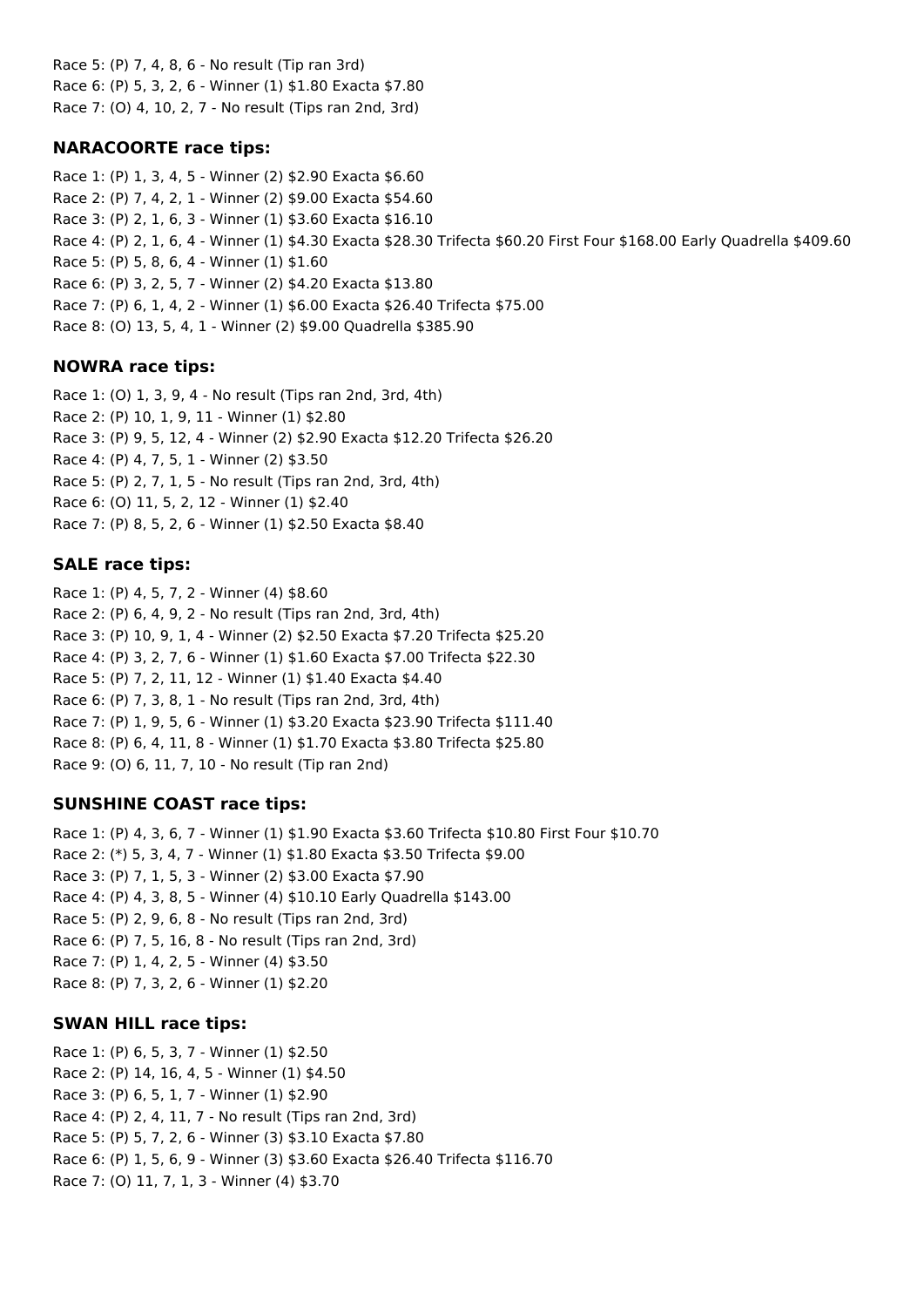### **TAMWORTH race tips:**

Race 1: (P) 10, 1, 6, 9 - Winner (1) \$1.90 Race 2: (P) 9, 4, 7, 3 - Winner (1) \$2.00 Race 3: (P) 6, 2, 1, 4 - No result (Tips ran 3rd, 4th) Race 4: (P) 12, 4, 11, 3 - Winner (2) \$7.30 Race 5: (P) 4, 1, 10, 6 - Winner (1) \$5.80 Exacta \$11.30 Trifecta \$77.10 Race 6: (O) 11, 8, 13, 12 - Winner (4) \$8.10 Exacta \$30.10 Race 7: (O) 2, 12, 13, 8 - No result (Tips ran 2nd, 3rd)

# **Sunday 15th August 2021**

#### **COLERAINE race tips:**

Race 1: (P) 1, 4, 5, 7 - Winner (1) \$3.40 Race 2: (P) 7, 9, 1, 5 - Winner (1) \$2.20 Race 3: (P) 1, 2, 4, 3 - Winner (2) \$7.20 Exacta \$31.60 Trifecta \$107.20 First Four \$103.10 Race 4: (P) 2, 6, 5, 3 - Winner (4) \$4.40 Exacta \$60.40 Trifecta \$157.40 Early Quadrella \$256.70 Race 5: (P) 5, 1, 2, 6 - Winner (2) \$2.00 Race 6: (P) 7, 3, 5, 9 - Winner (1) \$3.40 Race 7: (P) 1, 5, 2, 8 - Winner (2) \$5.30 Exacta \$105.50 Trifecta \$116.40 Race 8: (O) 6, 1, 11, 7 - No result

### **CRANBOURNE race tips:**

Race 1: (P) 9, 2, 4, 6 - Winner (2) \$3.70 Exacta \$21.00 Trifecta \$50.30 First Four \$145.10 Race 2: (P) 1, 2, 5, 11 - Winner (1) \$2.60 Race 3: (P) 12, 11, 14, 5 - Winner (1) \$2.40 Exacta \$8.90 Trifecta \$33.70 Race 4: (P) 5, 11, 10, 6 - Winner (1) \$1.80 Race 5: (O) 3, 10, 11, 6 - Winner (2) \$4.20 Early Quadrella \$91.40 Race 6: (P) 2, 7, 1, 8 - Winner (3) \$9.90 Exacta \$56.50 Trifecta \$120.20 First Four \$761.00 Race 7: (P) 4, 11, 2, 3 - Winner (3) \$15.70 Exacta \$108.90 Race 8: (P) 1, 3, 8, 2 - Winner (1) \$2.60 Exacta \$11.50 Trifecta \$22.20 First Four \$67.40 Race 9: (P) 6, 4, 9, 2 - Winner (2) \$10.20 Exacta \$35.10 Quadrella \$3,317.70

## **DEVONPORT race tips:**

Race 1: (P) 2, 3, 4, 1 - Winner (4) \$7.60 Exacta \$27.40 Trifecta \$75.00 Race 2: (P) 3, 1, 4, 5 - Winner (1) \$5.80 Exacta \$24.20 Race 3: (P) 8, 4, 7, 1 - Winner (1) \$1.80 Exacta \$5.70 Race 4: (P) 6, 8, 4, 10 - Winner (2) \$3.50 Early Quadrella \$272.60 Race 5: (P) 6, 9, 3, 2 - Winner (3) \$3.40 Exacta \$10.60 Trifecta \$24.40 Race 6: (O) 3, 1, 10, 6 - No result (Tip ran 3rd) Race 7: (P) 2, 9, 1, 6 - Winner (1) \$3.50 Race 8: (P) 1, 8, 6, 2 - Winner (4) \$11.70

## **KALGOORLIE race tips:**

Race 1: (P) 4, 6, 5, 1 - No result (Tips ran 3rd, 4th) Race 2: (P) 2, 1, 5, 3 - Winner (3) \$7.80 Exacta \$64.30 Trifecta \$134.50 Race 3: (P) 3, 7, 9, 4 - Winner (1) \$2.50 Exacta \$17.80 Trifecta \$46.50 Race 4: (P) 5, 2, 3, 1 - Winner (1) \$1.70 Exacta \$21.80 Trifecta \$57.50 First Four \$151.50 Race 5: (P) 1, 4, 7, 6 - No result (Tips ran 2nd, 4th) Race 6: (O) 4, 7, 2, 5 - Winner (3) \$4.40 Exacta \$20.80 Trifecta \$61.00 Race 7: (O) 1, 2, 3, 4 - No result (Tips ran 2nd, 3rd)

## **MORUYA race tips:**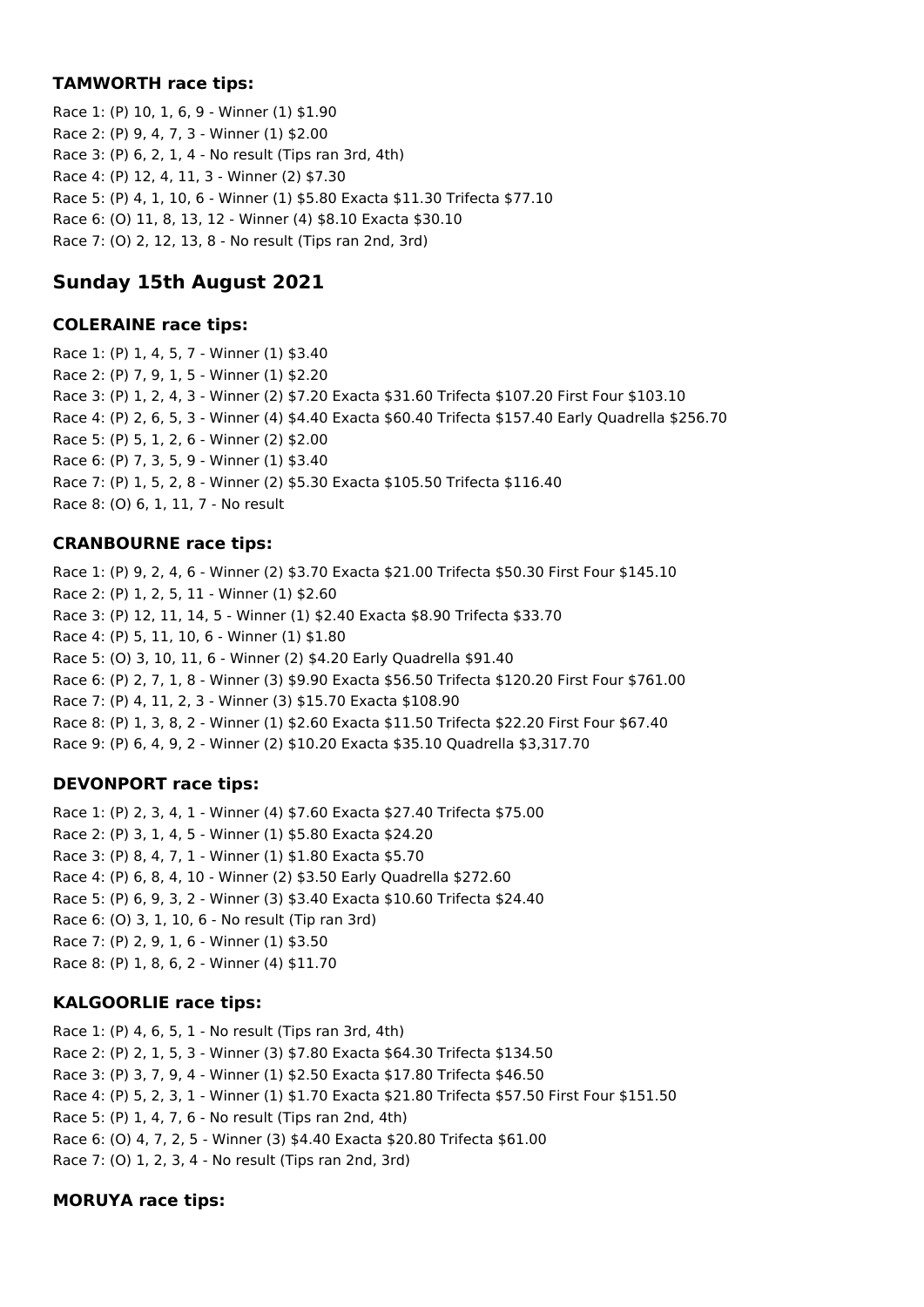Race 1: (P) 2, 8, 6, 12 - No result (Tips ran 3rd, 4th) Race 2: (P) 12, 1, 2, 8 - No result (Tips ran 2nd, 3rd) Race 3: (O) 4, 1, 7, 6 - No result (Tips ran 2nd, 3rd, 4th) Race 4: (O) 4, 3, 11, 13 - No result (Tip ran 3rd) Race 5: (\*) 2, 10, 13, 14 - Winner (2) \$4.80 Race 6: (O) 2, 4, 9, 12 - No result Race 7: (O) 8, 2, 4, 7 - Winner (2) \$6.10

#### **NARROMINE race tips:**

Race 1: (O) 10, 4, 6, 11 - No result Race 2: (O) 10, 7, 2, 5 - No result (Tip ran 2nd) Race 3: (O) 3, 11, 10, 4 - No result (Tips ran 2nd, 3rd, 4th) Race 4: (P) 8, 6, 7, 4 - Winner (1) \$3.00 Exacta \$10.40 Race 5: (P) 1, 10, 8, 4 - Winner (2) \$2.50 Race 6: (O) 2, 6, 12, 11 - No result (Tips ran 2nd, 3rd) Race 7: (O) 1, 5, 10, 7 - No result (Tip ran 4th) Race 8: (O) 5, 2, 8, 7 - No result (Tip ran 2nd) Race 9: (P) 7, 5, 13, 9 - Winner (1) \$3.20

## **SUNSHINE COAST race tips:**

Race 1: (P) 8, 6, 11, 3 - Winner (2) \$3.90 Exacta \$5.40 Trifecta \$14.00 Race 2: (P) 4, 6, 7, 2 - Winner (1) \$2.60 Exacta \$10.70 Trifecta \$30.40 First Four \$51.50 Race 3: (P) 5, 3, 1, 4 - Winner (4) \$6.00 Exacta \$23.20 Race 4: (P) 11, 5, 7, 6 - No result (Tips ran 3rd, 4th) Race 5: (\*) 2, 1, 4, 5 - Winner (2) \$3.50 Exacta \$6.10 Race 6: (P) 1, 9, 5, 7 - Winner (2) \$2.30 Exacta \$5.20 Trifecta \$13.10 Race 7: (O) 12, 9, 13, 7 - No result (Tips ran 2nd, 4th)

# **Sunday 8th August 2021**

## **BENDIGO race tips:**

Race 1: (P) 9, 7, 4, 5 - No result (Tips ran 2nd, 3rd) Race 2: (P) 17, 2, 8, 10 - Winner (2) \$4.90 Exacta \$36.00 Trifecta \$112.50 Race 3: (O) 2, 4, 8, 6 - No result (Tip ran 3rd) Race 4: (P) 1, 7, 4, 8 - Winner (3) \$3.20 Exacta \$4.90 Trifecta \$28.60 First Four \$23.80 Race 5: (P) 4, 1, 5, 6 - Winner (2) \$5.40 Exacta \$26.00 Trifecta \$53.70 Race 6: (P) 9, 10, 11, 5 - No result (Tips ran 2nd, 4th) Race 7: (P) 14, 10, 3, 12 - No result (Tips ran 2nd, 4th) Race 8: (O) 7, 11, 1, 8 - No result (Tip ran 3rd)

## **CARNARVON race tips:**

Race 1: (P) 2, 1, 4, 8 - Winner (4) \$6.10 Race 2: (P) 1, 4, 5, 6 - Winner (2) \$4.30 Exacta \$19.90 Trifecta \$66.00 Race 3: (P) 1, 4, 7, 2 - No result (Tips ran 2nd, 3rd) Race 4: (P) 1, 3, 9, 2 - No result (Tips ran 2nd, 4th) Race 5: (O) 2, 1, 9, 4 - Winner (1) \$3.10 Race 6: (O) 7, 2, 5, 4 - No result (Tip ran 2nd)

#### **DUBBO race tips:**

Race 1: (O) 2, 11, 10, 1 - No result (Tips ran 2nd, 3rd) Race 2: (P) 13, 5, 8, 7 - Winner (3) \$4.80 Race 3: (P) 5, 1, 8, 2 - Winner (2) \$2.20 Exacta \$4.70 Race 4: (O) 9, 7, 3, 4 - Winner (3) \$4.40 Exacta \$21.20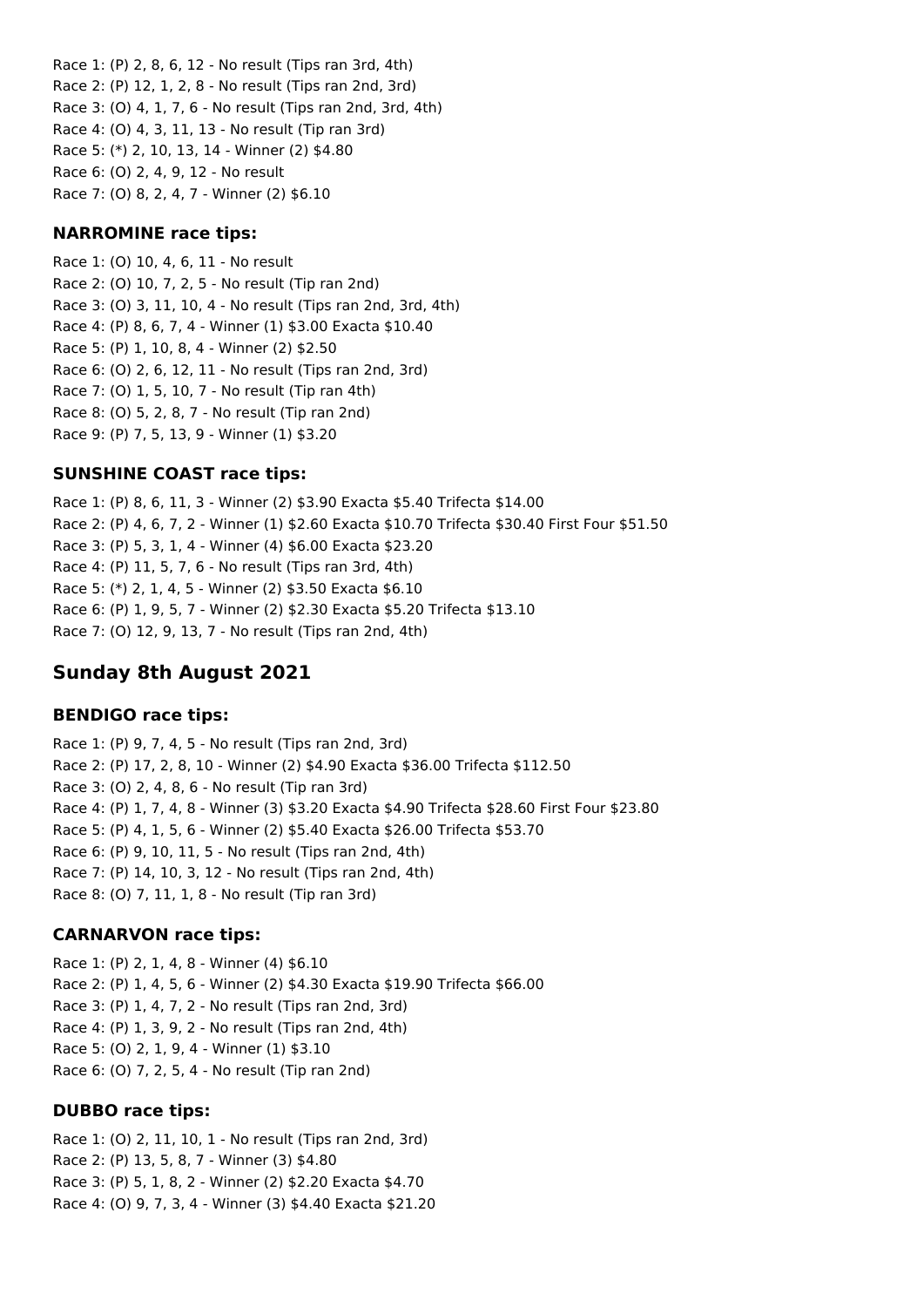Race 5: (O) 1, 4, 5, 13 - Winner (3) \$3.20 Exacta \$76.10 Race 6: (O) 3, 11, 7, 8 - Winner (1) \$2.20 Race 7: (P) 9, 1, 7, 8 - Winner (1) \$4.40 Quadrella \$233.90

## **HOBART race tips:**

Race 1: (\*) 2, 4, 3, 5 - Winner (1) \$1.30 Exacta \$2.80 Trifecta \$4.50 First Four \$3.40 Race 2: (P) 3, 4, 2, 1 - Winner (1) \$1.40 Exacta \$4.80 Race 3: (P) 2, 9, 7, 11 - Winner (1) \$2.20 Exacta \$7.60 Trifecta \$31.40 Race 4: (P) 5, 1, 4, 3 - No result (Tip ran 3rd) Race 5: (P) 6, 3, 7, 9 - No result (Tips ran 2nd, 3rd) Race 6: (P) 3, 1, 5, 6 - No result (Tips ran 2nd, 4th) Race 7: (O) 11, 2, 7, 9 - No result (Tip ran 2nd) Race 8: (P) 4, 5, 7, 8 - Winner (2) \$4.30 Exacta \$61.70 Trifecta \$272.10

# **KILCOY race tips:**

Race 1: (O) 13, 2, 4, 5 - No result (Tips ran 2nd, 4th) Race 2: (P) 1, 2, 9, 11 - Winner (1) \$2.10 Exacta \$8.70 Race 3: (O) 14, 2, 4, 8 - No result (Tips ran 2nd, 3rd) Race 4: (P) 4, 1, 11, 7 - Winner (1) \$2.90 Race 5: (P) 10, 7, 15, 11 - No result (Tip ran 4th) Race 6: (P) 3, 2, 7, 10 - No result (Tip ran 2nd)

## **SUNSHINE COAST race tips:**

Race 1: (P) 9, 1, 6, 4 - Winner (3) \$3.60 Exacta \$10.90 Race 2: (O) 4, 2, 7, 1 - Winner (4) \$8.60 Exacta \$38.20 Race 3: (P) 4, 11, 12, 6 - Winner (4) \$23.40 Exacta \$84.80 Race 4: (O) 7, 9, 5, 3 - No result (Tips ran 3rd, 4th) Race 5: (P) 3, 12, 6, 5 - Winner (1) \$2.00 Race 6: (P) 4, 1, 5, 3 - No result (Tips ran 2nd, 3rd) Race 7: (P) 3, 11, 10, 4 - Winner (4) \$3.20 Exacta \$19.90 Trifecta \$49.00 First Four \$109.20 Race 8: (P) 8, 10, 6, 12 - Winner (4) \$3.60 Exacta \$12.30

# **WAGGA race tips:**

Race 1: (P) 3, 2, 6, 4 - No result (Tips ran 3rd, 4th) Race 2: (\*) 4, 9, 2, 3 - No result (Tips ran 2nd, 3rd, 4th) Race 3: (P) 3, 8, 7, 9 - Winner (4) \$1.00 Exacta \$7.10 Trifecta \$27.20 Race 4: (O) 8, 11, 14, 7 - Winner (1) \$4.30 Exacta \$17.20 Race 5: (O) 3, 4, 1, 8 - Winner (1) \$3.00 Race 6: (O) 8, 5, 7, 9 - Winner (2) \$6.30 Exacta \$55.40 Quadrella \$90.80

# **COLERAINE race tips:**

Race 1: (P) 1, 5, 6, 2 - No result (Tips ran 2nd, 3rd, 4th) Race 2: (P) 3, 9, 1, 7 - Winner (1) \$2.20 Race 3: (P) 1, 7, 8, 6 - No result (Tips ran 3rd, 4th) Race 4: (P) 1, 4, 8, 6 - Winner (1) \$3.20 Exacta \$4.90 Trifecta \$11.20 First Four \$47.70 Race 5: (P) 3, 1, 11, 12 - Winner (2) \$2.90 Exacta \$22.20 Race 6: (P) 2, 4, 9, 3 - Winner (2) \$2.20 Race 7: (P) 6, 5, 3, 7 - Winner (1) \$2.80 Exacta \$8.80 Trifecta \$30.50 Quadrella \$52.30

# **Sunday 1st August 2021**

# **DEVONPORT race tips:**

Race 1: (P) 6, 7, 5, 2 - Winner (4) \$3.10 Exacta \$8.40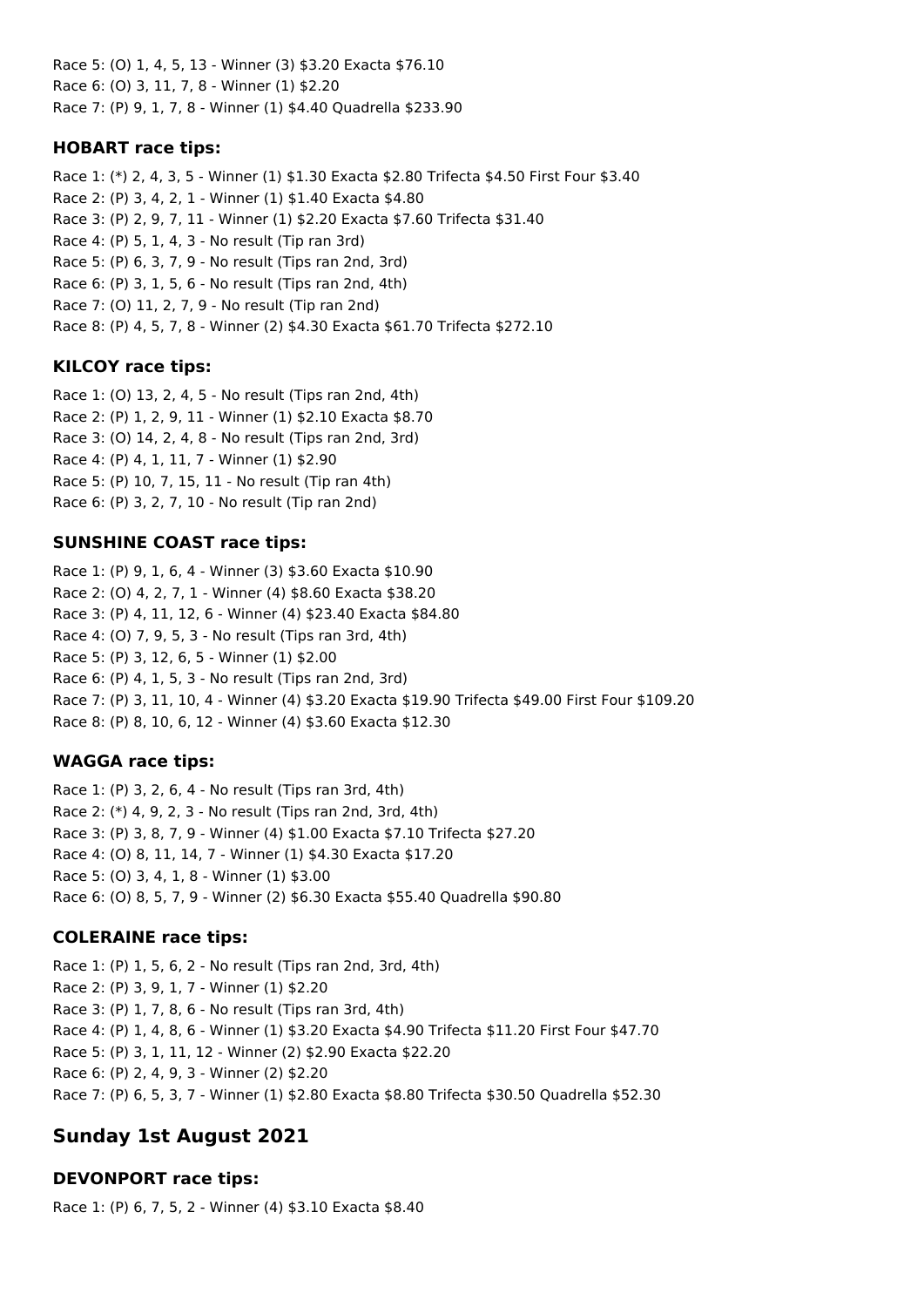Race 2: (P) 6, 4, 2, 5 - Winner (4) \$14.50 Race 3: (P) 5, 4, 3, 1 - No result (Tips ran 2nd, 3rd, 4th) Race 4: (P) 3, 9, 4, 2 - No result (Tip ran 2nd) Race 5: (P) 5, 2, 1, 8 - Winner (1) \$2.80 Race 6: (P) 3, 4, 7, 6 - No result Race 7: (O) 7, 4, 5, 2 - No result (Tips ran 2nd, 3rd, 4th) Race 8: (P) 5, 2, 1, 4 - No result (Tips ran 2nd, 3rd, 4th)

#### **DONALD race tips:**

Race 1: (O) 6, 9, 7, 4 - Winner (1) \$5.20 Race 2: (P) 2, 10, 12, 9 - Winner (2) \$3.20 Race 3: (P) 9, 5, 4, 8 - No result (Tips ran 2nd, 3rd) Race 4: (P) 1, 5, 10, 8 - Winner (1) \$1.40 Exacta \$5.00 Race 5: (P) 1, 5, 12, 9 - No result (Tips ran 2nd, 4th) Race 6: (P) 2, 5, 4, 6 - Winner (1) \$5.20 Exacta \$8.80 Trifecta \$46.00 Race 7: (O) 5, 1, 12, 9 - No result (Tips ran 2nd, 3rd) Race 8: (P) 11, 2, 1, 8 - Winner (3) \$4.30 Exacta \$28.30 Race 9: (P) 1, 2, 7, 8 - Winner (1) \$3.90 Exacta \$9.90 Race 10: (O) 7, 2, 6, 10 - Winner (1) \$4.10

## **FORBES race tips:**

Race 1: (P) 11, 1, 2, 6 - Winner (4) \$11.90 Exacta \$85.50 Trifecta \$247.80 Race 2: (P) 10, 13, 14, 12 - Winner (3) \$6.10 Exacta \$29.50 Race 3: (O) 3, 12, 13, 2 - No result Race 4: (O) 2, 1, 8, 9 - No result (Tips ran 2nd, 4th) Race 5: (O) 1, 5, 6, 9 - Winner (4) \$3.20 Exacta \$45.30 Race 6: (O) 1, 7, 10, 9 - Winner (4) \$25.00 Exacta \$128.40 Race 7: (O) 7, 2, 6, 10 - Winner (1) \$2.10 Race 8: (O) 1, 9, 7, 13 - Winner (1) \$5.20 Quadrella \$1,669.40

## **KALGOORLIE race tips:**

Race 1: (P) 3, 5, 6, 8 - Winner (1) \$2.40 Race 2: (P) 1, 3, 2, 6 - Winner (1) \$3.60 Exacta \$8.70 Race 3: (P) 8, 2, 4, 3 - Winner (1) \$2.50 Exacta \$10.20 Race 4: (P) 3, 2, 4, 1 - No result (Tips ran 2nd, 3rd) Race 5: (P) 3, 4, 2, 8 - No result (Tips ran 3rd, 4th) Race 6: (O) 2, 3, 9, 5 - Winner (4) \$4.10 Race 7: (O) 12, 6, 11, 3 - No result (Tips ran 3rd, 4th)

## **KEMBLA GRANGE race tips:**

Race 1: (P) 3, 2, 7, 5 - Winner (2) \$3.80 Exacta \$17.60 Race 2: (P) 2, 3, 5, 6 - Winner (3) \$6.90 Exacta \$18.20 Trifecta \$64.20 First Four \$115.80 Race 3: (P) 5, 9, 6, 1 - Winner (4) \$17.00 Exacta \$75.20 Trifecta \$269.10 Race 4: (\*) 3, 1, 4, 10 - Winner (1) \$2.00 Exacta \$10.10 Trifecta \$28.30 First Four \$68.20 Early Quadrella \$1,627.30 Race 5: (O) 12, 2, 8, 1 - Winner (1) \$1.90 Race 6: (O) 3, 10, 9, 14 - Winner (2) \$4.90 Exacta \$17.40 Race 7: (P) 6, 8, 9, 5 - Winner (2) \$7.00 Race 8: (P) 9, 1, 7, 2 - No result (Tip ran 4th)

## **PORT AUGUSTA race tips:**

Race 1: (P) 3, 4, 1, 7 - Abandoned Race 2: (P) 5, 9, 7, 8 - Abandoned Race 3: (P) 5, 1, 3, 2 - Abandoned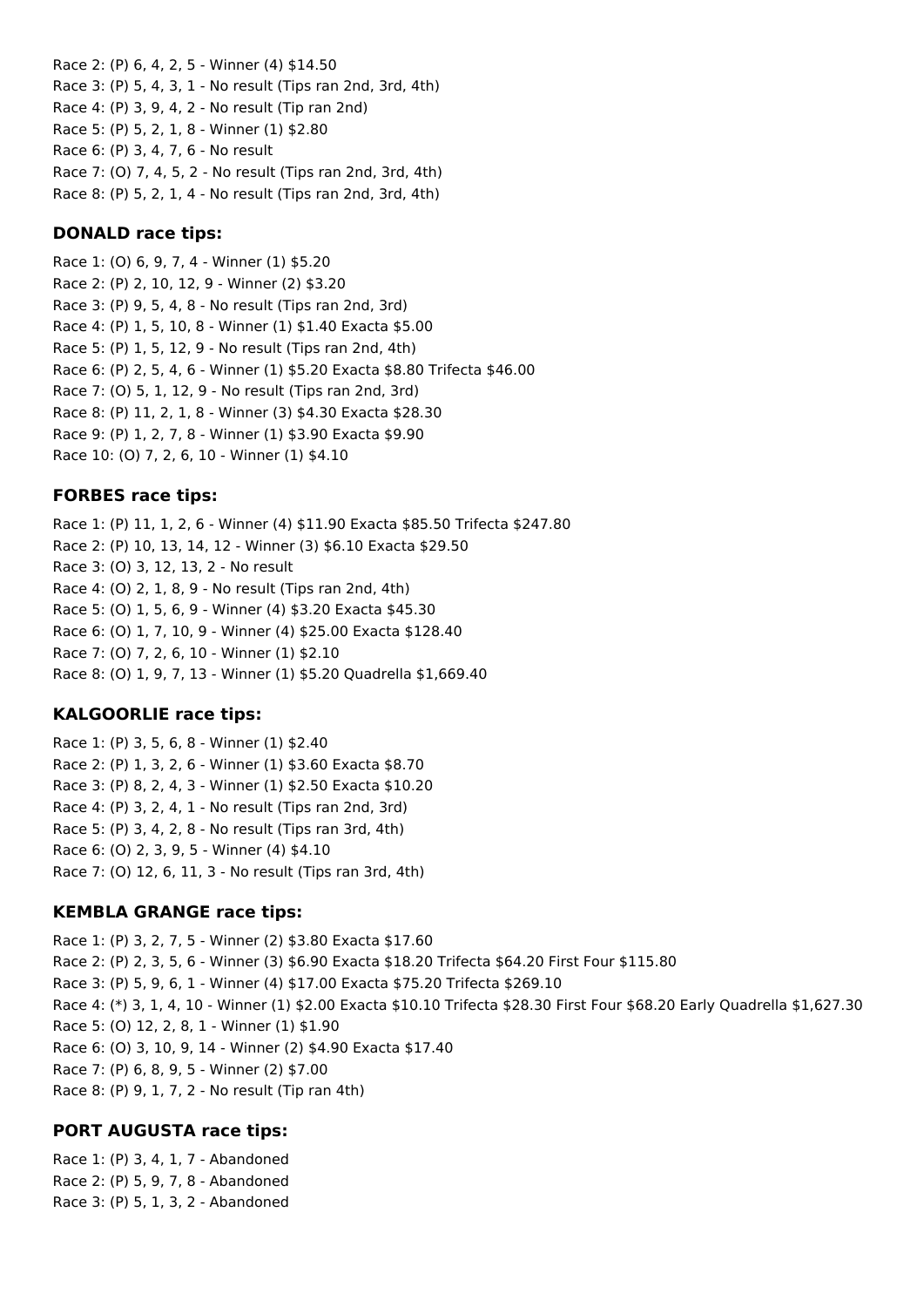Race 4: (P) 3, 1, 2, 5 - Abandoned Race 5: (P) 3, 2, 4, 6 - Abandoned Race 6: (P) 2, 5, 1, 6 - Abandoned Race 7: (P) 1, 7, 6, 4 - Abandoned

### **PORT HEDLAND race tips:**

Race 1: (P) 2, 3, 4, 1 - Winner (2) \$3.50 Exacta \$16.70 Trifecta \$28.20 First Four \$46.70 Race 2: (P) 2, 1, 6, 4 - Winner (1) \$4.40 Exacta \$22.00 Trifecta \$66.00 First Four \$101.70 Race 3: (P) 3, 6, 4, 5 - Winner (1) \$3.50 Race 4: (P) 1, 6, 2, 4 - Winner (4) \$2.70 Exacta \$9.90 Trifecta \$37.40 Early Quadrella \$285.90 Race 5: (P) 6, 5, 3, 2 - Winner (3) \$3.80 Exacta \$17.40 Trifecta \$36.20 Race 6: (P) 4, 9, 2, 8 - Winner (1) \$2.20 Exacta \$13.40 Race 7: (O) 4, 1, 7, 6 - Winner (2) \$3.50 Exacta \$10.30 Trifecta \$28.60 Quadrella \$134.40

## **SANDOWN race tips:**

Race 1: (P) 5, 3, 1, 2 - Winner (1) \$1.70 Exacta \$5.80 Trifecta \$28.70 Race 2: (P) 4, 1, 7, 8 - Winner (1) \$4.80 Exacta \$43.30 Race 3: (O) 5, 3, 1, 12 - Winner (1) \$3.10 Exacta \$23.30 Race 4: (P) 2, 4, 5, 8 - No result (Tips ran 2nd, 3rd, 4th) Race 5: (P) 7, 1, 2, 6 - Winner (1) \$2.90 Exacta \$22.70 Race 6: (O) 15, 9, 6, 16 - No result (Tip ran 3rd) Race 7: (O) 10, 6, 13, 2 - Winner (1) \$2.40 Exacta \$16.50 Race 8: (O) 15, 14, 11, 6 - No result Race 9: (O) 10, 3, 9, 13 - No result (Tip ran 3rd)

## **SUNSHINE COAST race tips:**

Race 1: (\*) 2, 1, 5, 7 - Winner (1) \$1.20 Exacta \$2.60 Trifecta \$6.90 First Four \$8.40 Race 2: (O) 5, 3, 6, 4 - Winner (4) \$4.70 Race 3: (P) 3, 6, 2, 1 - No result (Tips ran 3rd, 4th) Race 4: (\*) 4, 1, 5, 3 - Winner (1) \$1.60 Race 5: (O) 6, 8, 3, 12 - No result (Tips ran 2nd, 3rd, 4th) Race 6: (P) 9, 3, 1, 6 - Winner (2) \$4.70 Exacta \$15.30 Trifecta \$35.50 Race 7: (P) 7, 2, 3, 1 - Winner (4) \$2.50 Race 8: (P) 7, 8, 9, 10 - Winner (1) \$4.00

# **Sunday 25th July 2021**

## **SALE race tips:**

Race 1: (P) 3, 4, 10, 7 - Winner (4) \$3.60 Race 2: (P) 4, 8, 3, 6 - No result (Tips ran 3rd, 4th) Race 3: (P) 3, 8, 5, 1 - No result (Tips ran 3rd, 4th) Race 4: (P) 10, 11, 15, 1 - Winner (4) \$4.40 Exacta \$5.40 Race 5: (P) 13, 5, 3, 8 - Winner (3) \$3.90 Exacta \$22.50 Race 6: (P) 5, 7, 6, 11 - Winner (1) \$2.20 Exacta \$11.00 Race 7: (O) 1, 14, 8, 5 - Winner (1) \$5.60 Exacta \$37.80 Race 8: (O) 4, 1, 3, 8 - No result (Tip ran 3rd) Race 9: (P) 11, 10, 3, 9 - Winner (2) \$3.80 Exacta \$17.30 Race 10: (P) 5, 9, 12, 10 - No result (Tip ran 2nd)

# **ALICE SPRINGS race tips:**

Race 1: (O) 6, 2, 3, 1 - Winner (2) \$3.00 Race 2: (P) 7, 8, 5, 3 - Winner (4) \$19.60 Race 3: (P) 4, 5, 2, 1 - Winner (3) \$3.90 Exacta \$22.40 Trifecta \$34.80 First Four \$80.00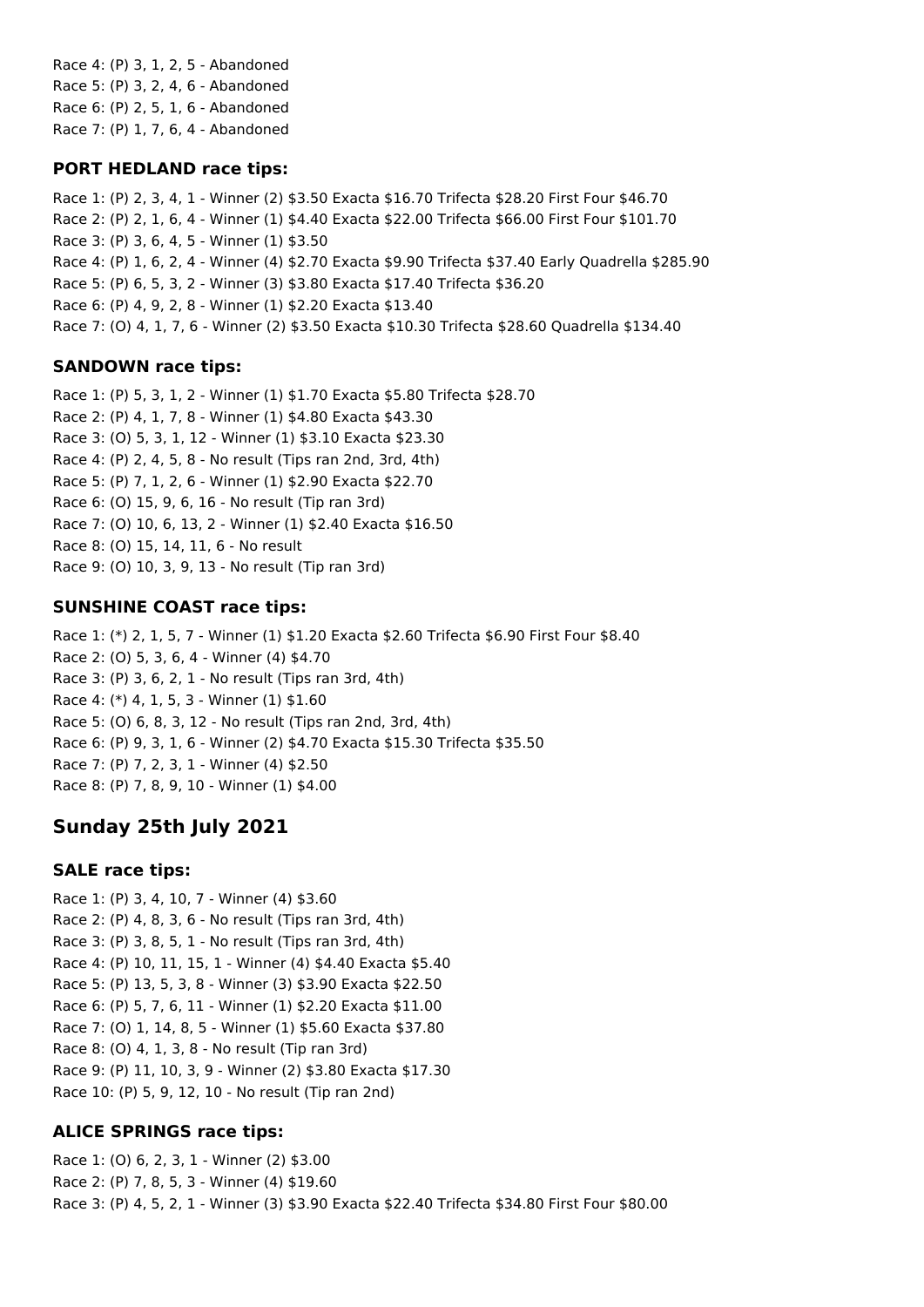Race 4: (O) 1, 3, 4, 5 - Winner (1) \$2.20 Exacta \$3.50 Trifecta \$38.90 Race 5: (P) 3, 5, 2, 1 - No result (Tips ran 2nd, 3rd)

#### **GOSFORD race tips:**

Race 1: (P) 3, 8, 4, 7 - Winner (4) \$3.70 Race 2: (\*) 3, 6, 4, 8 - Winner (1) \$2.20 Race 3: (P) 7, 5, 8, 6 - No result (Tips ran 2nd, 4th) Race 4: (P) 1, 2, 4, 3 - Winner (3) \$4.20 Exacta \$16.10 Race 5: (P) 8, 14, 5, 4 - Winner (1) \$3.60 Race 6: (P) 6, 3, 1, 4 - No result (Tips ran 2nd, 3rd) Race 7: (P) 3, 2, 11, 4 - Winner (1) \$3.20

### **HOBART race tips:**

Race 1: (P) 3, 4, 2, 7 - Winner (1) \$2.70 Race 2: (P) 2, 6, 8, 9 - No result (Tips ran 3rd, 4th) Race 3: (P) 1, 2, 3, 8 - No result (Tips ran 2nd, 3rd, 4th) Race 4: (P) 1, 7, 10, 9 - Winner (3) \$4.30 Exacta \$7.30 Trifecta \$23.50 Race 5: (O) 5, 3, 9, 8 - No result (Tips ran 2nd, 3rd, 4th) Race 6: (O) 1, 2, 10, 6 - Winner (1) \$5.10 Exacta \$19.70 Race 7: (P) 2, 7, 1, 4 - Winner (3) \$6.00 Race 8: (P) 4, 2, 5, 1 - No result (Tip ran 2nd)

### **KALGOORLIE race tips:**

Race 1: (P) 5, 7, 2, 1 - No result (Tip ran 2nd) Race 2: (P) 4, 3, 1, 12 - Winner (3) \$6.90 Exacta \$25.70 Race 3: (O) 3, 1, 4, 5 - No result (Tips ran 2nd, 3rd, 4th) Race 4: (O) 8, 7, 10, 5 - Winner (1) \$2.10 Race 5: (P) 4, 7, 5, 10 - Winner (3) \$6.90 Race 6: (O) 2, 9, 1, 4 - Winner (4) \$5.70 Race 7: (O) 1, 4, 7, 2 - No result Race 8: (O) 1, 2, 12, 5 - No result

## **SAPPHIRE COAST race tips:**

Race 1: (O) 10, 17, 3, 12 - Winner (4) \$5.30 Race 2: (O) 5, 12, 14, 3 - No result (Tip ran 3rd) Race 3: (\*) 2, 7, 9, 6 - Winner (3) \$12.10 Race 4: (O) 7, 3, 12, 8 - No result (Tip ran 3rd) Race 5: (O) 7, 3, 11, 12 - Winner (3) \$8.50 Race 6: (P) 3, 8, 2, 11 - No result (Tip ran 4th) Race 7: (O) 9, 4, 5, 3 - No result (Tip ran 3rd) Race 8: (O) 15, 7, 5, 13 - No result (Tip ran 2nd)

#### **SUNSHINE COAST race tips:**

Race 1: (P) 3, 2, 7, 6 - Winner (4) \$6.80 Exacta \$44.30 Race 2: (P) 5, 2, 11, 3 - No result (Tips ran 2nd, 3rd, 4th) Race 3: (O) 6, 12, 14, 13 - Winner (3) \$4.40 Exacta \$48.90 Trifecta \$166.60 Race 4: (P) 11, 6, 8, 12 - Winner (2) \$4.10 Exacta \$8.30 Trifecta \$57.80 Race 5: (O) 3, 4, 8, 5 - No result (Tip ran 3rd) Race 6: (P) 7, 5, 9, 1 - Winner (1) \$1.80 Exacta \$9.60 Race 7: (P) 8, 3, 4, 9 - Winner (1) \$1.80 Exacta \$14.40 Race 8: (P) 13, 7, 9, 2 - Winner (4) \$9.70 Exacta \$32.60 Trifecta \$90.00

#### **WARRACKNABEAL race tips:**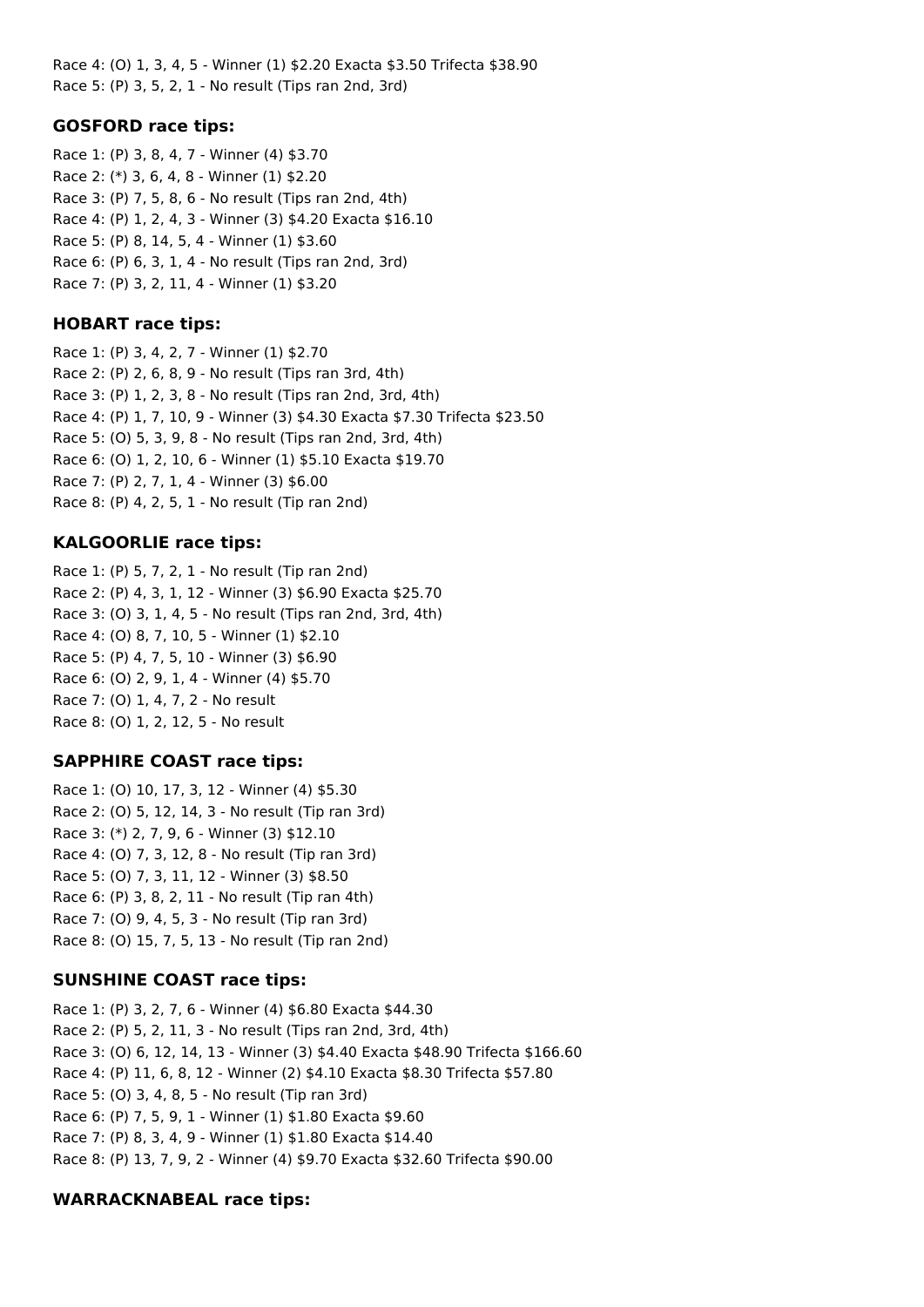Race 1: (O) 12, 1, 2, 15 - No result (Tip ran 3rd) Race 2: (P) 9, 12, 8, 4 - No result (Tip ran 3rd) Race 3: (P) 8, 11, 10, 3 - Winner (1) \$2.10 Race 4: (O) 5, 4, 9, 6 - Winner (2) \$4.10 Exacta \$8.40 Race 5: (P) 1, 4, 5, 12 - Winner (2) \$4.80 Exacta \$22.60 Trifecta \$42.90 Race 6: (O) 2, 3, 8, 6 - No result (Tip ran 2nd) Race 7: (P) 1, 3, 5, 8 - No result (Tips ran 2nd, 3rd, 4th) Race 8: (O) 5, 2, 7, 8 - Winner (1) \$5.80 Exacta \$28.50 Race 9: (P) 5, 7, 9, 8 - No result (Tip ran 3rd) Race 10: (P) 9, 1, 11, 8 - Winner (2) \$10.00 Exacta \$71.00

# **Sunday 18th July 2021**

### **DEVONPORT race tips:**

Race 1: (P) 2, 3, 7, 4 - Winner (4) \$3.70 Exacta \$13.10 Trifecta \$21.90 First Four \$22.40 Race 2: (P) 5, 2, 12, 6 - No result (Tips ran 2nd, 3rd) Race 3: (O) 3, 4, 7, 5 - Winner (1) \$2.80 Exacta \$6.90 Trifecta \$31.40 Race 4: (P) 5, 3, 12, 2 - No result (Tips ran 2nd, 3rd) Race 5: (P) 6, 8, 4, 3 - Winner (3) \$6.50 Race 6: (O) 2, 1, 12, 5 - Winner (1) \$3.80 Exacta \$133.70 Race 7: (P) 3, 4, 2, 1 - Winner (4) \$7.60 Exacta \$33.40 Trifecta \$70.40 Race 8: (P) 2, 1, 9, 3 - No result (Tips ran 2nd, 3rd, 4th)

### **ECHUCA race tips:**

Race 1: (P) 1, 2, 4, 6 - Abandoned Race 2: (P) 9, 1, 2, 4 - Abandoned Race 3: (P) 14, 1, 2, 3 - Abandoned Race 4: (P) 1, 2, 8, 12 - Abandoned Race 5: (P) 4, 1, 2, 3 - Abandoned Race 6: (P) 9, 1, 2, 3 - Abandoned Race 7: (P) 1, 2, 5, 10 - Abandoned

#### **PAKENHAM race tips:**

Race 1: (P) 4, 7, 8, 10 - Winner (2) \$2.80 Exacta \$18.10 Race 2: (P) 3, 7, 9, 6 - Winner (1) \$1.40 Exacta \$3.90 Race 3: (P) 9, 8, 7, 10 - Winner (4) \$6.60 Exacta \$19.60 Race 4: (P) 1, 4, 6, 5 - Winner (2) \$2.00 Exacta \$13.20 Early Quadrella \$126.00 Race 5: (P) 1, 8, 4, 5 - Winner (2) \$2.50 Race 6: (P) 2, 3, 9, 10 - Winner (1) \$1.70 Race 7: (P) 4, 1, 3, 2 - Winner (1) \$1.80 Exacta \$7.40 Trifecta \$25.20 First Four \$42.20 Quadrella \$27.20

## **PORT AUGUSTA race tips:**

Race 1: (P) 2, 1, 4, 3 - Winner (1) \$1.70 Exacta \$8.60 Trifecta \$20.20 First Four \$21.40 Race 2: (P) 8, 2, 5, 1 - No result (Tips ran 2nd, 4th) Race 3: (O) 11, 4, 5, 10 - No result (Tips ran 2nd, 3rd) Race 4: (P) 6, 2, 4, 3 - Winner (2) \$2.80 Exacta \$17.70 Race 5: (O) 3, 4, 2, 5 - Winner (1) \$2.70 Race 6: (O) 6, 4, 12, 8 - Winner (3) \$6.20 Race 7: (O) 4, 9, 3, 8 - Winner (2) \$2.70 Exacta \$6.90 Trifecta \$24.60 Quadrella \$234.20

## **CARNARVON race tips:**

Race 1: (P) 1, 7, 8, 2 - Winner (3) \$15.50 Race 2: (P) 1, 4, 5, 3 - Winner (1) \$2.20 Exacta \$7.80 Trifecta \$23.30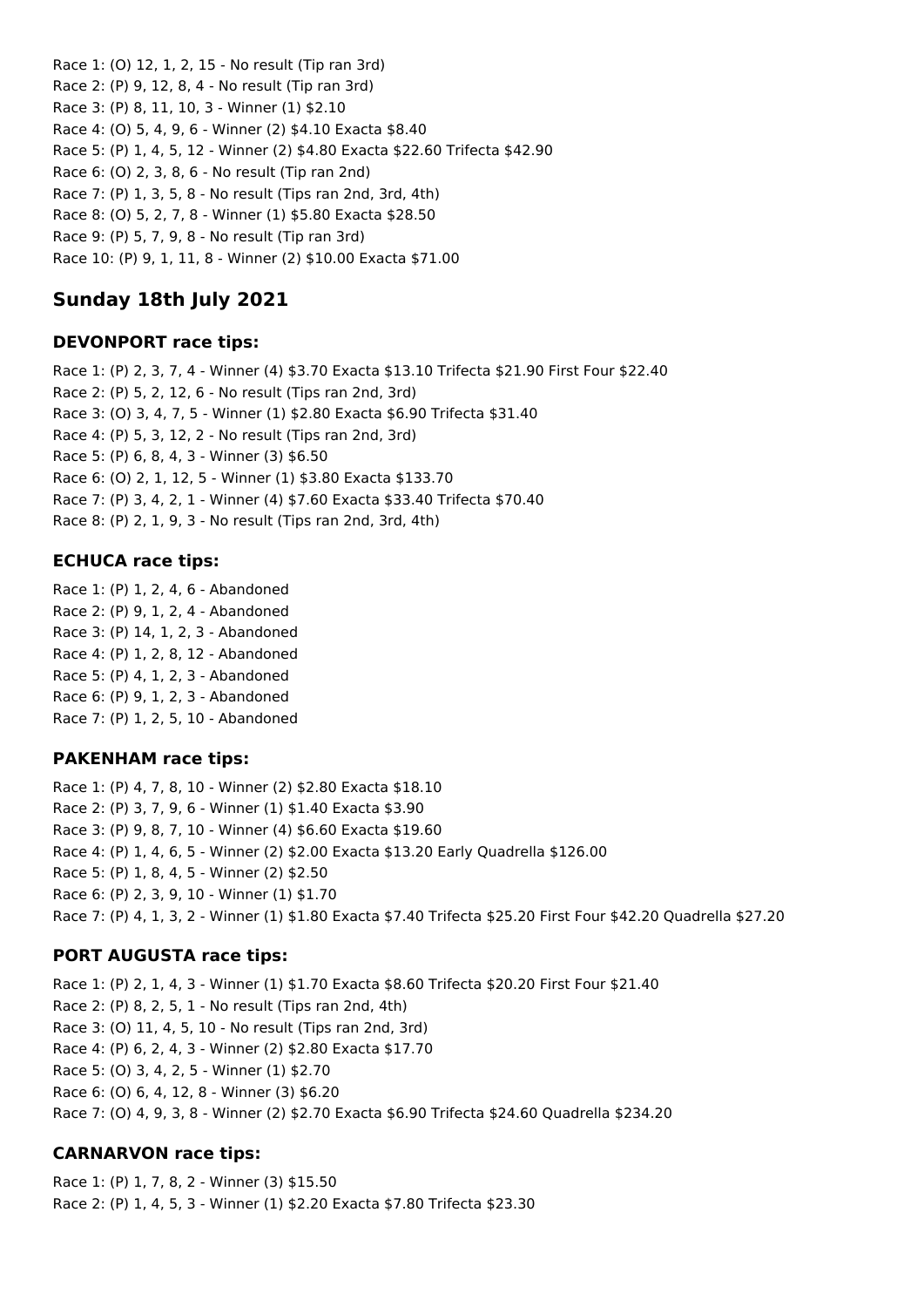Race 3: (P) 4, 7, 3, 1 - Winner (4) \$3.70 Exacta \$11.80 Race 4: (O) 2, 6, 4, 9 - Winner (1) \$1.60 Exacta \$9.10 Early Quadrella \$307.90 Race 5: (O) 3, 10, 4, 2 - No result (Tip ran 2nd) Race 6: (P) 5, 3, 6, 8 - Winner (1) \$1.50 Race 7: (P) 2, 1, 9, 3 - Winner (2) \$3.70

### **SUNSHINE COAST race tips:**

Race 1: (P) 2, 5, 1, 3 - Winner (3) \$5.60 Exacta \$26.80 Trifecta \$25.70 First Four \$61.20 Race 2: (P) 2, 4, 5, 3 - No result (Tips ran 2nd, 3rd, 4th) Race 3: (P) 2, 1, 5, 3 - Winner (3) \$4.60 Exacta \$22.90 Trifecta \$42.20 First Four \$67.50 Race 4: (P) 4, 5, 1, 3 - Winner (1) \$2.80 Exacta \$8.80 Race 5: (P) 4, 5, 6, 8 - Winner (3) \$6.60 Exacta \$34.00 Trifecta \$79.30 Race 6: (P) 4, 2, 1, 12 - Winner (2) \$5.00 Exacta \$10.60 Race 7: (P) 1, 7, 6, 3 - Winner (4) \$12.50 Exacta \$52.90 Race 8: (P) 10, 3, 7, 9 - Winner (2) \$3.30 Exacta \$21.90 Quadrella \$1,312.10

## **NARRANDERA race tips:**

Race 1: (O) 3, 11, 4, 10 - No result (Tip ran 4th) Race 2: (P) 1, 7, 6, 3 - Winner (1) \$4.70 Race 3: (O) 10, 9, 8, 13 - No result (Tips ran 3rd, 4th) Race 4: (P) 9, 1, 8, 11 - No result (Tips ran 3rd, 4th) Race 5: (O) 4, 5, 10, 7 - No result (Tip ran 3rd) Race 6: (O) 5, 8, 12, 2 - No result (Tip ran 3rd) Race 7: (P) 4, 1, 8, 6 - Winner (3) \$5.30 Race 8: (O) 3, 10, 8, 11 - Winner (1) \$1.70

## **SCONE race tips:**

Race 1: (P) 2, 3, 5, 1 - Winner (2) \$2.70 Exacta \$10.80 Trifecta \$16.80 Race 2: (P) 10, 5, 2, 8 - No result (Tips ran 2nd, 3rd, 4th) Race 3: (P) 2, 12, 11, 6 - Winner (1) \$2.10 Race 4: (O) 8, 7, 5, 4 - Winner (1) \$2.40 Exacta \$11.20 Race 5: (P) 9, 1, 10, 5 - Winner (1) \$4.60 Race 6: (O) 1, 11, 2, 14 - Winner (1) \$4.90 Race 7: (P) 2, 9, 10, 8 - No result (Tips ran 2nd, 3rd) Race 8: (O) 3, 2, 10, 11 - Winner (1) \$4.90

## **ALICE SPRINGS race tips:**

Race 1: (P) 4, 5, 3, 7 - Winner (3) \$3.50 Exacta \$31.50 Race 2: (P) 3, 4, 7, 2 - Winner (2) \$3.20 Exacta \$11.20 Race 3: (O) 3, 9, 7, 2 - Winner (4) \$17.80 Race 4: (P) 1, 6, 4, 7 - No result (Tip ran 2nd) Race 5: (P) 1, 3, 2, 4 - Winner (1) \$2.40 Exacta \$11.30 Trifecta \$37.90 First Four \$54.70

## **WARRACKNABEAL race tips:**

Race 1: (P) 11, 3, 8, 5 - Winner (2) \$4.00 Exacta \$6.80 Trifecta \$19.00 Race 2: (P) 10, 4, 11, 2 - Winner (1) \$1.70 Race 3: (P) 5, 9, 11, 2 - Winner (1) \$3.00 Race 4: (P) 3, 6, 2, 8 - Winner (1) \$3.20 Early Quadrella \$108.60 Race 5: (P) 4, 5, 1, 6 - No result (Tip ran 3rd) Race 6: (O) 5, 3, 11, 9 - Winner (2) \$4.50 Exacta \$15.00 Race 7: (P) 8, 10, 3, 2 - Winner (4) \$6.50 Exacta \$23.40 Trifecta \$115.10

# **Sunday 11th July 2021**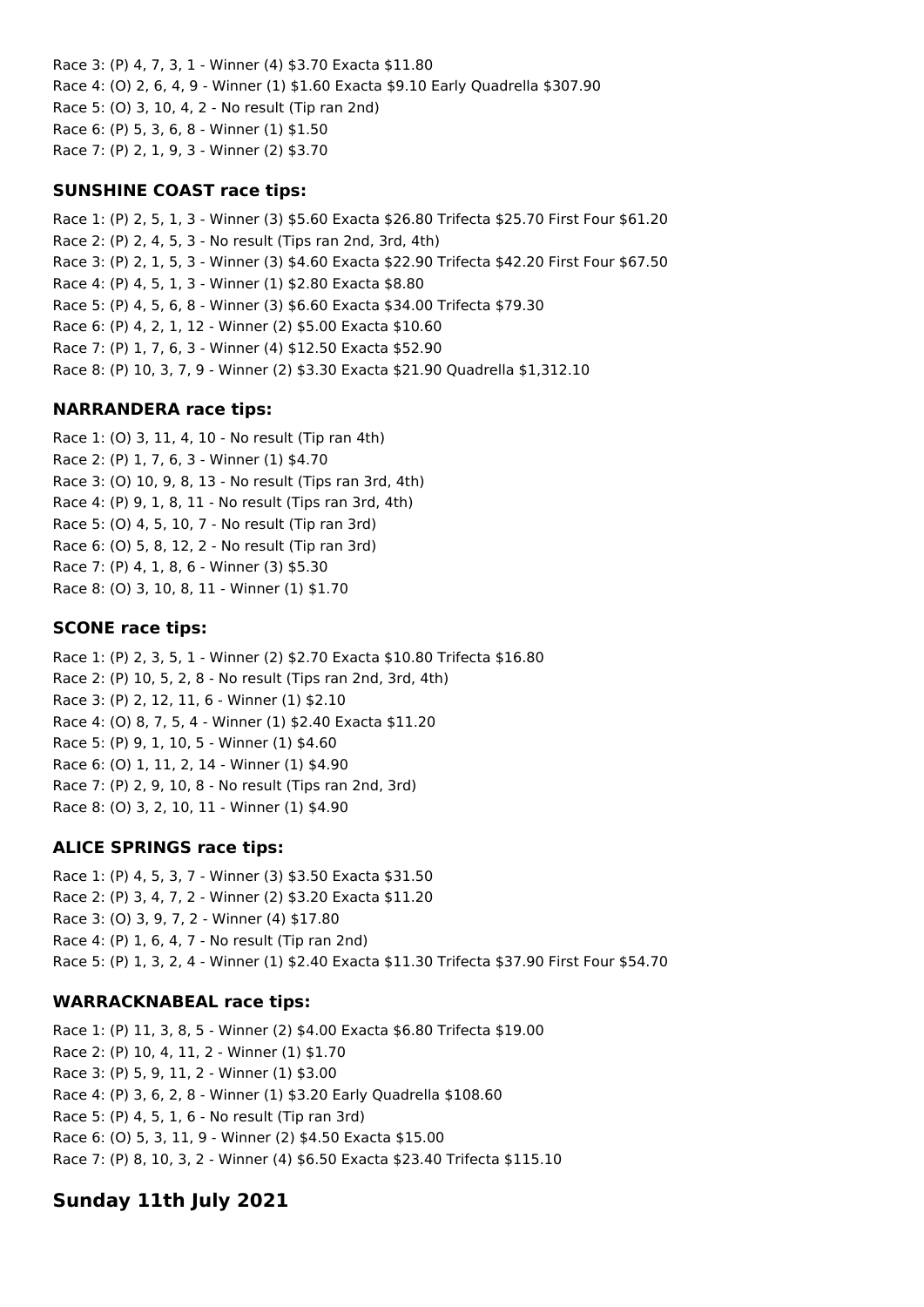## **BALLARAT race tips:**

Race 1: (O) 16, 5, 8, 3 - Winner (3) \$7.90 Race 2: (P) 1, 9, 11, 6 - No result (Tips ran 3rd, 4th) Race 3: (P) 1, 12, 11, 9 - Winner (4) \$7.30 Race 4: (P) 1, 10, 9, 11 - Winner (2) \$2.90 Exacta \$5.50 Trifecta \$15.50 First Four \$40.90 Race 5: (P) 2, 1, 3, 7 - Winner (3) \$7.10 Exacta \$50.50 Race 6: (P) 1, 11, 4, 5 - Winner (2) \$3.20 Exacta \$9.10 Race 7: (\*) 2, 7, 9, 8 - No result (Tip ran 4th) Race 8: (P) 8, 3, 5, 4 - Winner (3) \$6.40 Exacta \$28.60

## **DEVONPORT race tips:**

Race 1: (P) 1, 4, 5, 2 - Winner (2) \$2.80 Exacta \$10.70 Race 2: (P) 3, 11, 4, 1 - Winner (4) \$3.30 Exacta \$10.30 Trifecta \$36.80 Race 3: (P) 3, 12, 7, 9 - No result (Tip ran 3rd) Race 4: (P) 1, 2, 8, 5 - Winner (2) \$1.40 Race 5: (P) 6, 1, 5, 4 - Winner (2) \$2.20 Exacta \$13.30 Race 6: (P) 2, 1, 6, 5 - Winner (2) \$3.40 Race 7: (P) 7, 3, 2, 1 - No result (Tips ran 2nd, 4th) Race 8: (O) 4, 2, 11, 5 - Winner (2) \$6.00 Exacta \$27.80 Race 9: (P) 3, 1, 5, 8 - No result (Tips ran 2nd, 3rd, 4th) Race 10: (\*) 1, 2, 7, 4 - Winner (1) \$1.60 Exacta \$6.00

## **WODONGA race tips:**

Race 1: (P) 2, 7, 3, 6 - Winner (2) \$2.00 Exacta \$6.30 Trifecta \$20.50 Race 2: (P) 7, 13, 4, 5 - No result (Tips ran 3rd, 4th) Race 3: (O) 2, 5, 9, 8 - No result (Tips ran 2nd, 3rd, 4th) Race 4: (O) 4, 8, 7, 3 - Winner (3) \$6.50 Exacta \$31.70 Race 5: (P) 1, 2, 3, 4 - Winner (4) \$5.10 Exacta \$85.50 Race 6: (O) 6, 8, 11, 9 - Winner (2) \$5.40 Exacta \$35.10 Trifecta \$198.70 Race 7: (O) 5, 6, 7, 2 - Winner (4) \$7.40 Exacta \$40.20 Trifecta \$109.10 Quadrella \$1,934.70

## **KALGOORLIE race tips:**

Race 1: (P) 3, 5, 6, 7 - No result (Tips ran 3rd, 4th) Race 2: (P) 1, 2, 7, 3 - Winner (2) \$3.60 Exacta \$16.90 Trifecta \$46.40 First Four \$64.10 Race 3: (O) 7, 11, 9, 2 - Winner (2) \$3.10 Exacta \$29.20 Trifecta \$112.40 Race 4: (P) 1, 7, 8, 3 - No result (Tips ran 2nd, 3rd, 4th) Race 5: (O) 9, 11, 6, 5 - No result (Tip ran 2nd) Race 6: (O) 5, 1, 7, 6 - No result (Tips ran 2nd, 3rd) Race 7: (P) 9, 4, 5, 10 - Winner (2) \$9.20

## **SUNSHINE COAST race tips:**

Race 1: (P) 8, 6, 5, 7 - No result (Tips ran 2nd, 3rd, 4th) Race 2: (P) 3, 1, 2, 4 - Winner (4) \$5.60 Exacta \$16.50 Trifecta \$48.10 First Four \$147.30 Race 3: (P) 3, 2, 1, 8 - Winner (3) \$5.30 Exacta \$17.40 Trifecta \$149.30 Race 4: (\*) 6, 1, 4, 8 - Winner (1) \$2.40 Exacta \$10.20 Trifecta \$26.70 Race 5: (\*) 3, 1, 4, 2 - Winner (1) \$1.50 Early Quadrella \$148.90 Race 6: (O) 9, 10, 14, 11 - No result (Tips ran 3rd, 4th) Race 7: (O) 1, 8, 2, 11 - Winner (3) \$8.10 Exacta \$47.90 Race 8: (O) 6, 1, 5, 7 - No result (Tips ran 2nd, 3rd) Race 9: (O) 18, 4, 12, 15 - Winner (3) \$3.40

## **HAWKESBURY race tips:**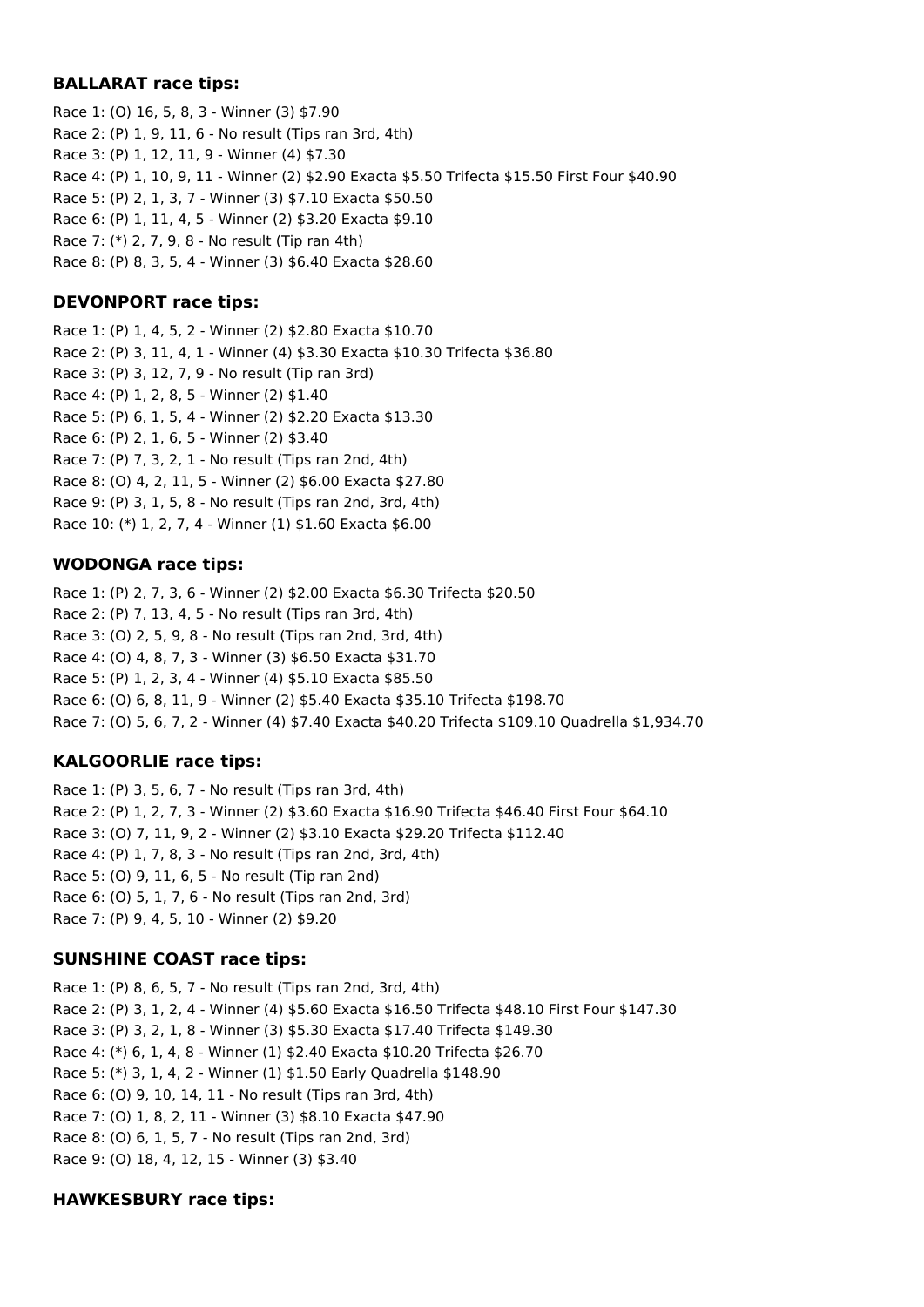Race 1: (P) 2, 7, 9, 1 - Winner (1) \$3.00 Exacta \$15.10 Trifecta \$55.90 First Four \$87.70 Race 2: (P) 4, 5, 2, 8 - Winner (3) \$6.20 Exacta \$21.70 Race 3: (\*) 3, 8, 5, 7 - Winner (1) \$2.20 Race 4: (P) 4, 2, 1, 14 - Winner (1) \$1.60 Exacta \$7.90 Trifecta \$11.40 Early Quadrella \$60.90 Race 5: (P) 12, 3, 11, 2 - Winner (1) \$2.00 Exacta \$4.00 Trifecta \$8.00 Race 6: (P) 8, 1, 5, 2 - Abandoned Race 7: (P) 3, 9, 5, 12 - Abandoned Race 8: (O) 15, 6, 9, 1 - Abandoned

### **GRAFTON race tips:**

Race 1: (P) 1, 9, 3, 4 - No result (Tips ran 2nd, 3rd, 4th) Race 2: (P) 5, 2, 7, 4 - Winner (2) \$4.80 Exacta \$14.10 Race 3: (O) 7, 12, 3, 2 - No result (Tips ran 3rd, 4th) Race 4: (O) 5, 2, 10, 4 - Winner (1) \$5.80 Race 5: (O) 4, 3, 15, 10 - Winner (1) \$1.70 Race 6: (O) 3, 7, 14, 11 - Winner (1) \$1.80 Race 7: (O) 3, 1, 2, 4 - No result (Tip ran 4th) Race 8: (O) 3, 9, 16, 1 - Winner (1) \$2.30

### **ALICE SPRINGS race tips:**

Race 1: (P) 2, 4, 3, 5 - Winner (1) \$3.40 Exacta \$9.60 Race 2: (O) 1, 4, 8, 7 - No result (Tips ran 2nd, 4th) Race 3: (P) 1, 5, 6, 3 - Winner (4) \$1.80 Exacta \$17.90 Race 4: (O) 8, 2, 3, 1 - No result (Tips ran 2nd, 3rd) Race 5: (P) 7, 5, 6, 2 - Winner (4) \$4.90 Exacta \$58.60 Race 6: (P) 2, 5, 1, 3 - Winner (3) \$3.10 Exacta \$5.50 Trifecta \$6.80 First Four \$4.20

## **Sunday 4th July 2021**

#### **HOBART race tips:**

Race 1: (\*) 4, 1, 7, 6 - Winner (3) \$1.10 Exacta \$1.60 Trifecta \$8.10 First Four \$9.80 Race 2: (O) 1, 7, 15, 14 - Winner (1) \$18.40 Race 3: (P) 4, 7, 6, 8 - Winner (2) \$2.40 Exacta \$19.40 Race 4: (P) 5, 1, 9, 7 - Winner (1) \$2.20 Early Quadrella \$132.60 Race 5: (O) 3, 6, 9, 8 - Winner (2) \$2.30 Exacta \$19.40 Race 6: (P) 6, 10, 1, 8 - Winner (3) \$1.70 Race 7: (P) 4, 6, 3, 2 - Winner (1) \$3.90 Race 8: (P) 1, 6, 2, 3 - Winner (4) \$9.10 Exacta \$27.90 Quadrella \$164.90

#### **PAKENHAM race tips:**

Race 1: (P) 9, 11, 4, 8 - No result (Tip ran 2nd) Race 2: (P) 8, 2, 9, 4 - No result (Tip ran 2nd) Race 3: (P) 12, 8, 2, 11 - Winner (2) \$3.60 Race 4: (P) 2, 6, 8, 4 - Winner (1) \$1.90 Exacta \$8.40 Race 5: (O) 5, 2, 4, 9 - No result (Tips ran 2nd, 4th) Race 6: (P) 3, 2, 5, 10 - No result (Tips ran 2nd, 3rd) Race 7: (O) 3, 9, 7, 8 - No result (Tips ran 2nd, 3rd)

### **PORT AUGUSTA race tips:**

Race 1: (P) 2, 1, 4, 5 - Winner (1) \$2.10 Exacta \$4.80 Trifecta \$19.70 First Four \$20.00 Race 2: (P) 4, 10, 7, 3 - Winner (1) \$2.30 Race 3: (P) 3, 1, 6, 2 - Winner (1) \$2.00 Exacta \$9.40 Trifecta \$26.00 Race 4: (P) 3, 9, 8, 7 - Winner (4) \$4.30 Early Quadrella \$109.20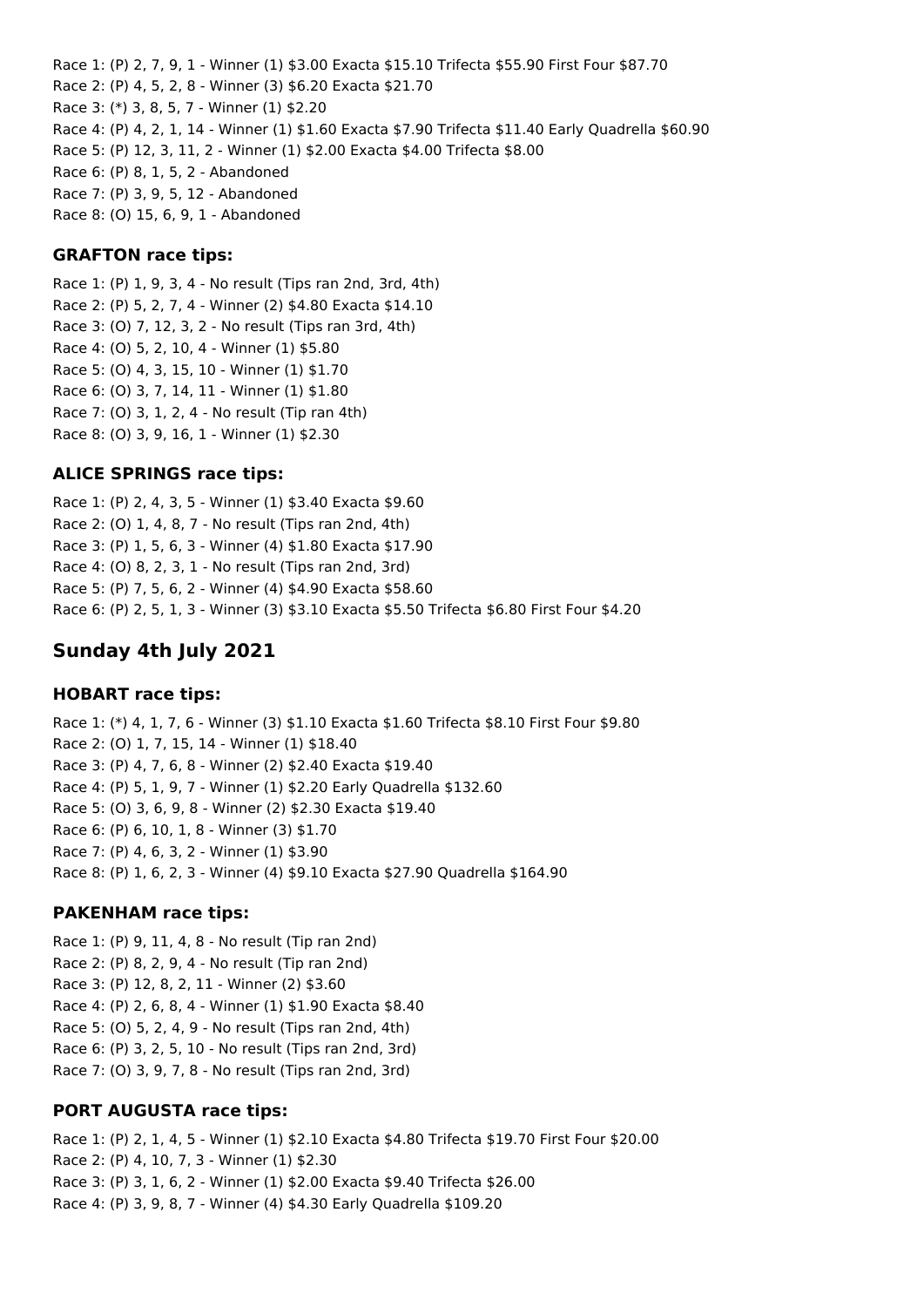Race 5: (P) 2, 6, 5, 8 - Winner (4) \$3.10 Exacta \$21.60 Race 6: (O) 3, 1, 9, 6 - No result (Tips ran 2nd, 4th) Race 7: (O) 5, 3, 10, 2 - No result (Tips ran 2nd, 3rd) Race 8: (O) 6, 10, 1, 3 - Winner (3) \$3.00

### **WARRNAMBOOL race tips:**

Race 1: (P) 7, 1, 8, 10 - Winner (1) \$2.60 Race 2: (P) 5, 9, 2, 4 - Winner (1) \$2.30 Race 3: (P) 2, 1, 4, 7 - Winner (1) \$1.80 Exacta \$8.10 Trifecta \$11.60 Race 4: (P) 3, 5, 7, 1 - Winner (1) \$2.90 Early Quadrella \$22.60 Race 5: (P) 4, 8, 2, 1 - Winner (3) \$2.30 Race 6: (P) 3, 2, 1, 4 - Winner (4) \$7.60 Exacta \$96.40 Trifecta \$161.40 First Four \$302.00 Race 7: (P) 4, 1, 5, 7 - Winner (1) \$5.50 Exacta \$10.10 Race 8: (O) 7, 3, 9, 2 - Winner (4) \$2.60 Exacta \$18.10 Quadrella \$400.10

## **KALGOORLIE race tips:**

Race 1: (P) 6, 1, 5, 2 - Winner (3) \$2.40 Race 2: (P) 3, 1, 6, 5 - Winner (4) \$3.40 Exacta \$15.10 Trifecta \$35.40 Race 3: (P) 3, 7, 2, 4 - Winner (4) \$8.30 Exacta \$42.50 Trifecta \$109.10 Race 4: (O) 7, 2, 1, 3 - Winner (1) \$6.30 Early Quadrella \$942.70 Race 5: (O) 7, 4, 5, 8 - Winner (4) \$3.50 Exacta \$18.60 Trifecta \$96.60 First Four \$261.70 Race 6: (O) 1, 5, 4, 7 - No result (Tip ran 4th) Race 7: (O) 7, 12, 6, 11 - Winner (1) \$3.30 Exacta \$16.60

## **GRAFTON race tips:**

Race 1: (O) 7, 12, 4, 9 - No result (Tip ran 4th) Race 2: (O) 7, 5, 2, 12 - Winner (4) \$7.60 Exacta \$39.90 Race 3: (O) 13, 3, 2, 9 - Winner (1) \$11.30 Exacta \$45.50 Race 4: (P) 5, 4, 3, 2 - Winner (2) \$6.30 Exacta \$30.70 Trifecta \$93.40 Race 5: (O) 5, 1, 12, 13 - No result (Tips ran 2nd, 3rd) Race 6: (O) 9, 6, 11, 5 - No result (Tips ran 3rd, 4th) Race 7: (P) 4, 15, 10, 3 - Winner (4) \$2.30 Exacta \$13.00 Trifecta \$34.30

## **MUDGEE race tips:**

Race 1: (P) 1, 2, 3, 4 - Abandoned Race 2: (P) 1, 2, 3, 4 - Abandoned Race 3: (P) 1, 2, 3, 4 - Abandoned Race 4: (P) 1, 2, 3, 4 - Abandoned Race 5: (P) 7, 1, 2, 3 - Abandoned Race 6: (P) 1, 2, 3, 4 - Abandoned Race 7: (P) 1, 2, 3, 4 - Abandoned

## **GUNDAGAI race tips:**

Race 1: (P) 4, 1, 2, 5 - Winner (2) \$4.00 Exacta \$14.60 Trifecta \$85.50 First Four \$182.50 Race 2: (P) 1, 4, 3, 8 - No result (Tip ran 4th) Race 3: (O) 8, 14, 3, 5 - Winner (2) \$7.70 Exacta \$53.50 Race 4: (P) 13, 1, 8, 5 - No result (Tip ran 2nd) Race 5: (P) 3, 2, 4, 7 - Winner (2) \$2.80 Race 6: (O) 8, 4, 16, 15 - Winner (2) \$4.70 Exacta \$17.80 Trifecta \$421.00

# **Sunday 27th June 2021**

**GRAFTON race tips:**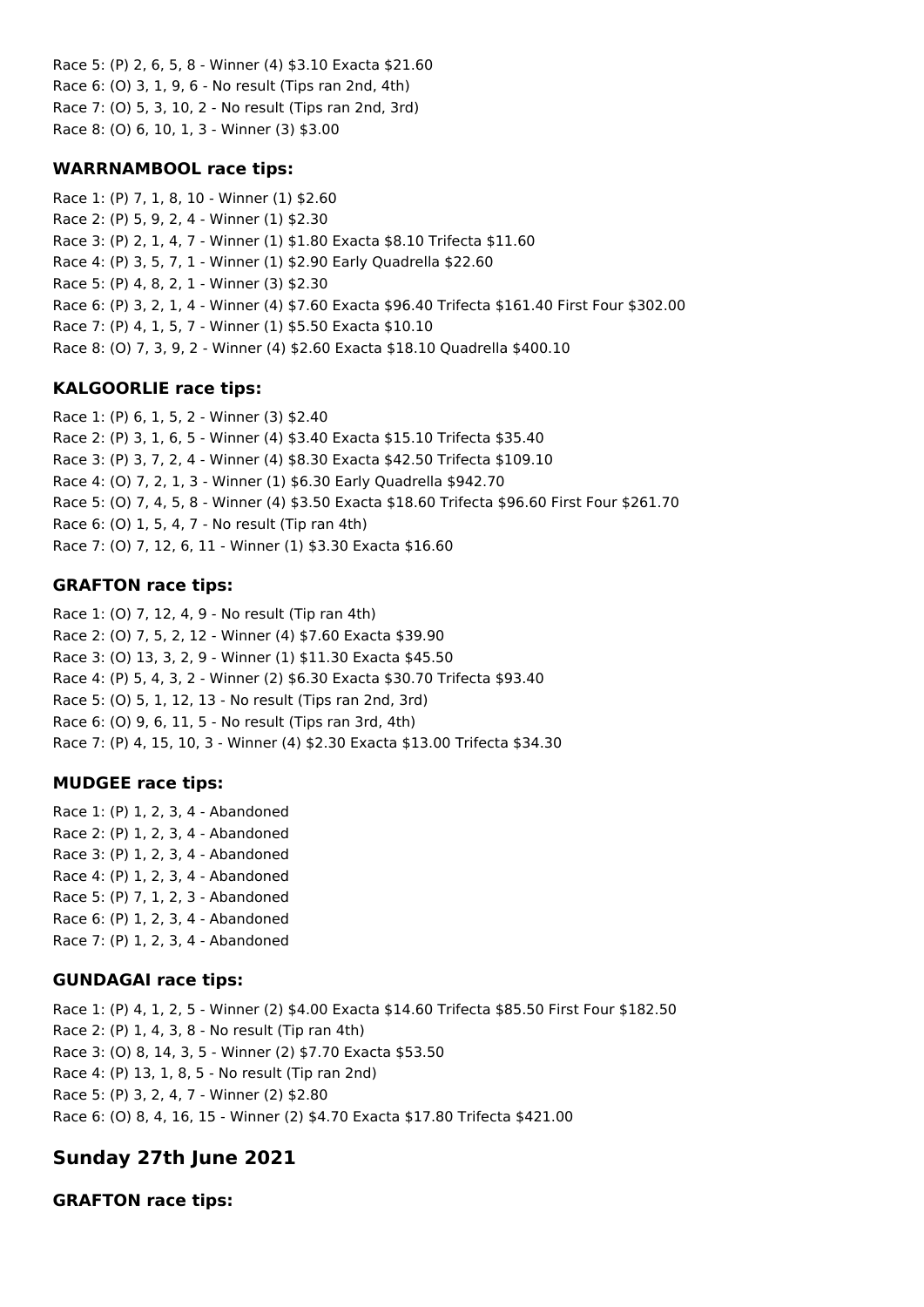Race 1: (P) 1, 2, 5, 12 - Winner (3) \$3.40 Exacta \$16.40 Trifecta \$120.40 First Four \$385.10 Race 2: (P) 9, 3, 5, 7 - No result (Tips ran 2nd, 3rd) Race 3: (P) 10, 4, 9, 3 - No result (Tips ran 2nd, 4th) Race 4: (P) 2, 1, 5, 7 - No result (Tips ran 2nd, 3rd, 4th) Race 5: (P) 11, 5, 1, 4 - No result (Tips ran 3rd, 4th) Race 6: (P) 2, 4, 12, 7 - No result (Tip ran 2nd) Race 7: (P) 4, 7, 6, 5 - Winner (1) \$2.20 Exacta \$13.90 Race 8: (O) 8, 6, 3, 7 - No result (Tips ran 3rd, 4th) Race 9: (P) 1, 4, 8, 2 - Winner (1) \$3.30 Exacta \$15.40 Trifecta \$52.50

### **WERRIBEE race tips:**

Race 1: (P) 15, 6, 8, 5 - Winner (4) \$7.90 Exacta \$39.60 Race 2: (P) 1, 13, 8, 2 - Winner (1) \$2.00 Exacta \$3.10 Race 3: (P) 1, 7, 11, 12 - No result (Tips ran 2nd, 3rd) Race 4: (P) 7, 2, 4, 8 - Winner (1) \$2.10 Race 5: (P) 6, 5, 4, 2 - Winner (3) \$2.60 Race 6: (P) 3, 7, 5, 6 - Winner (2) \$8.90 Exacta \$28.50 Race 7: (P) 9, 7, 10, 8 - No result (Tips ran 3rd, 4th) Race 8: (P) 2, 5, 12, 1 - Winner (1) \$5.20 Exacta \$13.60

### **NARACOORTE race tips:**

Race 1: (P) 5, 4, 3, 6 - Winner (4) \$12.20 Exacta \$18.30 Trifecta \$53.30 First Four \$139.60 Race 2: (P) 5, 1, 6, 4 - Winner (4) \$4.20 Exacta \$12.00 Trifecta \$63.20 First Four \$73.70 Race 3: (P) 6, 7, 2, 4 - Winner (3) \$3.50 Race 4: (P) 4, 6, 11, 9 - No result (Tips ran 2nd, 3rd, 4th) Race 5: (P) 3, 2, 5, 6 - Winner (2) \$3.80 Exacta \$31.50 Trifecta \$59.10 Race 6: (P) 6, 10, 3, 5 - Winner (2) \$4.80 Exacta \$16.20 Trifecta \$59.60 First Four \$163.00 Race 7: (P) 3, 2, 13, 8 - Winner (4) \$4.80

### **ROCKHAMPTON race tips:**

Race 1: (P) 8, 9, 3, 4 - Abandoned Race 2: (P) 3, 1, 4, 5 - Abandoned Race 3: (P) 12, 4, 3, 9 - Abandoned Race 4: (P) 8, 4, 6, 7 - Abandoned Race 5: (P) 5, 9, 15, 11 - Abandoned Race 6: (P) 3, 4, 5, 6 - Abandoned Race 7: (P) 6, 3, 11, 4 - Abandoned Race 8: (P) 4, 7, 10, 3 - Abandoned

### **BROOME race tips:**

Race 1: (O) 5, 1, 7, 4 - Winner (1) \$2.30 Race 2: (P) 3, 9, 5, 8 - Winner (3) \$15.00 Race 3: (O) 6, 5, 9, 11 - No result (Tip ran 2nd) Race 4: (P) 1, 4, 8, 3 - No result (Tip ran 3rd) Race 5: (P) 2, 1, 5, 7 - Winner (2) \$4.60 Race 6: (P) 6, 7, 8, 5 - Winner (2) \$3.30 Exacta \$24.00 Race 7: (O) 6, 2, 8, 12 - Winner (1) \$3.60 Exacta \$31.50 Trifecta \$82.90

### **CASTERTON race tips:**

Race 1: (P) 7, 9, 10, 5 - No result (Tip ran 3rd) Race 2: (P) 7, 8, 3, 2 - Winner (4) \$4.50 Exacta \$41.50 Trifecta \$87.70 Race 3: (P) 4, 1, 6, 2 - Winner (1) \$1.50 Exacta \$3.10 Trifecta \$10.80 First Four \$15.10 Race 4: (P) 1, 4, 8, 6 - Winner (4) \$4.70 Exacta \$46.80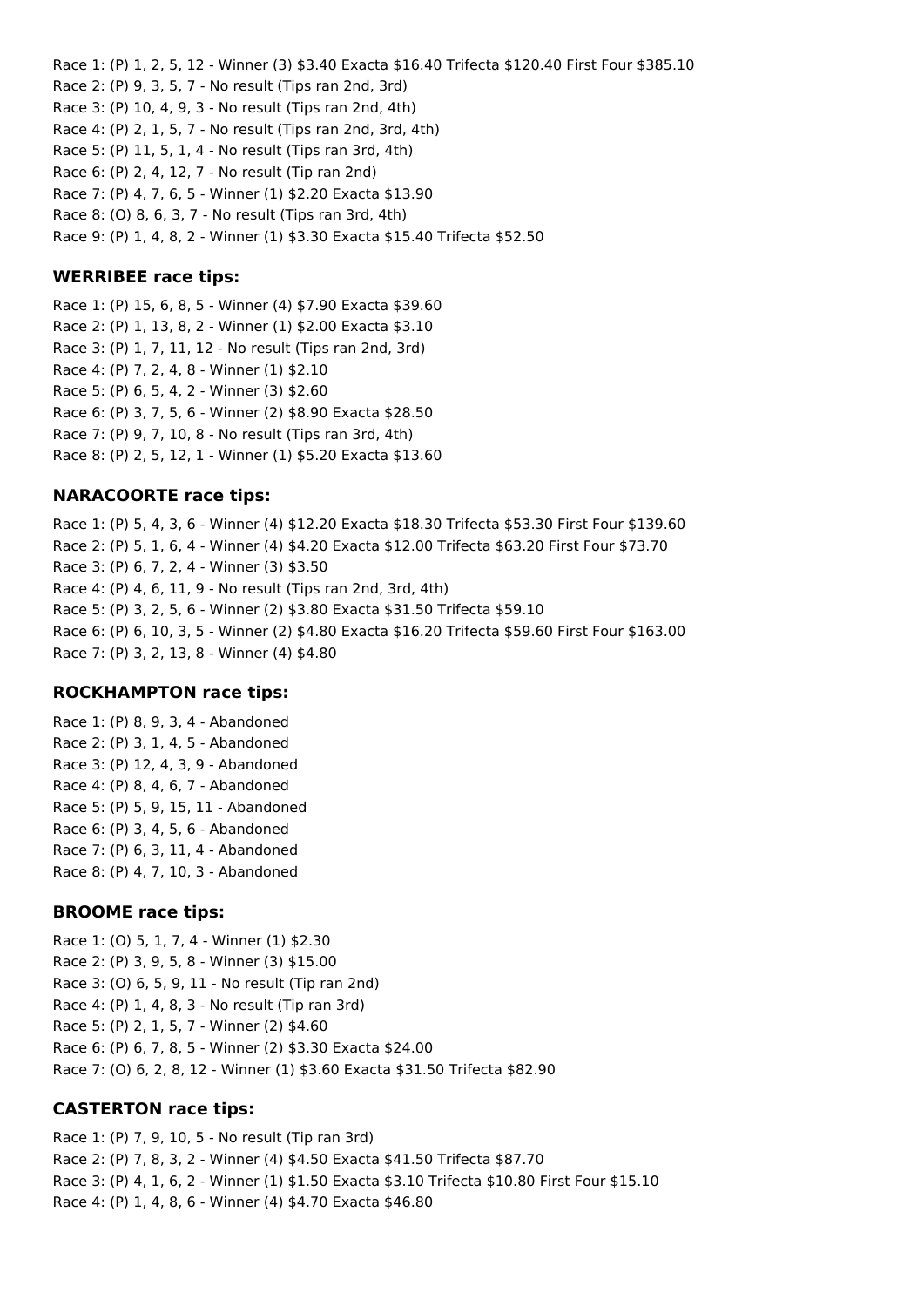Race 5: (P) 12, 2, 8, 7 - No result (Tip ran 2nd) Race 6: (P) 4, 5, 9, 2 - Winner (1) \$2.80 Race 7: (P) 2, 11, 14, 17 - Winner (2) \$3.70 Exacta \$19.70 Trifecta \$202.30 Race 8: (P) 1, 4, 9, 14 - Winner (2) \$2.40 Exacta \$20.30 Trifecta \$36.70 Race 9: (O) 6, 13, 4, 7 - No result (Tips ran 2nd, 3rd, 4th)

### **DUBBO race tips:**

Race 1: (P) 8, 6, 10, 11 - No result (Tips ran 2nd, 3rd) Race 2: (O) 2, 3, 4, 5 - No result (Tips ran 2nd, 3rd) Race 3: (P) 1, 10, 7, 8 - Winner (3) \$3.60 Race 4: (P) 3, 8, 1, 2 - Winner (4) \$4.50 Race 5: (P) 2, 3, 12, 1 - Winner (1) \$5.00 Exacta \$23.50 Trifecta \$96.50 Race 6: (O) 3, 2, 6, 13 - Winner (3) \$4.40 Exacta \$37.30 Trifecta \$227.00 Race 7: (\*) 8, 3, 5, 11 - No result (Tips ran 2nd, 3rd)

## **DEVONPORT race tips:**

Race 1: (P) 5, 2, 1, 4 - Winner (3) \$4.80 Exacta \$14.40 Trifecta \$59.90 Race 2: (O) 5, 1, 8, 3 - Winner (4) \$12.30 Exacta \$59.40 Race 3: (P) 4, 10, 9, 7 - Winner (1) \$4.50 Exacta \$21.80 Race 4: (P) 10, 13, 4, 7 - Winner (3) \$2.10 Exacta \$16.00 Race 5: (P) 6, 1, 11, 9 - No result (Tip ran 4th) Race 6: (P) 6, 7, 1, 5 - Winner (2) \$3.50 Race 7: (O) 9, 6, 1, 4 - Winner (2) \$3.60 Exacta \$14.60 Race 8: (P) 5, 2, 7, 4 - Winner (1) \$5.50 Exacta \$22.30 Trifecta \$27.80 First Four \$125.50 Race 9: (P) 4, 1, 7, 6 - Winner (1) \$2.30 Exacta \$7.10 Quadrella \$472.40

## **ROMA race tips:**

Race 1: (O) 4, 7, 3, 2 - Winner (4) \$3.20 Exacta \$47.50 Trifecta \$110.50 First Four \$324.20 Race 2: (P) 3, 1, 2, 4 - Winner (1) \$1.40 Exacta \$5.10 Trifecta \$11.20 First Four \$25.50 Race 3: (P) 4, 2, 6, 3 - Winner (2) \$5.20 Exacta \$11.90 Race 4: (P) 1, 5, 2, 7 - Winner (1) \$2.50 Exacta \$9.60 Trifecta \$7.60 Early Quadrella \$154.50 Race 5: (P) 1, 6, 5, 9 - No result (Tip ran 3rd) Race 6: (O) 12, 6, 7, 5 - Winner (2) \$10.40

# **Sunday 20th June 2021**

## **COONAMBLE race tips:**

Race 1: (P) 1, 8, 2, 9 - No result (Tips ran 2nd, 3rd) Race 2: (P) 16, 4, 6, 11 - Winner (2) \$8.50 Exacta \$37.10 Trifecta \$145.60 Race 3: (O) 13, 14, 5, 10 - No result (Tip ran 3rd) Race 4: (P) 5, 8, 7, 2 - Winner (4) \$10.90 Race 5: (O) 10, 2, 9, 11 - No result (Tip ran 4th) Race 6: (O) 3, 11, 13, 9 - No result Race 7: (P) 3, 11, 8, 4 - No result (Tips ran 3rd, 4th) Race 8: (O) 2, 1, 3, 6 - No result (Tip ran 2nd)

## **BENDIGO race tips:**

Race 1: (P) 14, 9, 11, 1 - Winner (1) \$1.60 Exacta \$7.00 Race 2: (P) 4, 1, 3, 6 - Winner (3) \$9.80 Race 3: (P) 14, 3, 5, 12 - No result (Tips ran 2nd, 3rd, 4th) Race 4: (P) 7, 11, 13, 6 - No result Race 5: (O) 11, 6, 7, 1 - Winner (1) \$2.10 Exacta \$7.20 Race 6: (O) 6, 3, 5, 1 - Winner (2) \$6.30 Exacta \$30.20 Trifecta \$126.20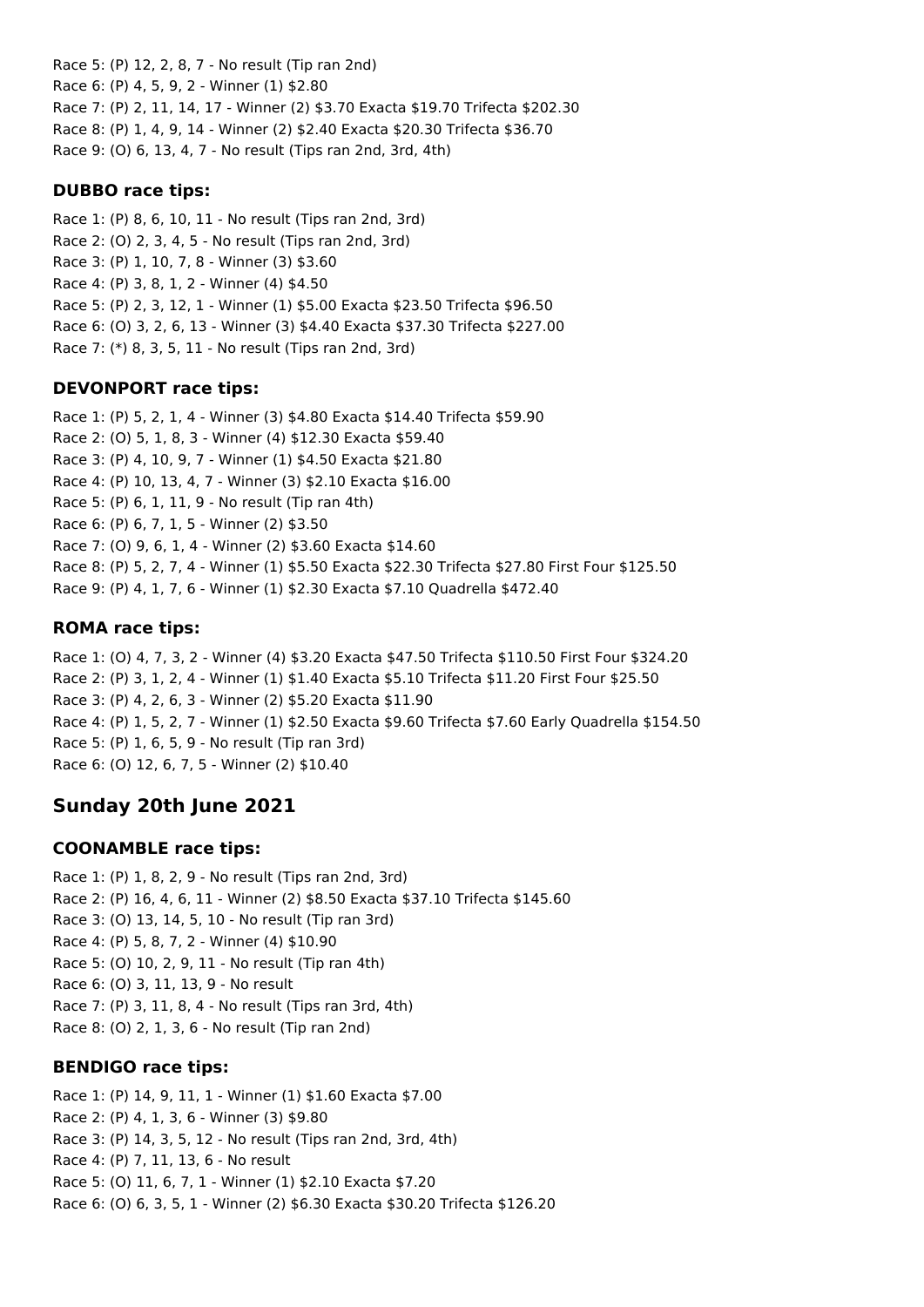Race 7: (O) 1, 8, 5, 2 - No result Race 8: (O) 6, 7, 15, 4 - No result (Tips ran 2nd, 4th) Race 9: (O) 14, 1, 5, 6 - Winner (3) \$6.10

## **PORT AUGUSTA race tips:**

Race 1: (P) 2, 3, 5, 1 - Winner (3) \$4.40 Exacta \$75.10 Race 2: (O) 8, 9, 6, 3 - Winner (1) \$14.40 Exacta \$30.20 Race 3: (P) 4, 5, 3, 7 - No result (Tip ran 2nd) Race 4: (O) 4, 2, 5, 3 - No result (Tips ran 2nd, 4th) Race 5: (O) 1, 4, 6, 10 - Winner (1) \$1.70 Race 6: (O) 1, 2, 4, 8 - No result (Tips ran 2nd, 3rd, 4th) Race 7: (O) 1, 7, 4, 2 - Winner (1) \$2.00 Race 8: (O) 5, 13, 2, 1 - Winner (3) \$6.40 Exacta \$21.60 Trifecta \$231.40 First Four \$1,040.90

## **KILCOY race tips:**

Race 1: (P) 6, 2, 12, 5 - No result (Tips ran 2nd, 3rd, 4th) Race 2: (P) 2, 5, 10, 7 - Winner (3) \$3.40 Exacta \$53.80 Trifecta \$194.40 Race 3: (P) 1, 7, 10, 6 - Winner (1) \$7.40 Exacta \$66.50 Trifecta \$200.10 First Four \$469.30 Race 4: (P) 1, 9, 5, 3 - Winner (4) \$3.80 Exacta \$9.30 Trifecta \$24.90 Race 5: (P) 1, 8, 3, 4 - Winner (1) \$3.90 Exacta \$20.70 Early Quadrella \$302.70 Race 6: (P) 9, 4, 1, 7 - Winner (4) \$5.70 Exacta \$22.90 Trifecta \$88.60 Race 7: (P) 9, 8, 4, 3 - Winner (4) \$4.20 Race 8: (P) 3, 5, 4, 1 - Winner (2) \$4.60 Race 9: (O) 3, 4, 9, 10 - No result (Tip ran 3rd)

## **KALGOORLIE race tips:**

Race 1: (O) 1, 3, 5, 6 - Winner (3) \$1.60 Race 2: (P) 7, 3, 6, 5 - No result (Tips ran 2nd, 3rd) Race 3: (O) 6, 4, 3, 5 - Winner (2) \$4.90 Exacta \$12.70 Race 4: (P) 1, 2, 4, 3 - Winner (4) \$3.00 Race 5: (O) 1, 8, 5, 10 - No result (Tip ran 3rd) Race 6: (O) 12, 7, 3, 8 - Winner (3) \$20.40 Race 7: (O) 6, 8, 9, 7 - No result

## **BALLARAT race tips:**

Race 1: (P) 9, 3, 8, 4 - Winner (1) \$2.90 Exacta \$10.20 Race 2: (P) 11, 3, 9, 5 - Winner (1) \$2.30 Exacta \$5.80 Race 3: (P) 2, 8, 12, 13 - Winner (1) \$2.00 Exacta \$11.90 Race 4: (P) 7, 1, 5, 9 - Winner (2) \$2.10 Early Quadrella \$42.10 Race 5: (O) 3, 1, 5, 2 - Winner (4) \$6.20 Exacta \$21.60 Race 6: (O) 6, 5, 8, 7 - No result (Tips ran 2nd, 3rd) Race 7: (O) 7, 5, 2, 4 - Winner (1) \$2.10

## **KEMPSEY race tips:**

Race 1: (P) 10, 12, 1, 6 - Winner (4) \$7.90 Exacta \$39.30 Trifecta \$120.60 Race 2: (P) 11, 3, 10, 4 - Winner (1) \$1.70 Exacta \$9.30 Race 3: (P) 5, 1, 13, 6 - Winner (1) \$2.00 Race 4: (P) 3, 1, 10, 2 - Winner (2) \$1.90 Early Quadrella \$114.00 Race 5: (P) 1, 12, 9, 3 - Winner (1) \$3.50 Exacta \$11.50 Trifecta \$164.90 Race 6: (O) 1, 5, 10, 9 - No result (Tips ran 2nd, 3rd) Race 7: (O) 7, 5, 10, 4 - No result (Tip ran 4th) Race 8: (P) 8, 1, 10, 4 - Winner (4) \$6.10 Exacta \$32.70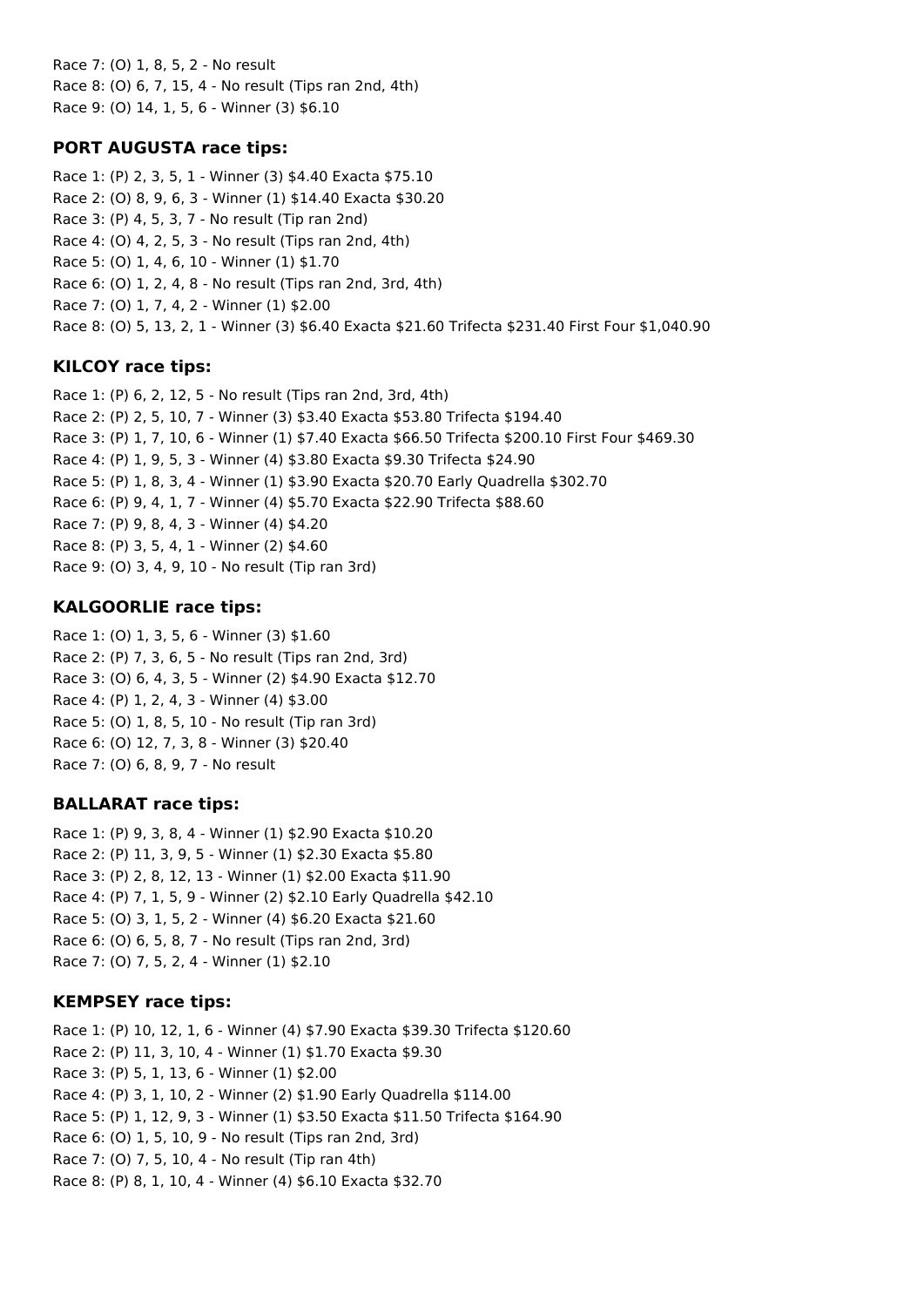### **DEVONPORT race tips:**

Race 1: (P) 6, 3, 4, 1 - Winner (1) \$2.90 Exacta \$12.40 Race 2: (P) 2, 1, 6, 5 - No result (Tip ran 3rd) Race 3: (P) 1, 6, 2, 4 - No result (Tips ran 2nd, 3rd) Race 4: (P) 3, 11, 7, 5 - No result (Tip ran 2nd) Race 5: (O) 9, 5, 14, 10 - No result (Tip ran 2nd) Race 6: (P) 4, 1, 8, 3 - No result (Tip ran 3rd) Race 7: (O) 11, 5, 4, 8 - Winner (2) \$4.30 Race 8: (O) 6, 2, 4, 8 - Winner (1) \$2.70 Race 9: (P) 4, 2, 3, 1 - Abandoned

## **ALICE SPRINGS race tips:**

Race 1: (O) 1, 4, 2, 9 - Winner (1) \$4.30 Exacta \$26.60 Race 2: (P) 10, 8, 9, 2 - Winner (4) \$4.30 Race 3: (P) 1, 5, 3, 4 - No result (Tips ran 2nd, 4th) Race 4: (P) 2, 4, 5, 8 - Winner (2) \$12.70 Race 5: (P) 5, 1, 2, 4 - Winner (4) \$4.80 Exacta \$24.30 Trifecta \$34.20 First Four \$131.30 Race 6: (P) 6, 2, 4, 1 - Winner (3) \$3.30 Exacta \$14.30 Race 7: (P) 3, 4, 1, 6 - No result (Tips ran 2nd, 3rd, 4th)

# **Sunday 13th June 2021**

## **HOBART race tips:**

Race 1: (P) 1, 3, 11, 9 - Winner (1) \$1.90 Race 2: (P) 4, 6, 8, 9 - Winner (2) \$2.70 Race 3: (P) 4, 3, 2, 5 - No result (Tips ran 2nd, 3rd, 4th) Race 4: (P) 7, 3, 6, 5 - Winner (2) \$3.20 Race 5: (O) 2, 3, 1, 10 - Winner (1) \$2.20 Race 6: (O) 7, 2, 9, 5 - Winner (1) \$2.70 Race 7: (P) 9, 5, 4, 7 - Winner (1) \$2.90 Race 8: (P) 1, 9, 8, 3 - Winner (2) \$2.70 Exacta \$9.80 Quadrella \$69.70

## **PORT HEDLAND race tips:**

Race 1: (P) 3, 5, 6, 2 - Winner (2) \$3.10 Exacta \$27.20 Trifecta \$82.30 Race 2: (P) 4, 2, 8, 1 - Winner (1) \$1.90 Exacta \$13.40 Race 3: (P) 2, 3, 5, 8 - Winner (4) \$4.60 Race 4: (P) 3, 1, 4, 8 - No result (Tips ran 2nd, 4th) Race 5: (P) 3, 8, 6, 2 - No result (Tip ran 4th) Race 6: (P) 5, 2, 8, 1 - Winner (3) \$5.80

## **EDENHOPE race tips:**

Race 1: (O) 12, 5, 8, 3 - Winner (1) \$3.20 Exacta \$10.90 Race 2: (P) 1, 4, 7, 2 - Winner (2) \$9.50 Race 3: (P) 8, 3, 4, 1 - No result (Tips ran 2nd, 3rd) Race 4: (P) 1, 4, 5, 8 - No result (Tips ran 3rd, 4th) Race 5: (P) 2, 4, 13, 3 - No result (Tips ran 3rd, 4th) Race 6: (P) 3, 11, 2, 4 - Winner (2) \$4.00 Race 7: (O) 6, 7, 3, 11 - Winner (3) \$2.80 Exacta \$15.80 Race 8: (O) 2, 7, 6, 4 - Winner (1) \$3.90 Exacta \$15.00 Trifecta \$149.70 First Four \$1,242.20 Race 9: (O) 9, 11, 1, 8 - Winner (2) \$10.50 Exacta \$23.30 Quadrella \$882.10

## **HAWKESBURY race tips:**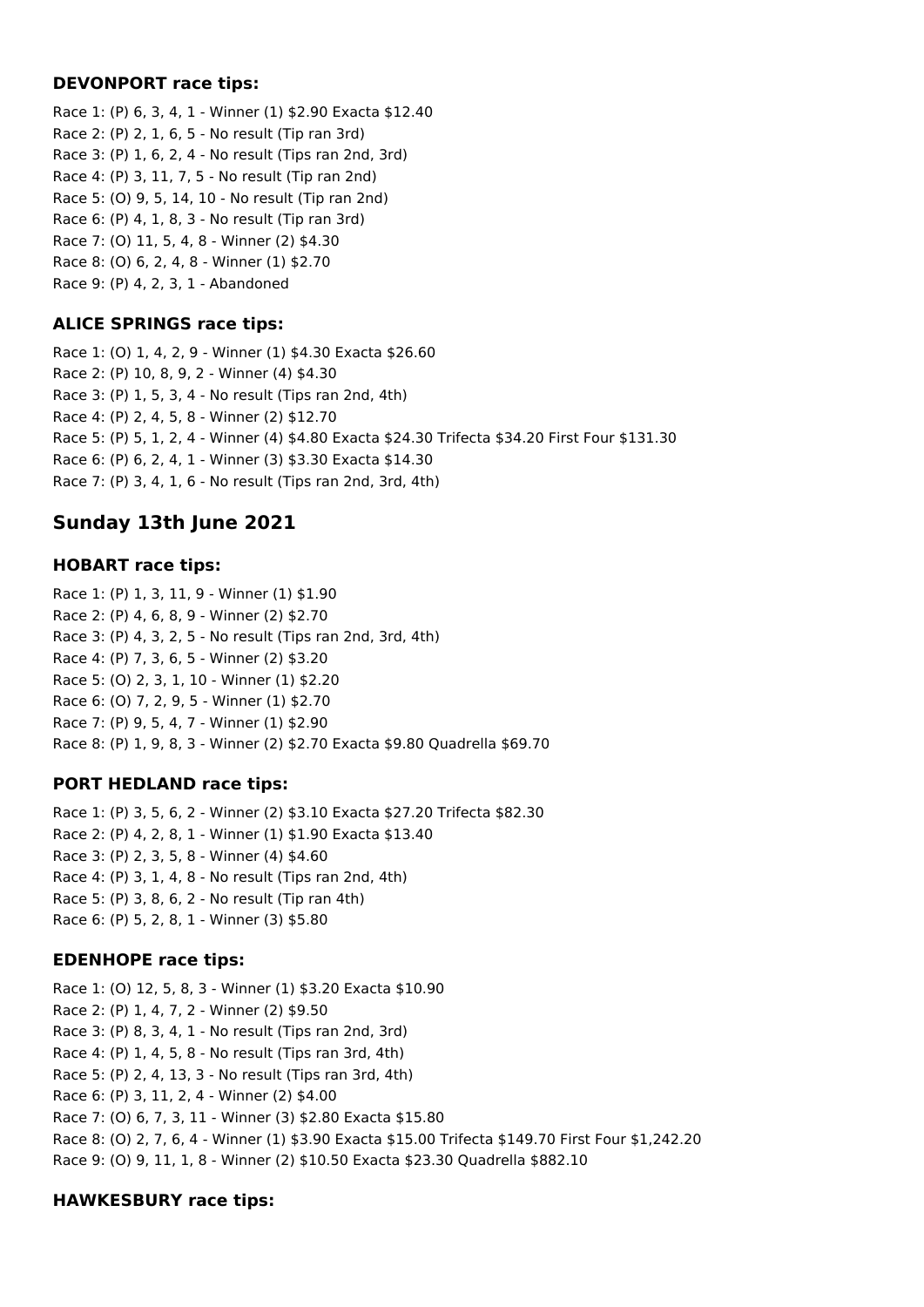Race 1: (P) 6, 1, 4, 5 - Winner (1) \$1.70 Exacta \$6.00 Race 2: (P) 3, 6, 7, 1 - Winner (1) \$2.00 Race 3: (P) 5, 3, 2, 1 - Winner (2) \$2.90 Race 4: (P) 11, 3, 8, 1 - Winner (2) \$3.50 Exacta \$12.30 Trifecta \$36.30 Early Quadrella \$85.80 Race 5: (P) 5, 2, 6, 9 - Winner (1) \$3.20 Race 6: (P) 1, 2, 6, 8 - No result (Tips ran 2nd, 3rd) Race 7: (O) 9, 5, 10, 11 - Winner (1) \$2.40 Exacta \$6.90 Race 8: (O) 5, 4, 9, 2 - Winner (2) \$5.10 Exacta \$13.50

## **KALGOORLIE race tips:**

Race 1: (P) 5, 4, 6, 7 - No result (Tips ran 2nd, 3rd, 4th) Race 2: (P) 2, 8, 6, 3 - Winner (1) \$1.20 Exacta \$2.40 Trifecta \$2.30 Race 3: (P) 1, 4, 3, 5 - Winner (2) \$4.00 Race 4: (P) 2, 6, 4, 3 - No result (Tips ran 2nd, 3rd) Race 5: (P) 1, 3, 5, 9 - Winner (1) \$3.30 Exacta \$19.10 Trifecta \$77.40 First Four \$190.20 Race 6: (O) 10, 6, 9, 1 - No result (Tip ran 2nd) Race 7: (O) 4, 7, 10, 1 - Winner (1) \$2.50

### **MURRAY BRIDGE race tips:**

Race 1: (P) 5, 4, 1, 2 - Winner (2) \$2.70 Exacta \$21.10 Trifecta \$66.70 First Four \$88.00 Race 2: (P) 3, 9, 5, 7 - Winner (2) \$5.30 Exacta \$9.40 Race 3: (P) 8, 13, 4, 9 - No result (Tips ran 2nd, 4th) Race 4: (P) 2, 3, 4, 5 - No result (Tip ran 3rd) Race 5: (P) 1, 12, 5, 11 - Winner (1) \$5.20 Exacta \$21.40 Race 6: (P) 2, 7, 6, 13 - Winner (3) \$5.60 Exacta \$29.20 Race 7: (O) 7, 2, 14, 12 - No result (Tip ran 3rd)

### **SAPPHIRE COAST race tips:**

Race 1: (P) 7, 3, 5, 9 - Winner (1) \$2.10 Exacta \$4.70 Trifecta \$7.80 First Four \$14.60 Race 2: (P) 4, 3, 1, 2 - Winner (3) \$3.20 Exacta \$20.20 Trifecta \$75.90 Race 3: (P) 4, 3, 5, 2 - Winner (2) \$5.40 Race 4: (P) 7, 2, 5, 6 - Winner (4) \$5.10 Exacta \$22.00 Trifecta \$91.60 Early Quadrella \$260.00 Race 5: (P) 10, 12, 3, 2 - No result (Tips ran 2nd, 3rd, 4th) Race 6: (P) 4, 1, 6, 8 - No result (Tips ran 2nd, 3rd, 4th)

## **SUNSHINE COAST race tips:**

Race 1: (P) 3, 2, 4, 7 - No result (Tips ran 2nd, 3rd) Race 2: (P) 3, 8, 10, 7 - Winner (3) \$3.10 Race 3: (P) 4, 3, 1, 5 - No result (Tips ran 2nd, 3rd, 4th) Race 4: (P) 2, 5, 6, 1 - No result (Tips ran 2nd, 3rd, 4th) Race 5: (P) 3, 9, 13, 11 - Winner (2) \$3.40 Exacta \$21.10 Trifecta \$69.40 First Four \$206.20 Race 6: (\*) 8, 6, 2, 3 - Winner (1) \$1.40 Exacta \$3.50 Trifecta \$13.20 First Four \$42.00 Race 7: (O) 6, 8, 13, 3 - Winner (1) \$3.70 Race 8: (O) 10, 13, 11, 5 - Winner (2) \$2.50 Exacta \$32.80 Quadrella \$52.50

## **SWAN HILL race tips:**

Race 1: (P) 7, 9, 6, 3 - Winner (1) \$1.80 Exacta \$13.70 Trifecta \$44.30 First Four \$200.50 Race 2: (P) 11, 8, 9, 2 - Winner (2) \$5.30 Race 3: (P) 1, 12, 8, 9 - Winner (1) \$1.80 Exacta \$8.50 Race 4: (P) 12, 2, 13, 1 - Winner (1) \$3.50 Exacta \$12.30 Trifecta \$41.90 Race 5: (P) 1, 3, 2, 4 - Winner (4) \$3.30 Exacta \$11.90 Trifecta \$33.10 First Four \$63.50 Early Quadrella \$108.10 Race 6: (O) 11, 5, 4, 1 - Winner (1) \$4.70 Exacta \$20.70 Trifecta \$342.60 Race 7: (P) 5, 1, 2, 9 - Winner (3) \$3.00 Exacta \$7.60 Trifecta \$10.20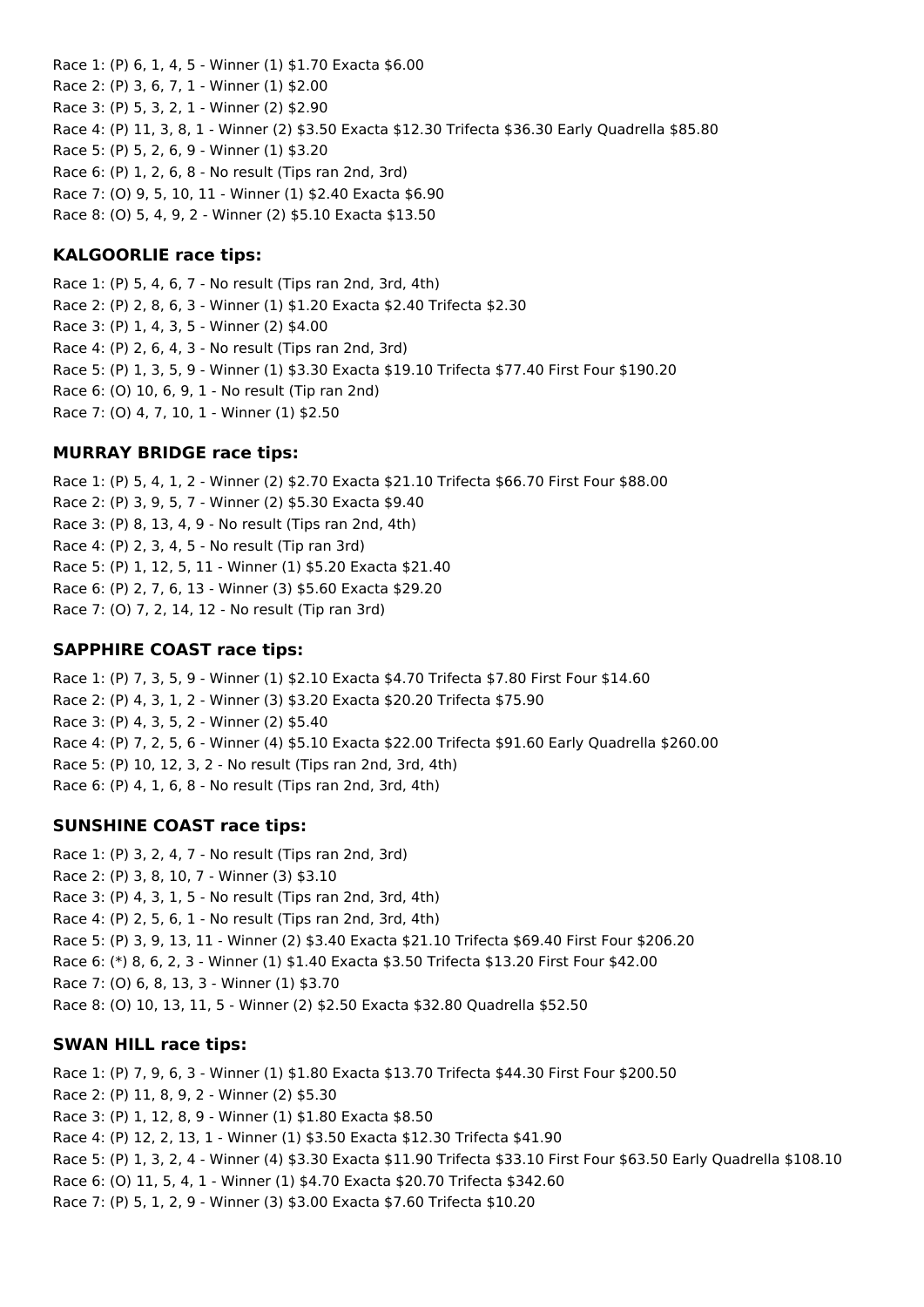Race 8: (P) 4, 11, 5, 13 - Winner (1) \$3.20 Exacta \$18.20 Trifecta \$54.50 Race 9: (O) 14, 4, 18, 10 - No result (Tips ran 3rd, 4th)

# **Sunday 6th June 2021**

## **MUSWELLBROOK race tips:**

Race 1: (\*) 1, 3, 4, 7 - Winner (3) \$3.10 Exacta \$25.60 Race 2: (P) 4, 3, 5, 11 - Winner (1) \$1.50 Race 3: (P) 5, 3, 1, 10 - Winner (1) \$2.30 Race 4: (P) 4, 5, 2, 8 - Winner (2) \$3.70 Early Quadrella \$58.90 Race 5: (P) 1, 8, 5, 4 - Winner (1) \$1.70 Race 6: (P) 8, 4, 5, 3 - Winner (1) \$2.40 Race 7: (P) 4, 5, 2, 7 - Winner (1) \$3.10 Exacta \$9.80 Trifecta \$44.50 Quadrella \$70.40

## **GEELONG race tips:**

Race 1: (O) 6, 12, 10, 7 - Winner (3) \$10.00 Exacta \$48.80 Race 2: (P) 8, 6, 14, 4 - Winner (1) \$2.40 Exacta \$7.50 Trifecta \$53.80 Race 3: (P) 2, 6, 10, 5 - Winner (2) \$3.80 Exacta \$9.10 Race 4: (O) 9, 12, 4, 6 - Winner (3) \$4.70 Exacta \$23.10 Trifecta \$272.10 Early Quadrella \$1,229.60 Race 5: (O) 6, 1, 4, 5 - Winner (2) \$5.10 Race 6: (P) 1, 8, 13, 5 - No result (Tips ran 2nd, 3rd) Race 7: (P) 5, 6, 14, 7 - Winner (2) \$3.40 Exacta \$11.90 Trifecta \$56.10 Race 8: (O) 9, 2, 10, 4 - Winner (3) \$7.70

## **PORT AUGUSTA race tips:**

Race 1: (P) 7, 4, 1, 2 - Winner (2) \$1.50 Exacta \$4.00 Race 2: (P) 1, 5, 3, 4 - Winner (4) \$7.40 Exacta \$30.80 Trifecta \$103.20 Race 3: (P) 3, 6, 7, 9 - Winner (2) \$2.20 Exacta \$12.20 Race 4: (P) 4, 7, 2, 1 - Winner (4) \$9.10 Exacta \$18.40 Early Quadrella \$264.10 Race 5: (P) 3, 2, 5, 9 - Winner (3) \$2.70 Exacta \$12.00 Trifecta \$43.70 Race 6: (O) 1, 4, 3, 6 - Winner (2) \$6.60 Exacta \$25.60 Race 7: (P) 6, 10, 1, 9 - Winner (3) \$4.90 Exacta \$32.80 Trifecta \$79.60 Quadrella \$985.50

## **IPSWICH race tips:**

Race 1: (P) 1, 2, 8, 10 - Winner (1) \$2.50 Exacta \$7.40 Race 2: (P) 3, 4, 1, 2 - No result (Tips ran 2nd, 3rd, 4th) Race 3: (P) 7, 10, 9, 8 - Winner (2) \$3.60 Exacta \$24.70 Race 4: (P) 8, 9, 4, 6 - Winner (1) \$1.70 Race 5: (O) 1, 4, 5, 9 - Winner (2) \$9.80 Race 6: (O) 2, 3, 1, 8 - Winner (4) \$14.80 Exacta \$414.40 Race 7: (P) 10, 5, 1, 7 - No result (Tips ran 2nd, 3rd, 4th) Race 8: (P) 10, 8, 5, 6 - Winner (2) \$3.40 Exacta \$23.00 Race 9: (P) 4, 6, 8, 2 - No result (Tips ran 2nd, 4th)

## **PINJARRA race tips:**

Race 1: (P) 9, 3, 6, 4 - Winner (2) \$2.90 Race 2: (P) 11, 1, 9, 7 - No result (Tips ran 2nd, 3rd) Race 3: (P) 7, 8, 9, 12 - No result (Tip ran 3rd) Race 4: (P) 4, 5, 8, 10 - Winner (1) \$2.00 Race 5: (P) 10, 1, 8, 6 - Winner (4) \$6.70 Exacta \$61.40 Race 6: (O) 1, 7, 9, 5 - No result (Tip ran 2nd) Race 7: (O) 1, 5, 8, 15 - No result (Tip ran 2nd) Race 8: (P) 4, 2, 1, 6 - Winner (1) \$3.90 Exacta \$19.30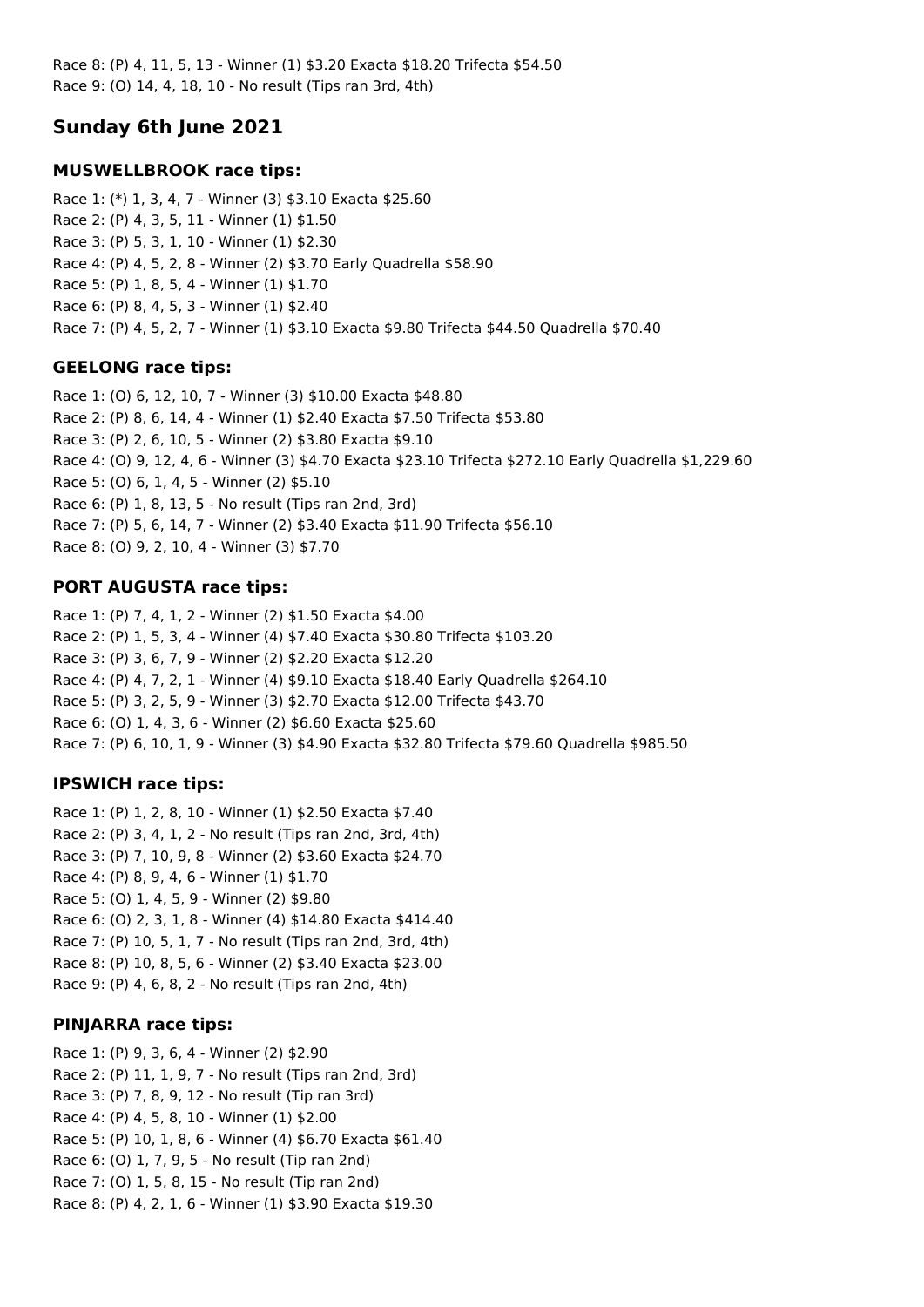### **BAIRNSDALE race tips:**

Race 1: (O) 5, 7, 1, 11 - Winner (1) \$3.60 Race 2: (O) 5, 13, 11, 8 - No result (Tip ran 3rd) Race 3: (P) 8, 11, 5, 4 - Winner (1) \$3.40 Race 4: (P) 4, 7, 6, 5 - Winner (4) \$6.10 Exacta \$27.20 Race 5: (P) 3, 6, 8, 10 - Winner (2) \$4.30 Exacta \$17.40 Trifecta \$80.50 Race 6: (O) 2, 8, 14, 12 - Winner (4) \$8.80 Exacta \$33.40 Race 7: (O) 7, 8, 5, 11 - Winner (2) \$5.60 Exacta \$25.30 Quadrella \$2,034.60

### **MURWILLUMBAH race tips:**

Race 1: (P) 3, 12, 4, 7 - Winner (2) \$2.80 Exacta \$16.40 Race 2: (P) 11, 5, 8, 7 - Winner (1) \$3.50 Exacta \$13.90 Trifecta \$26.80 Race 3: (P) 7, 9, 10, 8 - No result (Tips ran 3rd, 4th) Race 4: (O) 7, 12, 3, 8 - Winner (4) \$7.50 Exacta \$32.70 Race 5: (P) 1, 10, 6, 9 - No result (Tips ran 2nd, 3rd) Race 6: (P) 10, 4, 6, 3 - No result (Tips ran 2nd, 3rd) Race 7: (O) 5, 2, 4, 1 - No result (Tip ran 2nd)

## **DEVONPORT race tips:**

Race 1: (O) 8, 4, 3, 5 - No result (Tip ran 3rd) Race 2: (P) 2, 7, 9, 3 - Winner (4) \$2.70 Exacta \$12.40 Race 3: (P) 13, 6, 1, 8 - No result (Tips ran 2nd, 3rd, 4th) Race 4: (P) 3, 12, 8, 2 - Winner (3) \$7.90 Exacta \$45.50 Trifecta \$259.30 Race 5: (P) 5, 7, 1, 10 - Winner (2) \$2.10 Exacta \$7.40 Trifecta \$20.90 Race 6: (P) 9, 3, 5, 10 - Winner (2) \$3.90 Exacta \$10.20 Race 7: (P) 2, 8, 7, 5 - Winner (1) \$2.30 Race 8: (P) 9, 2, 8, 1 - Winner (2) \$2.90 Exacta \$8.40 Trifecta \$72.30 Race 9: (P) 1, 4, 3, 2 - No result (Tips ran 2nd, 3rd)

## **ROEBOURNE race tips:**

Race 1: (P) 4, 1, 3, 2 - Winner (3) \$8.00 Exacta \$17.10 Trifecta \$33.80 First Four \$39.60 Race 2: (P) 2, 1, 6, 5 - No result (Tips ran 2nd, 3rd) Race 3: (P) 3, 1, 6, 5 - Winner (1) \$2.10 Exacta \$4.60 Trifecta \$4.90 Race 4: (P) 1, 3, 5, 2 - No result (Tips ran 2nd, 4th) Race 5: (P) 2, 4, 6, 9 - Winner (4) \$10.10 Race 6: (P) 1, 4, 6, 7 - Winner (3) \$15.90 Exacta \$120.10 Trifecta \$434.70

# **Sunday 30th May 2021**

## **GUNNEDAH race tips:**

Race 1: (P) 1, 10, 11, 2 - No result (Tips ran 2nd, 3rd) Race 2: (O) 1, 4, 14, 11 - Winner (2) \$2.20 Exacta \$20.50 Race 3: (P) 10, 11, 1, 6 - No result (Tips ran 2nd, 3rd) Race 4: (O) 5, 7, 8, 4 - No result (Tip ran 4th) Race 5: (O) 4, 2, 9, 17 - Winner (2) \$1.70 Exacta \$4.60 Race 6: (O) 1, 12, 4, 6 - Winner (4) \$3.50 Race 7: (O) 7, 9, 4, 13 - Winner (3) \$10.80 Race 8: (O) 6, 14, 8, 1 - No result (Tips ran 2nd, 3rd, 4th)

## **BALLARAT race tips:**

Race 1: (P) 3, 6, 7, 1 - Winner (3) \$3.60 Exacta \$26.20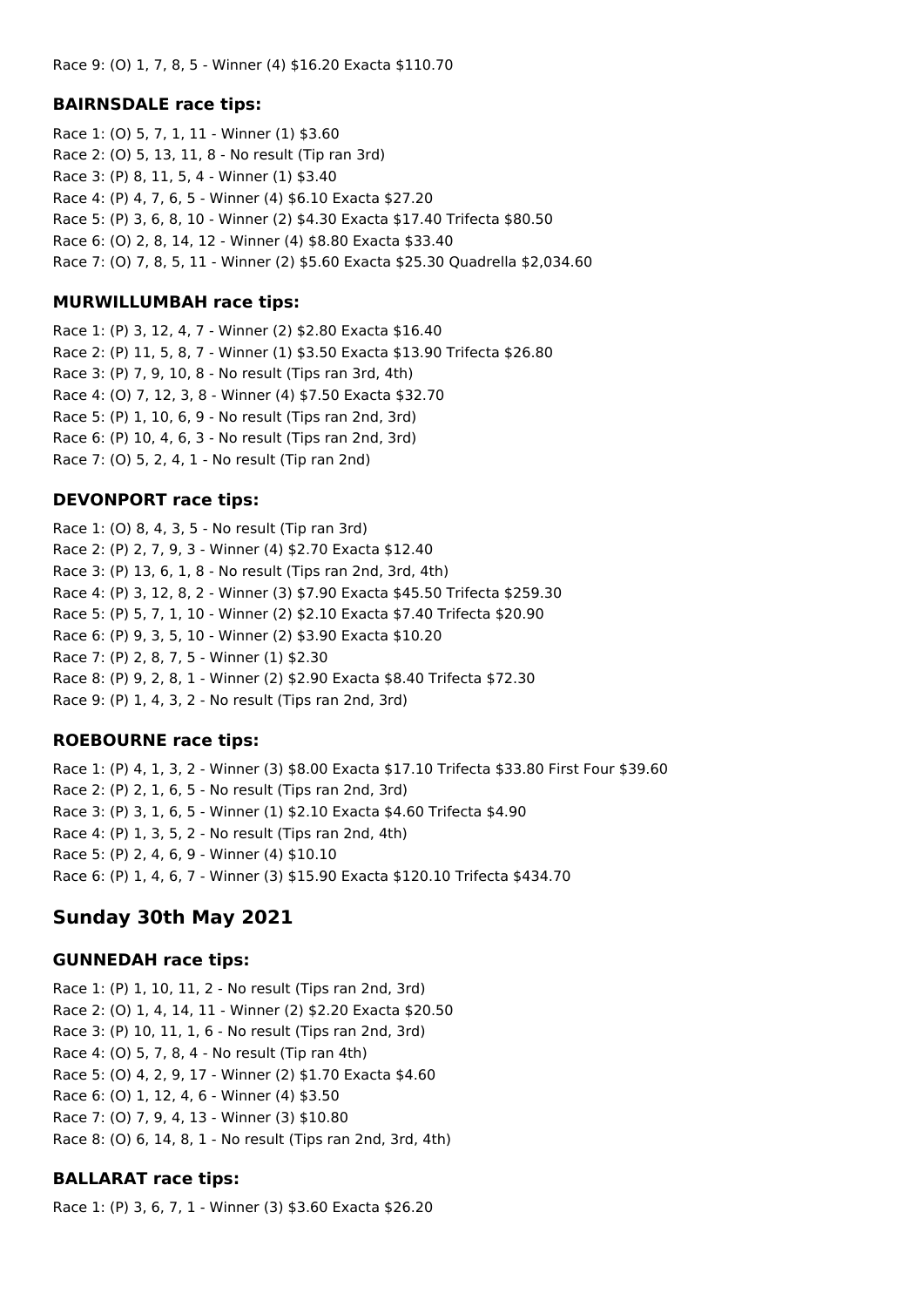Race 2: (P) 5, 8, 3, 9 - Winner (1) \$1.40 Exacta \$2.40 Trifecta \$7.30 Race 3: (O) 8, 7, 2, 4 - Winner (1) \$9.00 Exacta \$25.00 Trifecta \$108.90 First Four \$729.40 Race 4: (P) 5, 2, 10, 6 - No result (Tips ran 2nd, 3rd) Race 5: (P) 5, 10, 4, 13 - No result (Tip ran 2nd) Race 6: (P) 6, 18, 8, 1 - Winner (4) \$8.30 Exacta \$52.70 Race 7: (O) 5, 9, 13, 2 - No result (Tips ran 2nd, 4th) Race 8: (O) 7, 11, 10, 5 - No result (Tip ran 2nd)

### **PENOLA race tips:**

Race 1: (P) 6, 2, 3, 4 - Winner (2) \$5.30 Exacta \$22.10 Trifecta \$56.10 First Four \$101.50 Race 2: (P) 6, 9, 5, 1 - Winner (3) \$4.90 Exacta \$10.80 Trifecta \$12.40 Race 3: (O) 12, 1, 3, 4 - No result (Tip ran 2nd) Race 4: (P) 1, 7, 5, 3 - No result (Tip ran 2nd) Race 5: (O) 3, 8, 9, 10 - No result (Tips ran 3rd, 4th) Race 6: (P) 3, 5, 8, 4 - Winner (2) \$3.50 Exacta \$12.70 Race 7: (O) 1, 5, 10, 8 - No result (Tips ran 3rd, 4th) Race 8: (P) 1, 10, 11, 6 - Winner (3) \$4.70

#### **GATTON race tips:**

Race 1: (P) 7, 3, 2, 10 - Winner (4) \$3.60 Exacta \$18.80 Race 2: (P) 5, 11, 4, 8 - Winner (2) \$2.30 Race 3: (O) 5, 8, 12, 2 - Winner (3) \$3.20 Race 4: (P) 9, 7, 6, 3 - Winner (1) \$1.80 Exacta \$5.70 Race 5: (P) 1, 9, 10, 7 - Winner (3) \$4.00 Exacta \$26.30 Early Quadrella \$120.50 Race 6: (P) 1, 6, 8, 2 - Winner (2) \$2.40 Race 7: (P) 3, 2, 5, 6 - Winner (2) \$3.00 Race 8: (P) 4, 2, 3, 5 - Winner (2) \$1.70 Exacta \$7.50 Trifecta \$25.60 Race 9: (P) 4, 9, 8, 2 - No result (Tips ran 2nd, 3rd)

#### **KALGOORLIE race tips:**

Race 1: (P) 3, 5, 1, 4 - Winner (1) \$1.40 Exacta \$6.00 Trifecta \$16.60 Race 2: (P) 2, 5, 4, 6 - Winner (1) \$1.80 Race 3: (P) 2, 1, 9, 3 - Winner (1) \$2.20 Race 4: (O) 6, 3, 1, 4 - Winner (2) \$7.30 Early Quadrella \$41.70 Race 5: (O) 2, 9, 3, 7 - No result (Tip ran 4th) Race 6: (O) 7, 2, 4, 3 - No result (Tips ran 3rd, 4th) Race 7: (P) 2, 5, 6, 1 - No result (Tips ran 2nd, 4th)

#### **MILDURA race tips:**

Race 1: (P) 11, 5, 4, 6 - Winner (1) \$7.60 Exacta \$32.50 Race 2: (P) 5, 3, 7, 4 - Winner (3) \$3.50 Race 3: (O) 2, 13, 8, 5 - Winner (1) \$1.80 Exacta \$14.70 Race 4: (P) 4, 7, 10, 6 - Winner (1) \$2.30 Exacta \$13.00 Early Quadrella \$153.00 Race 5: (P) 5, 1, 3, 10 - Winner (1) \$2.20 Race 6: (P) 10, 2, 7, 5 - No result (Tips ran 2nd, 3rd) Race 7: (P) 7, 6, 5, 9 - Winner (3) \$4.90 Exacta \$33.00 Trifecta \$85.90 First Four \$202.70

#### **WELLINGTON race tips:**

Race 1: (P) 4, 8, 2, 13 - Winner (1) \$5.40 Exacta \$21.60 Race 2: (P) 12, 3, 8, 11 - Winner (1) \$1.80 Race 3: (O) 7, 1, 11, 9 - Winner (4) \$6.40 Exacta \$29.50 Trifecta \$81.30 Race 4: (P) 3, 7, 6, 8 - Winner (1) \$2.10 Early Quadrella \$506.70 Race 5: (P) 2, 9, 3, 8 - Winner (1) \$2.10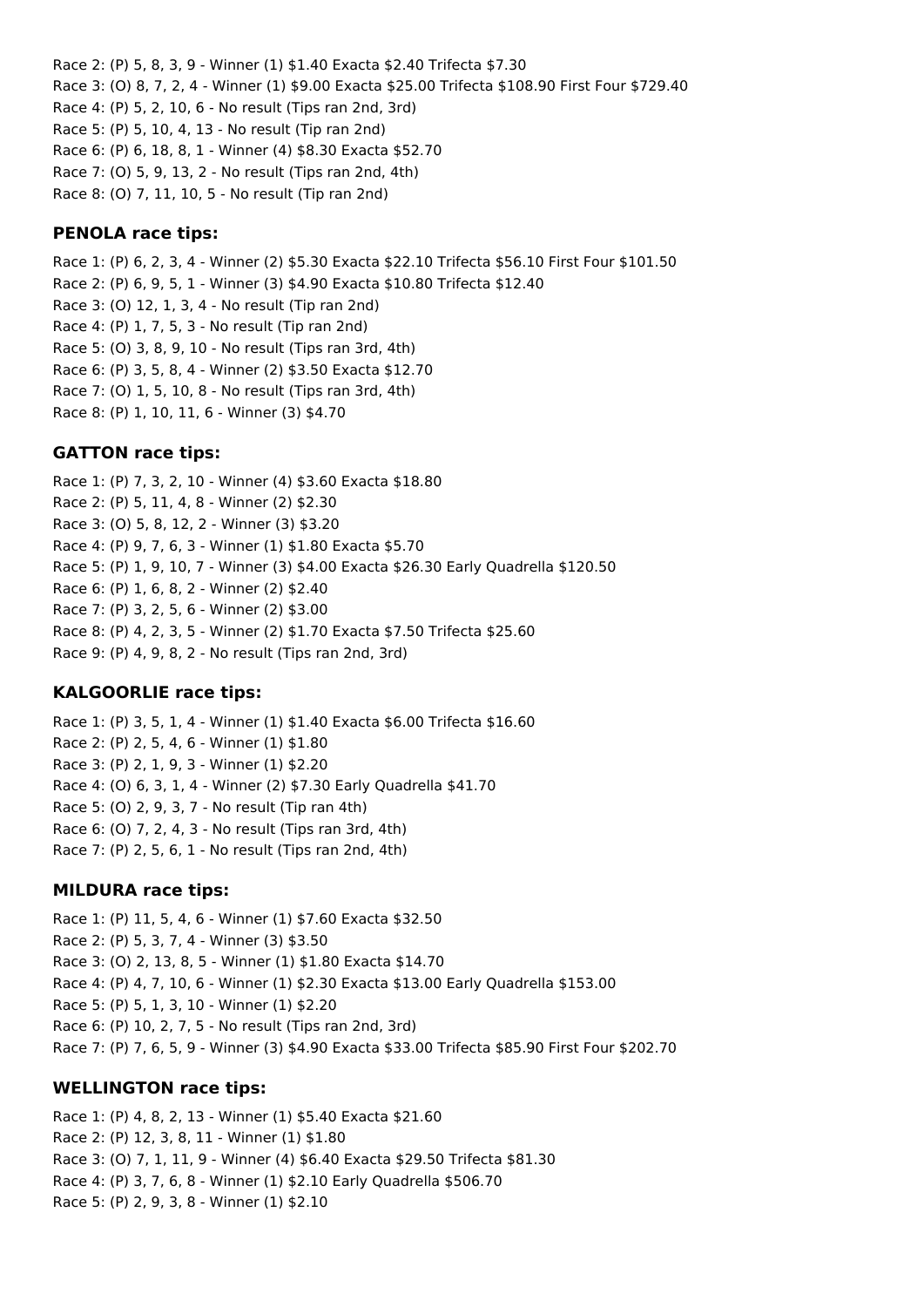Race 6: (P) 4, 6, 8, 3 - Winner (2) \$3.60 Race 7: (O) 1, 7, 12, 13 - No result (Tip ran 3rd) Race 8: (O) 10, 1, 2, 9 - Winner (2) \$7.40

### **DEVONPORT race tips:**

Race 1: (P) 1, 5, 4, 7 - Winner (1) \$2.00 Race 2: (P) 9, 6, 7, 4 - Winner (1) \$2.90 Exacta \$6.70 Trifecta \$54.70 Race 3: (P) 2, 5, 4, 3 - Winner (3) \$4.30 Race 4: (P) 7, 4, 2, 1 - No result (Tips ran 2nd, 4th) Race 5: (O) 1, 10, 12, 4 - No result (Tip ran 3rd) Race 6: (O) 2, 4, 6, 12 - Winner (1) \$7.50 Exacta \$12.60 Race 7: (P) 2, 7, 1, 5 - Winner (4) \$3.70 Exacta \$14.70 Trifecta \$21.80 First Four \$89.00 Race 8: (P) 2, 6, 3, 5 - Winner (2) \$4.50 Exacta \$7.90

## **PORT HEDLAND race tips:**

Race 1: (P) 5, 1, 6, 2 - No result (Tips ran 2nd, 3rd, 4th) Race 2: (P) 3, 6, 4, 2 - No result (Tips ran 2nd, 3rd) Race 3: (P) 1, 6, 9, 7 - No result (Tips ran 3rd, 4th) Race 4: (P) 8, 4, 1, 2 - Winner (1) \$5.20 Race 5: (P) 2, 8, 3, 5 - Winner (3) \$23.70 Race 6: (O) 2, 1, 4, 8 - Winner (2) \$7.50

# **Sunday 23rd May 2021**

## **MUSWELLBROOK race tips:**

Race 1: (P) 9, 4, 6, 10 - No result (Tips ran 2nd, 4th) Race 2: (P) 13, 11, 3, 8 - Winner (3) \$8.70 Race 3: (O) 5, 8, 3, 4 - No result (Tips ran 3rd, 4th) Race 4: (P) 8, 6, 4, 3 - Winner (4) \$2.40 Exacta \$13.90 Trifecta \$50.70 First Four \$148.10 Race 5: (O) 7, 1, 5, 4 - Winner (3) \$10.40 Exacta \$59.00 Trifecta \$239.70 Race 6: (P) 7, 11, 10, 2 - Winner (4) \$2.40 Exacta \$5.30 Race 7: (O) 2, 1, 7, 9 - Winner (1) \$2.10 Exacta \$4.50 Quadrella \$232.20

## **SANDOWN race tips:**

Race 1: (P) 5, 7, 3, 4 - No result (Tips ran 2nd, 3rd, 4th) Race 2: (P) 7, 5, 6, 1 - Winner (2) \$3.80 Race 3: (P) 2, 1, 5, 3 - Winner (3) \$4.60 Exacta \$11.60 Trifecta \$42.30 Race 4: (P) 6, 1, 4, 3 - Winner (4) \$2.60 Exacta \$8.20 Race 5: (P) 1, 8, 5, 12 - No result (Tips ran 2nd, 4th) Race 6: (P) 7, 18, 8, 10 - Winner (1) \$3.00 Exacta \$20.00 Race 7: (P) 4, 5, 1, 17 - Winner (1) \$2.80 Exacta \$9.30 Race 8: (P) 7, 10, 17, 1 - No result (Tip ran 3rd)

## **PORT AUGUSTA race tips:**

Race 1: (P) 2, 4, 5, 3 - Winner (3) \$7.90 Exacta \$19.60 Trifecta \$17.70 Race 2: (P) 2, 5, 7, 4 - Winner (2) \$4.40 Race 3: (P) 2, 9, 7, 10 - Winner (1) \$2.30 Exacta \$2.00 Race 4: (P) 4, 2, 3, 6 - Winner (1) \$1.70 Exacta \$17.50 Trifecta \$44.30 First Four \$270.40 Early Quadrella \$174.30 Race 5: (P) 4, 1, 7, 8 - Winner (4) \$12.10 Exacta \$66.30 Trifecta \$250.00 Race 6: (P) 5, 4, 10, 1 - Winner (2) \$5.90 Race 7: (P) 3, 9, 8, 11 - Winner (3) \$6.50 Quadrella \$1,186.20

## **SUNSHINE COAST race tips:**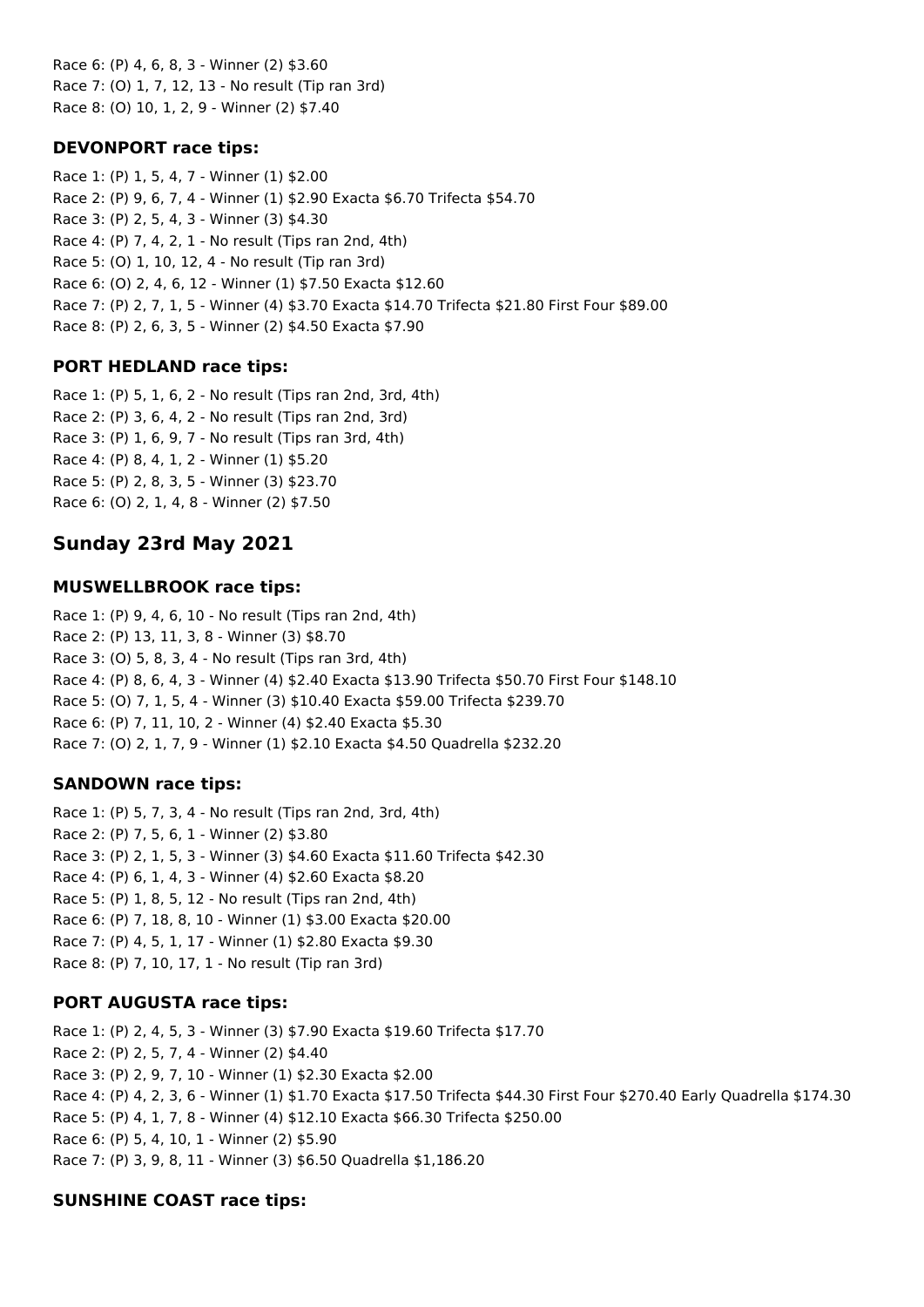Race 1: (P) 1, 5, 7, 6 - No result (Tips ran 2nd, 3rd) Race 2: (O) 5, 10, 1, 4 - Winner (3) \$7.30 Exacta \$26.70 Race 3: (P) 2, 3, 9, 8 - Winner (4) \$9.10 Exacta \$31.90 Trifecta \$99.70 Race 4: (P) 3, 6, 5, 9 - Winner (1) \$6.40 Exacta \$37.20 Trifecta \$85.50 Race 5: (P) 13, 11, 5, 8 - No result (Tip ran 3rd) Race 6: (O) 13, 2, 9, 3 - No result (Tip ran 2nd) Race 7: (O) 2, 9, 3, 10 - No result Race 8: (P) 9, 6, 7, 13 - Winner (1) \$2.30 Exacta \$8.10 Race 9: (P) 4, 3, 9, 6 - Winner (1) \$2.30 Exacta \$11.60

### **KALGOORLIE race tips:**

Race 1: (P) 1, 2, 4, 3 - Winner (3) \$5.60 Exacta \$15.50 Race 2: (P) 2, 5, 1, 3 - Winner (1) \$2.10 Exacta \$12.90 Race 3: (P) 6, 5, 3, 4 - Winner (4) \$13.00 Exacta \$48.50 Trifecta \$149.20 First Four \$371.70 Race 4: (P) 4, 2, 3, 6 - Winner (4) \$3.40 Early Quadrella \$1,421.60 Race 5: (P) 8, 5, 6, 1 - No result (Tips ran 2nd, 3rd) Race 6: (O) 7, 3, 6, 8 - Winner (2) \$3.00 Race 7: (O) 2, 8, 4, 10 - No result (Tip ran 3rd)

### **NOWRA race tips:**

Race 1: (P) 7, 4, 1, 9 - Winner (2) \$2.90 Race 2: (P) 2, 9, 6, 10 - No result (Tips ran 2nd, 3rd, 4th) Race 3: (O) 5, 4, 2, 10 - Winner (2) \$3.40 Race 4: (P) 7, 1, 8, 6 - No result (Tips ran 3rd, 4th) Race 5: (O) 6, 8, 9, 2 - Winner (1) \$3.70 Race 6: (O) 10, 12, 6, 1 - Winner (1) \$2.70 Race 7: (O) 8, 1, 9, 14 - Winner (2) \$1.70 Exacta \$11.20 Trifecta \$59.20

### **DEVONPORT race tips:**

Race 1: (P) 1, 2, 6, 3 - Winner (1) \$3.00 Exacta \$9.10 Race 2: (P) 8, 10, 6, 7 - No result (Tips ran 2nd, 3rd) Race 3: (P) 7, 4, 8, 1 - Winner (4) \$3.90 Exacta \$8.50 Trifecta \$26.20 First Four \$93.70 Race 4: (P) 4, 1, 7, 3 - No result (Tip ran 4th) Race 5: (P) 3, 8, 5, 9 - No result (Tips ran 3rd, 4th) Race 6: (O) 1, 5, 7, 10 - No result (Tips ran 2nd, 3rd, 4th) Race 7: (P) 6, 7, 8, 10 - Winner (2) \$3.00 Race 8: (P) 2, 5, 3, 1 - Winner (2) \$3.50

## **Sunday 16th May 2021**

### **ALBANY race tips:**

Race 1: (P) 5, 9, 3, 2 - Winner (2) \$2.50 Exacta \$47.50 Trifecta \$115.40 Race 2: (P) 8, 2, 9, 10 - Winner (2) \$4.50 Race 3: (P) 4, 1, 3, 5 - No result (Tips ran 2nd, 3rd, 4th) Race 4: (P) 5, 3, 7, 8 - Winner (1) \$2.30 Exacta \$12.00 Trifecta \$46.20 Race 5: (O) 9, 10, 5, 6 - No result (Tip ran 4th) Race 6: (O) 2, 7, 6, 1 - Winner (4) \$2.40 Exacta \$4.80 Race 7: (O) 2, 5, 7, 9 - Winner (4) \$12.90 Exacta \$45.10 Trifecta \$158.60

### **BENDIGO race tips:**

Race 1: (P) 6, 9, 4, 10 - No result (Tips ran 2nd, 3rd) Race 2: (P) 7, 11, 9, 8 - No result (Tip ran 4th) Race 3: (P) 1, 3, 2, 5 - Winner (1) \$1.30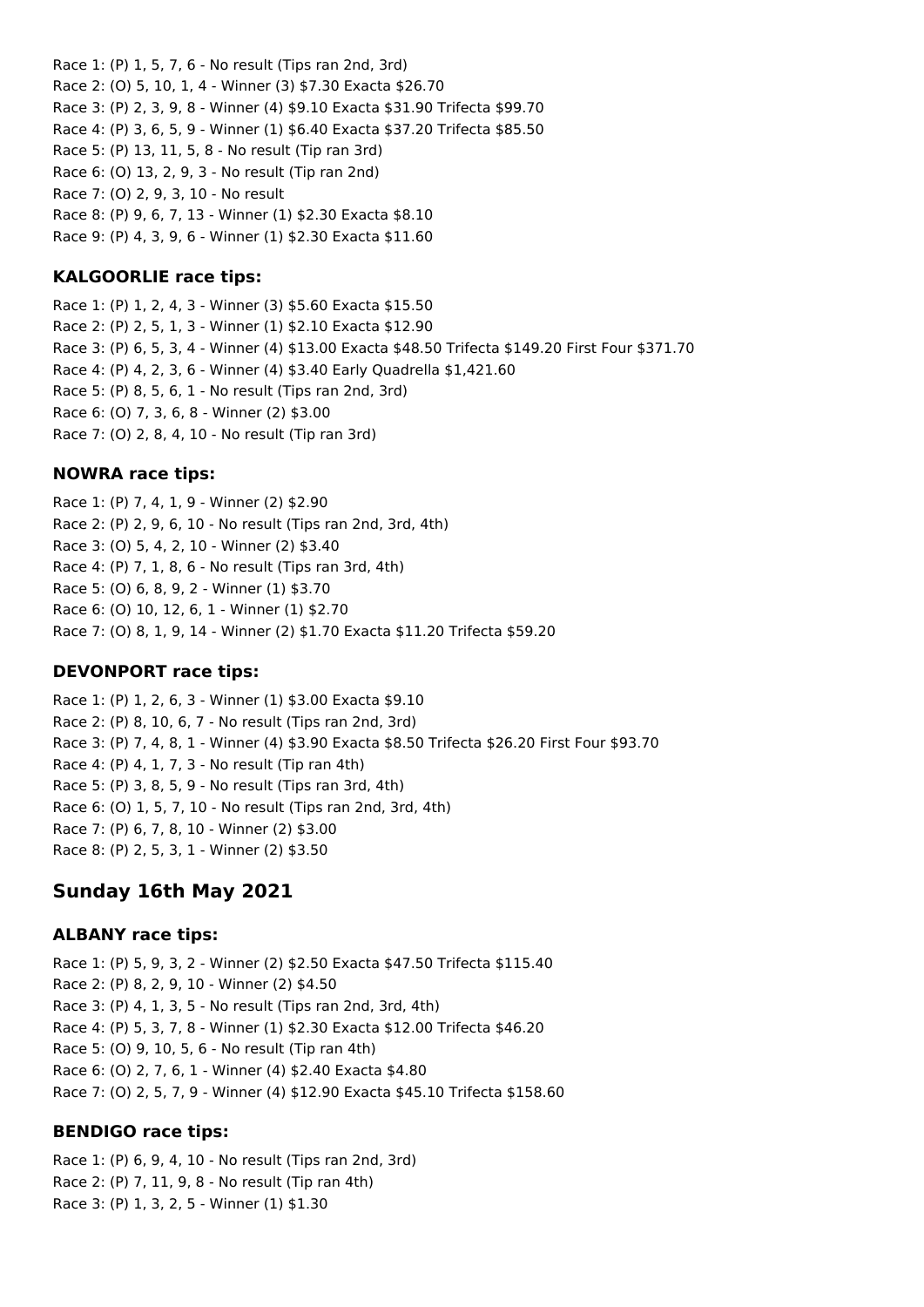Race 4: (P) 6, 2, 5, 10 - Winner (1) \$1.60 Race 5: (O) 7, 8, 4, 6 - No result (Tips ran 2nd, 4th) Race 6: (O) 7, 2, 4, 3 - Winner (1) \$3.30 Race 7: (P) 12, 8, 13, 10 - Winner (1) \$2.00 Race 8: (O) 4, 8, 3, 17 - No result (Tips ran 2nd, 4th)

### **CASTERTON race tips:**

Race 1: (P) 4, 7, 3, 6 - No result (Tips ran 2nd, 3rd) Race 2: (P) 7, 2, 8, 1 - Winner (3) \$2.50 Exacta \$10.70 Trifecta \$43.40 Race 3: (P) 3, 1, 4, 8 - Winner (4) \$8.60 Exacta \$83.60 Race 4: (P) 1, 4, 3, 2 - Winner (4) \$4.20 Race 5: (P) 9, 3, 1, 7 - Winner (3) \$12.40 Exacta \$117.10 Race 6: (P) 8, 2, 9, 7 - Winner (1) \$5.00 Exacta \$29.00 Early Quadrella \$2,936.30 Race 7: (P) 10, 3, 6, 7 - No result (Tips ran 2nd, 4th) Race 8: (O) 1, 4, 6, 5 - Winner (1) \$4.90 Exacta \$76.00 Race 9: (O) 4, 6, 5, 2 - Winner (3) \$8.50 Race 10: (P) 3, 7, 4, 8 - Winner (1) \$2.60

### **GAWLER race tips:**

Race 1: (P) 3, 2, 6, 5 - Winner (3) \$5.40 Exacta \$22.60 Race 2: (P) 9, 8, 1, 6 - Winner (2) \$2.60 Race 3: (O) 6, 4, 3, 7 - Winner (4) \$7.60 Exacta \$26.60 Race 4: (P) 13, 8, 11, 5 - No result (Tips ran 2nd, 3rd, 4th) Race 5: (O) 6, 2, 4, 5 - Winner (1) \$4.20 Race 6: (O) 8, 10, 2, 5 - No result (Tips ran 2nd, 4th) Race 7: (O) 10, 16, 2, 3 - Winner (3) \$5.20 Race 8: (O) 5, 2, 1, 3 - No result (Tips ran 2nd, 4th)

## **HOBART race tips:**

Race 1: (P) 2, 7, 6, 8 - Winner (1) \$3.40 Exacta \$28.80 Trifecta \$26.00 First Four \$61.10 Race 2: (P) 4, 2, 1, 7 - Winner (2) \$3.70 Exacta \$23.60 Race 3: (P) 9, 10, 7, 2 - Winner (1) \$2.90 Exacta \$12.30 Trifecta \$19.70 First Four \$70.50 Race 4: (\*) 1, 2, 4, 3 - Winner (1) \$1.10 Race 5: (P) 8, 7, 10, 3 - Winner (3) \$12.00 Early Quadrella \$435.40 Race 6: (P) 2, 4, 1, 3 - Winner (1) \$1.70 Exacta \$2.80 Trifecta \$4.50 First Four \$12.10 Race 7: (P) 6, 1, 8, 4 - No result Race 8: (P) 10, 1, 3, 7 - Winner (1) \$6.60 Race 9: (P) 4, 1, 5, 9 - No result (Tip ran 3rd)

### **PARKES race tips:**

Race 1: (P) 12, 8, 5, 7 - No result (Tips ran 3rd, 4th) Race 2: (P) 3, 5, 2, 7 - Winner (3) \$3.00 Exacta \$6.20 Trifecta \$11.70 First Four \$35.40 Race 3: (P) 3, 11, 4, 1 - No result (Tip ran 2nd) Race 4: (O) 8, 5, 2, 11 - No result (Tip ran 3rd) Race 5: (P) 11, 10, 12, 4 - Winner (4) \$2.80 Exacta \$7.10 Race 6: (O) 5, 11, 6, 13 - Winner (2) \$3.60 Race 7: (O) 3, 11, 6, 4 - No result (Tips ran 2nd, 3rd) Race 8: (O) 10, 2, 8, 16 - No result (Tips ran 2nd, 3rd)

## **QUEANBEYAN race tips:**

Race 1: (P) 1, 4, 2, 6 - Winner (3) \$5.60 Race 2: (O) 5, 3, 7, 1 - Winner (1) \$3.90 Exacta \$11.10 Race 3: (P) 7, 1, 8, 5 - No result (Tips ran 3rd, 4th)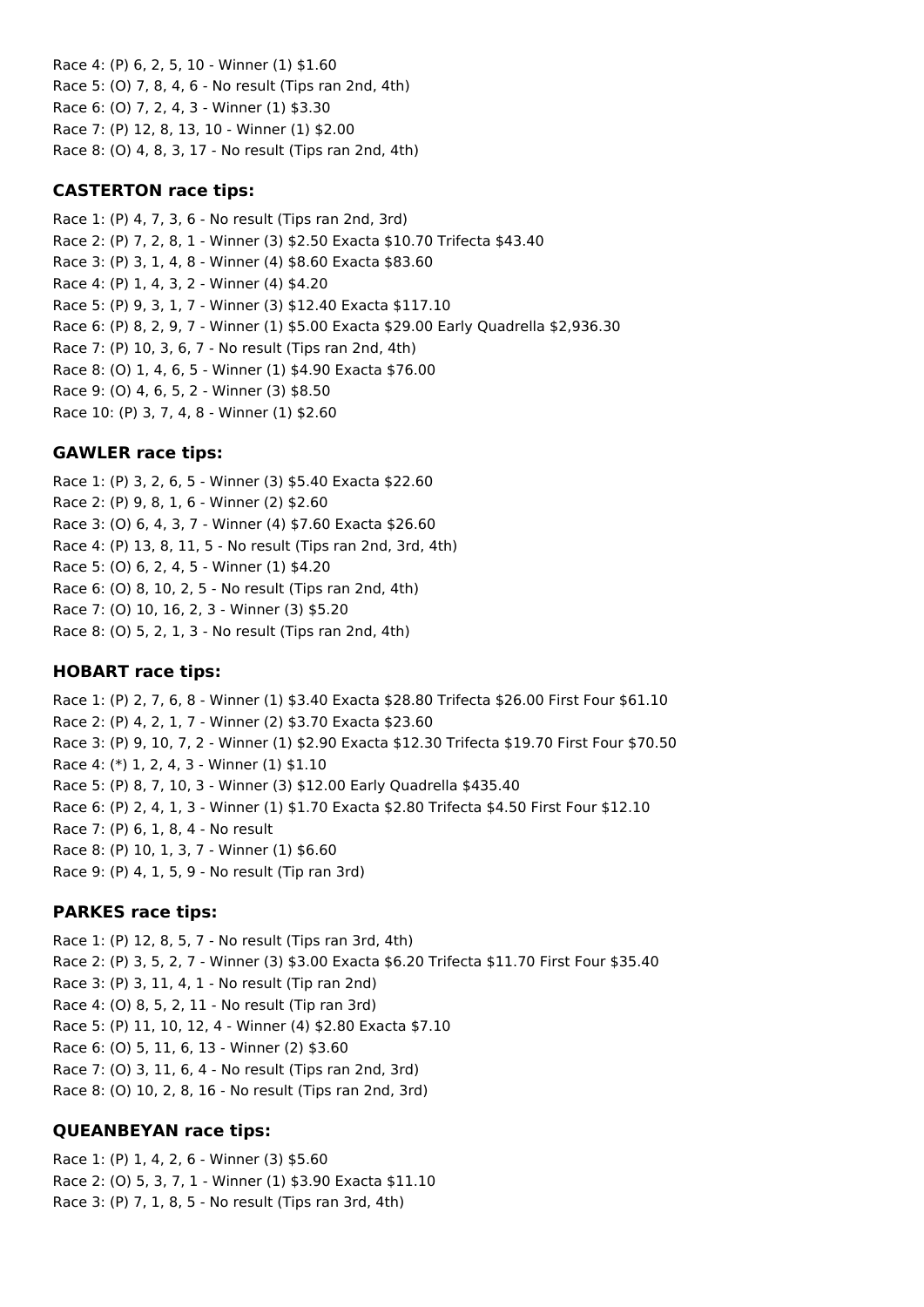Race 4: (P) 1, 3, 4, 7 - Winner (3) \$13.60 Exacta \$55.50 Race 5: (P) 3, 2, 4, 8 - No result (Tip ran 3rd) Race 6: (P) 6, 3, 2, 4 - Winner (1) \$3.90 Exacta \$23.70 Race 7: (O) 8, 11, 1, 10 - Winner (1) \$3.70

## **SUNSHINE COAST race tips:**

Race 1: (P) 4, 6, 7, 11 - Winner (4) \$7.10 Exacta \$26.00 Trifecta \$61.60 Race 2: (O) 1, 2, 7, 3 - No result (Tip ran 2nd) Race 3: (O) 2, 6, 10, 1 - Winner (2) \$4.90 Exacta \$22.20 Race 4: (\*) 4, 7, 3, 5 - Winner (1) \$2.40 Exacta \$11.00 Race 5: (\*) 1, 6, 7, 5 - Winner (1) \$2.70 Exacta \$8.80 Trifecta \$57.00 Race 6: (P) 5, 4, 2, 11 - Winner (3) \$7.50 Race 7: (P) 1, 2, 12, 6 - Winner (1) \$1.60 Exacta \$3.60 Race 8: (P) 5, 3, 4, 10 - Winner (1) \$1.80 Race 9: (\*) 6, 13, 7, 11 - Winner (1) \$1.04 Quadrella \$49.20

# **Sunday 9th May 2021**

## **GOULBURN race tips:**

Race 1: (P) 1, 5, 3, 4 - Winner (4) \$3.10 Exacta \$12.50 Trifecta \$47.10 Race 2: (P) 3, 11, 4, 5 - Winner (1) \$2.50 Exacta \$18.40 Race 3: (P) 3, 7, 6, 4 - Winner (4) \$4.70 Exacta \$45.70 Trifecta \$118.80 First Four \$204.40 Race 4: (P) 1, 3, 6, 9 - Winner (2) \$2.50 Exacta \$13.20 Early Quadrella \$123.90 Race 5: (P) 5, 8, 14, 12 - Winner (1) \$1.30 Exacta \$5.30 Trifecta \$14.80 Race 6: (P) 2, 6, 7, 4 - Winner (4) \$21.20 Exacta \$74.20 Race 7: (P) 2, 12, 11, 16 - Winner (1) \$1.80 Quadrella \$171.70

## **BALLARAT race tips:**

Race 1: (P) 8, 14, 10, 13 - Winner (3) \$9.40 Exacta \$28.70 Trifecta \$163.40 Race 2: (P) 8, 3, 4, 2 - Winner (3) \$6.90 Exacta \$37.90 Trifecta \$230.90 First Four \$574.10 Race 3: (P) 8, 6, 10, 9 - Winner (1) \$2.20 Exacta \$5.00 Race 4: (P) 3, 10, 7, 6 - Winner (1) \$1.50 Exacta \$2.50 Race 5: (O) 5, 2, 9, 10 - No result (Tip ran 4th) Race 6: (P) 8, 9, 3, 6 - Winner (3) \$5.40 Exacta \$10.70 Race 7: (P) 8, 12, 2, 3 - No result Race 8: (P) 12, 2, 4, 7 - No result (Tips ran 2nd, 4th) Race 9: (O) 7, 8, 10, 11 - No result (Tips ran 2nd, 3rd)

## **SUNSHINE COAST race tips:**

Race 1: (P) 6, 8, 4, 11 - No result (Tips ran 3rd, 4th) Race 2: (P) 20, 6, 15, 9 - Winner (2) \$3.80 Exacta \$12.10 Race 3: (\*) 13, 4, 11, 2 - No result (Tips ran 2nd, 3rd, 4th) Race 4: (O) 7, 8, 11, 1 - Winner (4) \$3.60 Race 5: (P) 4, 6, 1, 8 - Winner (3) \$7.00 Race 6: (P) 7, 10, 2, 4 - Winner (1) \$2.90 Exacta \$12.70 Race 7: (O) 8, 5, 17, 16 - No result (Tips ran 2nd, 3rd) Race 8: (\*) 12, 3, 17, 13 - Winner (1) \$1.70 Exacta \$16.50 Race 9: (O) 1, 3, 4, 6 - No result (Tip ran 4th)

## **KALGOORLIE race tips:**

Race 1: (P) 1, 9, 4, 7 - Winner (3) \$6.70 Exacta \$34.00 Trifecta \$67.00 Race 2: (P) 2, 8, 5, 6 - Winner (1) \$1.50 Exacta \$11.30 Race 3: (P) 9, 4, 5, 7 - Winner (1) \$6.80 Exacta \$21.80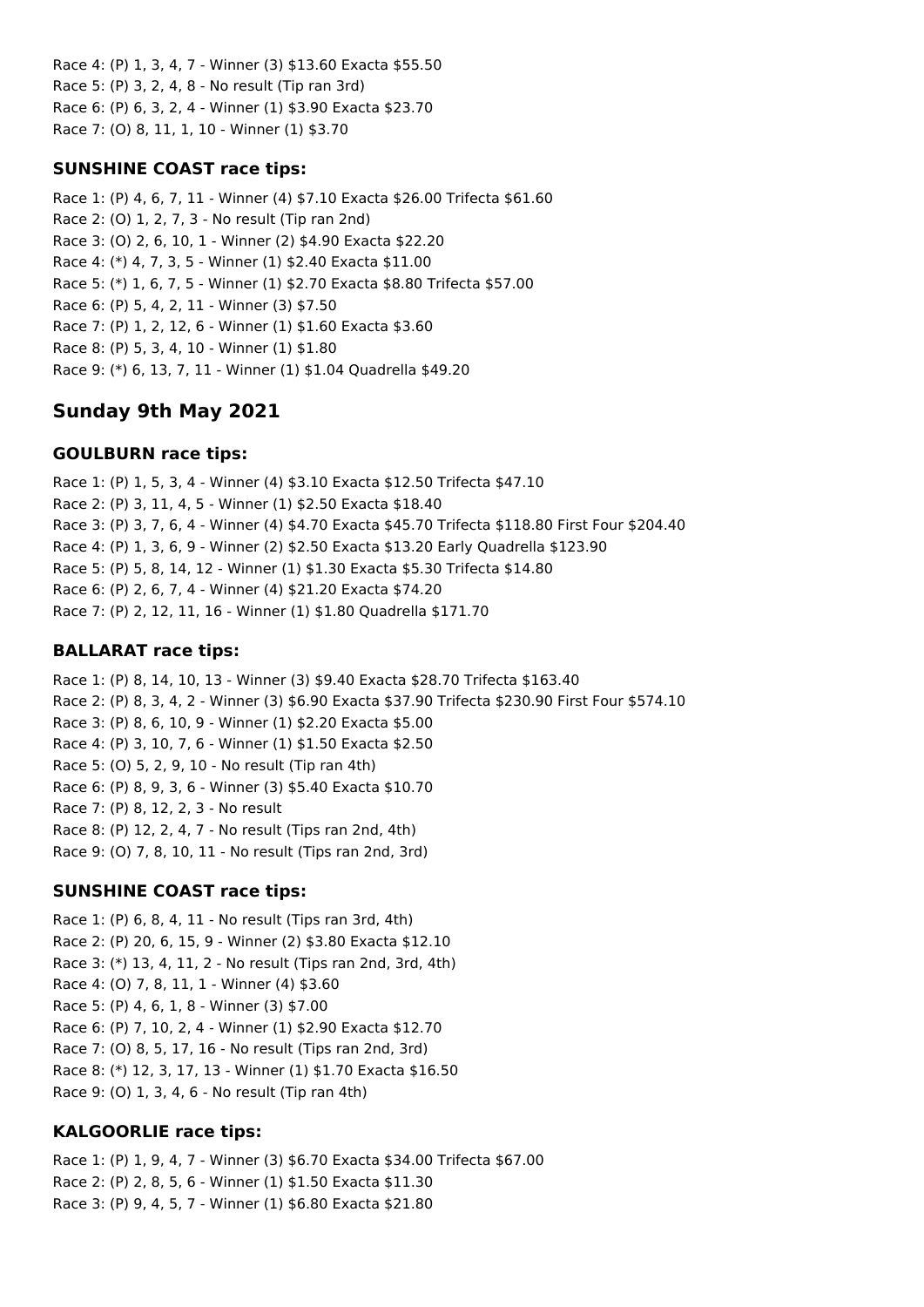Race 4: (P) 1, 4, 9, 2 - Winner (1) \$2.30 Exacta \$16.60 Trifecta \$41.10 First Four \$134.20 Early Quadrella \$444.50 Race 5: (P) 3, 7, 8, 6 - Winner (2) \$5.10 Exacta \$31.30 Race 6: (O) 1, 2, 8, 9 - No result Race 7: (O) 4, 5, 10, 7 - Winner (2) \$6.10

## **MUDGEE race tips:**

Race 1: (P) 1, 3, 9, 2 - Winner (1) \$1.90 Exacta \$5.40 Trifecta \$33.20 First Four \$77.10 Race 2: (P) 2, 8, 13, 9 - No result (Tips ran 2nd, 4th) Race 3: (O) 4, 13, 7, 1 - Winner (2) \$5.50 Race 4: (P) 3, 10, 6, 2 - Winner (1) \$6.20 Race 5: (O) 2, 8, 11, 15 - No result (Tips ran 3rd, 4th) Race 6: (O) 7, 4, 8, 11 - No result (Tips ran 2nd, 4th) Race 7: (O) 11, 7, 12, 2 - No result (Tips ran 2nd, 3rd, 4th)

## **DEVONPORT race tips:**

Race 1: (P) 4, 9, 5, 10 - Winner (2) \$2.80 Exacta \$6.30 Race 2: (P) 1, 5, 7, 2 - Winner (1) \$1.70 Exacta \$4.90 Trifecta \$16.60 Race 3: (P) 1, 2, 5, 3 - Winner (1) \$2.40 Exacta \$21.70 Trifecta \$70.10 Race 4: (P) 7, 6, 2, 3 - Winner (3) \$6.90 Exacta \$9.10 Trifecta \$42.60 Race 5: (P) 2, 3, 6, 4 - Winner (1) \$3.70 Exacta \$18.00 Trifecta \$124.30 Early Quadrella \$62.20 Race 6: (P) 6, 2, 5, 8 - Winner (4) \$14.50 Exacta \$56.40 Trifecta \$428.60 First Four \$2,305.70 Race 7: (P) 6, 4, 3, 7 - Winner (1) \$7.00 Race 8: (P) 1, 5, 7, 2 - Winner (4) \$2.80 Race 9: (O) 1, 4, 6, 7 - Winner (3) \$2.60 Quadrella \$1,209.00

# **Sunday 2nd May 2021**

## **BATHURST race tips:**

Race 1: (O) 7, 9, 4, 8 - Winner (2) \$5.90 Exacta \$13.40 Trifecta \$74.90 Race 2: (P) 4, 8, 5, 1 - No result (Tips ran 2nd, 3rd, 4th) Race 3: (P) 5, 7, 1, 8 - No result (Tips ran 2nd, 4th) Race 4: (P) 3, 13, 4, 12 - No result (Tip ran 4th) Race 5: (P) 2, 5, 10, 4 - Winner (1) \$1.50 Race 6: (P) 4, 1, 8, 3 - Winner (1) \$2.30 Exacta \$8.90 Trifecta \$46.90 Race 7: (P) 2, 5, 11, 4 - Winner (2) \$2.40 Exacta \$6.60

## **BENDIGO race tips:**

Race 1: (P) 12, 4, 3, 5 - Winner (1) \$2.00 Exacta \$12.80 Trifecta \$48.20 Race 2: (P) 6, 8, 3, 5 - Winner (2) \$3.00 Exacta \$12.80 Race 3: (P) 6, 7, 3, 8 - Winner (1) \$1.60 Exacta \$14.10 Race 4: (P) 4, 1, 7, 5 - Winner (2) \$3.90 Exacta \$8.30 Trifecta \$87.70 Early Quadrella \$75.40 Race 5: (P) 12, 7, 2, 11 - No result (Tips ran 2nd, 3rd) Race 6: (P) 5, 2, 6, 3 - No result (Tips ran 2nd, 3rd, 4th) Race 7: (O) 6, 3, 1, 9 - Winner (2) \$4.40 Exacta \$10.40 Race 8: (O) 3, 13, 6, 4 - Winner (1) \$2.40

## **NARACOORTE race tips:**

Race 1: (O) 9, 5, 10, 1 - No result (Tips ran 2nd, 3rd, 4th) Race 2: (P) 2, 7, 12, 4 - No result (Tips ran 2nd, 3rd, 4th) Race 3: (P) 3, 7, 11, 2 - No result (Tip ran 3rd) Race 4: (P) 7, 2, 5, 4 - No result (Tip ran 4th) Race 5: (P) 8, 9, 1, 10 - Winner (2) \$7.90 Exacta \$17.90 Trifecta \$65.80 Race 6: (P) 6, 3, 2, 4 - No result (Tips ran 2nd, 3rd, 4th)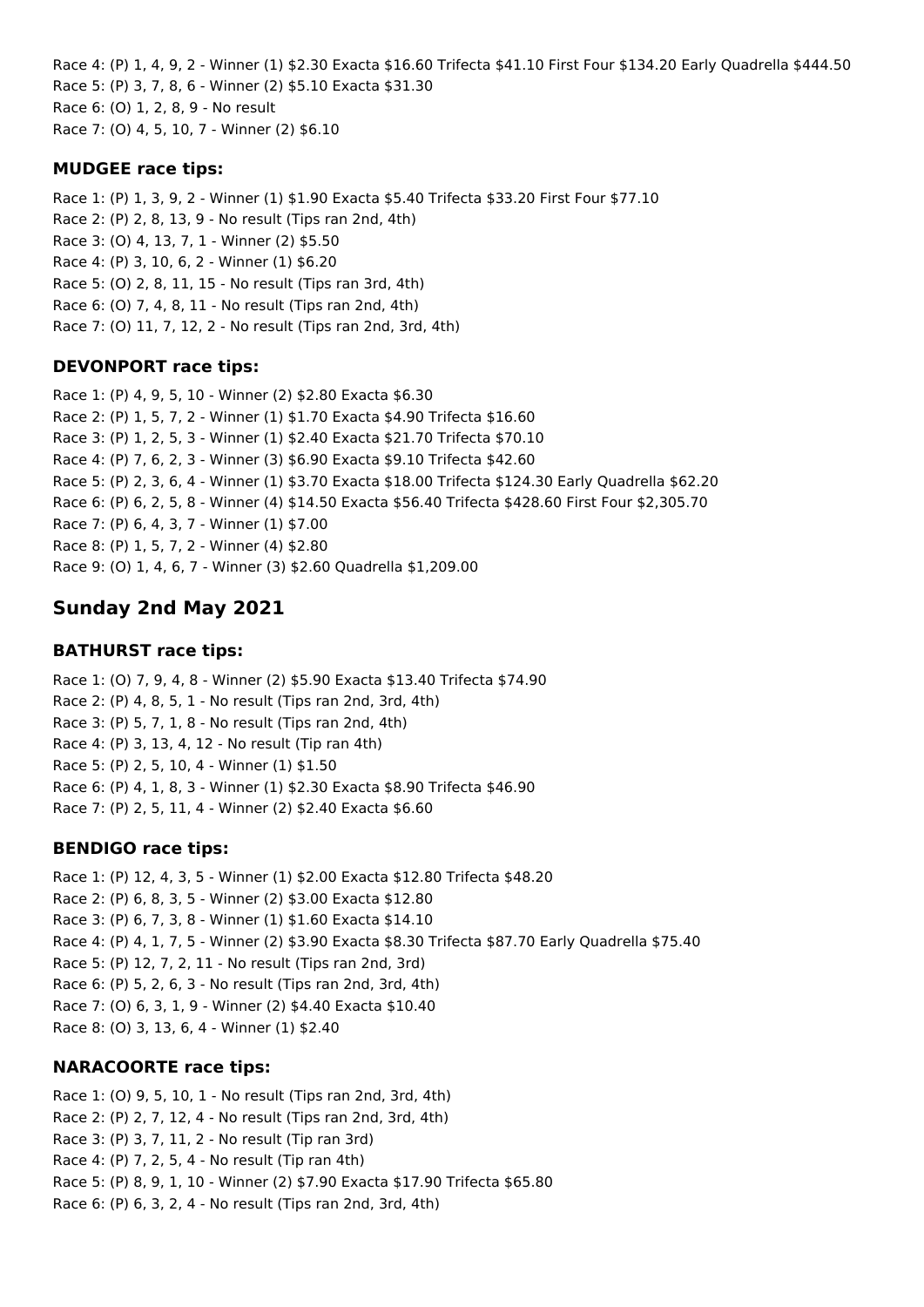Race 7: (P) 2, 3, 5, 8 - No result (Tip ran 4th) Race 8: (O) 5, 6, 7, 9 - Abandoned

### **SUNSHINE COAST race tips:**

Race 1: (P) 4, 3, 6, 7 - Abandoned Race 2: (P) 5, 12, 11, 18 - Abandoned Race 3: (P) 5, 8, 3, 2 - Abandoned Race 4: (P) 6, 9, 11, 12 - Abandoned Race 5: (P) 7, 8, 5, 4 - Abandoned Race 6: (P) 5, 13, 14, 4 - Abandoned Race 7: (P) 8, 3, 11, 7 - Abandoned

### **NORTHAM race tips:**

Race 1: (P) 10, 7, 3, 8 - Winner (1) \$1.80 Exacta \$6.70 Race 2: (O) 10, 3, 8, 11 - Winner (1) \$1.80 Race 3: (O) 7, 3, 2, 6 - Winner (1) \$2.40 Exacta \$42.60 Trifecta \$212.80 Race 4: (P) 2, 3, 7, 9 - Winner (1) \$2.90 Race 5: (P) 4, 8, 7, 9 - No result (Tips ran 3rd, 4th) Race 6: (P) 5, 1, 10, 4 - No result (Tip ran 3rd) Race 7: (P) 1, 3, 9, 4 - Winner (2) \$4.00 Exacta \$27.10 Trifecta \$110.80 Race 8: (P) 7, 1, 3, 6 - Winner (4) \$14.80 Exacta \$119.60 Race 9: (O) 2, 7, 9, 1 - Winner (4) \$7.50 Exacta \$49.60 Trifecta \$107.80

### **BAIRNSDALE race tips:**

Race 1: (P) 7, 4, 3, 1 - Winner (4) \$18.90 Exacta \$58.30 Race 2: (P) 8, 10, 11, 7 - Winner (4) \$6.20 Exacta \$17.00 Race 3: (P) 9, 8, 4, 5 - Winner (3) \$6.20 Exacta \$25.70 Trifecta \$66.20 First Four \$125.90 Race 4: (P) 3, 4, 7, 9 - Winner (1) \$2.70 Early Quadrella \$2,919.90 Race 5: (P) 4, 2, 3, 10 - No result (Tip ran 2nd) Race 6: (O) 5, 8, 7, 9 - No result (Tip ran 2nd) Race 7: (O) 6, 7, 9, 5 - Winner (2) \$5.40

## **SAPPHIRE COAST race tips:**

Race 1: (P) 7, 1, 6, 9 - Winner (2) \$7.30 Race 2: (P) 3, 4, 2, 6 - Winner (1) \$3.10 Race 3: (P) 6, 7, 4, 1 - Winner (2) \$5.70 Race 4: (P) 4, 7, 2, 8 - No result (Tip ran 3rd) Race 5: (P) 10, 4, 1, 8 - No result (Tips ran 2nd, 3rd) Race 6: (O) 2, 6, 12, 4 - No result (Tips ran 2nd, 3rd) Race 7: (O) 8, 5, 4, 7 - Winner (3) \$3.30 Exacta \$17.10

## **HOBART race tips:**

Race 1: (P) 2, 1, 5, 6 - Winner (1) \$2.60 Race 2: (O) 2, 13, 12, 11 - Winner (2) \$4.50 Exacta \$43.40 Race 3: (O) 5, 17, 9, 11 - No result (Tips ran 2nd, 3rd) Race 4: (\*) 1, 3, 2, 6 - Winner (1) \$1.10 Exacta \$2.30 Race 5: (P) 7, 8, 5, 3 - Winner (3) \$3.90 Exacta \$14.90 Trifecta \$106.10 Race 6: (P) 5, 2, 1, 6 - Winner (2) \$6.20 Race 7: (O) 10, 3, 13, 8 - No result (Tip ran 2nd) Race 8: (P) 3, 5, 2, 6 - Winner (4) \$2.10 Race 9: (P) 1, 4, 5, 2 - No result (Tips ran 3rd, 4th)

## **ALICE SPRINGS race tips:**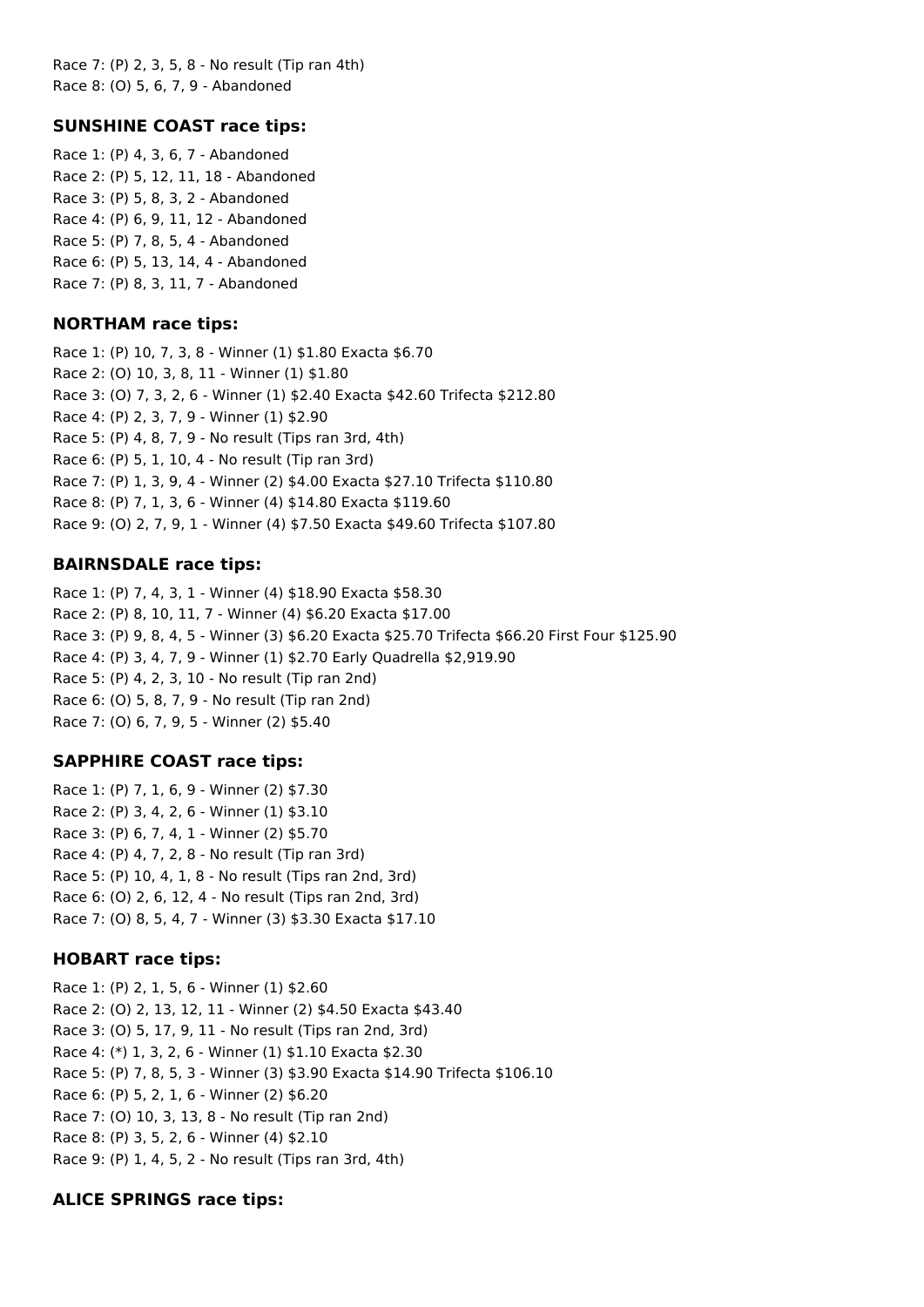Race 1: (P) 4, 2, 1, 5 - Winner (2) \$2.20 Exacta \$4.00 Trifecta \$17.00 Race 2: (O) 6, 10, 11, 3 - No result (Tip ran 3rd) Race 3: (O) 2, 6, 10, 3 - No result (Tips ran 2nd, 3rd, 4th) Race 4: (P) 6, 3, 4, 5 - Winner (3) \$5.10 Exacta \$54.40 Trifecta \$129.80 First Four \$271.40 Race 5: (P) 5, 1, 3, 6 - No result (Tips ran 2nd, 3rd, 4th) Race 6: (O) 1, 5, 4, 9 - No result Race 7: (P) 4, 2, 6, 8 - Winner (1) \$2.50 Race 8: (P) 3, 5, 6, 1 - No result (Tips ran 2nd, 4th)

Race 9: (P) 4, 1, 7, 2 - No result (Tip ran 2nd)

## **Sunday 25th April 2021**

### **RANDWICK Kensington race tips:**

Race 1: (P) 6, 5, 4, 3 - Winner (1) \$2.40 Exacta \$12.40 Trifecta \$57.70 Race 2: (P) 2, 1, 4, 9 - Winner (1) \$3.00 Race 3: (P) 5, 8, 9, 2 - Winner (3) \$3.20 Exacta \$10.70 Race 4: (O) 6, 4, 2, 10 - No result (Tips ran 2nd, 3rd) Race 5: (P) 11, 4, 3, 12 - No result (Tip ran 2nd) Race 6: (P) 2, 8, 9, 10 - Winner (1) \$2.50 Exacta \$8.40 Race 7: (\*) 8, 11, 6, 9 - Winner (3) \$3.30 Exacta \$12.60 Trifecta \$32.80

## **FLEMINGTON race tips:**

Race 1: (\*) 1, 6, 4, 3 - Winner (3) \$5.40 Exacta \$24.30 Race 2: (\*) 1, 5, 2, 7 - Winner (2) \$6.00 Race 3: (P) 5, 3, 1, 2 - Winner (1) \$2.70 Exacta \$17.20 Trifecta \$31.30 Race 4: (P) 4, 2, 7, 13 - Winner (1) \$5.70 Early Quadrella \$398.00 Race 5: (O) 1, 10, 8, 7 - Winner (4) \$13.00 Race 6: (P) 3, 1, 2, 7 - Winner (1) \$3.40 Exacta \$16.10 Trifecta \$49.70 Race 7: (O) 9, 8, 7, 11 - Winner (2) \$7.90 Exacta \$40.20 Race 8: (O) 5, 6, 2, 3 - No result (Tips ran 2nd, 3rd)

## **GAWLER race tips:**

Race 1: (P) 11, 5, 14, 13 - Winner (1) \$2.20 Race 2: (P) 11, 6, 7, 4 - Winner (1) \$2.10 Race 3: (P) 6, 2, 3, 7 - Winner (2) \$4.70 Race 4: (O) 3, 1, 6, 8 - Winner (2) \$7.70 Exacta \$20.70 Early Quadrella \$212.50 Race 5: (O) 2, 8, 6, 4 - No result (Tips ran 3rd, 4th) Race 6: (O) 9, 4, 2, 11 - No result Race 7: (P) 7, 6, 10, 11 - Winner (3) \$8.90

## **SUNSHINE COAST race tips:**

Race 1: (P) 5, 4, 6, 7 - No result (Tips ran 2nd, 3rd) Race 2: (P) 1, 5, 7, 2 - Winner (3) \$5.40 Race 3: (P) 7, 3, 4, 10 - Winner (2) \$3.60 Exacta \$12.30 Race 4: (P) 2, 3, 11, 6 - No result (Tips ran 2nd, 3rd) Race 5: (P) 3, 1, 6, 4 - Winner (2) \$3.80 Exacta \$23.40 Race 6: (O) 1, 9, 3, 2 - Winner (4) \$7.50 Race 7: (\*) 6, 4, 1, 12 - No result (Tips ran 2nd, 3rd, 4th) Race 8: (P) 6, 13, 9, 4 - Winner (3) \$12.10 Race 9: (O) 3, 12, 17, 6 - No result (Tip ran 2nd)

## **PINJARRA race tips:**

Race 1: (P) 5, 7, 8, 1 - Winner (2) \$3.60 Exacta \$5.90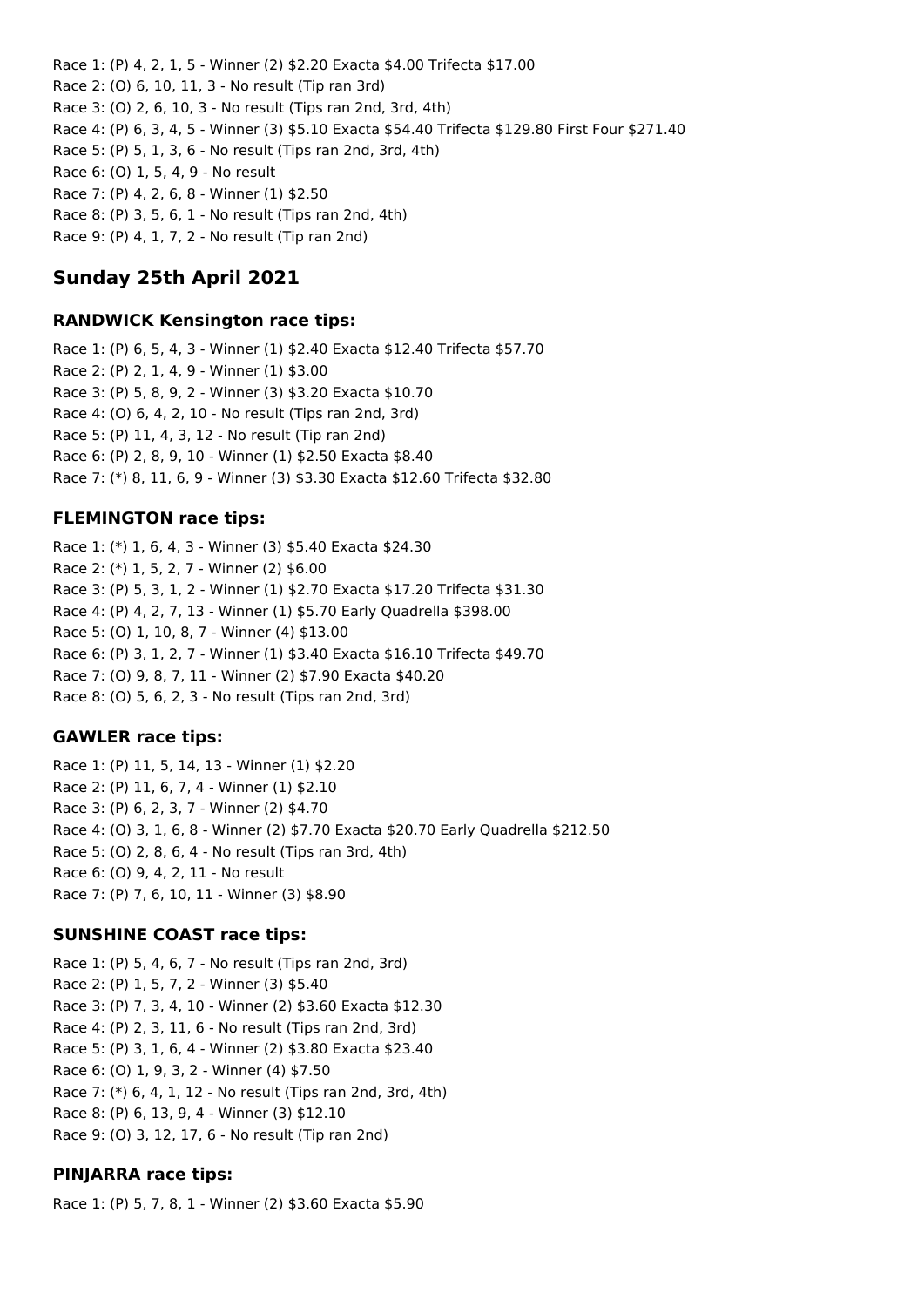Race 2: (O) 11, 10, 9, 7 - No result (Tip ran 2nd) Race 3: (P) 7, 3, 1, 5 - No result (Tip ran 2nd) Race 4: (P) 4, 9, 8, 2 - Winner (3) \$3.00 Exacta \$15.60 Trifecta \$39.40 First Four \$68.40 Race 5: (O) 12, 1, 13, 10 - Winner (1) \$4.00 Race 6: (P) 1, 4, 3, 6 - Winner (4) \$10.60 Race 7: (P) 7, 9, 10, 8 - No result (Tips ran 2nd, 3rd) Race 8: (O) 4, 6, 12, 8 - Winner (3) \$6.10 Exacta \$26.40 Trifecta \$183.50

### **MOE race tips:**

Race 1: (P) 3, 5, 7, 1 - Winner (2) \$2.00 Exacta \$3.80 Trifecta \$10.50 First Four \$20.10 Race 2: (P) 8, 3, 7, 2 - Winner (1) \$3.10 Exacta \$24.00 Race 3: (P) 9, 6, 2, 4 - Winner (2) \$2.40 Exacta \$4.30 Trifecta \$109.90 Race 4: (P) 3, 5, 9, 2 - Winner (3) \$5.00 Early Quadrella \$89.00 Race 5: (O) 8, 4, 1, 3 - No result (Tips ran 3rd, 4th) Race 6: (O) 6, 1, 8, 3 - Winner (2) \$4.20 Exacta \$49.20 Race 7: (O) 9, 7, 12, 14 - Winner (1) \$3.10 Exacta \$11.60

## **GOSFORD race tips:**

Race 1: (\*) 1, 4, 6, 7 - Winner (3) \$6.50 Exacta \$19.20 Trifecta \$28.30 First Four \$41.80 Race 2: (P) 7, 5, 4, 3 - Winner (3) \$1.70 Exacta \$6.80 Race 3: (P) 2, 3, 7, 13 - Winner (1) \$5.40 Exacta \$20.10 Race 4: (P) 3, 1, 4, 5 - Winner (1) \$9.10 Early Quadrella \$1,283.40 Race 5: (P) 3, 5, 2, 6 - Winner (3) \$7.60 Exacta \$20.40 Trifecta \$70.60 Race 6: (O) 6, 9, 8, 1 - Winner (1) \$3.10 Race 7: (P) 7, 1, 4, 8 - No result (Tips ran 2nd, 4th)

## **DEVONPORT race tips:**

Race 1: (\*) 1, 2, 3, 4 - Winner (1) \$1.80 Exacta \$3.80 Trifecta \$23.80 Race 2: (O) 7, 4, 17, 2 - Winner (1) \$4.70 Exacta \$41.50 Race 3: (O) 6, 1, 5, 2 - Winner (4) \$5.20 Race 4: (P) 2, 6, 3, 7 - Winner (2) \$3.10 Early Quadrella \$473.70 Race 5: (P) 1, 4, 2, 5 - No result (Tips ran 3rd, 4th) Race 6: (P) 2, 4, 9, 7 - No result (Tips ran 2nd, 3rd, 4th) Race 7: (P) 1, 2, 7, 3 - No result (Tip ran 3rd) Race 8: (P) 5, 2, 6, 4 - Winner (1) \$3.00

### **BEAUDESERT race tips:**

Race 1: (O) 6, 2, 5, 8 - Winner (1) \$2.70 Exacta \$21.00 Trifecta \$141.70 Race 2: (P) 8, 4, 2, 5 - No result (Tips ran 2nd, 4th) Race 3: (O) 6, 9, 11, 4 - Winner (3) \$5.40 Exacta \$18.20 Race 4: (P) 5, 9, 6, 7 - Winner (2) \$3.40 Race 5: (P) 2, 9, 7, 1 - Winner (2) \$3.80 Race 6: (P) 2, 5, 3, 6 - Winner (3) \$8.80 Race 7: (P) 5, 8, 3, 4 - No result (Tips ran 2nd, 3rd)

## **BATHURST race tips:**

Race 1: (P) 4, 8, 7, 5 - No result (Tips ran 2nd, 3rd) Race 2: (P) 7, 8, 9, 10 - No result (Tips ran 3rd, 4th) Race 3: (P) 4, 5, 2, 3 - Winner (1) \$2.60 Exacta \$12.80 Trifecta \$54.80 First Four \$94.50 Race 4: (P) 1, 10, 12, 9 - Winner (2) \$1.50 Exacta \$4.50 Trifecta \$13.70 Race 5: (P) 1, 5, 3, 7 - Winner (4) \$7.40 Exacta \$34.50 Trifecta \$40.80 Race 6: (P) 1, 3, 2, 10 - Winner (3) \$6.70 Exacta \$20.50 Race 7: (P) 1, 6, 2, 7 - Winner (1) \$2.30 Exacta \$17.90 Quadrella \$544.30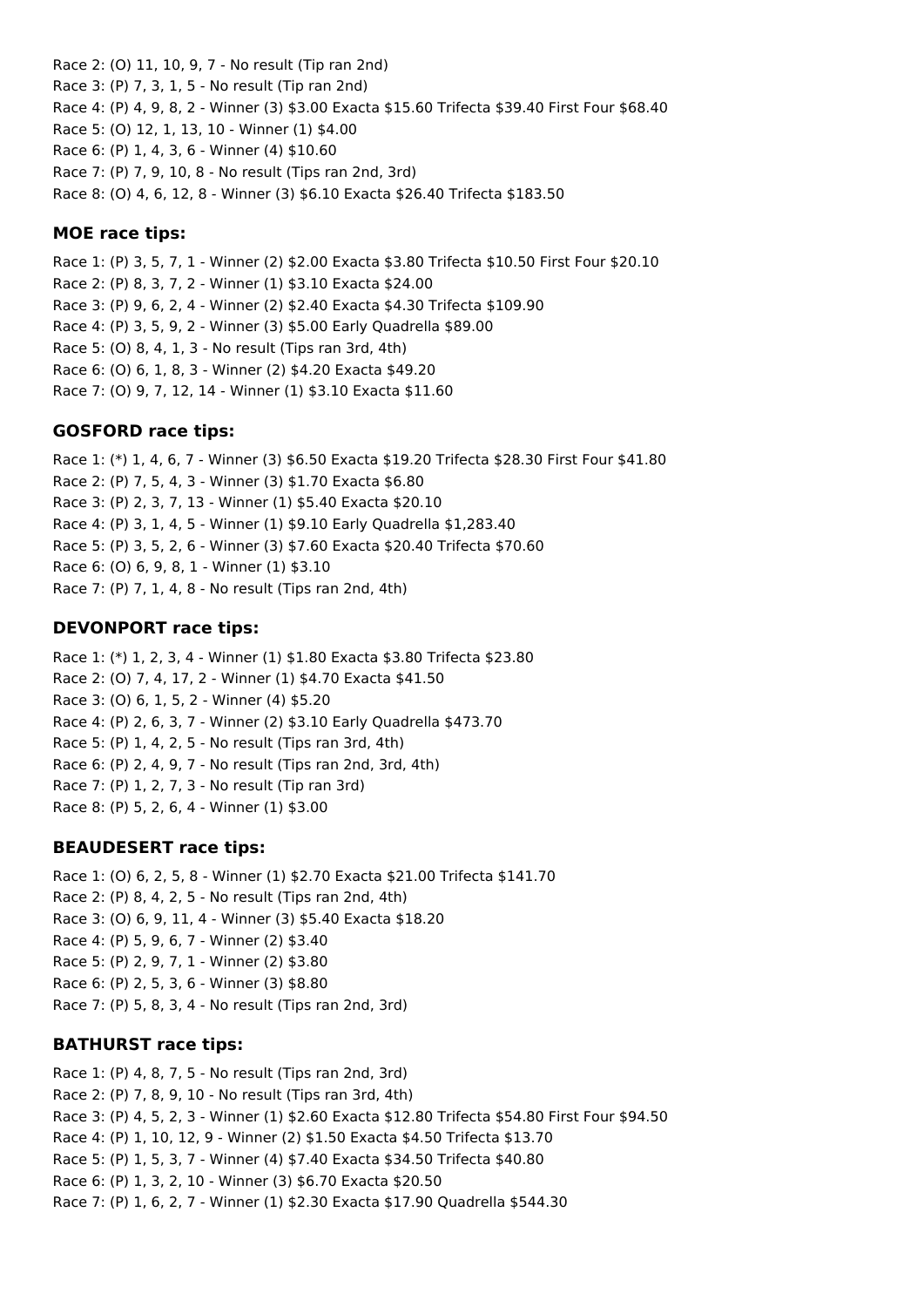### **KALGOORLIE race tips:**

Race 1: (P) 6, 2, 3, 1 - Winner (1) \$1.80 Exacta \$12.30 Trifecta \$7.10 First Four \$24.90 Race 2: (P) 4, 5, 6, 2 - Winner (3) \$8.80 Exacta \$31.80 Trifecta \$95.30 Race 3: (P) 1, 4, 5, 3 - Winner (3) \$4.30 Exacta \$9.70 Race 4: (P) 7, 4, 5, 1 - Winner (2) \$2.30 Exacta \$7.00 Early Quadrella \$537.10 Race 5: (P) 3, 4, 7, 2 - Winner (3) \$2.50 Exacta \$12.80 Race 6: (O) 8, 9, 7, 4 - Winner (1) \$2.80 Race 7: (P) 4, 8, 10, 6 - Winner (2) \$4.10 Exacta \$39.20 Quadrella \$115.90

## **ALICE SPRINGS race tips:**

Race 1: (P) 1, 6, 5, 7 - Winner (4) \$5.90 Exacta \$92.60 Trifecta \$335.40 Race 2: (P) 1, 2, 8, 5 - No result (Tips ran 2nd, 3rd) Race 3: (P) 5, 8, 9, 7 - Winner (1) \$3.30 Race 4: (P) 5, 4, 6, 2 - Winner (3) \$3.40 Exacta \$6.70 Race 5: (O) 1, 2, 6, 13 - No result (Tips ran 3rd, 4th) Race 6: (P) 3, 5, 4, 2 - Winner (1) \$3.10 Exacta \$13.20 Trifecta \$77.80 Race 7: (O) 10, 11, 12, 7 - Winner (1) \$2.50 Exacta \$18.60

# **Sunday 18th April 2021**

## **WAGGA race tips:**

Race 1: (P) 1, 8, 10, 6 - Winner (1) \$2.20 Exacta \$7.10 Race 2: (P) 1, 3, 12, 7 - Winner (1) \$3.00 Exacta \$12.20 Race 3: (P) 4, 3, 8, 1 - No result (Tip ran 3rd) Race 4: (P) 5, 7, 3, 8 - Winner (3) \$2.30 Race 5: (O) 2, 5, 9, 1 - Winner (1) \$2.00 Exacta \$12.80 Race 6: (P) 4, 8, 15, 1 - No result (Tips ran 2nd, 3rd) Race 7: (O) 7, 18, 5, 4 - Winner (1) \$4.60 Race 8: (O) 5, 6, 2, 1 - No result (Tip ran 4th)

## **TERANG race tips:**

Race 1: (O) 8, 14, 15, 2 - No result Race 2: (P) 10, 5, 8, 6 - Winner (1) \$2.00 Exacta \$5.80 Race 3: (P) 8, 11, 4, 13 - No result (Tips ran 2nd, 4th) Race 4: (P) 8, 10, 11, 5 - Winner (2) \$3.20 Exacta \$10.50 Trifecta \$36.40 Race 5: (P) 3, 11, 12, 9 - Winner (2) \$4.00 Race 6: (P) 2, 10, 9, 11 - No result (Tips ran 2nd, 3rd, 4th) Race 7: (O) 7, 3, 6, 12 - No result (Tip ran 4th) Race 8: (P) 11, 13, 7, 2 - Winner (4) \$8.50

## **STRATHALBYN race tips:**

Race 1: (P) 7, 6, 2, 1 - Winner (1) \$1.60 Exacta \$4.60 Trifecta \$10.60 Race 2: (P) 10, 2, 5, 11 - Winner (2) \$3.60 Race 3: (P) 1, 2, 3, 4 - Winner (2) \$5.00 Race 4: (O) 9, 3, 13, 4 - No result (Tips ran 2nd, 3rd) Race 5: (O) 3, 1, 9, 5 - No result (Tips ran 3rd, 4th) Race 6: (O) 13, 11, 4, 1 - Winner (1) \$6.70 Race 7: (P) 4, 5, 11, 9 - No result (Tips ran 2nd, 4th)

## **SUNSHINE COAST race tips:**

Race 1: (P) 4, 5, 2, 1 - Winner (3) \$4.60 Exacta \$5.40 Trifecta \$11.70 First Four \$16.10 Race 2: (P) 8, 3, 7, 2 - Winner (1) \$3.20 Exacta \$17.10 Trifecta \$68.00 First Four \$298.90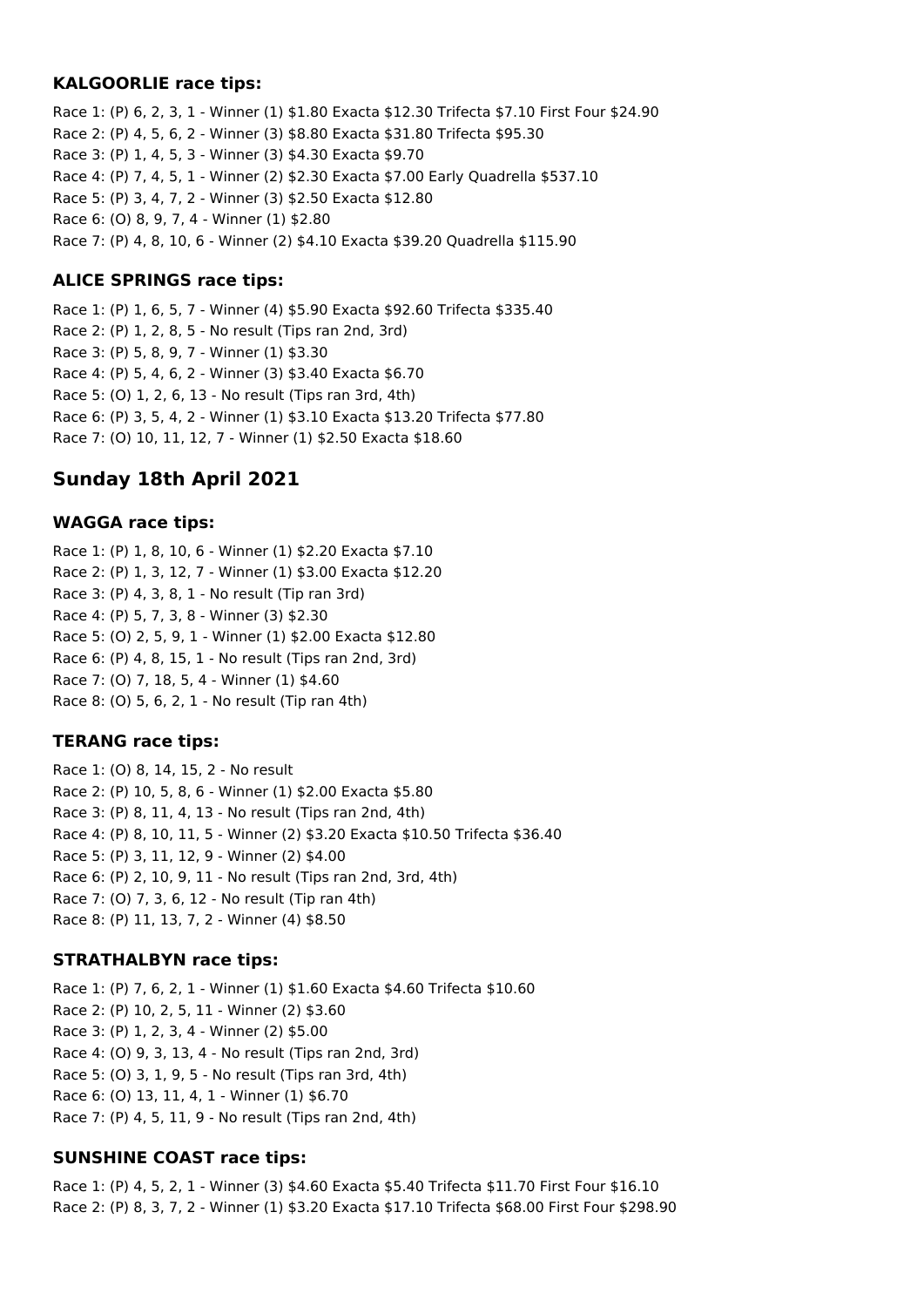Race 3: (P) 1, 2, 8, 3 - Winner (1) \$4.50 Exacta \$21.50 Race 4: (P) 2, 5, 12, 8 - Winner (1) \$2.50 Exacta \$10.50 Trifecta \$45.60 First Four \$123.60 Early Quadrella \$314.90 Race 5: (P) 4, 7, 2, 5 - Winner (2) \$3.70 Race 6: (P) 5, 4, 11, 2 - Winner (1) \$1.80 Exacta \$3.30 Trifecta \$14.70 Race 7: (P) 8, 6, 5, 2 - No result (Tip ran 2nd) Race 8: (P) 7, 17, 4, 2 - No result (Tips ran 2nd, 4th)

## **GERALDTON race tips:**

Race 1: (P) 9, 2, 6, 10 - Winner (2) \$6.90 Race 2: (O) 5, 11, 7, 9 - No result (Tip ran 3rd) Race 3: (O) 3, 2, 7, 5 - No result (Tip ran 4th) Race 4: (O) 1, 9, 7, 3 - No result (Tip ran 2nd) Race 5: (O) 11, 9, 10, 5 - Winner (2) \$2.80 Race 6: (O) 13, 12, 7, 5 - Winner (2) \$7.40 Race 7: (O) 8, 2, 7, 10 - No result (Tip ran 4th) Race 8: (O) 12, 5, 11, 2 - Winner (1) \$5.90

### **PAKENHAM race tips:**

Race 1: (P) 1, 9, 4, 5 - Winner (1) \$1.30 Exacta \$6.80 Race 2: (P) 1, 4, 2, 5 - Winner (1) \$1.50 Exacta \$3.30 Trifecta \$7.40 Race 3: (P) 1, 6, 3, 4 - No result (Tips ran 2nd, 4th) Race 4: (P) 5, 2, 3, 6 - Winner (3) \$4.40 Exacta \$25.90 Trifecta \$102.80 First Four \$276.20 Race 5: (P) 3, 2, 1, 4 - Winner (3) \$2.40 Exacta \$8.00 Trifecta \$19.40 First Four \$34.40 Race 6: (O) 2, 5, 10, 6 - Winner (2) \$5.10 Exacta \$22.10 Race 7: (P) 2, 3, 5, 4 - Winner (3) \$5.70 Exacta \$23.90 Race 8: (P) 2, 6, 11, 3 - No result (Tips ran 2nd, 3rd, 4th)

### **MUDGEE race tips:**

Race 1: (P) 1, 4, 5, 8 - Winner (1) \$1.60 Exacta \$5.10 Race 2: (O) 2, 5, 6, 3 - Winner (1) \$4.30 Exacta \$32.10 Race 3: (O) 4, 5, 7, 13 - No result (Tips ran 3rd, 4th) Race 4: (P) 2, 5, 4, 1 - Winner (3) \$3.70 Race 5: (P) 1, 12, 10, 2 - Winner (1) \$2.80 Exacta \$5.40 Trifecta \$44.80 First Four \$90.60 Race 6: (P) 3, 2, 1, 6 - Winner (1) \$1.50 Exacta \$3.70 Race 7: (O) 9, 6, 10, 5 - No result (Tip ran 3rd)

### **HOBART race tips:**

Race 1: (P) 5, 1, 6, 7 - Winner (3) \$3.30 Exacta \$12.30 Race 2: (P) 13, 3, 4, 11 - No result Race 3: (O) 5, 1, 7, 6 - No result (Tips ran 2nd, 3rd, 4th) Race 4: (O) 10, 11, 4, 3 - No result (Tip ran 2nd) Race 5: (\*) 2, 3, 4, 8 - Winner (1) \$1.04 Exacta \$12.50 Trifecta \$17.50 First Four \$24.10 Race 6: (P) 1, 2, 7, 8 - Winner (3) \$3.00 Race 7: (P) 5, 7, 9, 1 - Winner (1) \$1.60 Exacta \$12.40 Trifecta \$34.10 Race 8: (P) 7, 4, 1, 5 - No result (Tips ran 2nd, 3rd) Race 9: (P) 3, 2, 9, 8 - No result (Tips ran 2nd, 3rd)

# **Sunday 11th April 2021**

## **GUNDAGAI race tips:**

Race 1: (P) 5, 4, 8, 1 - Winner (1) \$2.10 Exacta \$8.50 Trifecta \$22.60 Race 2: (P) 9, 1, 11, 3 - Winner (1) \$2.50 Race 3: (P) 1, 10, 7, 8 - Winner (4) \$3.80 Exacta \$27.30 Trifecta \$71.30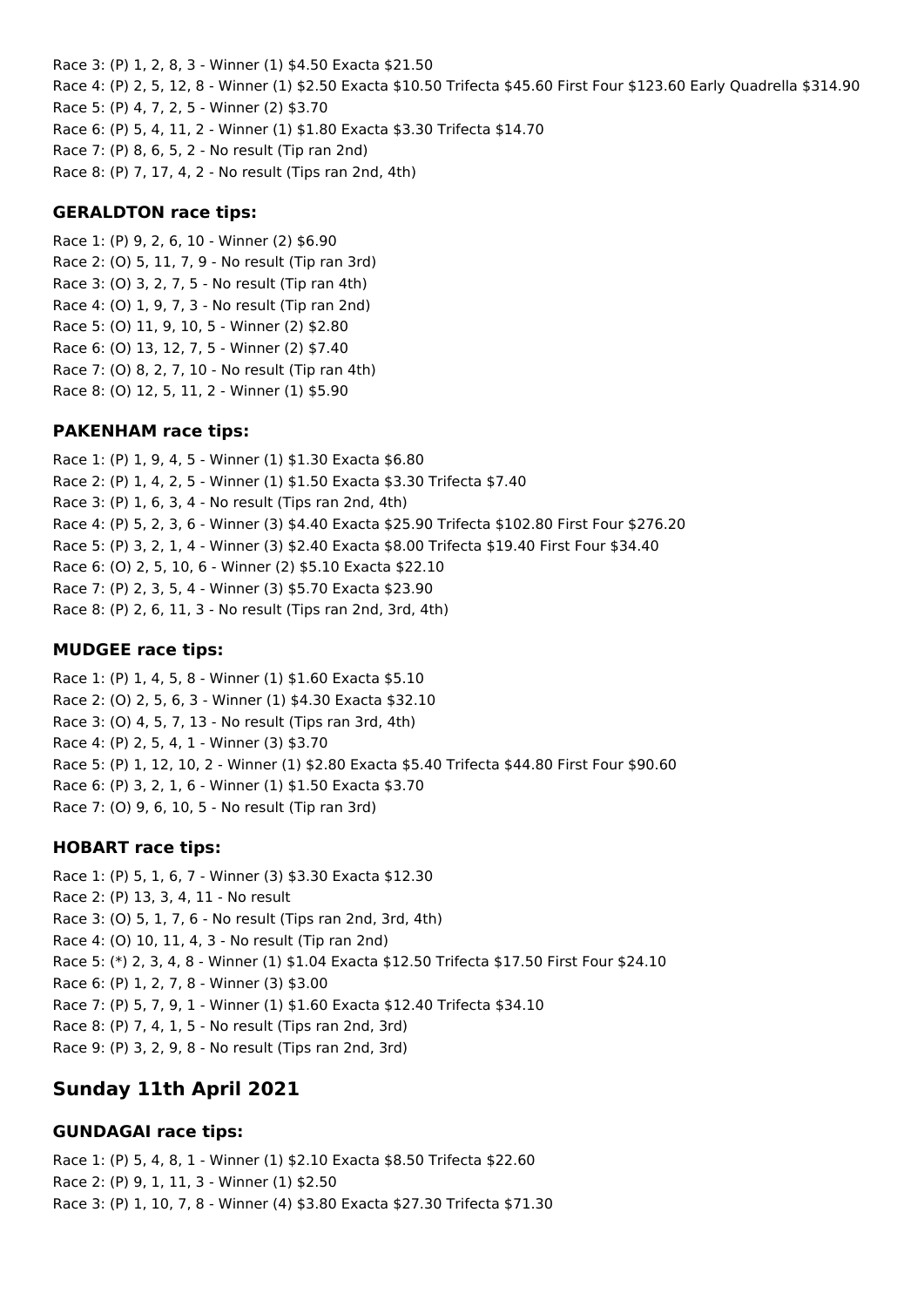Race 4: (P) 3, 2, 5, 1 - Winner (2) \$4.40 Early Quadrella \$103.00 Race 5: (P) 1, 2, 12, 3 - Winner (1) \$2.10 Exacta \$7.70 Trifecta \$40.30 First Four \$116.00 Race 6: (O) 2, 11, 10, 13 - No result Race 7: (P) 6, 12, 4, 11 - No result (Tip ran 4th) Race 8: (O) 2, 6, 3, 10 - No result (Tip ran 2nd)

### **BALLARAT race tips:**

Race 1: (P) 5, 4, 1, 3 - No result (Tips ran 2nd, 3rd, 4th) Race 2: (P) 4, 8, 10, 2 - Winner (2) \$9.60 Race 3: (P) 9, 3, 5, 8 - Winner (1) \$1.70 Exacta \$3.90 Trifecta \$12.10 First Four \$24.50 Race 4: (P) 9, 6, 14, 8 - Winner (1) \$2.30 Exacta \$10.90 Trifecta \$48.80 Race 5: (P) 2, 3, 1, 5 - Winner (2) \$4.80 Exacta \$20.30 Race 6: (O) 12, 11, 3, 9 - No result (Tips ran 3rd, 4th) Race 7: (O) 2, 5, 7, 13 - No result Race 8: (\*) 2, 1, 8, 5 - Winner (4) \$5.30 Exacta \$24.40 Trifecta \$39.50

## **PORT AUGUSTA race tips:**

Race 1: (P) 6, 7, 3, 4 - Winner (1) \$1.50 Exacta \$4.30 Race 2: (P) 2, 1, 4, 3 - Winner (2) \$2.90 Exacta \$5.60 Race 3: (P) 1, 7, 9, 4 - Winner (1) \$4.20 Race 4: (P) 1, 4, 6, 2 - Winner (2) \$3.30 Early Quadrella \$54.90 Race 5: (P) 13, 7, 6, 1 - No result (Tip ran 4th) Race 6: (O) 9, 7, 1, 4 - Winner (1) \$10.50 Race 7: (O) 1, 9, 7, 5 - No result (Tips ran 3rd, 4th)

### **SUNSHINE COAST race tips:**

Race 1: (O) 14, 2, 17, 13 - No result (Tips ran 2nd, 4th) Race 2: (P) 5, 2, 10, 8 - Winner (4) \$4.40 Exacta \$34.40 Trifecta \$78.20 First Four \$146.10 Race 3: (P) 9, 10, 13, 12 - Winner (4) \$7.40 Race 4: (P) 9, 1, 5, 3 - Winner (3) \$4.60 Exacta \$11.10 Race 5: (P) 4, 3, 1, 5 - No result (Tips ran 2nd, 3rd, 4th) Race 6: (P) 9, 1, 14, 4 - No result (Tips ran 2nd, 4th) Race 7: (O) 1, 2, 6, 5 - Winner (4) \$8.20 Race 8: (\*) 16, 13, 10, 11 - Winner (1) \$1.60 Race 9: (O) 9, 7, 8, 12 - Winner (2) \$4.80 Exacta \$16.30

## **PINJARRA race tips:**

Race 1: (P) 1, 8, 7, 2 - Winner (1) \$2.40 Race 2: (P) 1, 4, 5, 6 - No result (Tips ran 2nd, 3rd, 4th) Race 3: (O) 10, 9, 7, 8 - No result (Tip ran 2nd) Race 4: (P) 9, 7, 3, 2 - Winner (1) \$2.90 Race 5: (P) 4, 6, 10, 7 - No result (Tips ran 2nd, 3rd, 4th) Race 6: (O) 6, 4, 8, 10 - Winner (2) \$2.60 Exacta \$11.60 Race 7: (O) 3, 1, 7, 12 - No result (Tip ran 4th) Race 8: (P) 1, 2, 3, 6 - No result (Tips ran 2nd, 3rd, 4th) Race 9: (O) 1, 2, 5, 8 - No result (Tip ran 3rd)

### **HAMILTON race tips:**

Race 1: (P) 9, 4, 1, 2 - Winner (1) \$1.90 Exacta \$7.20 Trifecta \$11.70 Race 2: (P) 4, 2, 5, 1 - Winner (4) \$3.10 Exacta \$6.50 Trifecta \$24.70 First Four \$19.90 Race 3: (O) 6, 10, 9, 3 - Winner (2) \$4.80 Race 4: (O) 4, 9, 11, 2 - No result (Tip ran 4th) Race 5: (P) 3, 2, 7, 1 - Winner (1) \$2.70 Exacta \$9.50 Trifecta \$83.60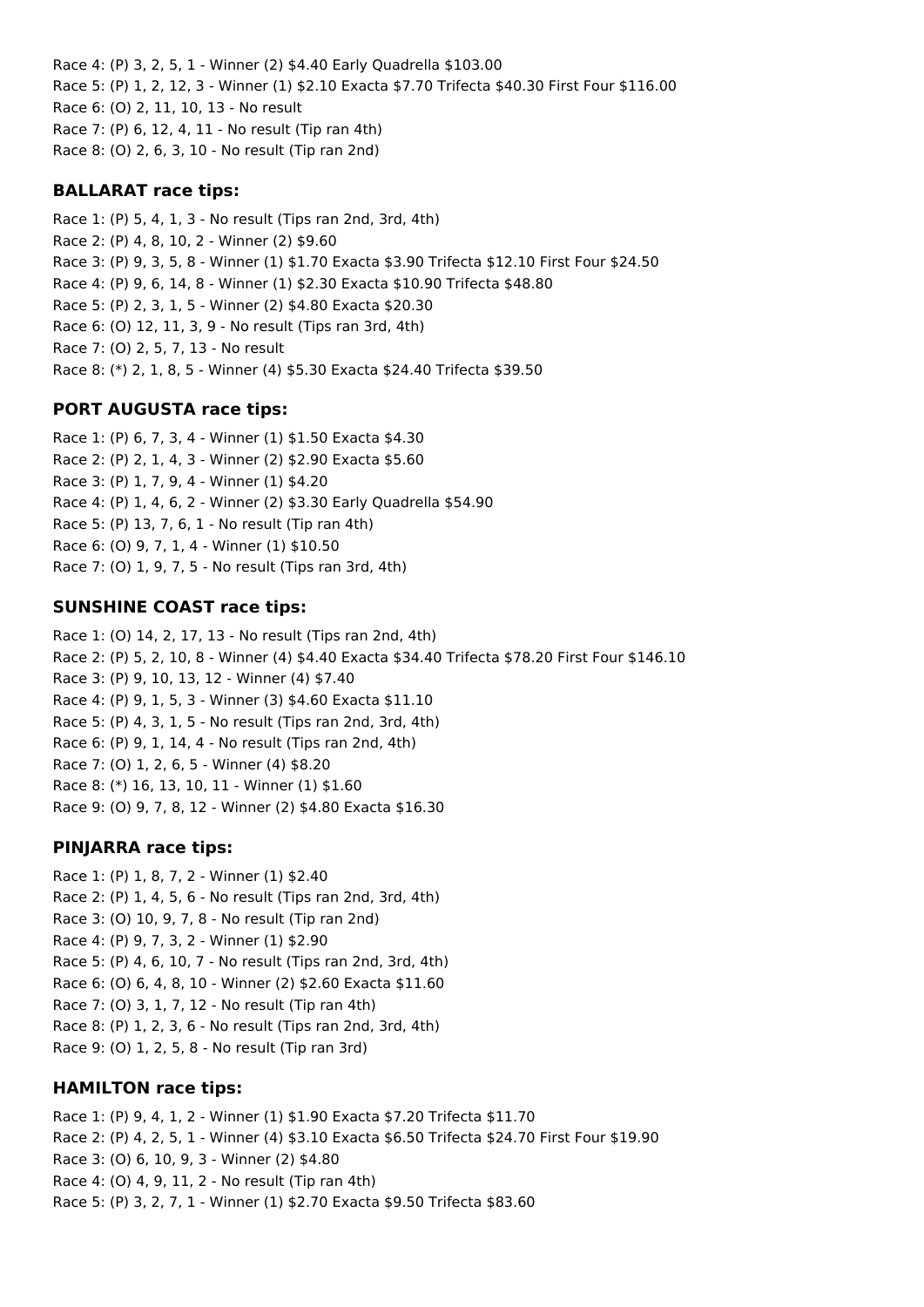Race 6: (O) 5, 6, 1, 4 - Winner (3) \$5.50 Exacta \$42.00 Trifecta \$121.30 Race 7: (P) 7, 2, 6, 5 - Winner (2) \$4.90 Exacta \$19.10 Trifecta \$68.20

## **DUBBO race tips:**

Race 1: (P) 2, 7, 6, 1 - Winner (3) \$4.80 Exacta \$12.00 Race 2: (P) 2, 1, 8, 4 - Winner (1) \$4.40 Exacta \$42.50 Race 3: (O) 5, 3, 10, 2 - Winner (3) \$3.80 Race 4: (O) 13, 9, 7, 3 - Winner (1) \$1.70 Early Quadrella \$168.70 Race 5: (O) 2, 14, 11, 5 - Winner (2) \$3.80 Race 6: (P) 1, 9, 13, 6 - Winner (1) \$1.50 Race 7: (O) 3, 2, 5, 10 - Winner (1) \$4.30 Exacta \$24.20 Trifecta \$165.00 Race 8: (O) 2, 6, 13, 12 - Winner (1) \$3.20 Exacta \$51.60 Trifecta \$231.70 Quadrella \$151.20

## **DEVONPORT race tips:**

Race 1: (P) 4, 7, 5, 2 - No result (Tips ran 2nd, 3rd, 4th) Race 2: (O) 9, 6, 1, 5 - Winner (3) \$2.80 Exacta \$9.90 Race 3: (P) 7, 4, 3, 8 - No result (Tips ran 2nd, 3rd, 4th) Race 4: (P) 1, 5, 6, 2 - No result (Tips ran 2nd, 3rd, 4th) Race 5: (P) 7, 3, 2, 4 - Winner (1) \$3.20 Race 6: (P) 2, 3, 7, 8 - Winner (1) \$3.40 Race 7: (P) 3, 5, 1, 2 - Winner (4) \$4.80 Exacta \$12.40 Trifecta \$59.50 Race 8: (P) 6, 1, 2, 4 - Winner (2) \$1.50 Exacta \$3.50 Quadrella \$73.80

# **Sunday 4th April 2021**

## **MUDGEE race tips:**

Race 1: (P) 6, 3, 1, 4 - Winner (3) \$5.90 Exacta \$16.40 Trifecta \$141.40 Race 2: (P) 5, 3, 4, 1 - No result (Tips ran 2nd, 3rd, 4th) Race 3: (P) 12, 3, 8, 4 - Winner (3) \$4.50 Exacta \$19.70 Race 4: (O) 6, 9, 3, 2 - Winner (2) \$6.40 Exacta \$29.40 Race 5: (O) 5, 16, 10, 7 - Winner (1) \$8.10 Exacta \$47.40 Race 6: (O) 9, 7, 12, 3 - No result (Tips ran 2nd, 4th) Race 7: (O) 12, 1, 3, 5 - Winner (2) \$8.60

## **STAWELL race tips:**

Race 1: (P) 2, 7, 8, 9 - Winner (3) \$6.10 Exacta \$20.80 Trifecta \$55.60 First Four \$149.20 Race 2: (O) 2, 9, 6, 4 - No result (Tips ran 2nd, 3rd) Race 3: (P) 3, 9, 12, 4 - Winner (4) \$4.40 Exacta \$28.80 Race 4: (P) 7, 1, 2, 8 - Winner (1) \$2.60 Exacta \$10.20 Trifecta \$47.40 Race 5: (P) 9, 4, 1, 5 - No result (Tip ran 3rd) Race 6: (P) 5, 7, 3, 4 - Winner (1) \$1.60 Exacta \$6.80 Trifecta \$29.90 Race 7: (O) 3, 2, 5, 4 - Winner (1) \$5.60 Exacta \$30.00 Trifecta \$123.20 Race 8: (O) 1, 9, 4, 7 - No result (Tips ran 3rd, 4th)

## **PENOLA race tips:**

Race 1: (P) 2, 1, 6, 4 - Winner (1) \$1.70 Exacta \$4.60 Trifecta \$23.70 First Four \$61.20 Race 2: (O) 3, 9, 1, 10 - Winner (1) \$4.30 Exacta \$16.40 Trifecta \$58.20 First Four \$535.90 Race 3: (P) 3, 1, 2, 6 - Winner (2) \$1.70 Exacta \$4.70 Race 4: (O) 2, 12, 4, 10 - No result (Tips ran 2nd, 3rd) Race 5: (P) 5, 6, 4, 8 - No result (Tips ran 2nd, 3rd) Race 6: (O) 2, 1, 4, 6 - Winner (4) \$9.40 Exacta \$47.70 Race 7: (O) 8, 3, 6, 1 - No result (Tips ran 2nd, 3rd, 4th) Race 8: (O) 13, 11, 6, 10 - No result (Tips ran 2nd, 3rd)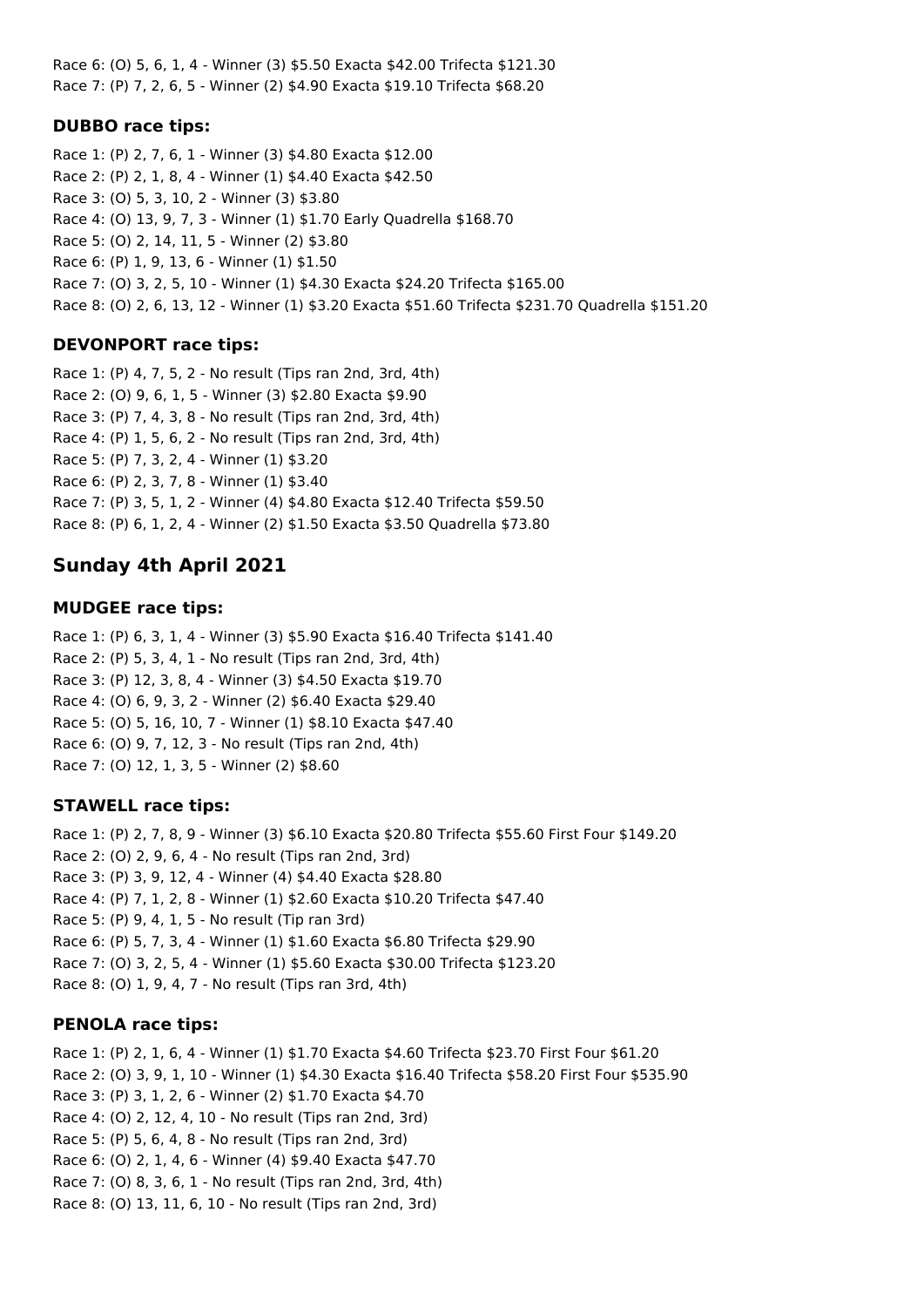### **SUNSHINE COAST race tips:**

Race 1: (P) 4, 7, 1, 8 - Winner (1) \$1.40 Exacta \$4.10 Trifecta \$19.60 Race 2: (P) 6, 1, 3, 11 - No result (Tips ran 2nd, 3rd) Race 3: (P) 3, 6, 1, 4 - No result (Tips ran 2nd, 3rd, 4th) Race 4: (P) 2, 4, 7, 1 - Winner (3) \$3.10 Race 5: (P) 10, 5, 9, 8 - Winner (3) \$4.30 Exacta \$28.00 Trifecta \$65.40 First Four \$169.30 Race 6: (P) 1, 15, 16, 19 - Abandoned Race 7: (P) 4, 8, 12, 11 - Abandoned Race 8: (P) 4, 6, 15, 19 - Abandoned

### **ALBANY race tips:**

Race 1: (P) 2, 3, 6, 8 - No result (Tips ran 2nd, 3rd, 4th) Race 2: (P) 2, 7, 1, 6 - Winner (1) \$1.30 Exacta \$25.10 Trifecta \$63.60 First Four \$165.50 Race 3: (O) 7, 2, 6, 3 - No result (Tips ran 2nd, 4th) Race 4: (P) 7, 3, 2, 5 - Winner (4) \$2.90 Exacta \$26.10 Trifecta \$122.80 First Four \$291.60 Race 5: (O) 6, 5, 7, 11 - Winner (1) \$2.00 Race 6: (O) 10, 5, 11, 4 - Winner (1) \$3.70 Exacta \$27.10 Race 7: (P) 2, 4, 1, 6 - Winner (2) \$1.60 Race 8: (O) 7, 8, 3, 9 - Winner (2) \$13.20 Quadrella \$326.40

## **MORNINGTON race tips:**

Race 1: (P) 6, 2, 7, 4 - Winner (4) \$12.10 Exacta \$44.40 Trifecta \$118.90 First Four \$144.80 Race 2: (P) 11, 4, 7, 1 - Winner (2) \$3.30 Exacta \$6.50 Trifecta \$23.10 First Four \$34.40 Race 3: (P) 8, 4, 5, 6 - Winner (1) \$2.30 Race 4: (O) 2, 8, 12, 5 - No result (Tip ran 2nd) Race 5: (O) 6, 13, 10, 11 - Winner (2) \$6.00 Exacta \$46.00 Race 6: (O) 3, 4, 7, 5 - Winner (2) \$6.20 Race 7: (O) 8, 12, 6, 11 - No result (Tip ran 2nd)

## **NOWRA race tips:**

Race 1: (O) 4, 6, 5, 3 - Winner (3) \$6.20 Race 2: (P) 6, 3, 7, 2 - Winner (3) \$5.20 Race 3: (O) 1, 3, 6, 7 - Winner (2) \$10.20 Race 4: (P) 10, 5, 14, 4 - Winner (1) \$1.60 Exacta \$6.90 Trifecta \$30.90 First Four \$108.50 Early Quadrella \$1,924.50 Race 5: (P) 1, 5, 10, 8 - Winner (1) \$1.80 Race 6: (P) 4, 10, 7, 2 - Winner (2) \$2.50 Race 7: (P) 7, 2, 11, 8 - Winner (1) \$1.70 Quadrella \$21.90

## **Sunday 28th March 2021**

## **WELLINGTON race tips:**

Race 1: (O) 7, 1, 8, 9 - No result (Tip ran 2nd) Race 2: (O) 5, 7, 6, 12 - No result (Tip ran 2nd) Race 3: (O) 7, 6, 4, 2 - Winner (3) \$13.00 Race 4: (P) 4, 2, 5, 3 - Winner (1) \$4.10 Exacta \$17.80 Race 5: (P) 1, 4, 7, 6 - No result (Tip ran 3rd) Race 6: (O) 6, 1, 5, 7 - No result (Tips ran 2nd, 4th) Race 7: (P) 1, 14, 4, 13 - Winner (4) \$3.10 Race 8: (P) 5, 8, 1, 13 - Winner (1) \$5.20 Exacta \$15.40

## **SALE race tips:**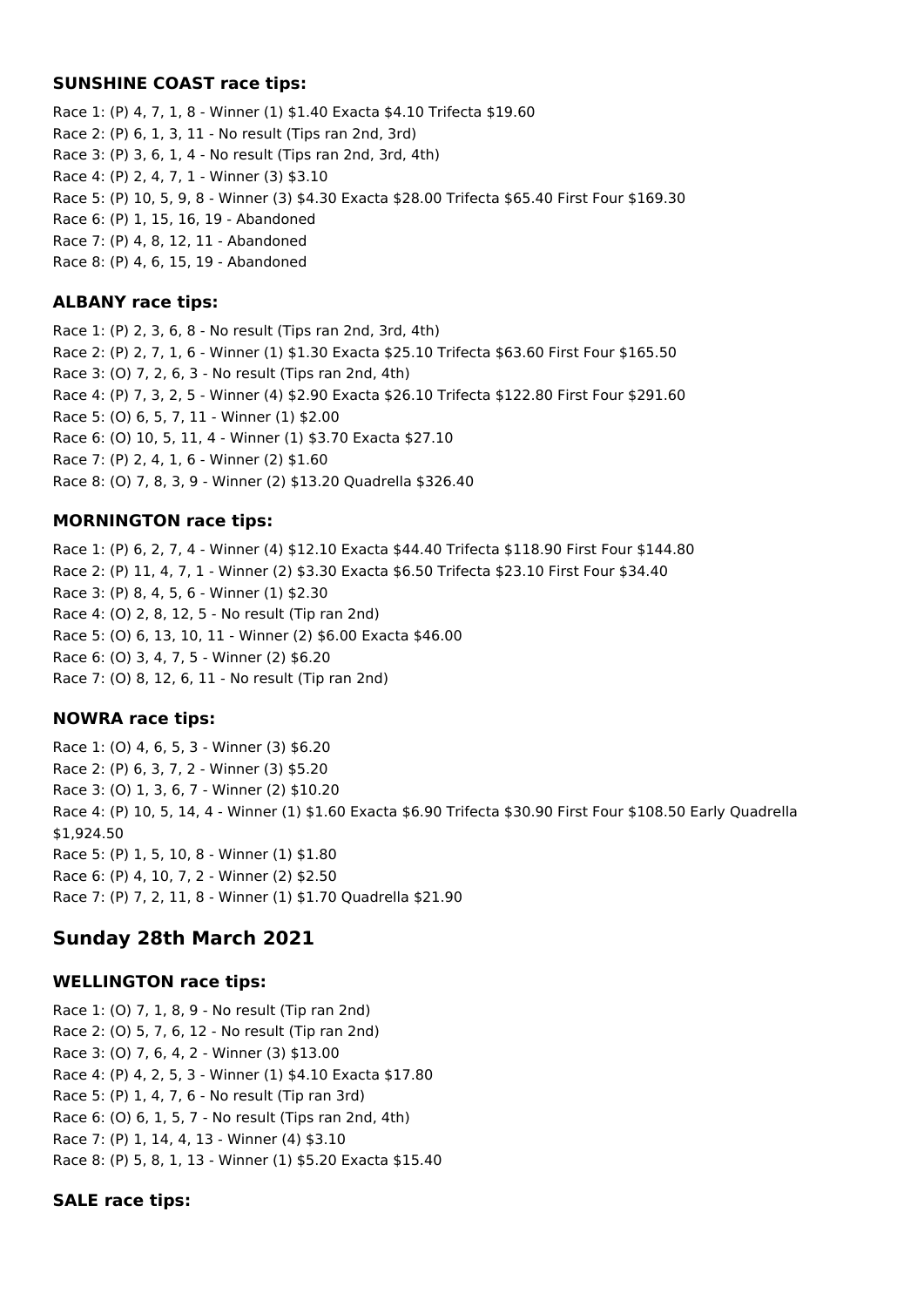Race 1: (P) 2, 6, 7, 3 - Winner (1) \$1.50 Exacta \$5.90 Trifecta \$16.80 First Four \$25.90 Race 2: (P) 4, 1, 5, 3 - Winner (1) \$1.40 Exacta \$3.10 Trifecta \$4.60 Race 3: (P) 8, 1, 5, 9 - Winner (4) \$2.10 Exacta \$10.30 Trifecta \$50.60 Race 4: (P) 8, 14, 10, 9 - Winner (1) \$2.40 Exacta \$7.10 Race 5: (P) 3, 8, 6, 7 - No result (Tips ran 2nd, 4th) Race 6: (P) 5, 2, 3, 4 - No result (Tip ran 4th) Race 7: (P) 3, 5, 4, 1 - Winner (2) \$5.10 Exacta \$28.80 Race 8: (P) 4, 2, 10, 5 - Winner (1) \$1.90 Exacta \$6.70 Trifecta \$31.00 First Four \$86.60 Race 9: (P) 2, 3, 1, 10 - Winner (1) \$3.30

### **OAKBANK race tips:**

Race 1: (P) 4, 1, 2, 3 - Winner (1) \$2.00 Exacta \$7.50 Trifecta \$19.80 First Four \$19.40 Race 2: (P) 1, 3, 2, 6 - No result (Tips ran 3rd, 4th) Race 3: (P) 1, 3, 2, 4 - No result (Tips ran 2nd, 3rd) Race 4: (P) 5, 2, 1, 7 - No result (Tips ran 2nd, 4th) Race 5: (O) 6, 5, 7, 4 - Winner (1) \$5.20 Exacta \$79.70 Trifecta \$477.80 Race 6: (P) 1, 3, 2, 9 - Winner (2) \$2.60 Exacta \$16.90 Race 7: (P) 5, 3, 10, 2 - Winner (2) \$2.70 Race 8: (O) 1, 2, 4, 3 - No result (Tip ran 3rd)

### **SUNSHINE COAST race tips:**

Race 1: (P) 3, 1, 5, 4 - Winner (3) \$2.80 Exacta \$10.60 Trifecta \$27.10 Race 2: (O) 2, 6, 8, 7 - No result (Tip ran 2nd) Race 3: (P) 5, 9, 11, 10 - Winner (3) \$3.70 Race 4: (P) 9, 11, 2, 5 - Winner (2) \$4.50 Exacta \$28.30 Race 5: (P) 7, 6, 3, 1 - Winner (4) \$2.20 Race 6: (P) 3, 8, 15, 16 - No result (Tip ran 4th) Race 7: (P) 8, 3, 1, 4 - Winner (1) \$1.70 Exacta \$8.60 Race 8: (O) 2, 5, 10, 8 - No result (Tips ran 3rd, 4th) Race 9: (O) 12, 11, 8, 17 - No result (Tips ran 2nd, 3rd)

### **GERALDTON race tips:**

Race 1: (P) 4, 3, 6, 5 - Winner (1) \$2.00 Exacta \$6.50 Trifecta \$9.60 Race 2: (P) 7, 3, 1, 4 - No result (Tips ran 2nd, 3rd) Race 3: (P) 1, 2, 3, 4 - Winner (2) \$4.30 Exacta \$9.40 Trifecta \$43.80 First Four \$87.70 Race 4: (P) 6, 1, 9, 8 - No result (Tips ran 2nd, 4th) Race 5: (O) 2, 5, 9, 12 - Winner (1) \$3.60 Race 6: (O) 2, 5, 3, 6 - Winner (4) \$5.60 Race 7: (O) 4, 2, 1, 8 - Winner (2) \$3.90

### **ARMIDALE race tips:**

Race 1: (P) 3, 4, 8, 1 - Winner (1) \$1.40 Exacta \$5.30 Trifecta \$14.60 Race 2: (P) 5, 10, 9, 11 - Winner (4) \$5.60 Exacta \$25.60 Trifecta \$106.30 First Four \$159.00 Race 3: (O) 5, 9, 6, 10 - Winner (4) \$16.10 Race 4: (O) 16, 12, 9, 5 - No result (Tips ran 2nd, 3rd) Race 5: (P) 8, 7, 4, 3 - Winner (2) \$5.50 Exacta \$30.10 Race 6: (P) 4, 2, 1, 5 - No result (Tip ran 3rd) Race 7: (O) 10, 4, 3, 5 - No result (Tips ran 2nd, 4th)

## **HOBART race tips:**

Race 1: (P) 2, 3, 6, 5 - Winner (3) \$3.30 Exacta \$6.60 Trifecta \$10.40 First Four \$33.20 Race 2: (P) 8, 9, 1, 3 - Winner (3) \$2.00 Race 3: (P) 1, 2, 5, 3 - Winner (1) \$1.80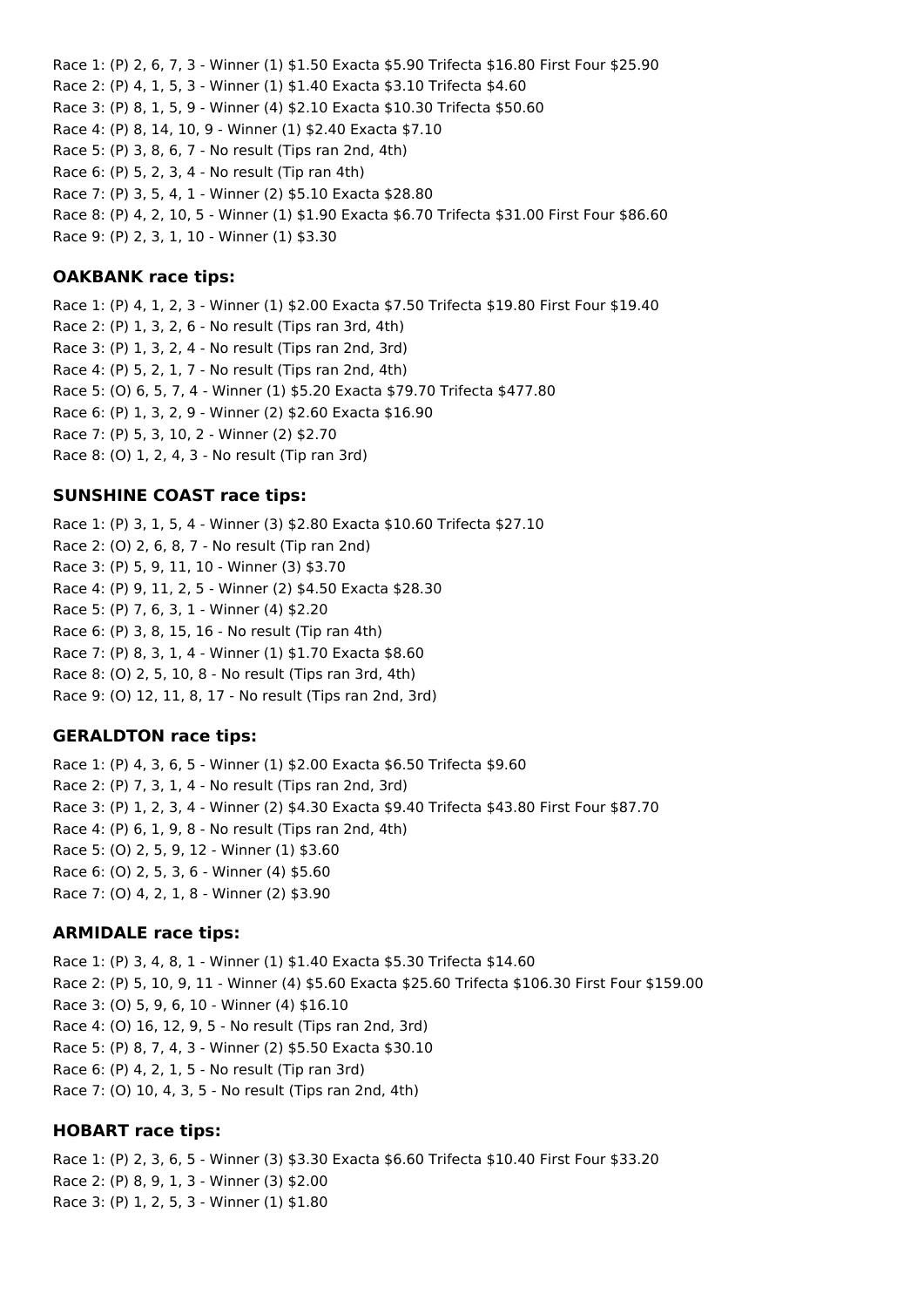Race 4: (\*) 3, 6, 5, 1 - Winner (1) \$1.10 Exacta \$3.60 Trifecta \$6.60 Early Quadrella \$17.70 Race 5: (P) 8, 12, 3, 4 - Winner (4) \$2.60 Race 6: (P) 1, 2, 4, 6 - Winner (1) \$3.00 Exacta \$2.70 Trifecta \$8.90 Race 7: (P) 5, 4, 1, 3 - No result (Tips ran 2nd, 3rd, 4th) Race 8: (P) 5, 1, 4, 7 - Winner (2) \$3.00

## **Sunday 21st March 2021**

### **MUSWELLBROOK race tips:**

Race 1: (P) 1, 2, 3, 4 - Abandoned Race 2: (P) 1, 2, 3, 4 - Abandoned Race 3: (P) 1, 2, 3, 4 - Abandoned Race 4: (P) 1, 2, 3, 4 - Abandoned Race 5: (P) 1, 2, 3, 4 - Abandoned Race 6: (P) 1, 2, 3, 4 - Abandoned Race 7: (P) 1, 2, 3, 4 - Abandoned Race 8: (P) 1, 2, 3, 4 - Abandoned

### **BAIRNSDALE race tips:**

Race 1: (O) 11, 2, 4, 8 - No result (Tips ran 3rd, 4th) Race 2: (O) 9, 7, 10, 8 - Winner (1) \$3.20 Exacta \$21.20 Race 3: (P) 14, 6, 8, 11 - Winner (1) \$1.60 Exacta \$2.50 Trifecta \$10.60 Race 4: (O) 3, 8, 6, 9 - No result (Tips ran 2nd, 3rd, 4th) Race 5: (P) 1, 3, 8, 10 - Winner (3) \$3.60 Exacta \$14.30 Race 6: (O) 14, 1, 8, 3 - No result (Tips ran 2nd, 3rd, 4th) Race 7: (P) 3, 2, 1, 7 - Winner (4) \$6.30 Race 8: (O) 2, 5, 6, 8 - Winner (1) \$5.00 Exacta \$18.00

### **BORDERTOWN race tips:**

Race 1: (P) 5, 10, 7, 2 - No result (Tip ran 3rd) Race 2: (P) 1, 3, 5, 7 - Winner (1) \$3.50 Exacta \$10.70 Race 3: (P) 7, 12, 13, 6 - No result (Tips ran 2nd, 3rd, 4th) Race 4: (P) 4, 2, 7, 3 - Winner (3) \$3.90 Exacta \$10.40 Race 5: (O) 1, 6, 3, 7 - Winner (2) \$5.20 Race 6: (O) 1, 8, 5, 12 - Winner (2) \$11.80 Race 7: (P) 10, 5, 13, 4 - Winner (3) \$4.70 Exacta \$30.50 Trifecta \$102.00 Quadrella \$1,598.20

### **SUNSHINE COAST race tips:**

Race 1: (P) 6, 2, 7, 8 - Abandoned Race 2: (P) 3, 4, 2, 8 - Abandoned Race 3: (P) 9, 1, 5, 3 - Abandoned Race 4: (P) 2, 5, 7, 1 - Abandoned Race 5: (P) 4, 7, 5, 9 - Abandoned Race 6: (P) 5, 3, 8, 1 - Abandoned Race 7: (P) 6, 7, 4, 9 - Abandoned

### **BUNBURY race tips:**

Race 1: (P) 1, 4, 7, 6 - Winner (2) \$5.30 Exacta \$12.00 Trifecta \$42.90 Race 2: (P) 7, 1, 6, 4 - Winner (2) \$5.80 Exacta \$15.80 Race 3: (P) 8, 9, 7, 5 - Winner (3) \$4.60 Race 4: (P) 2, 8, 7, 6 - Winner (3) \$3.40 Exacta \$8.10 Early Quadrella \$739.30 Race 5: (P) 3, 4, 2, 7 - No result (Tips ran 3rd, 4th) Race 6: (P) 6, 2, 4, 1 - Winner (2) \$2.50 Exacta \$8.50 Trifecta \$16.00 First Four \$45.30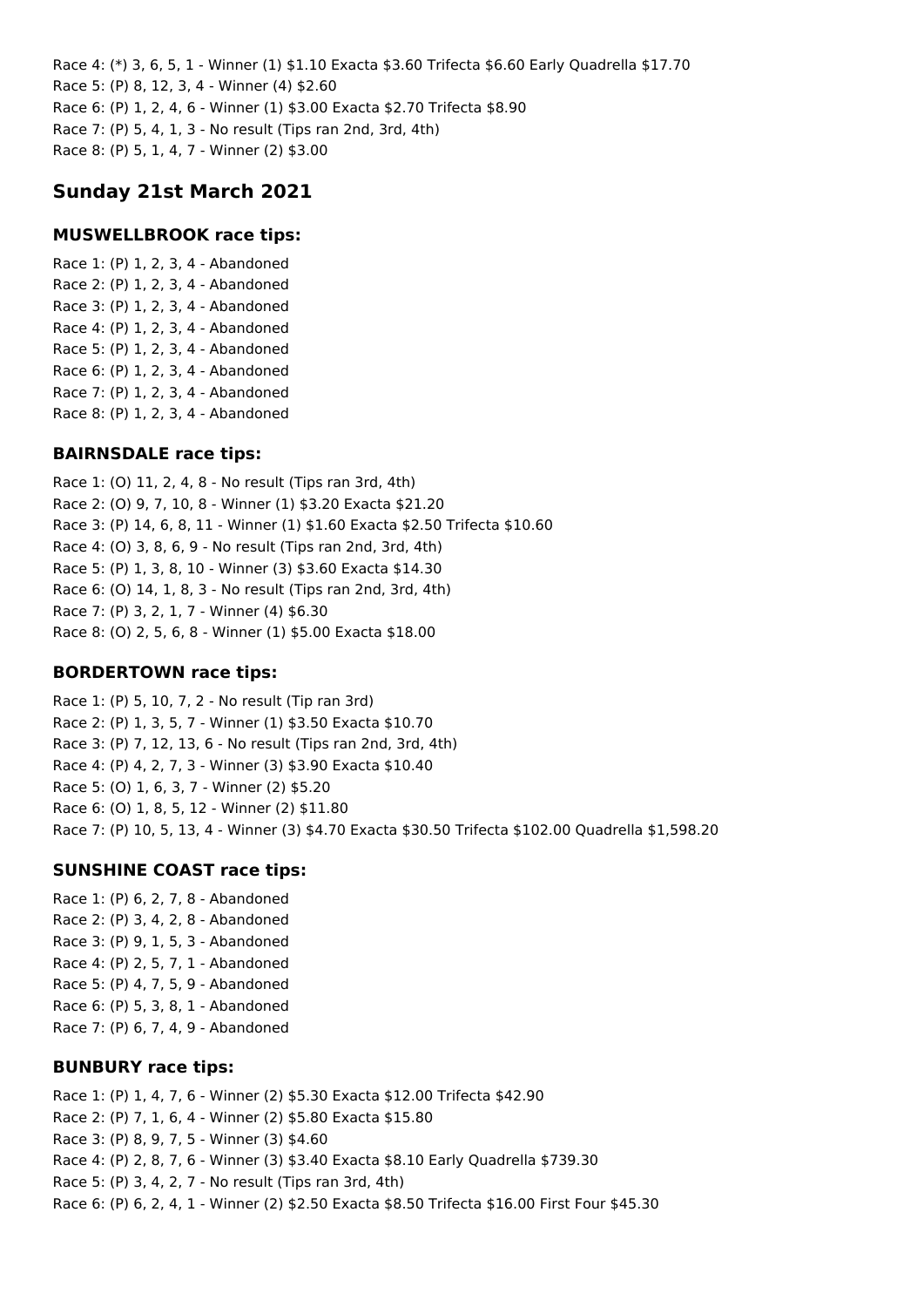Race 7: (P) 2, 1, 3, 7 - Winner (4) \$9.40 Exacta \$63.40 Trifecta \$227.90 Race 8: (O) 10, 8, 1, 3 - No result (Tip ran 2nd)

## **BALLARAT race tips:**

Race 1: (P) 3, 2, 8, 1 - Winner (2) \$3.20 Exacta \$10.60 Race 2: (O) 1, 8, 11, 5 - Winner (2) \$5.40 Exacta \$34.60 Race 3: (P) 5, 11, 3, 1 - Winner (1) \$2.60 Exacta \$13.00 Trifecta \$41.80 First Four \$244.30 Race 4: (P) 9, 8, 4, 5 - Winner (1) \$2.80 Exacta \$15.70 Race 5: (P) 9, 8, 1, 11 - Winner (1) \$3.50 Early Quadrella \$148.30 Race 6: (P) 3, 5, 7, 2 - Winner (4) \$5.00 Race 7: (P) 7, 11, 5, 1 - Winner (3) \$3.50 Exacta \$13.70 Race 8: (P) 9, 8, 7, 2 - Winner (1) \$4.20 Exacta \$15.90 Race 9: (P) 7, 9, 13, 4 - Winner (3) \$4.10 Exacta \$30.80 Quadrella \$220.80

## **ORANGE race tips:**

Race 1: (P) 8, 1, 3, 9 - Winner (1) \$1.60 Exacta \$7.70 Trifecta \$52.70 First Four \$113.40 Race 2: (O) 3, 10, 2, 1 - Winner (3) \$7.70 Race 3: (O) 3, 6, 10, 9 - No result (Tip ran 2nd) Race 4: (O) 10, 6, 17, 8 - No result Race 5: (P) 4, 6, 7, 5 - Winner (1) \$2.20 Exacta \$8.10 Trifecta \$28.20 Race 6: (O) 2, 1, 8, 5 - Winner (1) \$4.00 Exacta \$16.80 Race 7: (O) 6, 13, 11, 7 - Winner (4) \$4.60

# **Sunday 14th March 2021**

## **COONAMBLE race tips:**

Race 1: (P) 7, 9, 5, 10 - Winner (4) \$3.60 Exacta \$18.50 Race 2: (O) 3, 9, 7, 2 - Winner (1) \$3.00 Race 3: (O) 10, 12, 7, 8 - Abandoned Race 4: (O) 7, 6, 1, 13 - Abandoned Race 5: (O) 13, 8, 3, 7 - Abandoned Race 6: (P) 6, 9, 4, 10 - Abandoned Race 7: (O) 9, 3, 4, 6 - Abandoned Race 8: (P) 3, 10, 1, 2 - Abandoned Race 9: (O) 7, 1, 6, 10 - Abandoned

## **YARRA VALLEY race tips:**

Race 1: (P) 4, 8, 1, 2 - Winner (1) \$1.50 Exacta \$3.00 Race 2: (P) 5, 4, 7, 1 - Winner (1) \$4.10 Exacta \$14.50 Trifecta \$45.90 Race 3: (P) 7, 3, 1, 9 - No result (Tips ran 2nd, 3rd, 4th) Race 4: (O) 9, 8, 7, 10 - Winner (4) \$3.20 Exacta \$13.00 Race 5: (P) 7, 10, 5, 2 - No result (Tips ran 2nd, 3rd, 4th) Race 6: (P) 2, 5, 4, 1 - Winner (1) \$4.70 Exacta \$10.80 Race 7: (P) 2, 4, 10, 3 - No result (Tips ran 2nd, 4th) Race 8: (P) 5, 6, 11, 14 - No result (Tips ran 2nd, 3rd)

## **PORT LINCOLN race tips:**

Race 1: (P) 1, 2, 4, 3 - No result (Tips ran 2nd, 3rd, 4th) Race 2: (O) 1, 12, 7, 5 - Winner (4) \$2.90 Race 3: (O) 1, 6, 4, 9 - Winner (1) \$2.80 Race 4: (P) 1, 5, 3, 2 - Winner (1) \$1.90 Race 5: (P) 5, 1, 6, 9 - Winner (2) \$2.10 Early Quadrella \$29.60 Race 6: (O) 4, 7, 11, 9 - No result (Tips ran 3rd, 4th)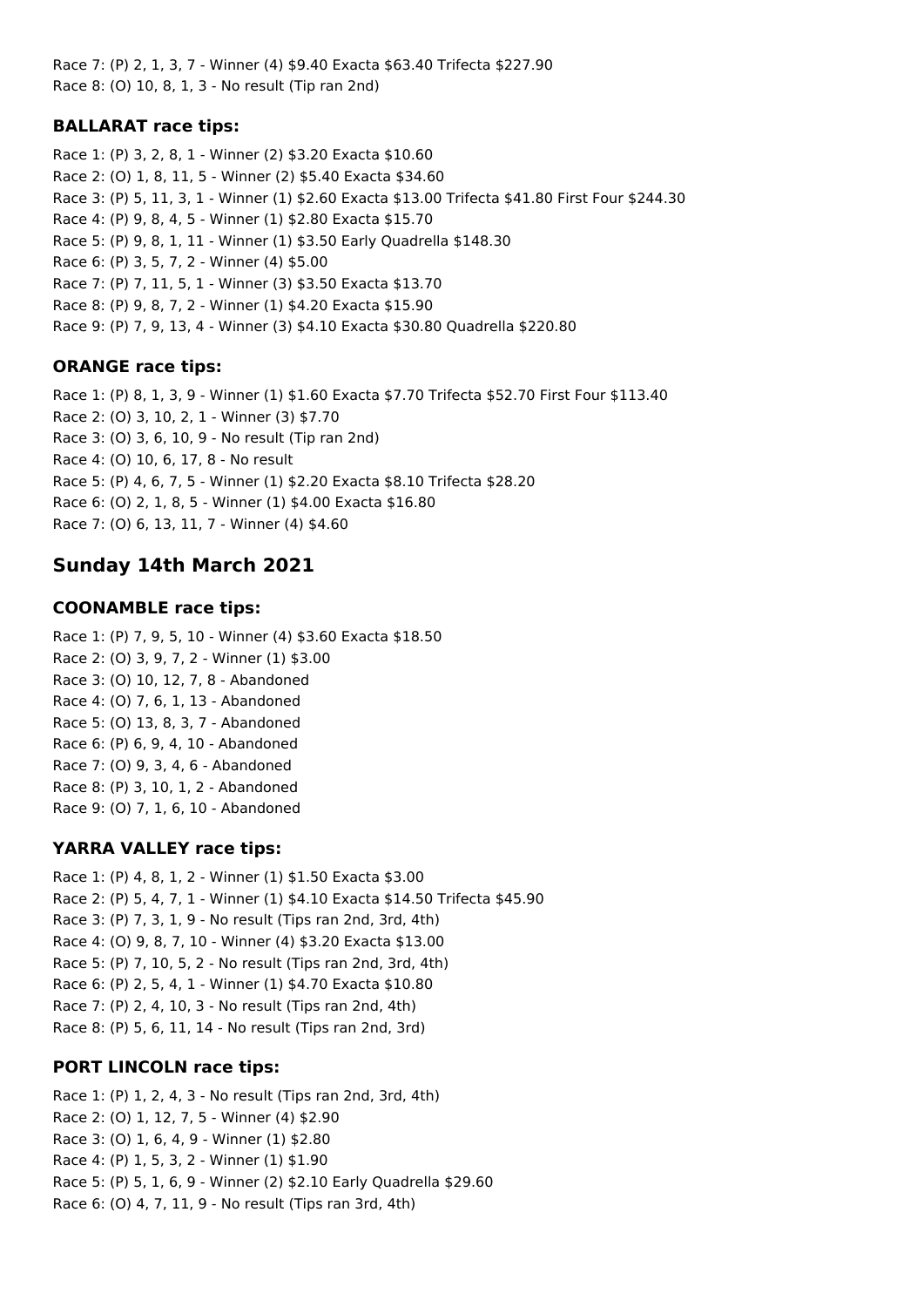Race 7: (O) 3, 5, 2, 6 - Winner (1) \$3.00 Race 8: (O) 3, 5, 9, 8 - No result (Tips ran 3rd, 4th) Race 9: (P) 8, 6, 1, 5 - No result (Tips ran 2nd, 3rd)

## **SUNSHINE COAST race tips:**

Race 1: (P) 8, 1, 5, 4 - No result (Tips ran 2nd, 4th) Race 2: (P) 5, 2, 1, 3 - Winner (3) \$9.40 Exacta \$57.30 Trifecta \$87.30 First Four \$110.50 Race 3: (P) 2, 4, 1, 3 - No result (Tips ran 2nd, 3rd) Race 4: (P) 8, 10, 6, 2 - Winner (1) \$2.50 Race 5: (O) 6, 13, 10, 16 - Winner (3) \$2.70 Race 6: (P) 5, 7, 8, 1 - Winner (3) \$4.20 Race 7: (P) 2, 5, 1, 6 - Winner (1) \$1.80 Exacta \$3.50 Quadrella \$85.50

## **MOUNT BARKER race tips:**

Race 1: (P) 7, 3, 2, 1 - No result (Tips ran 3rd, 4th) Race 2: (O) 4, 2, 10, 9 - Winner (1) \$3.20 Race 3: (P) 1, 8, 3, 2 - No result (Tips ran 2nd, 3rd, 4th) Race 4: (P) 8, 5, 1, 7 - No result (Tips ran 3rd, 4th) Race 5: (P) 2, 5, 3, 7 - Winner (1) \$2.20 Exacta \$9.60 Race 6: (O) 8, 5, 7, 9 - Winner (4) \$14.30 Exacta \$89.20 Trifecta \$550.60 Race 7: (P) 6, 5, 3, 8 - No result (Tip ran 2nd) Race 8: (O) 2, 6, 4, 3 - Winner (2) \$7.90 Exacta \$30.30 Trifecta \$156.80

## **GRAFTON race tips:**

Race 1: (P) 7, 2, 4, 5 - Winner (2) \$3.10 Exacta \$14.30 Race 2: (P) 9, 7, 3, 11 - Winner (1) \$1.40 Exacta \$2.50 Trifecta \$39.00 Race 3: (P) 3, 5, 9, 4 - Winner (4) \$8.90 Exacta \$55.80 Race 4: (P) 13, 12, 8, 15 - Winner (2) \$5.80 Exacta \$27.70 Early Quadrella \$255.50 Race 5: (P) 7, 5, 1, 4 - Winner (4) \$3.70 Exacta \$13.60 Trifecta \$57.70 Race 6: (O) 6, 2, 12, 3 - Winner (1) \$5.60 Race 7: (O) 1, 6, 9, 3 - No result (Tips ran 2nd, 3rd) Race 8: (P) 10, 1, 12, 7 - No result (Tips ran 2nd, 4th)

## **HOBART race tips:**

Race 1: (P) 1, 3, 5, 4 - Winner (1) \$2.00 Exacta \$5.00 Trifecta \$17.10 First Four \$43.10 Race 2: (P) 7, 1, 13, 5 - Winner (2) \$2.60 Exacta \$21.70 Trifecta \$83.40 First Four \$311.80 Race 3: (P) 11, 3, 7, 5 - Winner (2) \$5.10 Race 4: (P) 3, 7, 5, 1 - No result (Tip ran 3rd) Race 5: (P) 2, 4, 7, 3 - No result (Tips ran 2nd, 3rd, 4th) Race 6: (P) 5, 2, 4, 1 - Winner (1) \$2.30 Exacta \$29.30 Race 7: (P) 4, 5, 2, 3 - Winner (1) \$2.80 Exacta \$12.30 Trifecta \$36.90

## **ALICE SPRINGS race tips:**

Race 1: (P) 2, 5, 4, 1 - Abandoned Race 2: (P) 4, 1, 6, 5 - Abandoned Race 3: (P) 1, 7, 3, 2 - Abandoned Race 4: (P) 5, 4, 2, 6 - Abandoned Race 5: (P) 1, 4, 3, 2 - Abandoned Race 6: (P) 1, 7, 4, 3 - Abandoned

# **Sunday 7th March 2021**

**TAMWORTH race tips:**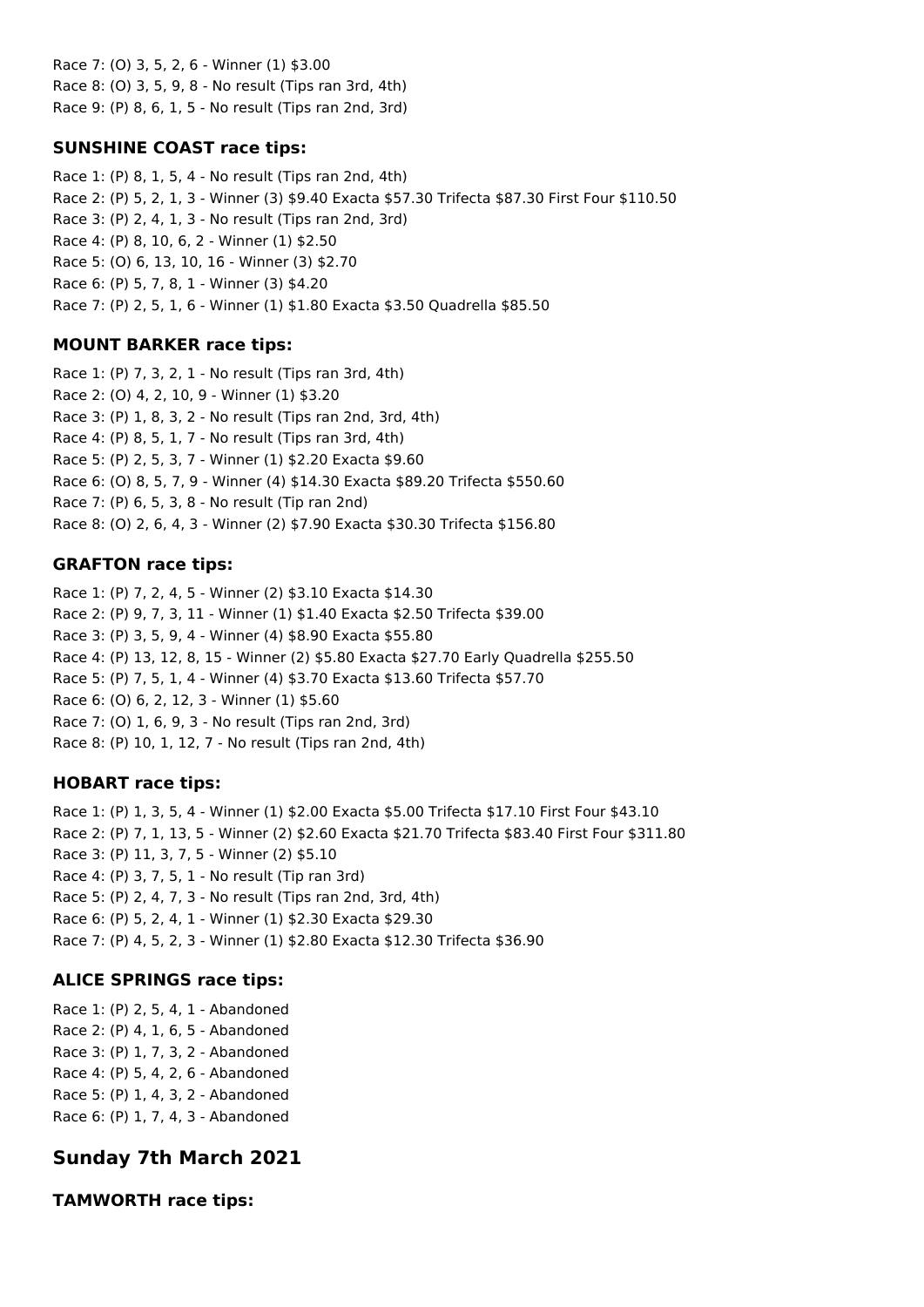Race 1: (\*) 3, 5, 8, 6 - Winner (4) \$7.00 Exacta \$49.20 Trifecta \$228.30 Race 2: (O) 4, 2, 11, 3 - No result (Tip ran 2nd) Race 3: (O) 14, 5, 7, 12 - Winner (4) \$21.40 Race 4: (O) 7, 5, 12, 8 - Winner (3) \$31.60 Race 5: (P) 13, 12, 7, 2 - No result (Tips ran 2nd, 3rd, 4th) Race 6: (O) 1, 7, 3, 5 - Winner (1) \$2.20 Exacta \$7.90 Race 7: (O) 5, 15, 14, 11 - Winner (4) \$7.70 Exacta \$38.80 Race 8: (O) 9, 14, 3, 15 - No result (Tips ran 2nd, 3rd, 4th)

### **ECHUCA race tips:**

Race 1: (P) 8, 10, 4, 6 - Winner (1) \$2.20 Exacta \$10.80 Trifecta \$36.50 First Four \$92.10 Race 2: (P) 4, 1, 13, 8 - Winner (1) \$1.40 Race 3: (P) 7, 2, 3, 6 - Winner (1) \$5.70 Exacta \$18.00 Race 4: (O) 6, 10, 5, 12 - Winner (4) \$4.80 Exacta \$18.90 Early Quadrella \$74.80 Race 5: (P) 1, 6, 5, 4 - No result (Tips ran 2nd, 3rd) Race 6: (P) 1, 3, 9, 8 - No result (Tips ran 2nd, 3rd) Race 7: (\*) 2, 1, 4, 3 - Winner (3) \$2.40 Race 8: (O) 3, 8, 6, 12 - No result (Tips ran 2nd, 4th)

## **CLARE race tips:**

Race 1: (P) 1, 3, 5, 2 - Winner (1) \$4.40 Exacta \$15.60 Race 2: (P) 4, 3, 5, 2 - Winner (1) \$2.00 Exacta \$8.10 Race 3: (P) 2, 7, 5, 6 - No result (Tips ran 3rd, 4th) Race 4: (P) 4, 10, 1, 8 - Winner (3) \$3.50 Exacta \$12.10 Trifecta \$44.00 Race 5: (P) 1, 2, 5, 4 - Winner (1) \$3.50 Exacta \$11.90 Race 6: (P) 3, 1, 6, 7 - Winner (4) \$5.10 Race 7: (O) 1, 2, 7, 3 - Winner (2) \$4.10 Quadrella \$763.00

### **SUNSHINE COAST race tips:**

Race 1: (O) 4, 12, 10, 7 - Winner (4) \$5.40 Exacta \$25.00 Trifecta \$112.60 First Four \$398.80 Race 2: (O) 3, 13, 2, 7 - Winner (1) \$3.60 Race 3: (\*) 2, 1, 4, 7 - Winner (4) \$5.70 Race 4: (P) 3, 6, 1, 2 - Winner (4) \$7.00 Exacta \$27.60 Trifecta \$115.20 First Four \$208.70 Race 5: (P) 13, 10, 17, 2 - Winner (2) \$5.00 Early Quadrella \$2,165.70 Race 6: (P) 15, 2, 9, 4 - Winner (1) \$1.60 Exacta \$7.90 Race 7: (P) 1, 11, 2, 6 - Winner (3) \$3.30 Exacta \$10.50 Trifecta \$39.90 Race 8: (P) 2, 12, 6, 3 - No result (Tips ran 2nd, 3rd) Race 9: (O) 6, 5, 8, 12 - No result

### **ASCOT race tips:**

Race 1: (P) 6, 8, 2, 5 - Winner (4) \$2.40 Exacta \$11.20 Trifecta \$56.70 First Four \$146.10 Race 2: (O) 9, 5, 3, 7 - Winner (1) \$4.50 Exacta \$26.20 Race 3: (P) 1, 3, 6, 7 - Winner (4) \$8.50 Exacta \$28.30 Trifecta \$140.30 Race 4: (O) 7, 6, 10, 4 - No result (Tip ran 3rd) Race 5: (P) 4, 5, 11, 7 - No result (Tip ran 4th) Race 6: (P) 1, 5, 6, 3 - Winner (2) \$5.00 Exacta \$18.50 Race 7: (P) 6, 2, 4, 1 - No result Race 8: (O) 4, 1, 5, 3 - Winner (2) \$3.10 Exacta \$19.90 Trifecta \$46.30

## **STONY CREEK race tips:**

Race 1: (P) 2, 9, 6, 1 - Winner (2) \$2.80 Exacta \$16.20 Race 2: (P) 6, 14, 1, 9 - Winner (3) \$7.40 Race 3: (P) 2, 3, 4, 10 - Winner (1) \$1.60 Exacta \$6.60 Trifecta \$22.60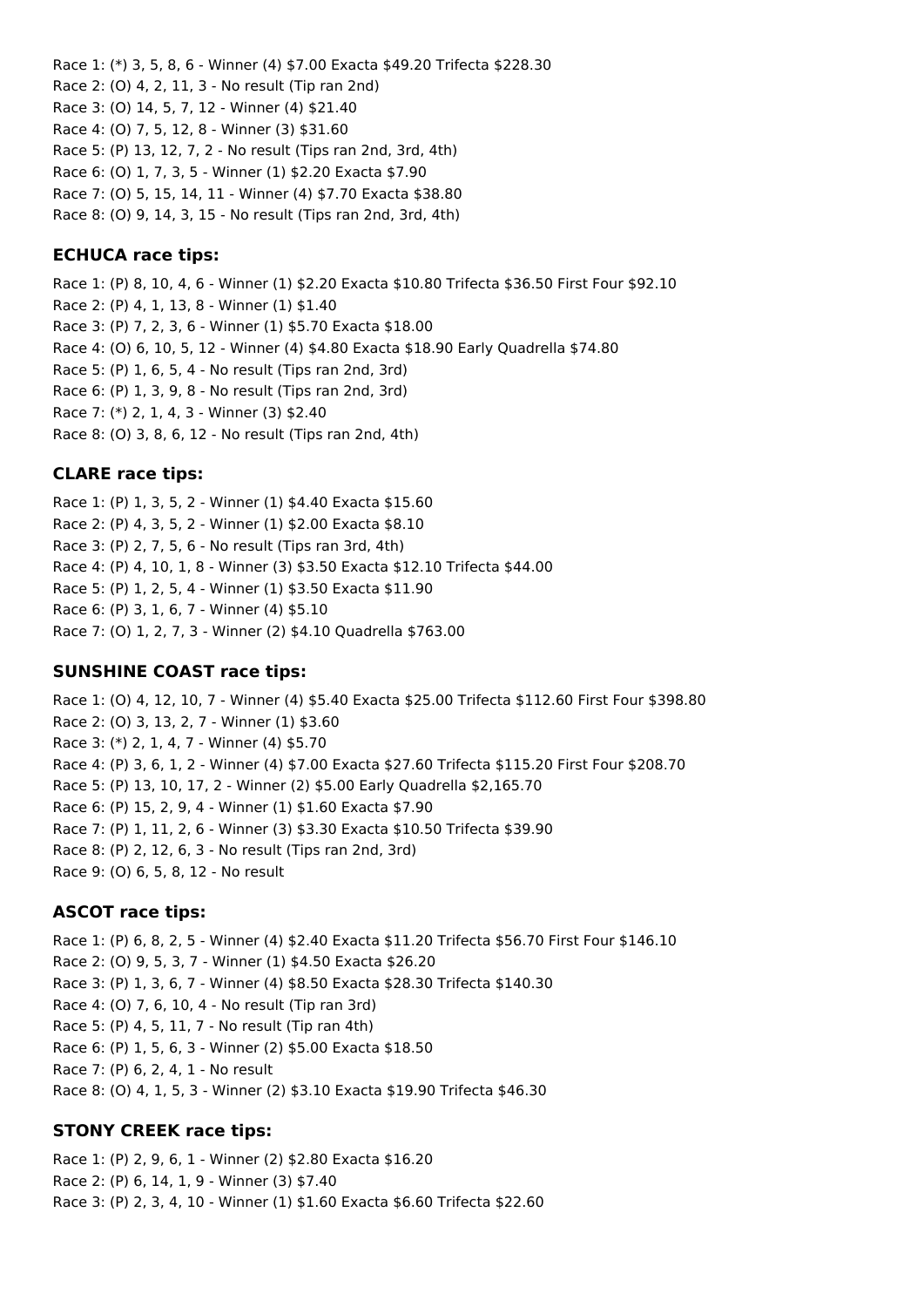Race 4: (P) 3, 7, 9, 8 - No result (Tips ran 2nd, 3rd) Race 5: (P) 1, 7, 8, 6 - Winner (1) \$2.00 Race 6: (O) 2, 10, 7, 12 - No result (Tips ran 3rd, 4th) Race 7: (P) 6, 9, 1, 3 - Winner (4) \$9.30 Race 8: (O) 7, 17, 9, 3 - Winner (4) \$7.90

### **CANBERRA race tips:**

Race 1: (P) 4, 7, 9, 6 - Winner (1) \$1.70 Race 2: (\*) 11, 4, 3, 1 - Winner (2) \$3.30 Exacta \$7.40 Race 3: (P) 10, 1, 4, 8 - Winner (3) \$4.90 Exacta \$21.00 Race 4: (P) 7, 8, 17, 10 - No result Race 5: (P) 5, 1, 3, 7 - Winner (4) \$5.90 Race 6: (P) 2, 7, 6, 3 - Winner (4) \$4.60 Exacta \$26.30 Race 7: (P) 1, 3, 15, 4 - No result (Tips ran 2nd, 3rd) Race 8: (P) 4, 3, 10, 8 - No result (Tips ran 2nd, 3rd)

# **Sunday 28th February 2021**

## **MUDGEE race tips:**

Race 1: (P) 4, 8, 1, 2 - Winner (3) \$3.10 Exacta \$22.10 Trifecta \$91.60 First Four \$187.30 Race 2: (P) 2, 6, 7, 9 - Winner (1) \$1.80 Race 3: (O) 3, 4, 9, 8 - Winner (1) \$2.50 Exacta \$8.90 Trifecta \$79.90 Race 4: (O) 3, 5, 8, 7 - Winner (1) \$2.20 Exacta \$24.10 Early Quadrella \$51.20 Race 5: (O) 4, 15, 9, 10 - Winner (1) \$2.60 Exacta \$8.00 Trifecta \$39.50 Race 6: (O) 5, 1, 6, 8 - No result (Tips ran 3rd, 4th) Race 7: (O) 10, 1, 11, 12 - Winner (1) \$5.90 Race 8: (\*) 5, 6, 12, 14 - Winner (4) \$37.90 Exacta \$429.90

## **BALLARAT race tips:**

Race 1: (P) 4, 1, 9, 6 - Winner (2) \$6.70 Exacta \$94.90 Race 2: (P) 5, 2, 4, 6 - Winner (2) \$2.40 Race 3: (P) 9, 11, 3, 2 - Winner (2) \$7.30 Exacta \$42.40 Trifecta \$227.10 Race 4: (\*) 11, 9, 7, 8 - Winner (2) \$2.70 Exacta \$5.40 Trifecta \$21.40 Early Quadrella \$874.50 Race 5: (P) 7, 8, 2, 4 - Winner (2) \$4.00 Exacta \$10.40 Race 6: (P) 9, 10, 7, 5 - Winner (1) \$1.70 Exacta \$5.00 Race 7: (P) 8, 9, 4, 2 - Winner (3) \$2.30 Exacta \$12.00 Trifecta \$26.80 Race 8: (O) 2, 7, 6, 13 - No result (Tips ran 2nd, 4th)

## **BALAKLAVA race tips:**

Race 1: (P) 7, 4, 2, 3 - Winner (1) \$2.90 Exacta \$10.10 Race 2: (P) 9, 6, 5, 7 - Winner (1) \$1.70 Exacta \$4.20 Trifecta \$20.00 First Four \$85.60 Race 3: (P) 10, 1, 13, 11 - Winner (3) \$3.30 Exacta \$13.20 Race 4: (P) 2, 5, 4, 7 - Winner (1) \$6.00 Exacta \$46.10 Early Quadrella \$173.00 Race 5: (O) 1, 6, 12, 2 - Winner (2) \$2.40 Race 6: (P) 2, 11, 10, 4 - Winner (1) \$2.00 Exacta \$9.20 Race 7: (O) 3, 1, 17, 5 - Winner (3) \$2.00 Exacta \$8.80 Trifecta \$51.50 Quadrella \$94.30

## **SUNSHINE COAST race tips:**

Race 1: (P) 10, 5, 12, 11 - Winner (1) \$4.20 Exacta \$20.60 Trifecta \$48.90 Race 2: (P) 9, 3, 8, 12 - Winner (2) \$3.10 Exacta \$8.40 Trifecta \$49.30 Race 3: (\*) 7, 1, 12, 2 - Winner (1) \$1.50 Race 4: (P) 3, 9, 6, 1 - Winner (4) \$3.70 Exacta \$16.50 Trifecta \$46.70 First Four \$81.20 Race 5: (\*) 5, 3, 4, 9 - Winner (3) \$5.70 Exacta \$27.60 Early Quadrella \$113.00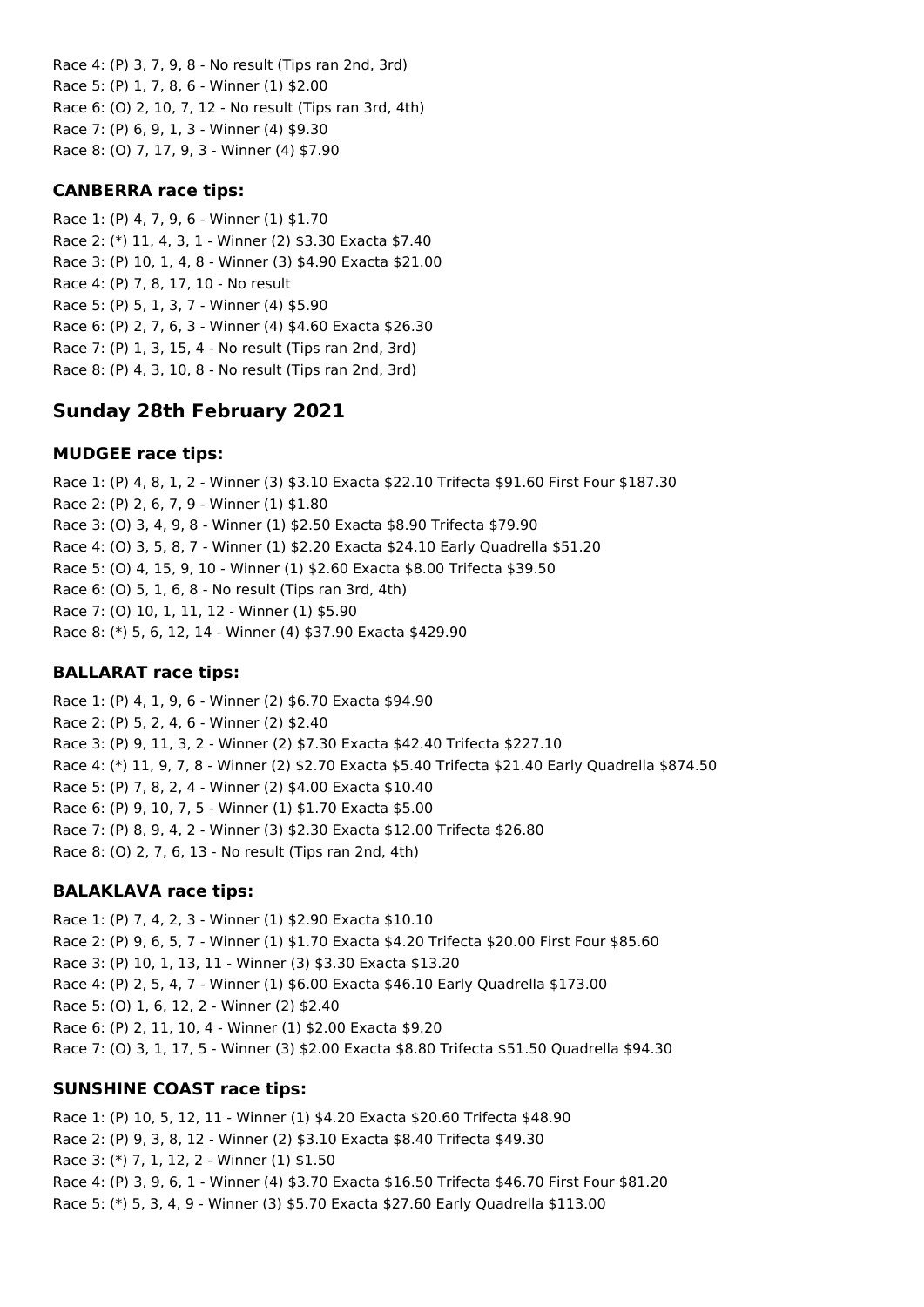Race 6: (O) 12, 9, 7, 6 - Winner (2) \$3.60 Exacta \$17.30 Trifecta \$165.80 Race 7: (\*) 1, 2, 4, 6 - Winner (4) \$4.90 Exacta \$39.50 Trifecta \$119.90 First Four \$252.40 Race 8: (O) 9, 5, 1, 4 - Winner (1) \$2.80 Exacta \$11.60 Race 9: (O) 8, 13, 16, 2 - No result (Tip ran 3rd)

## **ESPERANCE race tips:**

Race 1: (O) 5, 11, 1, 7 - Winner (1) \$2.40 Race 2: (P) 1, 3, 2, 7 - Winner (2) \$3.60 Race 3: (O) 5, 11, 1, 8 - No result (Tip ran 4th) Race 4: (O) 6, 3, 2, 4 - No result (Tips ran 2nd, 3rd, 4th) Race 5: (O) 5, 6, 1, 3 - Winner (2) \$6.90 Race 6: (P) 8, 3, 6, 5 - No result (Tips ran 2nd, 4th) Race 7: (O) 6, 12, 2, 1 - No result (Tips ran 2nd, 3rd, 4th) Race 8: (O) 6, 9, 8, 7 - Winner (4) \$11.90 Exacta \$105.70

### **COLAC race tips:**

Race 1: (P) 8, 2, 7, 10 - Winner (3) \$7.80 Race 2: (P) 5, 8, 1, 4 - Winner (3) \$1.90 Race 3: (P) 7, 1, 2, 5 - Winner (1) \$1.50 Exacta \$2.10 Trifecta \$12.80 Race 4: (O) 9, 4, 8, 10 - Winner (2) \$4.60 Exacta \$40.20 Early Quadrella \$179.90 Race 5: (P) 4, 3, 5, 2 - Winner (2) \$3.60 Exacta \$10.90 Race 6: (P) 5, 2, 1, 4 - Winner (1) \$2.50 Race 7: (P) 3, 1, 7, 2 - Winner (2) \$3.60 Exacta \$9.60 Quadrella \$221.80

### **ARMIDALE race tips:**

Race 1: (P) 1, 7, 2, 12 - Abandoned Race 2: (P) 3, 10, 11, 2 - Abandoned Race 3: (P) 13, 11, 5, 4 - Abandoned Race 4: (P) 6, 7, 9, 1 - Abandoned Race 5: (P) 7, 4, 6, 3 - Abandoned Race 6: (P) 3, 8, 1, 4 - Abandoned Race 7: (P) 11, 2, 3, 4 - Abandoned Race 8: (P) 7, 1, 2, 6 - Abandoned

# **Sunday 21st February 2021**

### **SCONE race tips:**

Race 1: (P) 3, 4, 5, 6 - No result (Tips ran 2nd, 4th) Race 2: (P) 3, 4, 1, 8 - Winner (1) \$2.80 Exacta \$8.00 Trifecta \$17.80 First Four \$68.00 Race 3: (P) 8, 1, 4, 2 - Winner (3) \$5.00 Exacta \$12.20 Trifecta \$36.40 First Four \$37.70 Race 4: (P) 12, 9, 6, 1 - Winner (2) \$8.20 Race 5: (P) 10, 8, 9, 11 - Winner (1) \$2.80 Race 6: (O) 7, 8, 1, 4 - Winner (1) \$4.80 Race 7: (P) 13, 6, 11, 3 - No result (Tip ran 3rd) Race 8: (P) 15, 5, 4, 3 - Winner (2) \$2.80 Exacta \$9.30

## **BALLARAT race tips:**

Race 1: (P) 6, 2, 4, 5 - No result (Tips ran 2nd, 3rd, 4th) Race 2: (P) 11, 3, 8, 14 - Winner (1) \$2.40 Exacta \$11.40 Race 3: (\*) 7, 12, 8, 9 - No result (Tip ran 4th) Race 4: (P) 4, 6, 10, 11 - Winner (3) \$4.90 Exacta \$19.70 Trifecta \$56.60 Race 5: (\*) 2, 5, 3, 6 - Winner (1) \$1.80 Race 6: (P) 10, 2, 8, 6 - Winner (1) \$2.30 Exacta \$16.50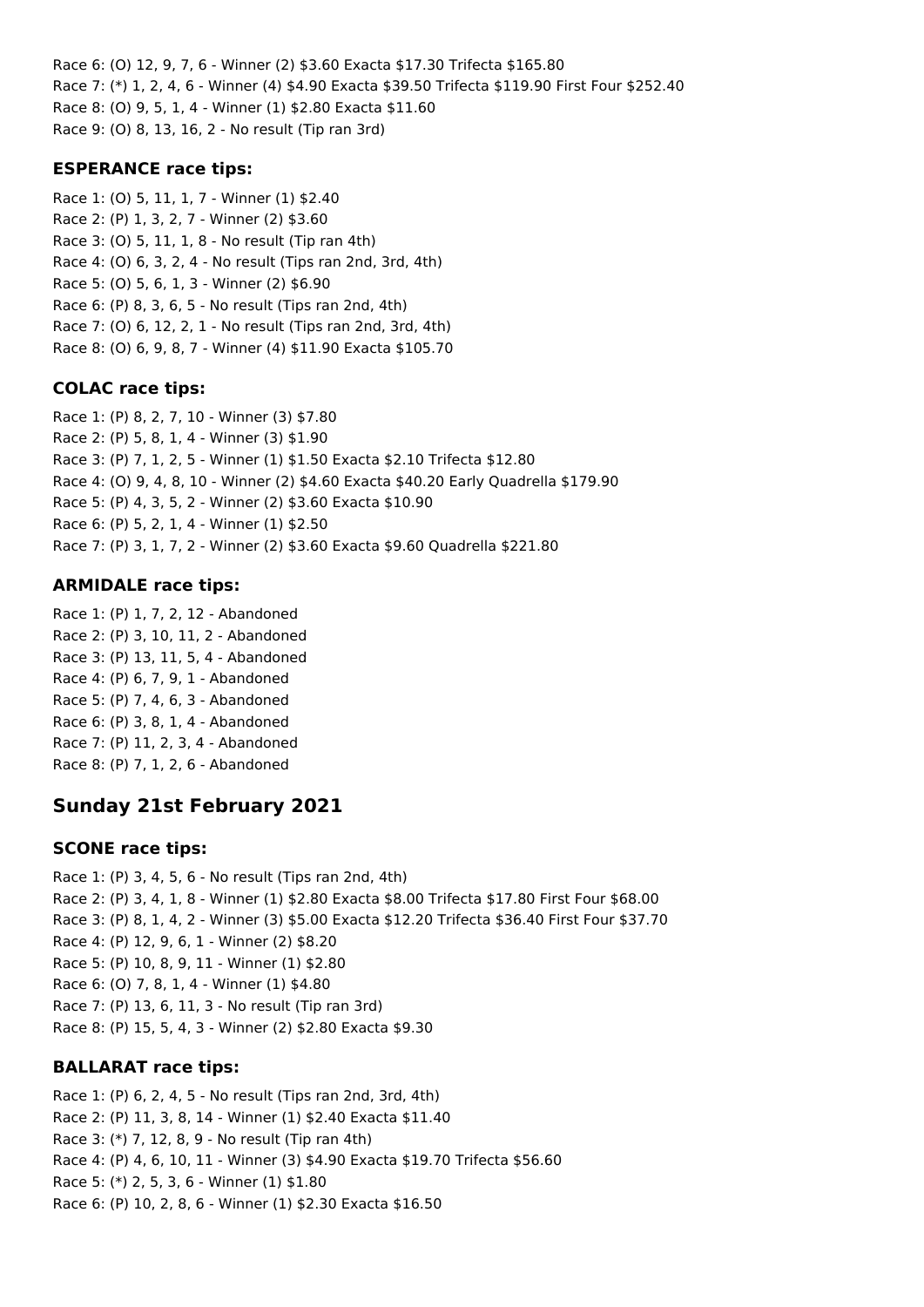Race 7: (\*) 12, 11, 5, 14 - Winner (4) \$7.10 Race 8: (O) 6, 12, 2, 14 - No result (Tip ran 3rd)

## **PORT LINCOLN race tips:**

Race 1: (P) 1, 8, 3, 6 - Winner (2) \$2.70 Exacta \$4.50 Race 2: (P) 3, 2, 7, 6 - Winner (2) \$4.30 Race 3: (P) 1, 2, 5, 4 - Winner (4) \$4.40 Exacta \$47.50 Trifecta \$109.20 First Four \$214.20 Race 4: (P) 2, 1, 7, 8 - Winner (1) \$2.00 Early Quadrella \$298.00 Race 5: (O) 10, 1, 5, 2 - No result (Tip ran 3rd) Race 6: (O) 4, 6, 10, 12 - Winner (2) \$3.00 Race 7: (O) 4, 6, 2, 9 - Winner (1) \$2.20

## **GATTON race tips:**

Race 1: (P) 2, 8, 6, 12 - Winner (4) \$5.60 Exacta \$23.00 Trifecta \$64.00 Race 2: (\*) 7, 9, 6, 5 - Winner (1) \$2.30 Exacta \$2.60 Race 3: (P) 1, 3, 11, 14 - Winner (1) \$1.80 Exacta \$8.70 Trifecta \$27.00 Race 4: (P) 8, 1, 4, 11 - Winner (1) \$2.70 Exacta \$5.80 Race 5: (P) 6, 10, 2, 3 - Winner (3) \$4.40 Exacta \$9.70 Trifecta \$39.90 First Four \$46.30 Early Quadrella \$71.90 Race 6: (\*) 9, 3, 6, 2 - Winner (2) \$5.30 Exacta \$64.30 Trifecta \$50.40 Race 7: (O) 5, 8, 10, 2 - Winner (2) \$4.20 Exacta \$15.50 Trifecta \$153.30 First Four \$537.60 Race 8: (O) 3, 5, 8, 12 - Winner (2) \$3.70 Race 9: (O) 15, 2, 1, 10 - Winner (3) \$5.40 Exacta \$26.00 Quadrella \$975.00

## **PINJARRA race tips:**

Race 1: (O) 9, 6, 1, 5 - No result (Tip ran 2nd) Race 2: (P) 4, 11, 1, 10 - Winner (4) \$6.80 Exacta \$17.70 Trifecta \$85.10 Race 3: (O) 1, 3, 4, 10 - Winner (4) \$8.80 Race 4: (O) 4, 13, 15, 2 - Winner (1) \$2.50 Race 5: (O) 6, 3, 4, 11 - No result (Tips ran 2nd, 4th) Race 6: (P) 1, 4, 6, 2 - Winner (1) \$1.90 Race 7: (P) 3, 7, 6, 9 - Winner (4) \$4.00 Race 8: (P) 7, 11, 2, 10 - No result (Tips ran 3rd, 4th) Race 9: (O) 10, 3, 2, 1 - Winner (1) \$2.40

## **WERRIBEE race tips:**

Race 1: (P) 6, 8, 4, 7 - Winner (4) \$5.70 Race 2: (P) 1, 10, 2, 5 - Winner (1) \$1.70 Exacta \$7.50 Trifecta \$56.60 Race 3: (P) 4, 5, 3, 6 - Winner (1) \$1.30 Race 4: (P) 5, 1, 6, 2 - Winner (3) \$7.20 Exacta \$19.20 Early Quadrella \$193.10 Race 5: (P) 2, 7, 6, 1 - No result (Tip ran 2nd) Race 6: (P) 6, 2, 9, 3 - Winner (3) \$3.20 Race 7: (P) 3, 6, 7, 12 - Winner (1) \$3.20 Exacta \$5.80 Trifecta \$16.40

## **GOULBURN race tips:**

Race 1: (P) 2, 8, 3, 10 - Winner (1) \$2.90 Race 2: (P) 10, 6, 5, 8 - Winner (2) \$1.90 Exacta \$7.10 Race 3: (P) 3, 9, 7, 11 - Winner (2) \$7.60 Exacta \$25.90 Trifecta \$161.30 Race 4: (P) 2, 3, 6, 10 - Winner (3) \$12.90 Early Quadrella \$839.00 Race 5: (O) 4, 3, 1, 12 - No result (Tip ran 2nd) Race 6: (O) 13, 3, 11, 4 - Winner (3) \$2.20 Exacta \$15.00 Race 7: (O) 6, 10, 14, 2 - Winner (3) \$8.40 Exacta \$51.20 Trifecta \$157.90 First Four \$378.90

## **LAUNCESTON race tips:**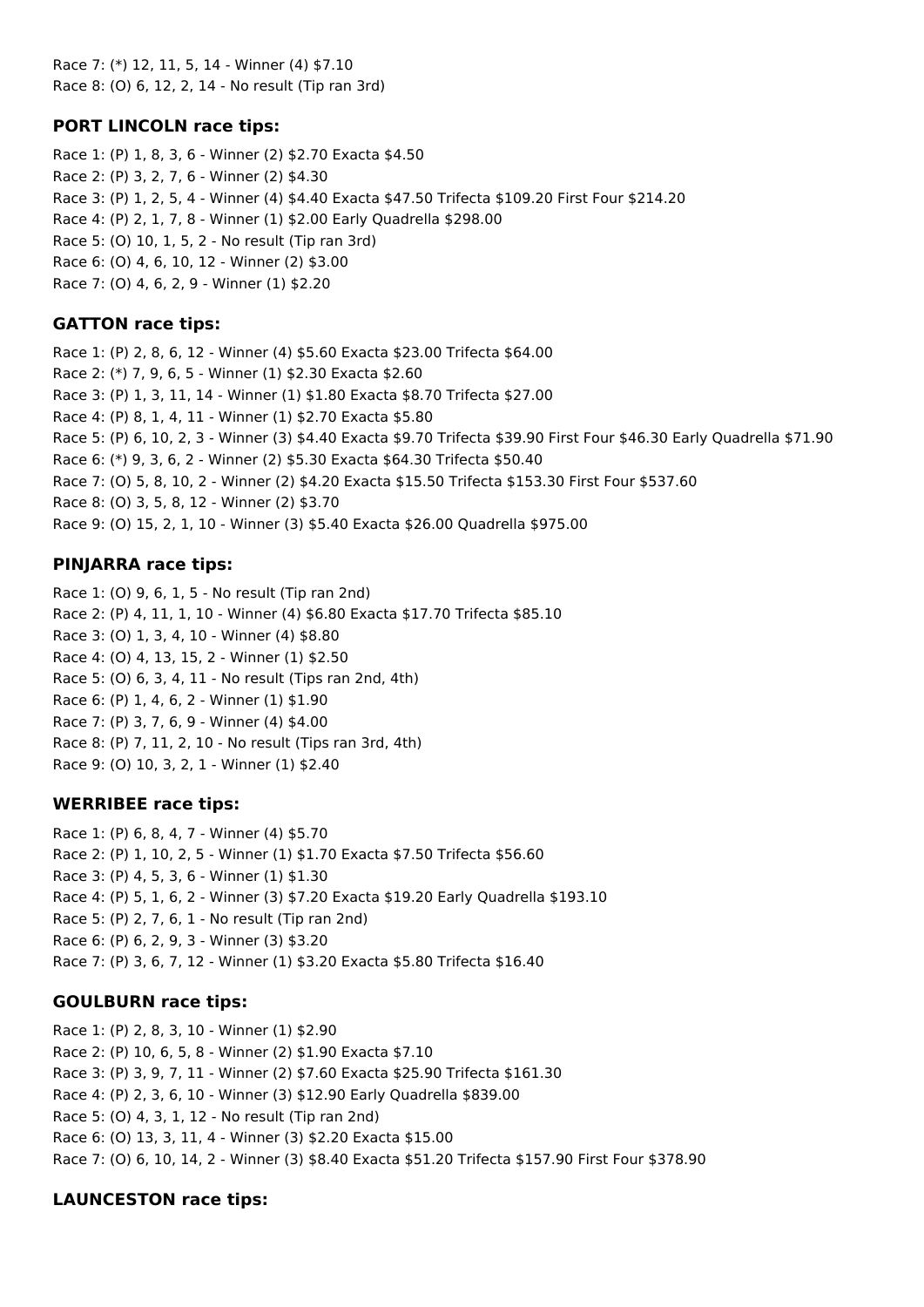Race 1: (P) 7, 3, 8, 9 - Winner (1) \$3.40 Exacta \$24.70 Trifecta \$48.30 Race 2: (P) 2, 4, 3, 6 - Winner (1) \$1.80 Exacta \$3.00 Trifecta \$16.10 First Four \$44.30 Race 3: (P) 2, 4, 7, 6 - No result (Tips ran 2nd, 3rd, 4th) Race 4: (P) 6, 4, 7, 10 - No result (Tips ran 2nd, 4th) Race 5: (P) 7, 2, 5, 3 - No result (Tips ran 2nd, 3rd) Race 6: (\*) 1, 2, 3, 6 - Winner (1) \$1.70 Race 7: (\*) 1, 6, 7, 5 - Winner (1) \$1.10 Race 8: (P) 1, 4, 9, 6 - Winner (4) \$5.40 Exacta \$127.20 Race 9: (O) 3, 5, 4, 8 - Winner (4) \$6.40 Exacta \$70.60 Quadrella \$159.90

# **Sunday 14th February 2021**

## **NOWRA race tips:**

Race 1: (P) 9, 11, 1, 8 - Abandoned Race 2: (P) 13, 7, 14, 9 - Abandoned Race 3: (O) 3, 7, 8, 1 - Abandoned Race 4: (O) 4, 5, 11, 10 - Abandoned Race 5: (O) 10, 1, 12, 9 - Abandoned Race 6: (P) 7, 12, 5, 11 - Abandoned Race 7: (O) 3, 8, 11, 5 - Abandoned Race 8: (P) 7, 5, 11, 9 - Abandoned

## **COLAC race tips:**

Race 1: (P) 9, 2, 4, 5 - No result (Tips ran 2nd, 3rd, 4th) Race 2: (P) 5, 10, 9, 7 - No result (Tips ran 2nd, 3rd, 4th) Race 3: (P) 8, 11, 7, 3 - No result (Tips ran 2nd, 3rd) Race 4: (P) 4, 2, 11, 8 - No result (Tip ran 2nd) Race 5: (O) 3, 9, 1, 10 - Winner (2) \$6.90 Exacta \$33.20 Race 6: (P) 2, 8, 9, 5 - Winner (1) \$1.80 Exacta \$10.10 Race 7: (P) 7, 6, 1, 8 - Winner (2) \$4.30 Exacta \$19.80 Trifecta \$115.70 Race 8: (O) 6, 4, 8, 5 - Winner (3) \$9.10 Quadrella \$713.10

## **SUNSHINE COAST race tips:**

Race 1: (\*) 1, 6, 5, 4 - Winner (2) \$4.20 Exacta \$7.70 Trifecta \$15.20 First Four \$21.20 Race 2: (P) 2, 1, 5, 6 - Winner (1) \$2.50 Exacta \$7.90 Trifecta \$24.20 Race 3: (P) 2, 5, 7, 3 - Winner (1) \$1.70 Race 4: (P) 2, 4, 6, 5 - Winner (1) \$2.10 Exacta \$11.70 Early Quadrella \$74.10 Race 5: (P) 6, 7, 3, 14 - Winner (1) \$2.80 Exacta \$6.70 Race 6: (P) 2, 13, 11, 5 - Winner (2) \$5.90 Race 7: (\*) 1, 4, 2, 7 - Winner (1) \$1.50 Exacta \$5.60 Trifecta \$14.00 Race 8: (P) 5, 6, 2, 1 - Winner (2) \$7.70 Exacta \$11.90 Quadrella \$212.30

## **ALBANY race tips:**

Race 1: (P) 1, 2, 6, 5 - Winner (1) \$1.20 Exacta \$1.90 Trifecta \$2.90 First Four \$4.30 Race 2: (P) 5, 8, 4, 2 - Winner (3) \$1.50 Exacta \$2.50 Race 3: (O) 3, 6, 5, 10 - Winner (4) \$14.30 Exacta \$230.40 Trifecta \$477.40 Race 4: (P) 9, 3, 4, 6 - Winner (2) \$5.00 Early Quadrella \$401.40 Race 5: (O) 3, 4, 7, 5 - No result (Tips ran 2nd, 4th) Race 6: (O) 2, 1, 4, 8 - Winner (1) \$1.50 Race 7: (O) 11, 10, 5, 6 - No result (Tip ran 3rd)

## **MOE race tips:**

Race 1: (P) 5, 1, 8, 4 - Winner (1) \$1.50 Exacta \$4.30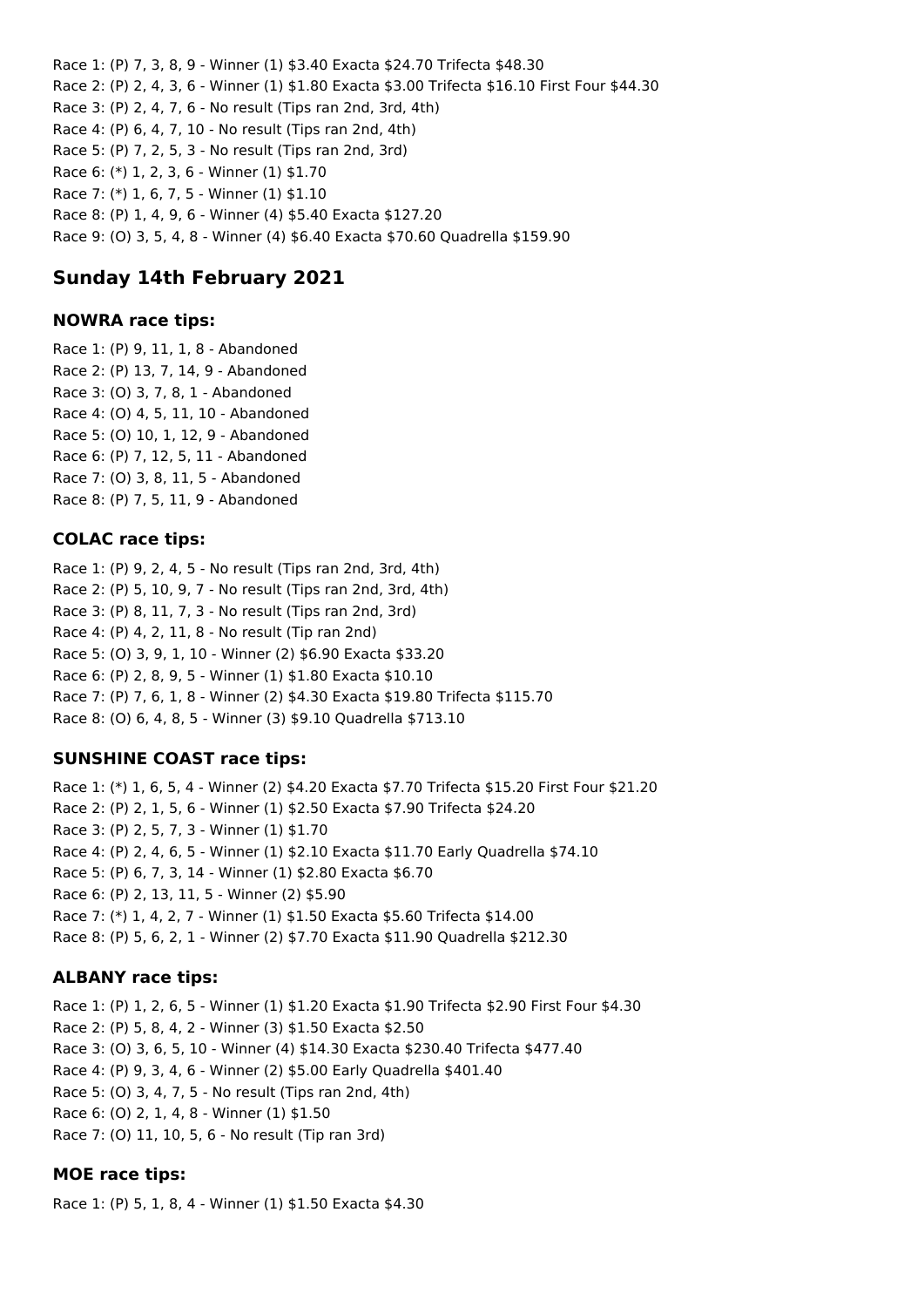Race 2: (P) 6, 8, 1, 10 - No result (Tips ran 2nd, 3rd) Race 3: (O) 12, 1, 11, 9 - No result Race 4: (P) 5, 2, 6, 3 - Winner (1) \$3.50 Exacta \$28.40 Race 5: (P) 7, 5, 12, 9 - Winner (3) \$7.90 Exacta \$70.00 Race 6: (O) 2, 10, 6, 9 - Winner (3) \$10.10 Exacta \$36.00 Race 7: (P) 4, 9, 6, 3 - Winner (1) \$3.20 Exacta \$12.00 Quadrella \$1,068.50

## **DUBBO race tips:**

Race 1: (P) 4, 2, 7, 3 - Winner (3) \$22.60 Exacta \$39.20 Trifecta \$118.50 Race 2: (P) 2, 10, 3, 11 - Winner (1) \$1.50 Race 3: (P) 14, 11, 10, 3 - No result (Tips ran 3rd, 4th) Race 4: (O) 1, 7, 6, 4 - Winner (3) \$2.90 Exacta \$15.20 Trifecta \$118.50 First Four \$433.50 Race 5: (O) 7, 9, 6, 3 - No result (Tip ran 2nd) Race 6: (O) 6, 2, 4, 3 - Winner (3) \$2.70 Race 7: (O) 6, 11, 8, 12 - Winner (3) \$5.60 Exacta \$24.30

# **Sunday 7th February 2021**

## **GOULBURN race tips:**

Race 1: (P) 9, 1, 7, 3 - No result (Tip ran 3rd) Race 2: (P) 7, 6, 4, 5 - Winner (4) \$5.10 Exacta \$11.50 Race 3: (P) 3, 7, 4, 1 - Winner (1) \$2.10 Race 4: (P) 8, 3, 4, 7 - Winner (1) \$2.90 Exacta \$5.10 Trifecta \$28.10 Race 5: (P) 7, 13, 5, 8 - Winner (3) \$5.30 Exacta \$21.40 Trifecta \$94.00 Race 6: (O) 2, 6, 5, 9 - Winner (1) \$7.70 Exacta \$79.60 Race 7: (P) 15, 14, 13, 3 - Winner (1) \$2.10 Exacta \$3.30 Trifecta \$24.40 First Four \$52.00 Quadrella \$230.60

### **BALLARAT race tips:**

Race 1: (P) 5, 2, 4, 7 - Winner (1) \$2.20 Race 2: (P) 6, 8, 1, 4 - Winner (3) \$4.10 Race 3: (P) 6, 11, 10, 7 - Winner (2) \$2.40 Exacta \$4.20 Trifecta \$11.30 Race 4: (P) 3, 5, 8, 6 - Winner (1) \$2.40 Exacta \$4.70 Trifecta \$16.00 Early Quadrella \$52.60 Race 5: (O) 6, 4, 1, 10 - Winner (1) \$8.00 Race 6: (P) 8, 3, 11, 9 - No result (Tips ran 2nd, 3rd) Race 7: (O) 6, 2, 4, 3 - Winner (3) \$5.90 Race 8: (P) 2, 9, 4, 6 - No result (Tips ran 3rd, 4th)

### **NARACOORTE race tips:**

Race 1: (P) 5, 4, 6, 8 - Winner (1) \$3.10 Exacta \$19.30 Race 2: (O) 2, 12, 6, 9 - Winner (1) \$3.00 Race 3: (P) 6, 1, 2, 3 - Winner (2) \$2.50 Exacta \$7.50 Trifecta \$21.30 Race 4: (O) 4, 1, 9, 6 - Winner (1) \$6.60 Early Quadrella \$226.50 Race 5: (P) 3, 5, 2, 8 - No result (Tips ran 2nd, 3rd) Race 6: (P) 4, 1, 3, 9 - Winner (1) \$2.60 Race 7: (P) 1, 2, 4, 6 - Winner (1) \$1.90 Exacta \$2.90 Trifecta \$5.70 First Four \$2.60 Race 8: (O) 1, 7, 10, 9 - No result (Tips ran 2nd, 3rd)

## **SUNSHINE COAST race tips:**

Race 1: (P) 4, 3, 7, 6 - Winner (1) \$3.30 Exacta \$8.80 Race 2: (P) 1, 7, 3, 2 - No result (Tips ran 2nd, 3rd, 4th) Race 3: (\*) 1, 5, 3, 7 - Winner (1) \$1.70 Exacta \$4.30 Race 4: (\*) 3, 5, 8, 2 - Winner (1) \$2.40 Exacta \$9.70 Trifecta \$23.50 First Four \$35.90 Race 5: (O) 7, 3, 15, 20 - Winner (4) \$9.30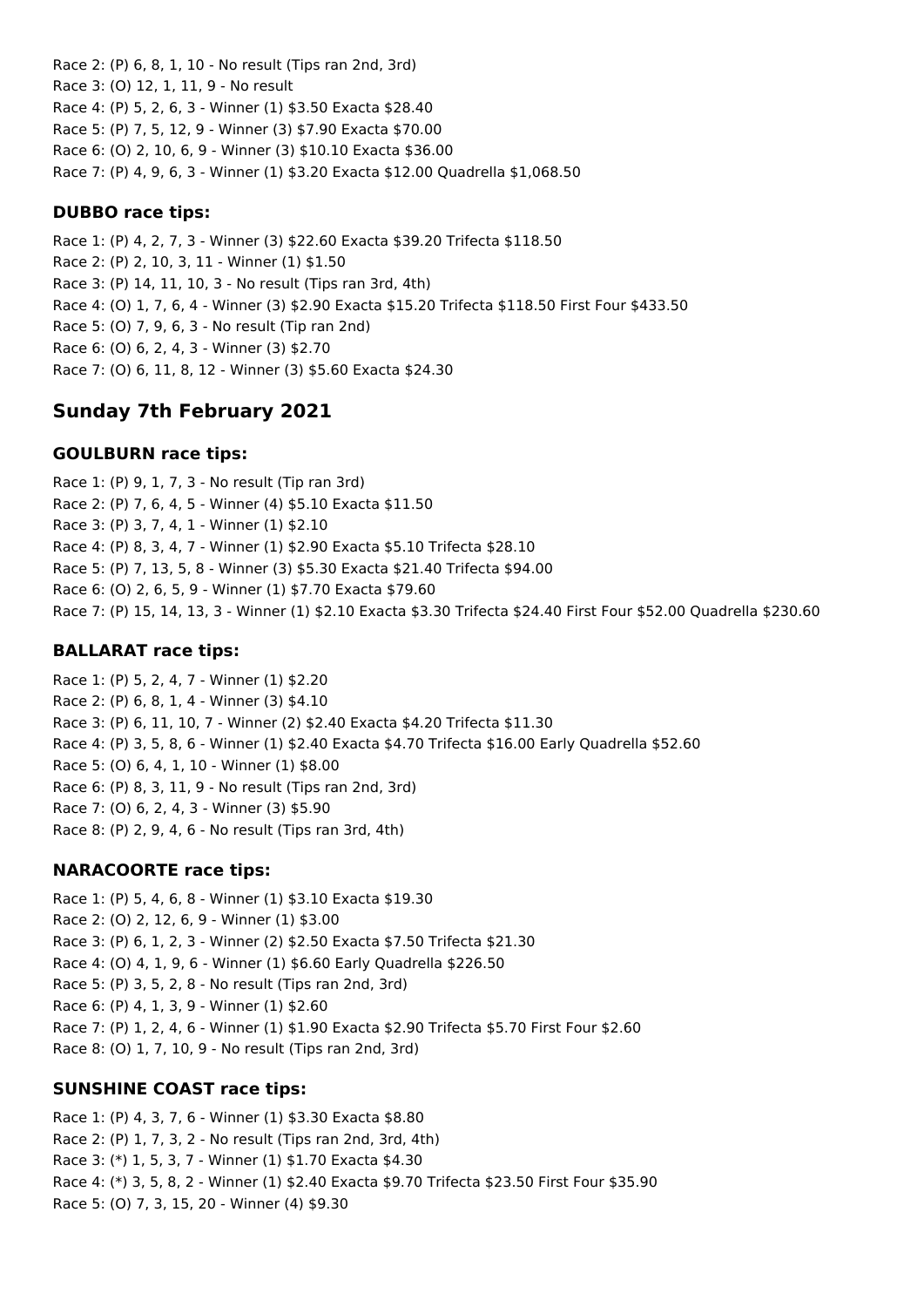Race 6: (P) 6, 3, 1, 5 - Winner (2) \$2.70 Race 7: (P) 11, 2, 10, 6 - Winner (2) \$2.80 Exacta \$24.30 Trifecta \$75.80 First Four \$225.20 Quadrella \$428.30

## **ASCOT race tips:**

Race 1: (P) 2, 8, 5, 4 - No result (Tips ran 2nd, 3rd, 4th) Race 2: (P) 6, 7, 5, 3 - No result (Tips ran 3rd, 4th) Race 3: (O) 7, 5, 10, 3 - No result (Tips ran 3rd, 4th) Race 4: (O) 3, 1, 8, 6 - No result (Tips ran 2nd, 4th) Race 5: (O) 7, 11, 8, 3 - No result (Tip ran 2nd) Race 6: (O) 3, 4, 2, 13 - Winner (4) \$4.60 Exacta \$17.70 Trifecta \$90.80 Race 7: (O) 7, 11, 4, 9 - No result (Tip ran 3rd) Race 8: (O) 2, 3, 7, 12 - No result (Tips ran 3rd, 4th)

## **ARARAT race tips:**

Race 1: (P) 5, 3, 6, 1 - Winner (3) \$4.70 Exacta \$12.40 Trifecta \$21.00 Race 2: (P) 9, 5, 6, 7 - Winner (4) \$3.10 Exacta \$14.10 Race 3: (P) 14, 2, 9, 10 - No result (Tips ran 2nd, 4th) Race 4: (O) 1, 10, 5, 13 - Winner (1) \$3.10 Race 5: (O) 6, 1, 9, 8 - Winner (4) \$9.90 Race 6: (P) 3, 9, 12, 10 - Winner (4) \$5.70 Exacta \$32.40 Race 7: (O) 9, 6, 4, 5 - Winner (3) \$5.10 Exacta \$16.50 Quadrella \$1,199.10

## **PORT MACQUARIE race tips:**

Race 1: (P) 3, 4, 9, 2 - Winner (3) \$4.00 Exacta \$12.00 Trifecta \$56.30 First Four \$118.70 Race 2: (P) 1, 7, 2, 5 - Winner (3) \$4.40 Exacta \$14.40 Trifecta \$25.50 Race 3: (O) 7, 9, 12, 2 - Winner (1) \$3.00 Race 4: (P) 3, 1, 5, 7 - Winner (1) \$1.70 Exacta \$5.80 Trifecta \$9.70 First Four \$32.40 Early Quadrella \$192.50 Race 5: (P) 7, 2, 9, 4 - Winner (2) \$2.60 Race 6: (O) 8, 4, 7, 2 - Winner (2) \$3.30 Exacta \$23.40 Trifecta \$95.80 Race 7: (O) 8, 7, 1, 3 - No result (Tips ran 2nd, 3rd)

## **HOBART race tips:**

Race 1: (P) 7, 11, 1, 4 - No result (Tips ran 2nd, 3rd, 4th) Race 2: (O) 6, 8, 5, 7 - No result (Tips ran 2nd, 3rd) Race 3: (P) 2, 4, 6, 8 - No result (Tips ran 2nd, 3rd, 4th) Race 4: (P) 2, 5, 7, 1 - Winner (1) \$2.70 Exacta \$8.60 Trifecta \$17.80 First Four \$61.90 Race 5: (P) 2, 3, 4, 6 - Winner (1) \$2.00 Race 6: (P) 5, 2, 4, 3 - Winner (2) \$7.30 Exacta \$15.40 Race 7: (\*) 2, 4, 7, 6 - Winner (1) \$1.50 Race 8: (\*) 1, 3, 5, 9 - Winner (3) \$7.90 Exacta \$41.50 Race 9: (O) 2, 5, 14, 6 - Winner (2) \$2.90 Exacta \$33.80 Trifecta \$150.20 Race 10: (O) 3, 2, 11, 1 - No result (Tip ran 3rd)

# **Sunday 31st January 2021**

## **SAPPHIRE COAST race tips:**

Race 1: (O) 1, 9, 8, 14 - Winner (3) \$10.90 Exacta \$92.00 Race 2: (O) 4, 3, 1, 5 - Winner (4) \$3.10 Race 3: (P) 1, 12, 11, 9 - Winner (1) \$4.10 Exacta \$18.50 Race 4: (P) 4, 13, 8, 14 - Winner (2) \$3.50 Exacta \$17.60 Trifecta \$113.60 Early Quadrella \$934.30 Race 5: (P) 9, 5, 6, 10 - Winner (2) \$4.00 Exacta \$23.80 Race 6: (P) 8, 2, 3, 5 - Winner (4) \$3.00 Race 7: (O) 2, 6, 7, 5 - No result (Tip ran 4th)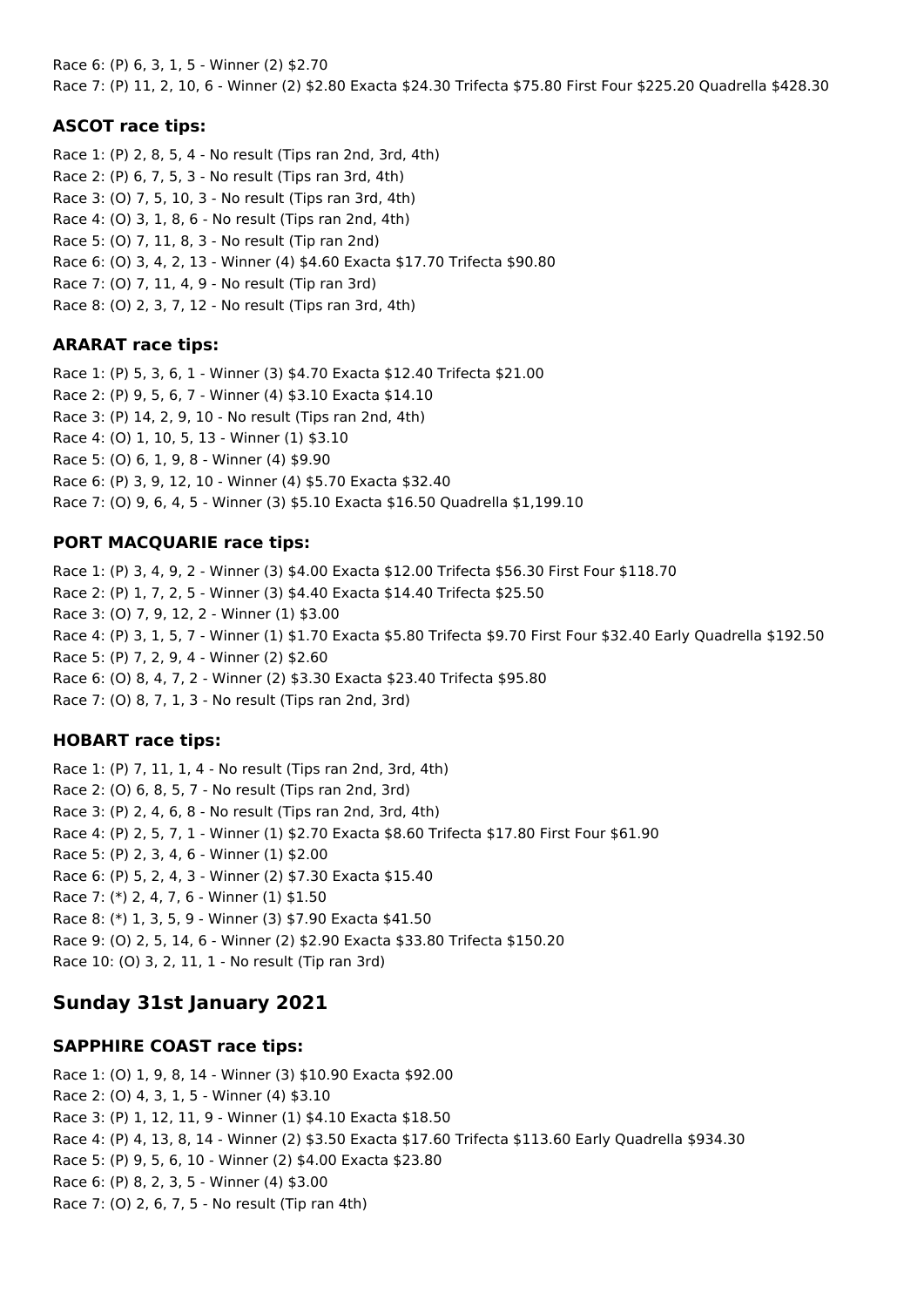Race 8: (P) 1, 9, 10, 14 - No result (Tips ran 2nd, 3rd)

## **SALE race tips:**

Race 1: (P) 3, 5, 9, 1 - Winner (3) \$5.70 Exacta \$19.70 Trifecta \$40.70 First Four \$112.60 Race 2: (P) 10, 11, 4, 6 - No result (Tips ran 2nd, 3rd, 4th) Race 3: (O) 7, 10, 11, 9 - Winner (3) \$5.40 Exacta \$15.80 Race 4: (P) 11, 10, 7, 5 - No result (Tips ran 2nd, 3rd) Race 5: (P) 7, 8, 1, 11 - Winner (1) \$2.90 Race 6: (P) 10, 11, 3, 5 - Winner (1) \$1.70 Exacta \$8.90 Race 7: (P) 8, 3, 5, 1 - Winner (2) \$4.00 Race 8: (O) 7, 5, 4, 12 - Winner (3) \$4.20 Race 9: (O) 4, 8, 2, 7 - No result (Tips ran 2nd, 3rd, 4th)

## **STRATHALBYN race tips:**

Race 1: (P) 5, 3, 4, 2 - Winner (1) \$2.40 Exacta \$5.40 Trifecta \$4.90 First Four \$7.40 Race 2: (P) 4, 5, 2, 7 - Winner (3) \$2.40 Exacta \$6.50 Race 3: (P) 8, 4, 2, 7 - No result (Tips ran 2nd, 3rd) Race 4: (P) 10, 3, 5, 6 - Winner (1) \$1.60 Exacta \$8.50 Trifecta \$47.90 Race 5: (P) 7, 4, 3, 5 - Winner (2) \$4.50 Exacta \$14.90 Race 6: (O) 1, 5, 4, 8 - No result Race 7: (O) 2, 3, 8, 4 - Winner (4) \$4.40 Race 8: (O) 6, 4, 3, 10 - Winner (1) \$4.80

## **GATTON race tips:**

Race 1: (P) 2, 10, 5, 3 - Winner (2) \$2.40 Race 2: (P) 12, 1, 2, 13 - Winner (3) \$9.20 Exacta \$32.00 Trifecta \$104.70 Race 3: (O) 1, 11, 2, 5 - Winner (2) \$4.80 Exacta \$9.20 Race 4: (P) 2, 7, 6, 1 - No result (Tips ran 2nd, 4th) Race 5: (P) 4, 7, 3, 5 - Winner (1) \$1.70 Race 6: (O) 1, 9, 2, 6 - No result (Tip ran 2nd) Race 7: (O) 4, 9, 5, 2 - Winner (3) \$3.90 Exacta \$23.60 Race 8: (P) 12, 5, 2, 3 - Winner (1) \$2.00 Exacta \$6.00 Trifecta \$48.50 Race 9: (O) 6, 4, 12, 9 - No result (Tips ran 2nd, 3rd)

## **BUNBURY race tips:**

Race 1: (P) 5, 1, 3, 4 - Winner (1) \$4.20 Race 2: (P) 2, 10, 5, 1 - Winner (1) \$1.40 Race 3: (P) 9, 10, 11, 4 - Winner (3) \$7.80 Race 4: (P) 7, 8, 11, 9 - Abandoned Race 5: (P) 1, 5, 3, 10 - Abandoned Race 6: (P) 2, 5, 8, 4 - Abandoned Race 7: (P) 2, 6, 1, 8 - Abandoned Race 8: (O) 6, 1, 10, 3 - Abandoned

## **MURWILLUMBAH race tips:**

Race 1: (P) 4, 2, 6, 5 - No result (Tips ran 2nd, 3rd, 4th) Race 2: (P) 7, 9, 6, 2 - Winner (4) \$2.70 Exacta \$16.10 Trifecta \$42.20 Race 3: (P) 10, 5, 6, 4 - Winner (1) \$1.50 Exacta \$4.10 Race 4: (P) 1, 9, 5, 7 - No result (Tips ran 2nd, 3rd, 4th) Race 5: (P) 8, 3, 7, 4 - Winner (4) \$3.70 Exacta \$10.50 Race 6: (P) 12, 9, 10, 3 - Winner (4) \$3.20 Race 7: (P) 2, 9, 6, 7 - Winner (3) \$5.60 Exacta \$17.00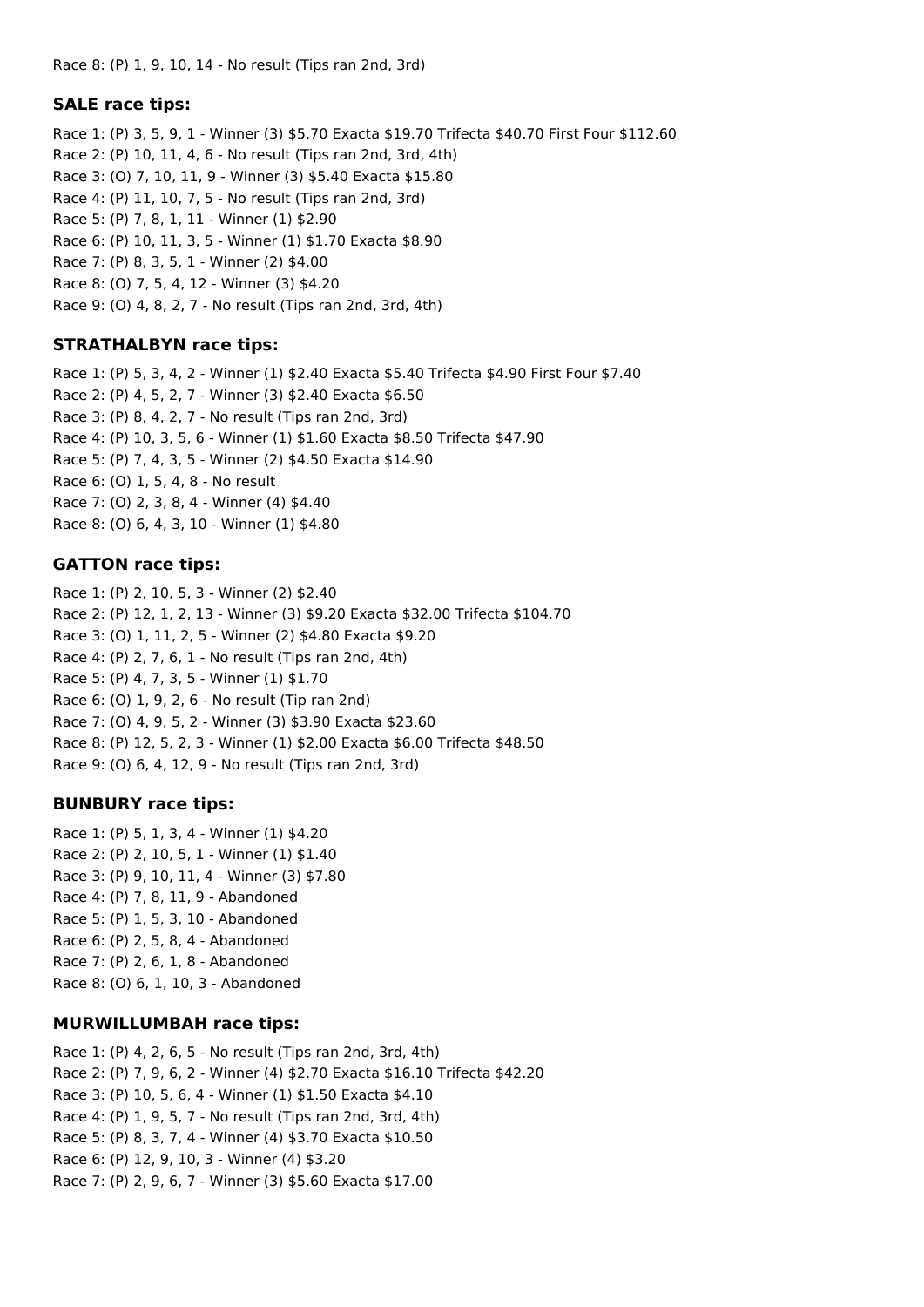# **Sunday 24th January 2021**

#### **WYONG race tips:**

Race 1: (P) 4, 6, 5, 2 - Winner (1) \$2.70 Exacta \$4.90 Trifecta \$13.40 Race 2: (\*) 2, 3, 7, 5 - Winner (3) \$11.50 Race 3: (\*) 1, 5, 4, 9 - Winner (3) \$9.30 Exacta \$19.40 Trifecta \$65.40 Race 4: (P) 11, 9, 6, 7 - Winner (1) \$1.40 Early Quadrella \$688.00 Race 5: (P) 1, 6, 5, 4 - No result (Tips ran 2nd, 4th) Race 6: (P) 2, 8, 11, 5 - No result (Tips ran 2nd, 3rd, 4th) Race 7: (P) 3, 5, 6, 8 - Winner (1) \$2.70 Exacta \$18.40

## **GEELONG race tips:**

Race 1: (P) 8, 1, 5, 3 - Winner (2) \$4.00 Exacta \$28.00 Race 2: (P) 3, 5, 9, 2 - Winner (2) \$3.90 Exacta \$6.20 Trifecta \$17.10 Race 3: (P) 3, 5, 8, 7 - No result (Tip ran 3rd) Race 4: (P) 2, 4, 5, 1 - Winner (1) \$1.70 Exacta \$2.70 Race 5: (P) 4, 6, 8, 2 - Winner (1) \$2.60 Exacta \$15.50 Trifecta \$64.80 Race 6: (P) 6, 5, 4, 3 - Winner (1) \$1.80 Race 7: (P) 9, 10, 7, 2 - Winner (4) \$7.00 Exacta \$28.20 Race 8: (P) 12, 6, 14, 13 - Winner (1) \$2.70 Exacta \$8.50 Trifecta \$24.00 First Four \$64.40 Quadrella \$102.40

# **SUNSHINE COAST race tips:**

Race 1: (P) 3, 2, 1, 8 - Winner (1) \$1.50 Race 2: (P) 7, 5, 11, 4 - No result (Tips ran 3rd, 4th) Race 3: (O) 7, 10, 17, 9 - Winner (1) \$3.20 Race 4: (P) 1, 7, 10, 2 - Winner (1) \$1.80 Exacta \$2.80 Race 5: (O) 7, 4, 6, 14 - Winner (2) \$2.10 Exacta \$5.90 Race 6: (P) 3, 6, 1, 2 - Winner (3) \$11.00 Race 7: (P) 7, 11, 14, 2 - Winner (3) \$10.30 Quadrella \$519.70

## **GERALDTON race tips:**

Race 1: (P) 1, 6, 3, 5 - Winner (3) \$7.80 Race 2: (P) 9, 5, 6, 7 - Winner (2) \$2.80 Exacta \$9.70 Race 3: (O) 10, 3, 7, 5 - Winner (2) \$4.40 Race 4: (P) 2, 7, 3, 5 - Winner (1) \$2.00 Race 5: (O) 3, 4, 2, 8 - No result (Tips ran 2nd, 3rd) Race 6: (O) 9, 8, 3, 4 - No result (Tips ran 2nd, 4th) Race 7: (O) 5, 6, 7, 9 - Winner (2) \$2.90 Race 8: (O) 3, 11, 14, 9 - Winner (1) \$4.50 Race 9: (O) 8, 6, 5, 3 - Winner (3) \$13.20 Race 10: (O) 6, 3, 13, 11 - No result (Tip ran 4th)

## **GREAT WESTERN race tips:**

Race 1: (P) 7, 2, 5, 3 - Winner (1) \$1.20 Exacta \$4.20 Trifecta \$4.30 First Four \$14.20 Race 2: (P) 7, 5, 3, 4 - Winner (1) \$2.50 Race 3: (P) 2, 8, 9, 1 - No result (Tips ran 2nd, 3rd, 4th) Race 4: (P) 3, 5, 1, 9 - Winner (2) \$4.10 Race 5: (P) 2, 3, 4, 5 - Winner (3) \$3.50 Exacta \$9.90 Race 6: (P) 1, 4, 7, 2 - Winner (3) \$6.20 Race 7: (P) 5, 6, 1, 3 - Winner (3) \$2.60 Exacta \$7.40 Trifecta \$36.10 First Four \$223.00 Quadrella \$876.50

## **GRAFTON race tips:**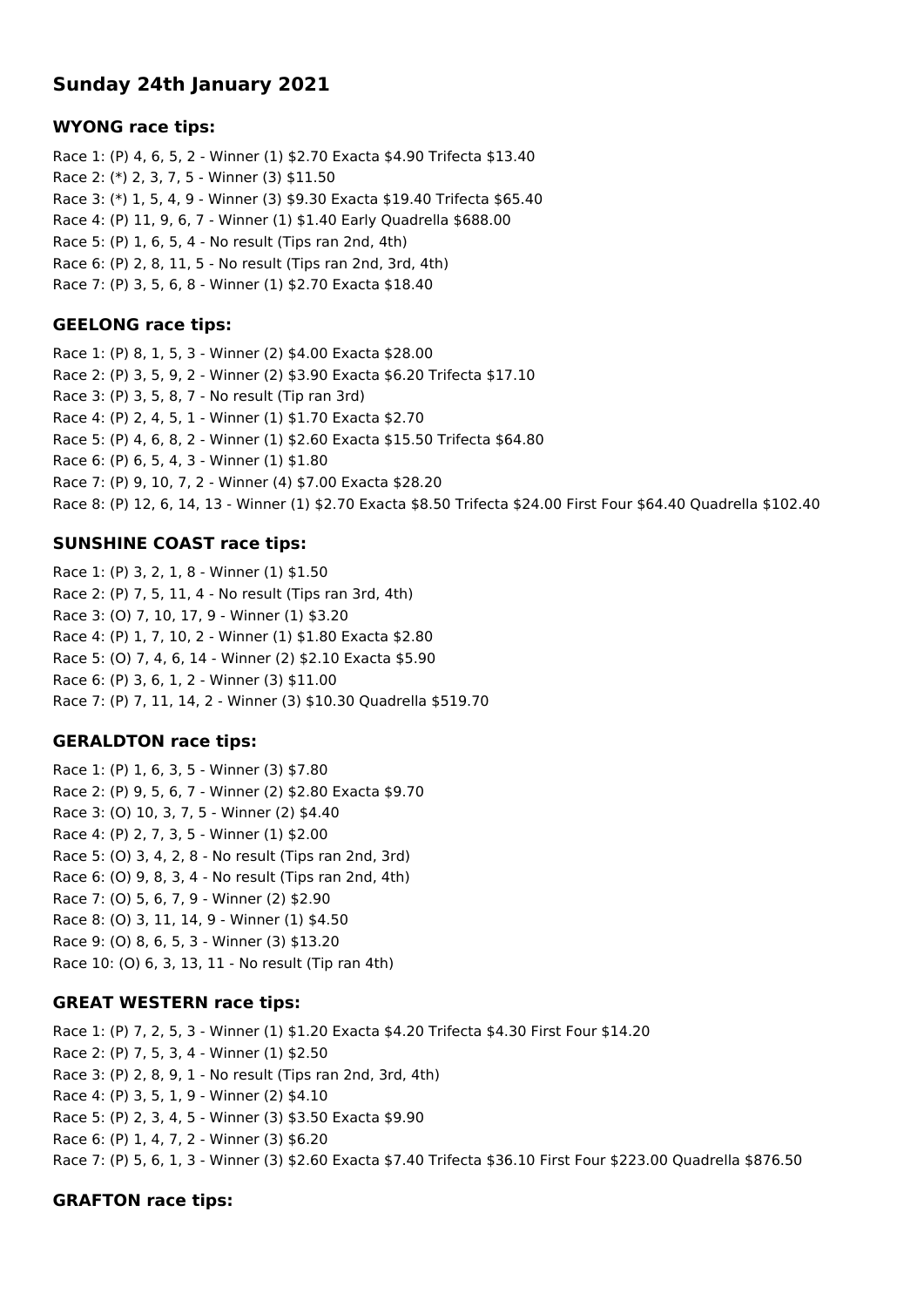Race 1: (P) 9, 8, 2, 13 - Winner (1) \$2.80 Exacta \$13.50 Trifecta \$30.60 Race 2: (P) 1, 5, 3, 7 - No result (Tips ran 2nd, 4th) Race 3: (O) 9, 1, 7, 14 - Winner (4) \$31.70 Exacta \$246.40 Trifecta \$1,069.40 Race 4: (P) 3, 7, 12, 2 - Winner (2) \$4.60 Race 5: (O) 9, 3, 5, 6 - No result (Tip ran 4th) Race 6: (P) 3, 7, 4, 9 - Winner (3) \$8.40 Exacta \$22.40 Race 7: (P) 6, 7, 8, 1 - Winner (3) \$13.60 Exacta \$64.00

### **HOBART race tips:**

Race 1: (P) 1, 2, 5, 3 - Winner (1) \$2.70 Exacta \$10.70 Trifecta \$27.60 First Four \$47.80 Race 2: (O) 4, 7, 11, 9 - No result (Tip ran 3rd) Race 3: (O) 4, 1, 3, 10 - No result (Tip ran 2nd) Race 4: (P) 5, 2, 4, 6 - Winner (4) \$5.50 Race 5: (P) 5, 1, 6, 2 - Winner (2) \$1.50 Exacta \$2.60 Trifecta \$6.30 Race 6: (\*) 3, 6, 1, 7 - Winner (1) \$1.80 Exacta \$20.00 Trifecta \$111.70 Race 7: (P) 9, 1, 2, 10 - No result (Tips ran 2nd, 4th) Race 8: (O) 6, 1, 4, 8 - Winner (2) \$3.00

# **Sunday 17th January 2021**

### **COWRA race tips:**

Race 1: (P) 1, 3, 7, 4 - Winner (1) \$1.50 Exacta \$3.70 Trifecta \$14.50 Race 2: (P) 6, 8, 7, 10 - No result (Tip ran 3rd) Race 3: (P) 2, 5, 13, 9 - Winner (1) \$1.20 Exacta \$10.50 Trifecta \$62.50 Race 4: (O) 2, 4, 3, 1 - Winner (3) \$3.80 Exacta \$20.60 Race 5: (O) 2, 5, 1, 7 - Winner (2) \$4.60 Exacta \$21.50 Race 6: (O) 2, 3, 1, 6 - No result (Tips ran 2nd, 3rd) Race 7: (O) 3, 1, 4, 5 - Winner (1) \$1.60 Exacta \$13.60 Trifecta \$39.90 Race 8: (O) 2, 3, 5, 1 - Winner (3) \$4.60 Exacta \$26.70

## **WANGARATTA race tips:**

Race 1: (P) 1, 3, 7, 6 - Winner (2) \$2.30 Exacta \$10.80 Trifecta \$16.60 Race 2: (P) 3, 6, 1, 4 - Winner (1) \$2.30 Exacta \$4.90 Trifecta \$9.20 First Four \$15.30 Race 3: (\*) 8, 1, 10, 7 - Winner (1) \$1.80 Exacta \$4.70 Trifecta \$11.80 Race 4: (P) 10, 7, 9, 2 - Winner (4) \$3.70 Exacta \$10.10 Race 5: (P) 1, 7, 2, 5 - Winner (3) \$3.90 Exacta \$15.30 Early Quadrella \$47.00 Race 6: (P) 6, 3, 1, 5 - No result (Tips ran 3rd, 4th) Race 7: (P) 1, 12, 7, 6 - Winner (1) \$2.90 Race 8: (P) 2, 3, 4, 5 - Winner (1) \$2.10 Exacta \$8.10 Trifecta \$49.90 First Four \$189.80 Race 9: (P) 13, 9, 6, 2 - Winner (1) \$2.00

## **SUNSHINE COAST race tips:**

Race 1: (P) 3, 1, 2, 4 - Winner (2) \$4.30 Race 2: (P) 9, 4, 6, 8 - Winner (4) \$8.10 Exacta \$53.00 Trifecta \$139.40 First Four \$529.50 Race 3: (P) 1, 8, 9, 4 - No result (Tips ran 2nd, 4th) Race 4: (\*) 7, 6, 3, 1 - No result (Tip ran 4th) Race 5: (\*) 9, 5, 4, 2 - No result (Tips ran 2nd, 4th) Race 6: (P) 6, 7, 9, 12 - Winner (2) \$2.40 Exacta \$5.70 Trifecta \$26.30 Race 7: (P) 4, 6, 7, 10 - Winner (1) \$1.80 Exacta \$11.70 Trifecta \$26.60 Race 8: (O) 7, 11, 4, 1 - Winner (1) \$2.40 Exacta \$13.20 Race 9: (O) 1, 14, 12, 17 - No result (Tips ran 2nd, 3rd)

#### **MOUNT BARKER race tips:**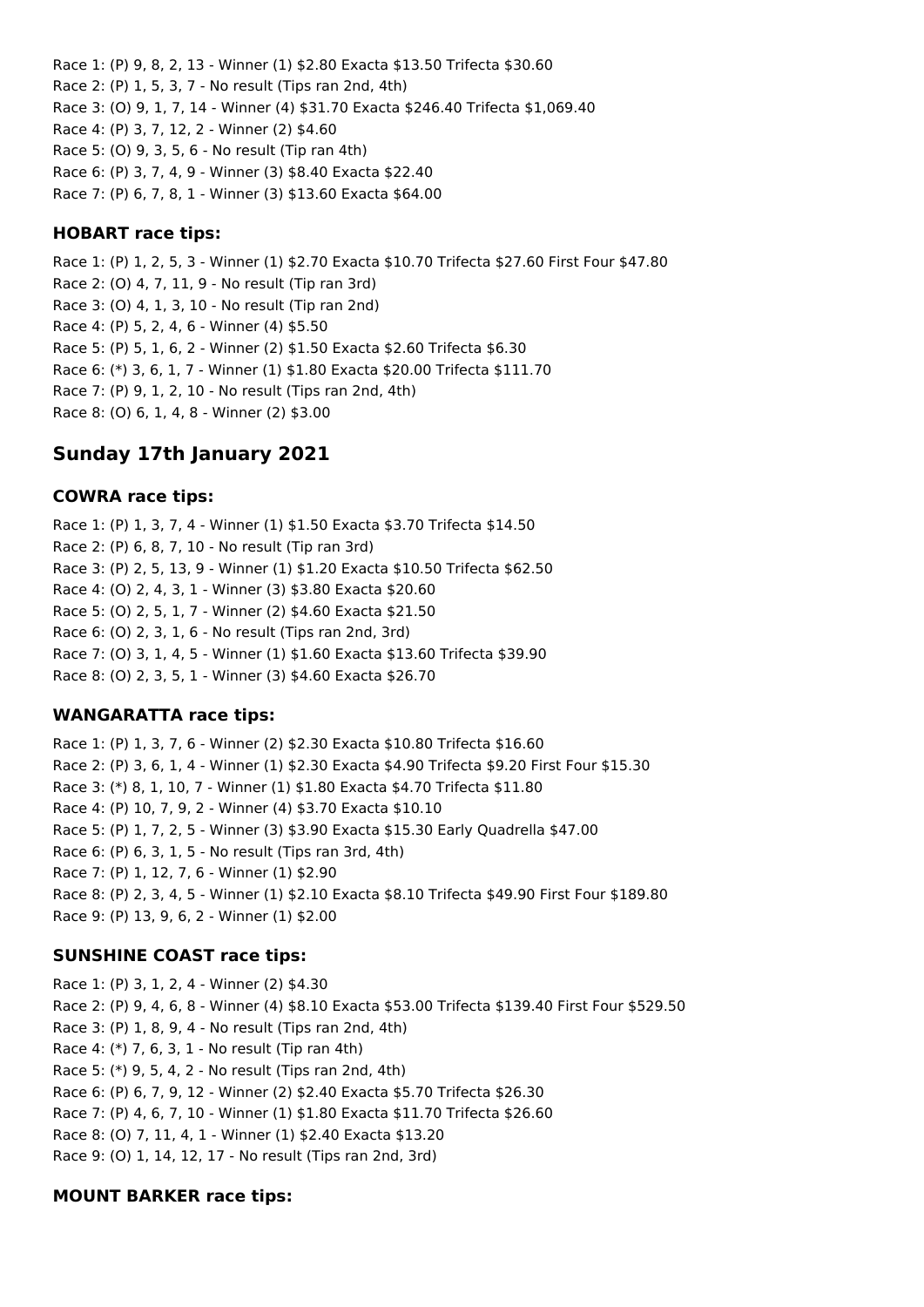Race 1: (P) 4, 3, 6, 1 - Winner (4) \$33.60 Race 2: (P) 2, 5, 7, 6 - Winner (1) \$2.20 Exacta \$7.70 Race 3: (P) 4, 3, 8, 1 - Winner (4) \$5.60 Race 4: (P) 1, 2, 3, 8 - Winner (3) \$14.00 Race 5: (O) 3, 6, 10, 8 - No result (Tip ran 2nd) Race 6: (P) 1, 5, 7, 2 - Winner (1) \$2.00 Exacta \$4.50 Race 7: (O) 4, 9, 6, 2 - Winner (4) \$18.40 Race 8: (O) 2, 11, 5, 7 - No result (Tips ran 2nd, 3rd) Race 9: (O) 5, 7, 6, 4 - Winner (2) \$6.20 Exacta \$27.20

### **LISMORE race tips:**

Race 1: (P) 1, 5, 8, 2 - Winner (4) \$5.70 Exacta \$38.80 Trifecta \$94.60 First Four \$145.70 Race 2: (P) 1, 6, 5, 10 - Winner (1) \$1.90 Exacta \$4.90 Race 3: (P) 2, 4, 10, 3 - Winner (1) \$2.50 Race 4: (P) 12, 13, 1, 9 - Winner (1) \$1.50 Early Quadrella \$92.60 Race 5: (\*) 6, 13, 10, 3 - Winner (1) \$1.50 Exacta \$54.10 Race 6: (P) 2, 3, 6, 9 - Winner (1) \$2.50 Exacta \$24.80 Race 7: (O) 6, 2, 3, 13 - Winner (2) \$6.40 Exacta \$17.40 Race 8: (O) 10, 9, 12, 11 - Winner (2) \$7.70 Quadrella \$168.50

# **Sunday 10th January 2021**

### **NOWRA race tips:**

Race 1: (P) 1, 3, 4, 5 - Winner (1) \$1.30 Exacta \$3.90 Trifecta \$13.80 Race 2: (P) 4, 5, 9, 8 - No result (Tips ran 2nd, 4th) Race 3: (O) 12, 13, 6, 11 - Winner (1) \$3.60 Race 4: (O) 8, 1, 2, 5 - Winner (1) \$2.20 Race 5: (O) 6, 15, 11, 7 - No result (Tips ran 2nd, 3rd, 4th) Race 6: (P) 13, 11, 3, 9 - No result (Tips ran 2nd, 4th) Race 7: (O) 2, 4, 13, 9 - Winner (2) \$7.30 Exacta \$29.50

#### **WARRNAMBOOL race tips:**

Race 1: (P) 7, 9, 6, 5 - Winner (4) \$10.70 Exacta \$55.20 Race 2: (P) 10, 1, 11, 6 - Winner (1) \$2.80 Exacta \$19.20 Trifecta \$56.20 First Four \$159.10 Race 3: (P) 8, 4, 5, 3 - Winner (2) \$2.90 Exacta \$17.40 Race 4: (P) 5, 3, 7, 4 - Winner (3) \$4.20 Early Quadrella \$801.40 Race 5: (P) 5, 6, 7, 8 - Winner (1) \$4.00 Race 6: (P) 5, 8, 3, 6 - Winner (2) \$6.00 Exacta \$43.60 Race 7: (O) 5, 6, 7, 9 - No result (Tip ran 3rd) Race 8: (P) 1, 2, 6, 7 - Winner (2) \$3.50 Exacta \$24.20 Trifecta \$59.70

#### **PORT LINCOLN race tips:**

Race 1: (P) 7, 5, 10, 8 - Winner (2) \$5.00 Race 2: (P) 5, 6, 3, 9 - No result (Tips ran 2nd, 4th) Race 3: (O) 4, 9, 7, 2 - Winner (4) \$6.50 Exacta \$30.60 Race 4: (P) 6, 5, 4, 1 - Winner (1) \$3.20 Exacta \$9.40 Race 5: (O) 3, 7, 5, 4 - Winner (2) \$4.20 Exacta \$20.40 Race 6: (O) 3, 8, 2, 6 - No result (Tips ran 2nd, 3rd) Race 7: (O) 5, 2, 8, 7 - Winner (1) \$2.40 Race 8: (P) 4, 3, 2, 1 - No result (Tips ran 2nd, 3rd, 4th) Race 9: (P) 2, 5, 6, 10 - Winner (1) \$5.70 Exacta \$28.80 Trifecta \$80.60

## **SUNSHINE COAST race tips:**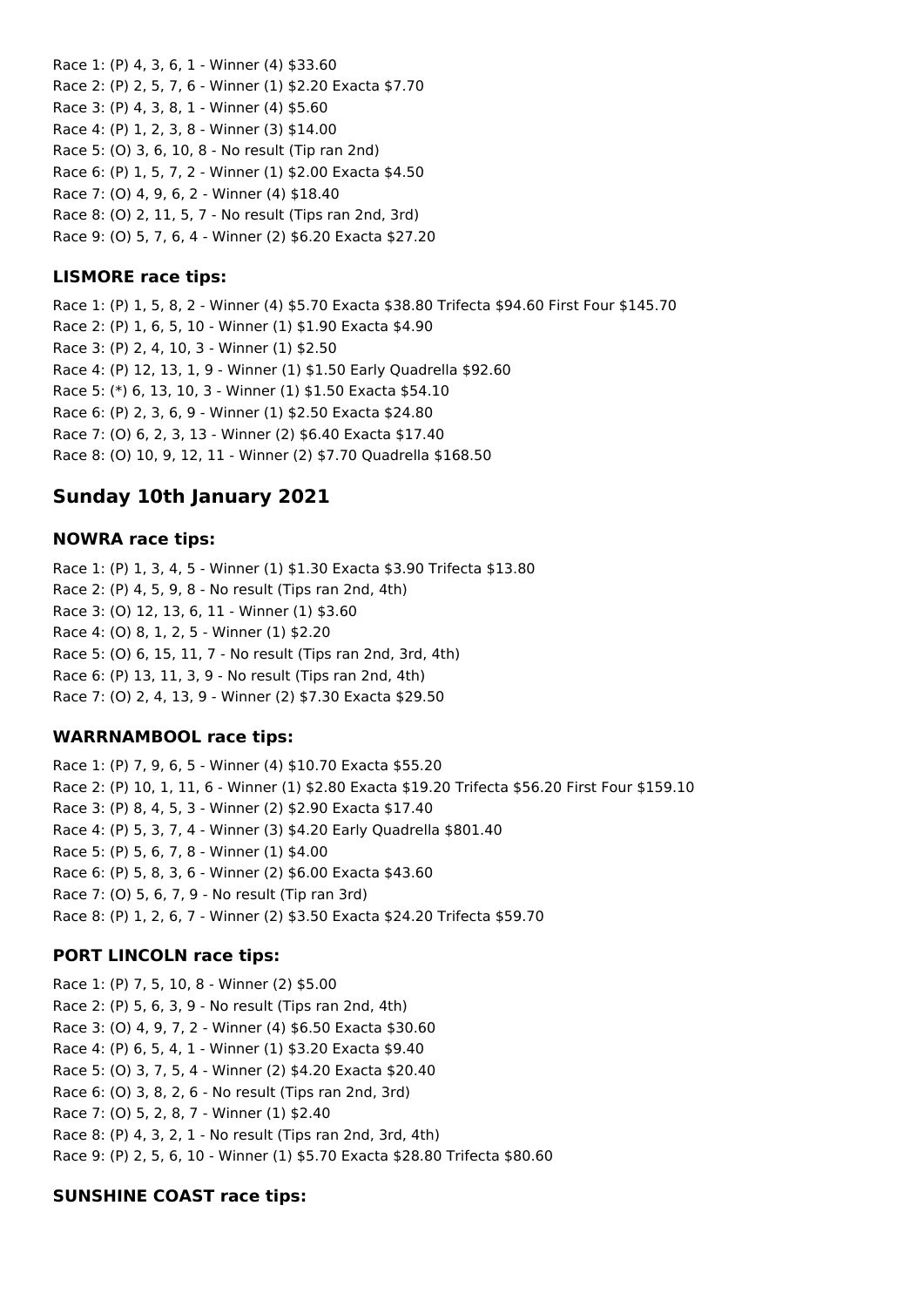Race 1: (P) 4, 2, 7, 6 - Winner (3) \$1.50 Exacta \$4.70 Trifecta \$10.60 Race 2: (P) 7, 5, 1, 2 - Winner (4) \$6.00 Exacta \$18.70 Trifecta \$37.20 First Four \$61.40 Race 3: (P) 7, 16, 2, 11 - Winner (2) \$9.60 Race 4: (P) 4, 2, 3, 8 - Winner (1) \$2.70 Exacta \$11.60 Early Quadrella \$678.40 Race 5: (P) 8, 11, 3, 6 - Winner (2) \$8.40 Exacta \$73.00 Race 6: (P) 4, 14, 2, 1 - Winner (1) \$3.10 Exacta \$13.80 Race 7: (P) 6, 13, 7, 14 - No result (Tips ran 2nd, 3rd)

### **ALBANY race tips:**

Race 1: (P) 4, 7, 6, 9 - Winner (3) \$3.30 Exacta \$10.30 Trifecta \$26.00 Race 2: (O) 1, 8, 3, 10 - Winner (1) \$2.50 Race 3: (P) 5, 2, 3, 9 - Winner (1) \$3.80 Race 4: (P) 1, 2, 4, 7 - Winner (2) \$3.40 Exacta \$4.00 Trifecta \$64.40 First Four \$166.30 Race 5: (P) 2, 1, 6, 7 - Winner (1) \$1.70 Exacta \$2.00 Trifecta \$23.80 First Four \$95.60 Early Quadrella \$111.80 Race 6: (O) 4, 6, 5, 1 - No result (Tips ran 2nd, 3rd, 4th) Race 7: (P) 5, 3, 6, 9 - Winner (1) \$2.50 Race 8: (O) 10, 4, 5, 2 - No result (Tips ran 3rd, 4th) Race 9: (O) 5, 11, 8, 12 - Winner (1) \$7.40

### **MORNINGTON race tips:**

Race 1: (P) 2, 8, 9, 3 - Winner (1) \$3.50 Exacta \$16.50 Trifecta \$47.80 Race 2: (P) 8, 9, 3, 2 - Winner (3) \$3.70 Exacta \$9.90 Trifecta \$35.00 Race 3: (P) 5, 1, 4, 3 - Winner (2) \$2.20 Exacta \$4.80 Race 4: (P) 7, 6, 5, 2 - Winner (3) \$2.30 Early Quadrella \$102.80 Race 5: (O) 6, 8, 10, 2 - No result (Tips ran 3rd, 4th) Race 6: (O) 1, 12, 5, 4 - Winner (3) \$5.40

# **Sunday 3rd January 2021**

#### **GILGANDRA race tips:**

Race 1: (P) 12, 4, 8, 9 - Winner (2) \$2.50 Race 2: (P) 10, 12, 3, 4 - Winner (1) \$2.00 Race 3: (O) 11, 8, 4, 10 - Winner (1) \$2.60 Exacta \$36.00 Race 4: (O) 5, 3, 10, 9 - No result (Tips ran 2nd, 3rd) Race 5: (O) 9, 6, 3, 2 - Winner (4) \$3.10 Exacta \$19.30 Trifecta \$100.80 First Four \$212.30 Race 6: (O) 5, 4, 13, 15 - No result Race 7: (O) 7, 2, 8, 1 - Winner (3) \$4.50 Exacta \$24.20 Trifecta \$101.30 Race 8: (O) 2, 11, 5, 8 - Winner (4) \$4.40 Exacta \$16.50 Race 9: (O) 2, 14, 6, 13 - No result

## **SALE race tips:**

Race 1: (P) 1, 7, 6, 5 - Winner (4) \$4.30 Exacta \$15.00 Trifecta \$32.60 Race 2: (O) 12, 4, 7, 11 - No result (Tip ran 4th) Race 3: (P) 2, 1, 3, 9 - Winner (3) \$6.00 Race 4: (P) 5, 3, 10, 8 - Winner (3) \$5.20 Race 5: (P) 8, 10, 6, 4 - No result (Tip ran 2nd) Race 6: (P) 5, 11, 1, 2 - Winner (3) \$2.40 Exacta \$7.90 Trifecta \$21.80 Race 7: (P) 3, 11, 10, 8 - No result (Tips ran 2nd, 3rd) Race 8: (O) 6, 13, 11, 5 - Winner (1) \$2.60

## **SUNSHINE COAST race tips:**

Race 1: (P) 5, 2, 7, 4 - Winner (1) \$3.50 Race 2: (P) 11, 8, 6, 1 - Winner (3) \$5.60 Exacta \$9.40